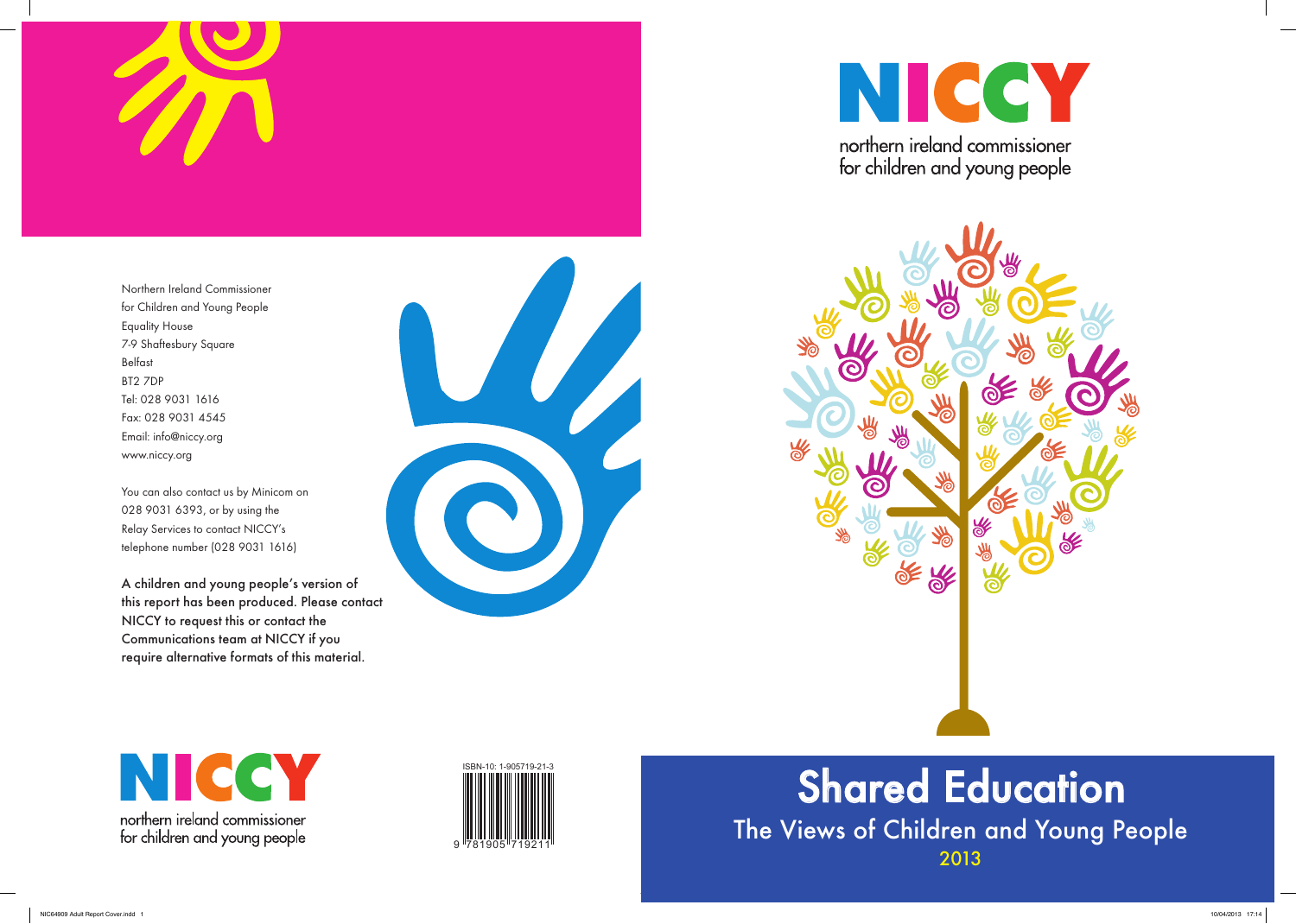

## **FOREWORD**



As the Northern Ireland Commissioner for Children and Young People (NICCY), it is my primary aim, as set out in legislation, 'to promote and safeguard the rights and best interests of children and young people'. NICCY places its work within the context of the United Nations Convention on the Rights of the Child (UNCRC) and other relevant children's rights instruments. The UNCRC is a comprehensive, international human rights treaty which enshrines specific children's rights and defines universal principles and standards for the treatment and status of children around the world. Articles 28 and 29 of the UNCRC contain key provisions outlining a rights-based approach to education. Article 28 is primarily concerned

with the right of access to education, on the basis of equality of opportunity. Article 29 of the UNCRC addresses the aims of education and the benefits that every child should be able to enjoy as a consequence of their right of access to education.

A fundamental challenge for me, as Commissioner for Children and Young People, is to seek to ensure that all children and young people in NI enjoy an effective right to education. Central to my role is my statutory duty to advise Government on matters concerning children's rights and best interests. In advising Government, I am also required to take steps to ensure that the views of children and young people are sought.

The landscape of education provision in NI is in the process of a number of significant changes which will have a major impact on children and young people. As part of these changes, a commitment was made in the NI Programme for Government 2011-15 for the Department of Education to establish a Ministerial Advisory Group to explore and bring forward recommendations to the Minister of Education to advance 'shared education' in Northern Ireland.

Crucially, Article 29 of the UNCRC states that the education of our children and young people should be directed towards preparing them for responsible life in a free society, in a spirit of understanding, peace, tolerance, equality of gender, and friendship. Article 29 also requires our Government to direct education towards the development of children's personalities, talents and mental and physical abilities. In parallel to this, it also states that children and young people's education should be directed towards respect for their parents, their cultural identity, and the cultural identity of others.

In cognisance of my statutory duties, I contacted the Minister for Education to offer to consult with children and young people to explore their views and experiences of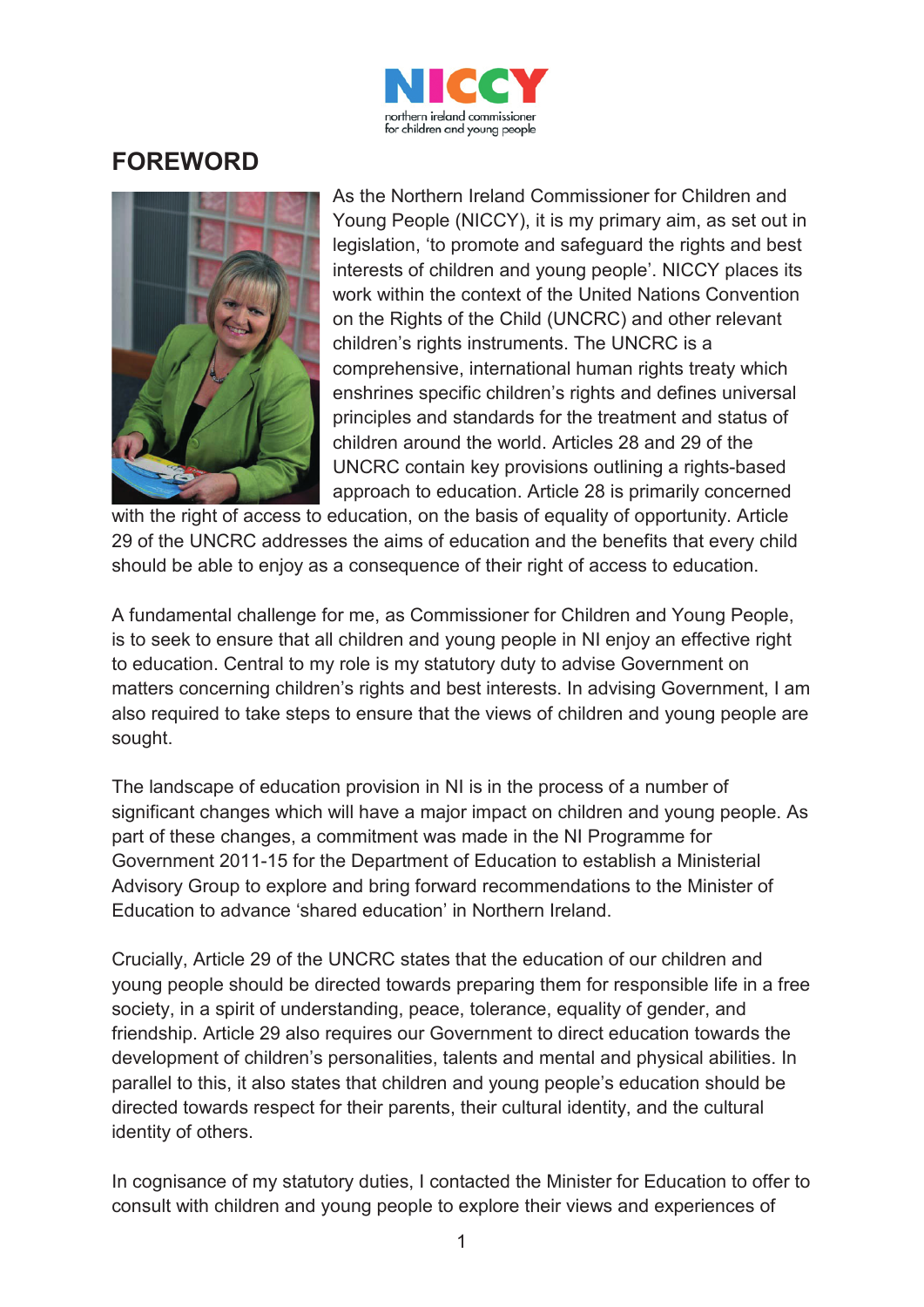

shared education, with the intention of ensuring that these could be meaningfully incorporated into the Ministerial Advisory Group's report. The Minister took up my offer, and NICCY therefore initiated a consultation with children and young people made up of two strands; surveys and a series of workshops. Evidently, the key aim of the consultation was to gather the views and experiences of children and young people across NI on shared education, in order that they inform the development and implementation of Department of Education policy.

In addition to consulting with children on their views of shared education, NICCY's consultation also offered children and young people the opportunity to share their views on area-based planning in education. The consultation was extended to include this issue in recognition of the intrinsic link between area-based planning processes, the task of the Ministerial Advisory Group, and the future development and implementation of Departmental policy on the advancement of shared education.

In February 2013, I provided an interim report on NICCY's consultation findings in respect of children and young people's views and experiences of shared education to the Ministerial Advisory Group on Advancing Shared Education.

This publication provides a detailed account of the main findings emerging from NICCY's consultation, primarily highlighting children and young people's perspectives in relation to shared education, but also including their views of areabased planning.

The consultation process has offered an important and challenging opportunity for children and young people across Northern Ireland to explore how and where schools can work together, and the potential for creating opportunities for children and young people in NI to come together. Throughout the consultation workshops, children and young people offered a wide range of reflective and interesting insights into their experiences, and offered thoughtful, constructive and practical suggestions. In reflecting upon children's perspectives, NICCY's report also outlines a number of emerging issues which must be carefully considered in order to ensure that children and young people's views are taken into account. It is particularly imperative that Government listens to the recommendations that children and young people have made, and ensures that the decisions it takes forward in order to progress shared education are fully informed by their proposals.

In taking forward this work, my Office will be seeking to ensure that children and young people's views and experiences, as outlined in this report, inform the decisions to be made by the Minister for Education, and the NI Executive as a whole, in respect of shared education.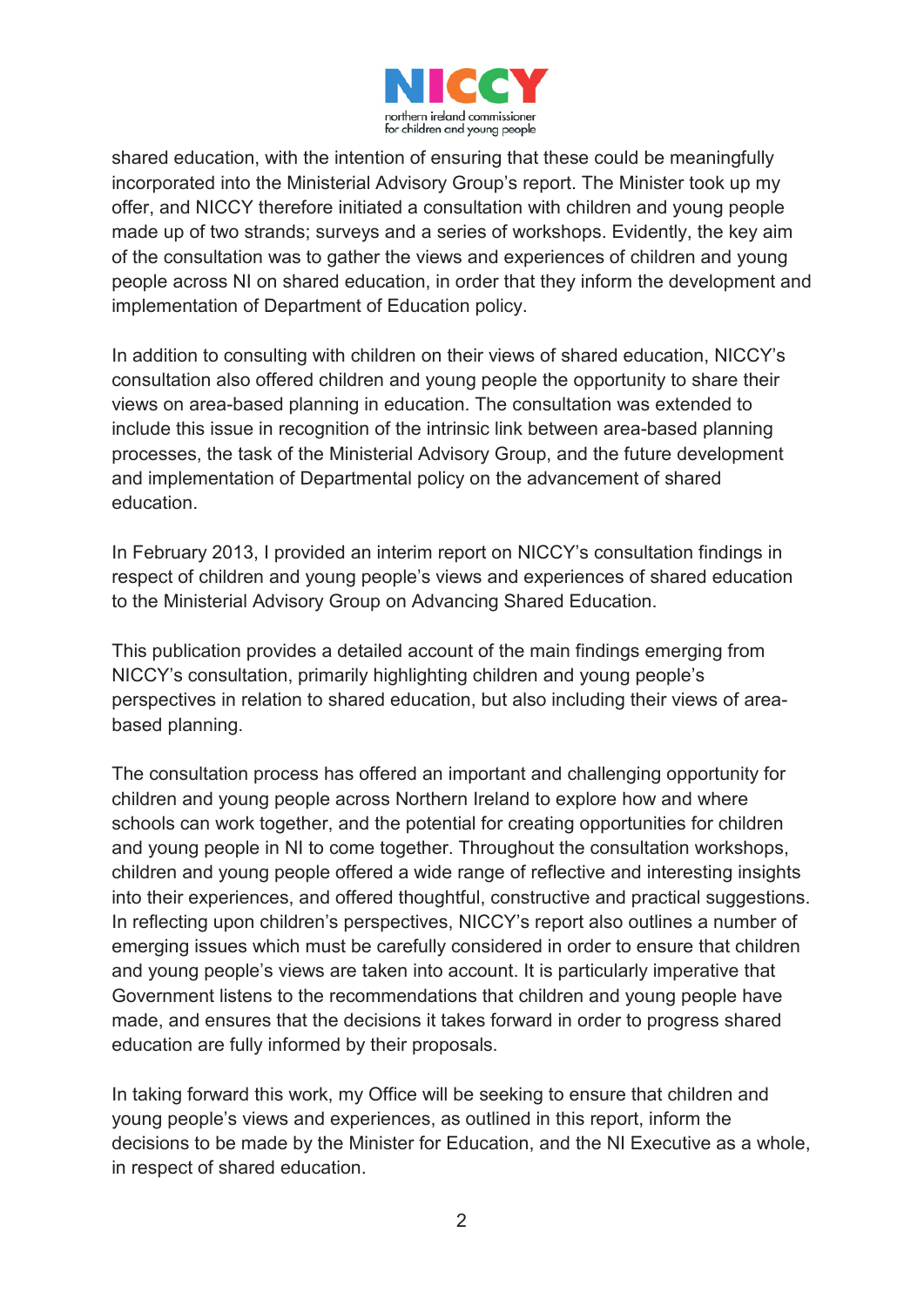

I would like to take this opportunity to thank all of the children and young people, school principals and members of staff, who kindly welcomed NICCY staff to their school, and gave so generously of their time to share with us their views and experiences.

Potricia Kentgley-Mooneef

Patricia Lewsley-Mooney Northern Ireland Commissioner for Children and Young People April 2013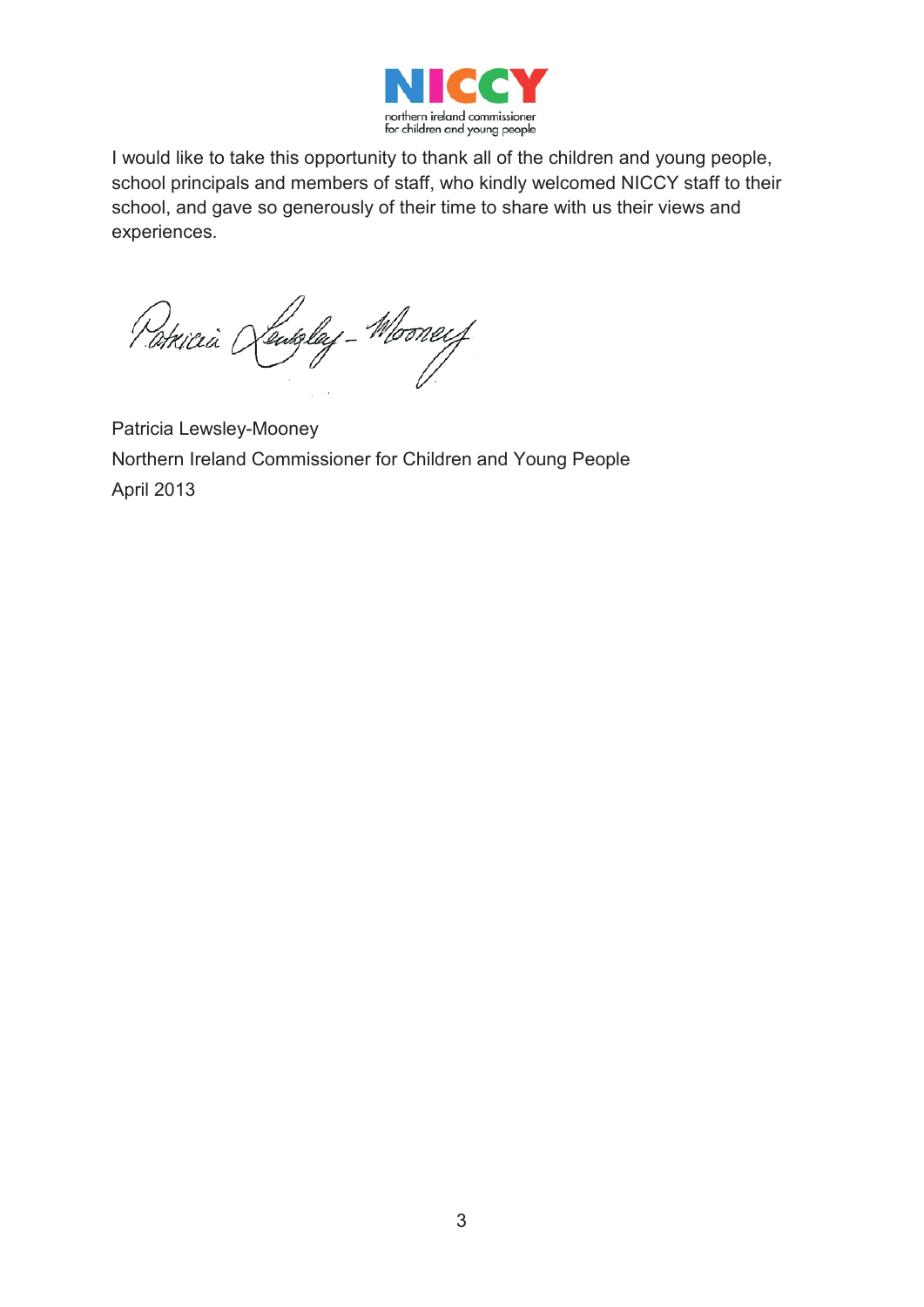

## **CONTENTS**

| <b>Foreword</b>                                                                                       | 1  |
|-------------------------------------------------------------------------------------------------------|----|
| <b>Acknowledgements</b>                                                                               | 5  |
| <b>Executive Summary</b>                                                                              | 6  |
| 1. Introduction                                                                                       | 10 |
| <b>2. Shared Education</b>                                                                            | 18 |
| 3. Area-Based Planning                                                                                | 59 |
| 4. Emerging Issues                                                                                    | 67 |
| Appendix 1: Workshops with Pupils - Schedule of Questions                                             | 71 |
| <b>Appendix 2: Interviews with Principals or Teachers</b><br><b>Schedule of Issues for Discussion</b> | 73 |
| <b>Appendix 3: Kids' Life and Times Survey Questions</b>                                              | 74 |
| <b>Appendix 4: Young Life and Times Survey Questions</b>                                              | 77 |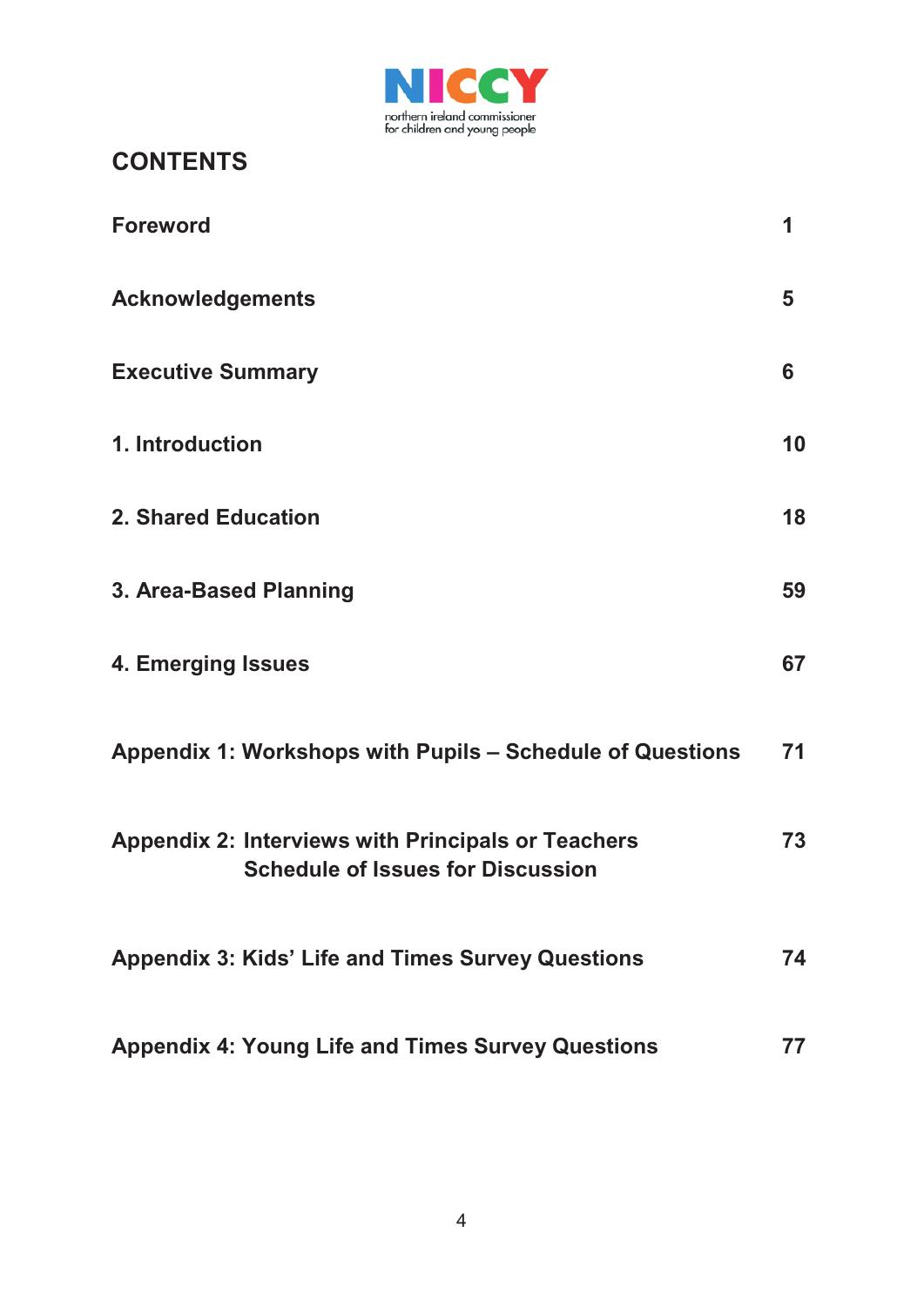

## **ACKNOWLEDGEMENTS**

NICCY wishes to record its appreciation to the children and young people who participated in the consultation workshops and to thank them for their willingness and enthusiasm to engage with the consultation.

We wish to acknowledge all of the schools, who kindly welcomed NICCY staff, and especially the principals and members of staff who generously gave of their time to be interviewed and to ensure all the necessary arrangements were in place to accommodate NICCY's visit.

We would also like to thank Dr Dirk Schubotz and Dr Paula Devine from ARK (The Queen's University, Belfast and the University of Ulster) and Dr Katrina Lloyd of the School of Education at The Queen's University for sharing their expertise and providing support during the project.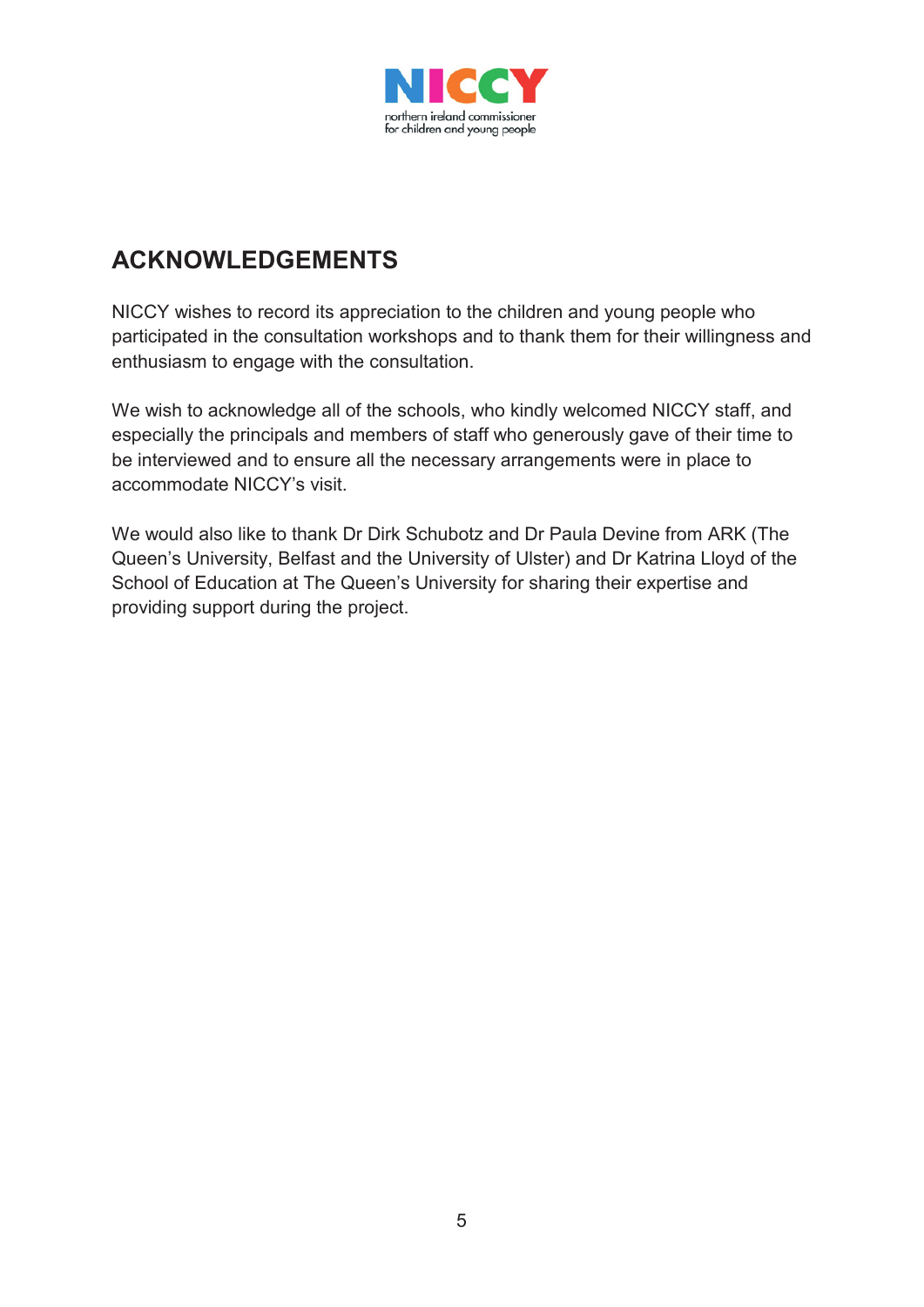

## **EXECUTIVE SUMMARY**

- 1. In the Programme for Government 2011-15, a commitment was made for the Department of Education to establish a Ministerial Advisory Group to explore and bring forward recommendations to the Minister of Education to advance shared education in Northern Ireland. NICCY offered to assist the Minister by consulting with children and young people to explore their views and experiences of shared education, with the intention of ensuring that these were meaningfully incorporated into the Ministerial Advisory Group's report. An interim report was duly forwarded to the Advisory Group in February 2013. This final Report provides a detailed account of the main findings emerging from the consultation.
- 2. The consultation was undertaken through 38 workshops, with over 750 primary, post-primary and special school pupils in 21 schools across Northern Ireland. Interviews were also conducted with 20 principals and members of staff. A key objective was to ensure that pupils from as many school types as possible were able to participate, and care was taken to ensure that the sample of schools recruited, was as representative as possible. Eight of the ten post-primary schools selected, were involved in shared education initiatives through their membership of area learning communities or involvement in the Sharing Education Programme (The Queen's University, Belfast or Shared Education Programme (The Fermanagh Trust).
- 3. The workshops explored pupils' awareness, understanding and experiences of shared education and their views regarding how this should be taken forward. They were encouraged to identify opportunities and activities which they believed would be enjoyable and beneficial and, to highlight any barriers which they felt might dissuade pupils from taking part. Pupils' perceptions of the importance of children and young people from different schools and backgrounds learning together were explored and to conclude, pupils were invited to identify any issues which they believed the Government should consider in taking shared education forward. Recognising the relevance of area-based planning to shared education and potential impact of the proposals on schools and pupils, the sample cohort was also asked to share their views on this issue.
- 4. Most pupils did not recognise 'shared education'; less than 50% of post-primary pupils indicated that the term was familiar to them<sup>1</sup>. Their awareness was

<sup>-</sup> $1$  The definition of shared education provided by the Department of Education was employed throughout the Consultation. This is available at http://www.deni.gov.uk/index/schools-andinfrastructure-2/shared\_education.htm.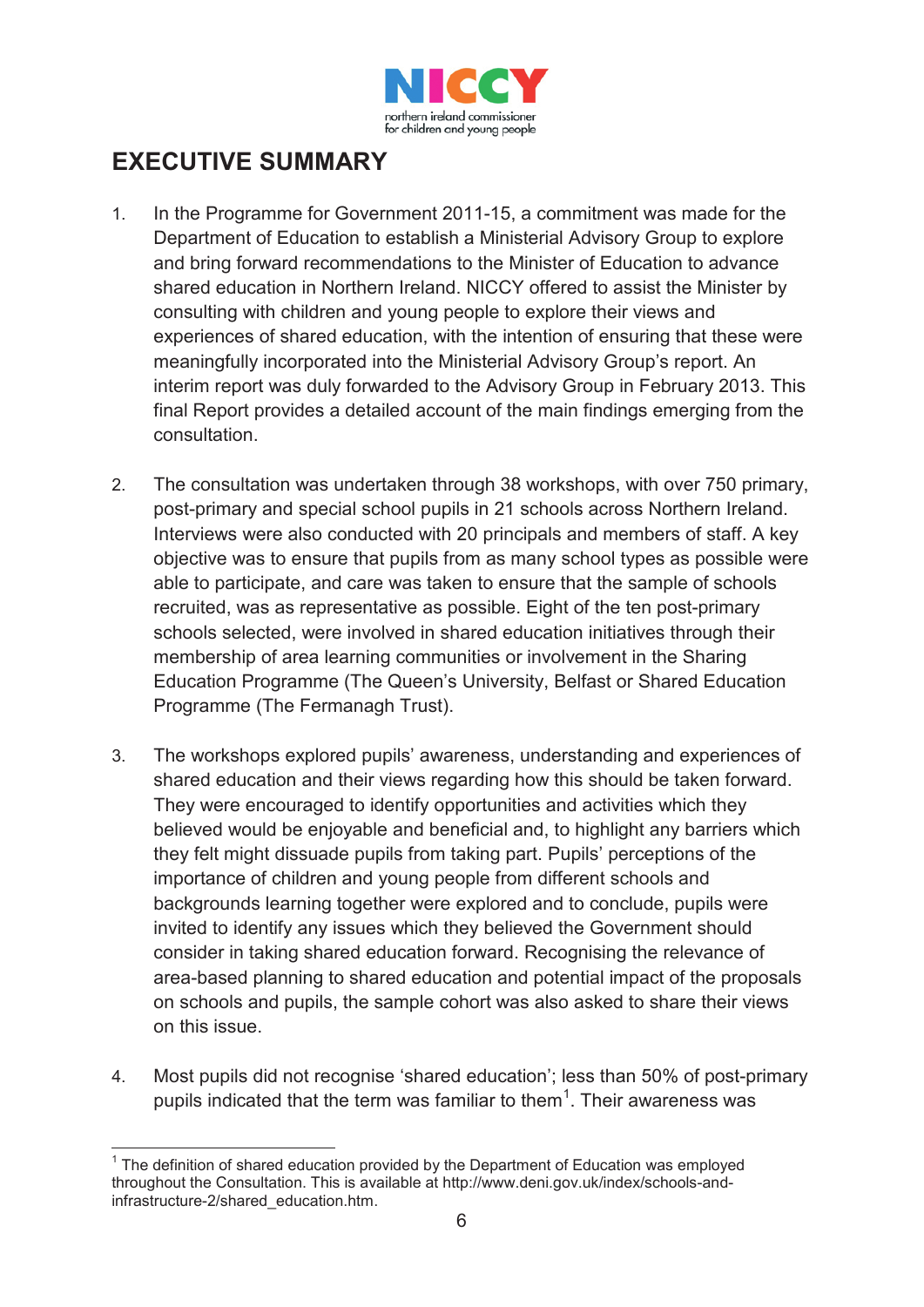

predominantly influenced by their knowledge or experience of shared classes. Very few primary pupils were aware of the concept, however following explanation, they identified a range of activities, including projects and trips, which they believed constituted shared education. Post-primary pupils' experiences were predominately through their participation in shared classes, although some other 'shared' activities were identified. The potential for pupils to participate in shared activities appeared to be influenced by a number of factors, including the subjects they studied, the class or year group they were in and their involvement in extra-curricular activities.

- 5. Pupils, who had taken part in shared classes or activities, expressed a diverse range of opinions, although students in every school highlighted positive and beneficial aspects of their experiences. Both primary and post-primary pupils welcomed the opportunity to meet and interact with pupils from other schools and to experience different learning approaches and environments. A clear benefit of shared classes for post-primary pupils was the expanded choice of subjects available to them at Key Stage 4 and 'A' Level. Opportunities to make new friends, gain insights into other schools and access different learning experiences were also highlighted. Less positive experiences occurred through limited or negative interactions with pupils from other schools and a sense of feeling 'out of place'. A number of logistical issues, including transport and timetabling also impinged on pupils' experiences.
- 6. Pupils shared a host of ideas about how shared education could be progressed, while also identifying a number of challenges which they believed should be addressed. Pupils called for more collaborative learning approaches to be employed, and for particular subjects and activities appropriate for sharing to be included. They also highlighted the importance of introducing shared education at an early stage and ensuring that effective practical arrangements are in place. In terms of potential barriers to shared education, students, mainly at post-primary level, acknowledged they held certain views of other schools and pupils, relating to standards of behaviour, increased potential for bullying, academic ability and cross-community issues. Logistical issues were also cited by many post-primary pupils (as well as principals and teachers), as a significant barrier.
- 7. Pupils in both primary and post-primary schools generally agreed the importance of pupils from different school types and backgrounds learning together. However, they identified a series of issues which they believed could make sharing between particular types of schools challenging. Collaboration between grammar and non-selective schools and schools with pupils from different community backgrounds was explored in some detail.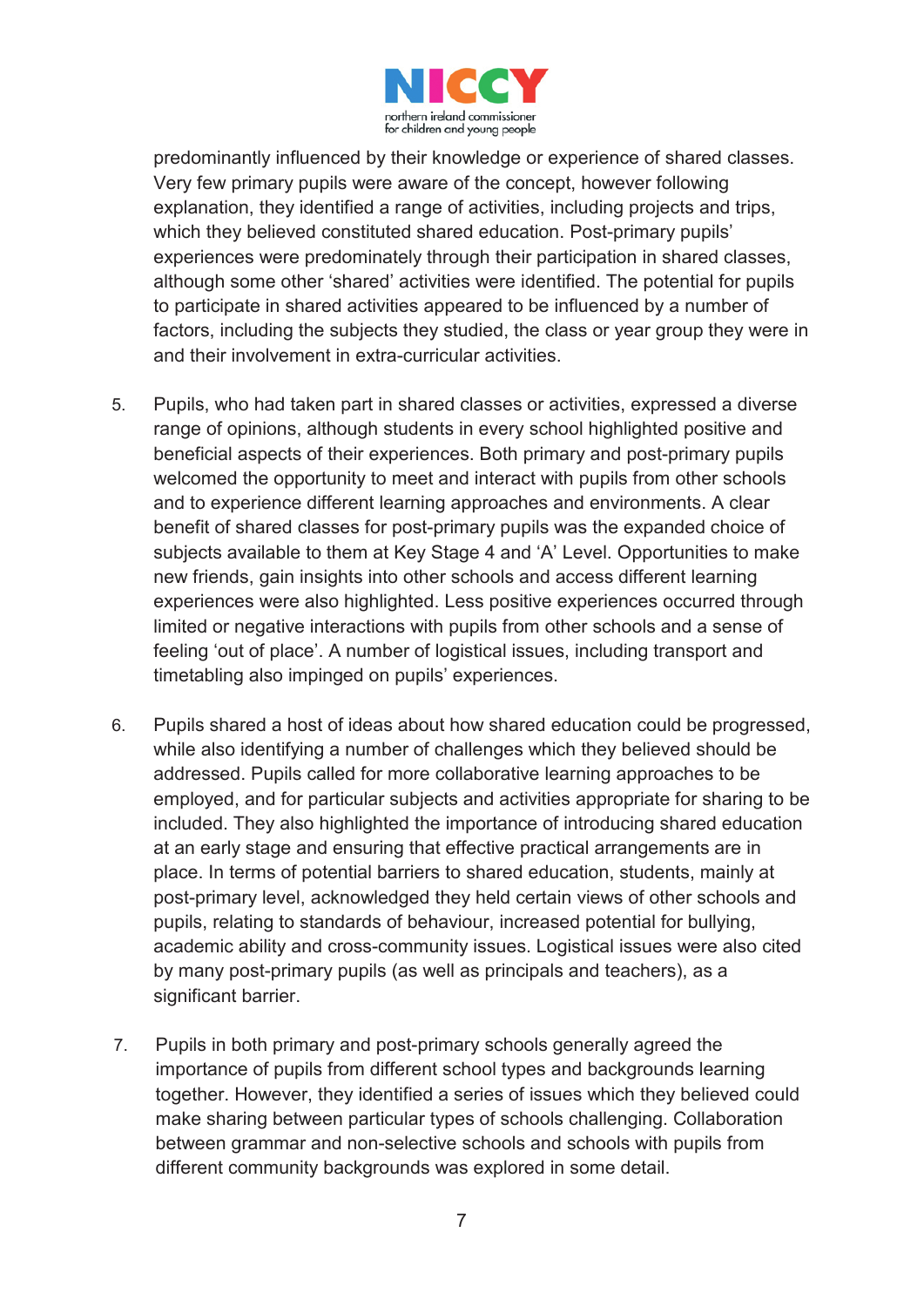

- 8. When proposing issues which Government should take into account in seeking to advance shared education, many pupils revisited issues they had mentioned in response to other questions. Additional ideas included trialling shared education initiatives, expanding shared education to all schools and ensuring that pupils were consulted about on-going developments and their views taken into account.
- 9. Very few pupils were familiar with the Department of Education's area-based planning proposals, however upon explanation, they reflected on many issues potentially affecting pupils and schools. Losing friends, an increased risk of bullying, overcrowding, and a negative impact on teaching and learning were some of the potential outcomes identified. Some pupils also expressed apprehension about possible mergers between schools *'of different religions'.*  Other pupils supported the objectives of area-based planning but recognised that many challenges would be presented to schools, if they had to merge or close.
- 10. The Report identified a series of key issues emerging from the consultation. While many pupils recognised the value of shared education and its objectives, for some, their experiences of sharing had been less positive. Some pupils indicated that the collaborative activities and joint classes in which they had participated, had been a 'shared' but 'separate' experience, as pupils had remained within their own school or friendship groups and interaction between pupils from different schools had been limited. Therefore, it will be important to clarify what is intended through 'shared' learning and to ensure that pupils are encouraged and supported to be genuine and equal collaborators. An emphasis should be placed on ensuring that quality learning experiences are provided for all pupils. Where they have concerns, appropriate mechanisms should be put in place, to ensure these can be shared and addressed.
- 11. It was evident that post-primary pupils' attitudes to shared education, particularly those who had had limited experiences, were strongly influenced by their perceptions of other schools and pupils. Perceived differences in pupils' ability and religion were significant issues for some young people, affecting their views of and desire to engage in shared initiatives. A major concern for primary school pupils, evidenced in the findings from the Kids' Life and Times survey (KLT) and the consultation, was bullying and the potential for pupils from other schools to be nasty or unfriendly. If shared education is to be regarded as a positive learning opportunity, such preconceptions should be addressed and stereotypes should be challenged prior to and during shared learning activities. Evidently, one of the most effective ways to do this is to involve pupils in positive shared learning initiatives, where they can engage meaningfully with pupils from different schools and possibly different backgrounds. It may also be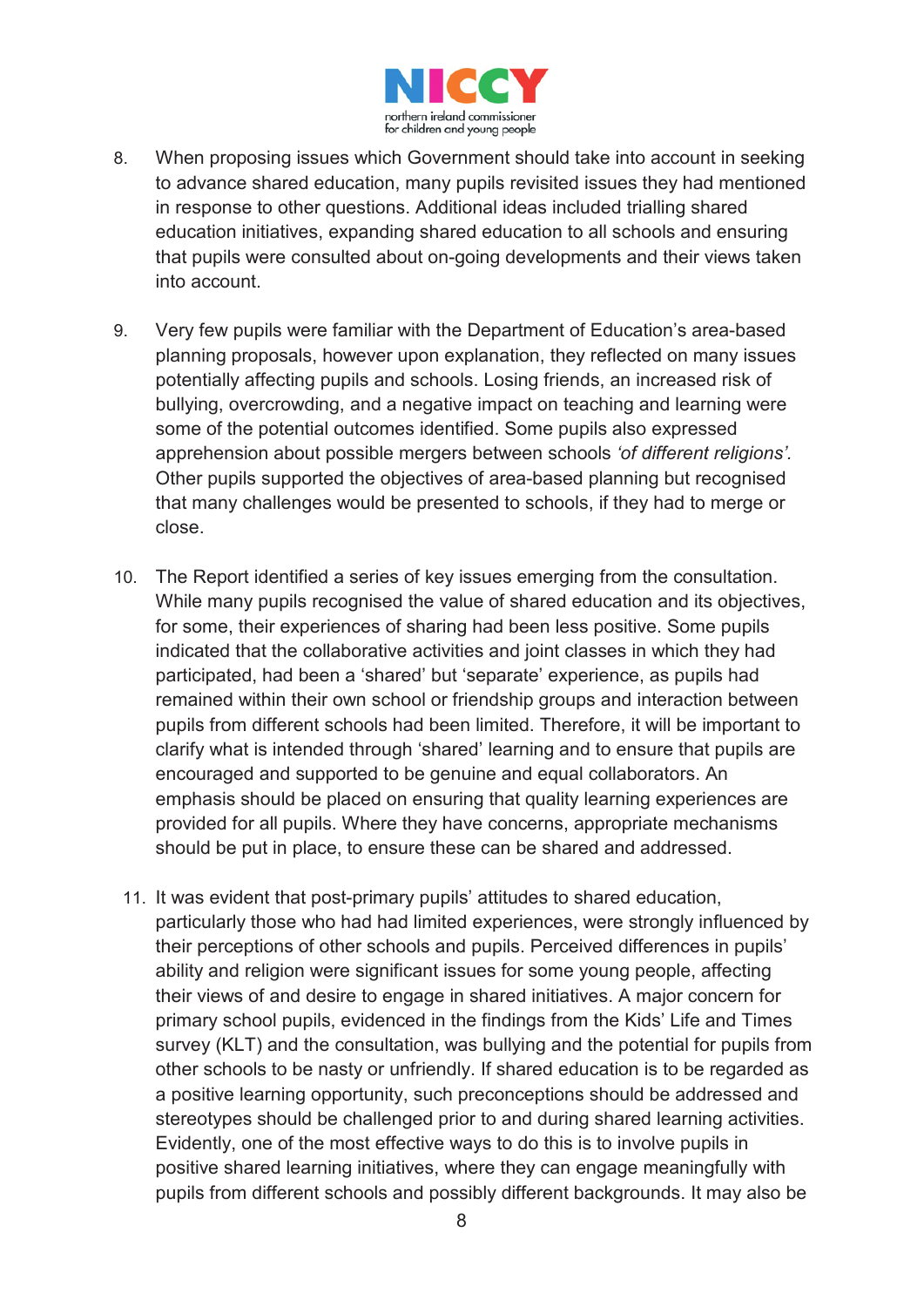

helpful for teachers to facilitate discussions with pupils or for pupils to participate in interactive workshops with students from other schools, prior to their engagement in shared learning initiatives.

12. A key question arising out of the findings is whether shared education is seeking to go beyond enhanced curriculum provision, to promote and support mutual understanding and an appreciation of diversity (ability, religion, culture, ethnicity, social backgrounds) amongst pupils. There is evidence that some shared practice is aiming to do this, however, this objective within the Department of Education's definition of shared education should be clarified and, where appropriate, guidance and support provided to schools to ensure that it can be achieved in a positive and meaningful way which ultimately benefits pupils.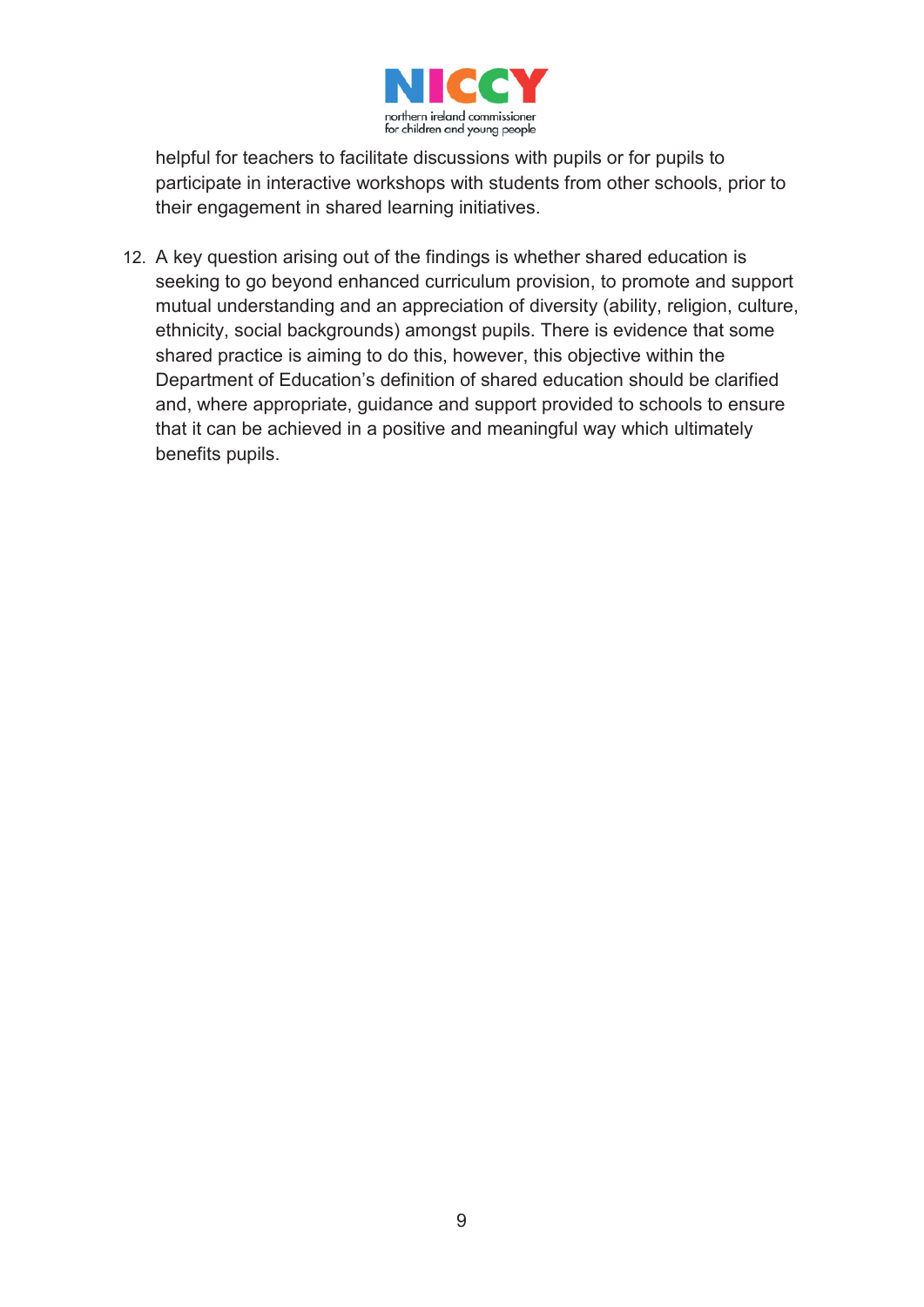

## **1. INTRODUCTION**

#### **BACKGROUND**

In November 2011, Northern Ireland's First Minister and deputy First Minister published the draft Programme for Government 2011-2015. This included a commitment for the Department of Education (DE) to *'establish a Ministerial advisory group to explore and bring forward recommendations to the Minister of Education to advance shared education'*<sup>2</sup> *.*

The Department defines 'shared education' as follows;

*'The organisation and delivery of education so that it:*

- *Meets the needs of, and provides for the education together of, learners from all Section 75 categories and socio-economic status;*
- *Involves schools and other education providers of differing ownership, sectoral identity and ethos, management type or governance arrangements;*
- *Delivers educational benefits to learners, promotes the efficient and effective use of resources, and promotes equality of opportunity, good relations, equality of identity, respect for diversity and community cohesion'. 3*

Within this context, the Department further advises that "education" includes *'preschool education; early years' services; primary schools (including nursery schools); post-primary schools; special education provision; and youth services'.*<sup>4</sup>

In January 2012, the Northern Ireland Commissioner for Children and Young People (NICCY), wrote to the Minister of Education, John O'Dowd MLA, to highlight the need for meaningful engagement with children and young people in order to ensure that their opinions and insights informed the report of the Ministerial Advisory Group on The Advancement of Shared Education (MAGASE). To support this, the Commissioner made a formal offer of assistance to the Minister to consult with children and young people, in line with her statutory remit to 'keep under review the adequacy and effectiveness of services provided for children and young persons by relevant authorities<sup>'5</sup>. In February 2012, the Minister confirmed that he wished to accept the Commissioner's offer of assistance. NICCY therefore initiated a consultation to gather children and young people's views and experiences of shared education in Northern Ireland, with the objective of communicating the findings to the

<sup>-</sup><sup>2</sup> Northern Ireland Executive (November 2011*). 'Draft Programme for Government 2011-15'* (Belfast: NI Executive), page 49. This target was subsequently confirmed in the final Programme for Government.

<sup>3</sup> Department of Education (2012) *'Ministerial Advisory Group on Advancing Shared Education: Terms*  of Reference' (Bangor: DE).

<sup>5</sup> http://www.legislation.gov.uk/nisi/2003/439/contents/made.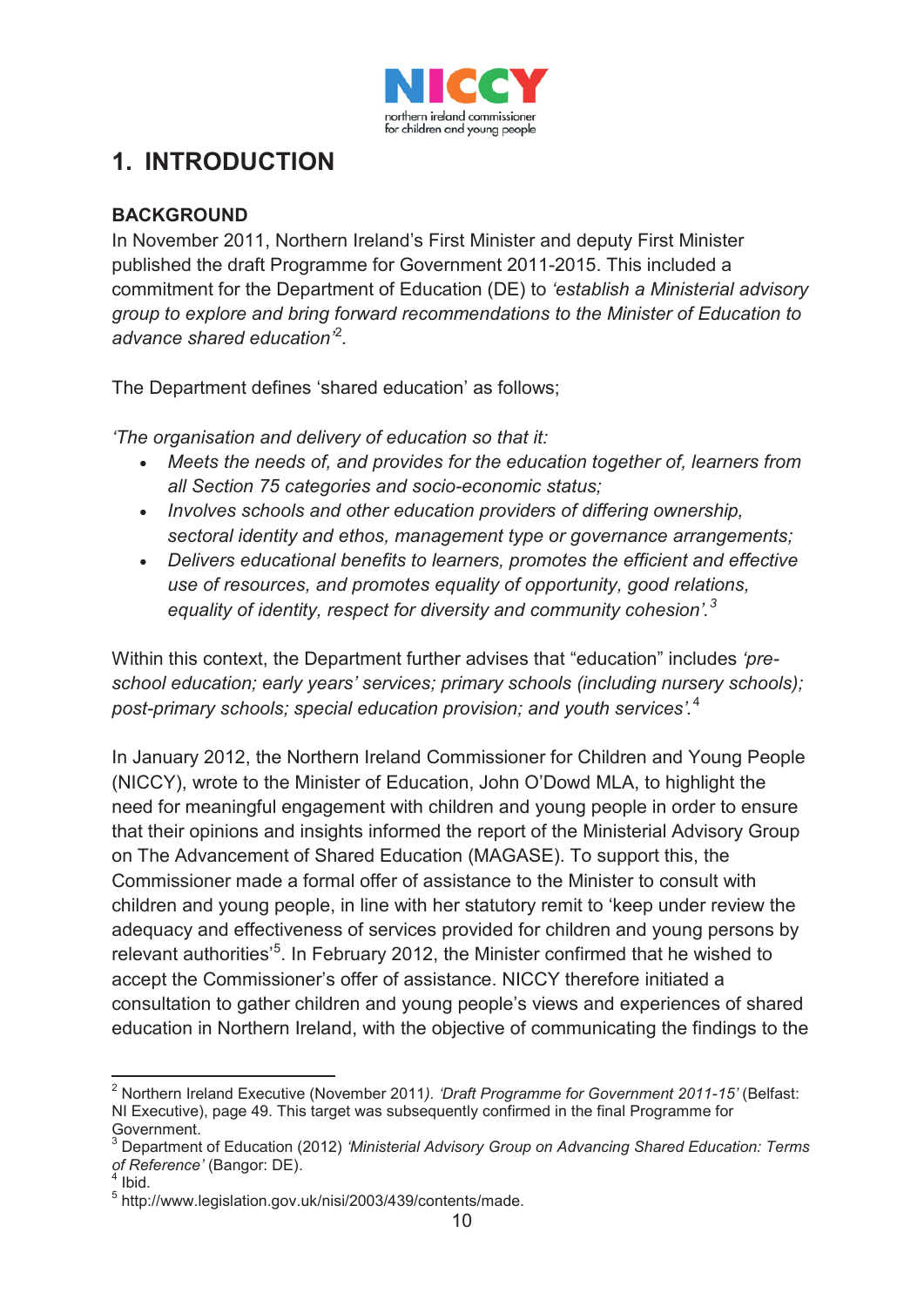

MAGASE for incorporation into its report to the Minister, and publishing a NICCY report. An interim report was forwarded to the MAGASE in February 2013. In September 2011, in parallel with the development of the Programme for Government commitments on shared education, the Minister outlined his intention to progress the implementation of the Department's 'Sustainable Schools Policy'<sup>6</sup>. A programme of action was initiated to reshape the future pattern of education delivery across Northern Ireland on an area basis.<sup>7</sup> Following publication of a series of viability audits in March 2012 conducted by the Education and Library Boards (ELBs), in conjunction with the Council for Catholic Maintained Schools (CCMS) $<sup>8</sup>$ ,</sup> work commenced to develop strategic area plans, with a primary focus on developing '*a planned network of viable and sustainable schools capable of delivering high quality education to meet the needs of children and young people in the area in line with the full suite of DE Policies'*<sup>9</sup> .

Recognising the intrinsic link between area-based planning processes, the task of the MAGASE and future development and implementation of Departmental policy on the advancement of shared education, NICCY made a decision to extend the consultation with children and young people to encompass their views and experiences of shared education and area-based planning.

#### **CONSULTATION APPROACH**

NICCY was keen to ensure that as many children and young people as possible were afforded an opportunity to express their views and communicate their experiences of shared education, therefore the consultation had two strands:

- Consultation workshops with children aged 8 to 10 years and young people aged 14 to 17 years from a representative sample of schools in Northern Ireland;
- Surveys of children aged 10 to 11 years and young people aged 16 years.

#### **Surveys**

Two modules of questions relating to pupils' attitudes and experiences of shared education, were commissioned from ARK, a joint initiative between the Queen's University, Belfast and the University of Ulster.<sup>10</sup> ARK conducts annual surveys of P7-age pupils through the Kids' Life and Times (KLT) survey<sup>11</sup> and 16 year olds,

<sup>&</sup>lt;u>.</u>  $\frac{6}{1}$ http://www.deni.gov.uk/a\_policy\_for\_sustainable\_schools-2.pdf.

<sup>7</sup> Department of Education (September 2011) *'Putting Pupils First: Shaping Our Future. The Next Steps for Education'*. A Statement by John O'Dowd MLA, Minister for Education, to the Assembly. (Bangor: DE).

Ibid.

<sup>9</sup> Department of Education (February 2012). '*Area Planning Guidance'* (Bangor: DE), page 4.<br><sup>10</sup> http://www.ark.ac.uk/.<br><sup>11</sup> http://www.ark.ac.uk/klt/.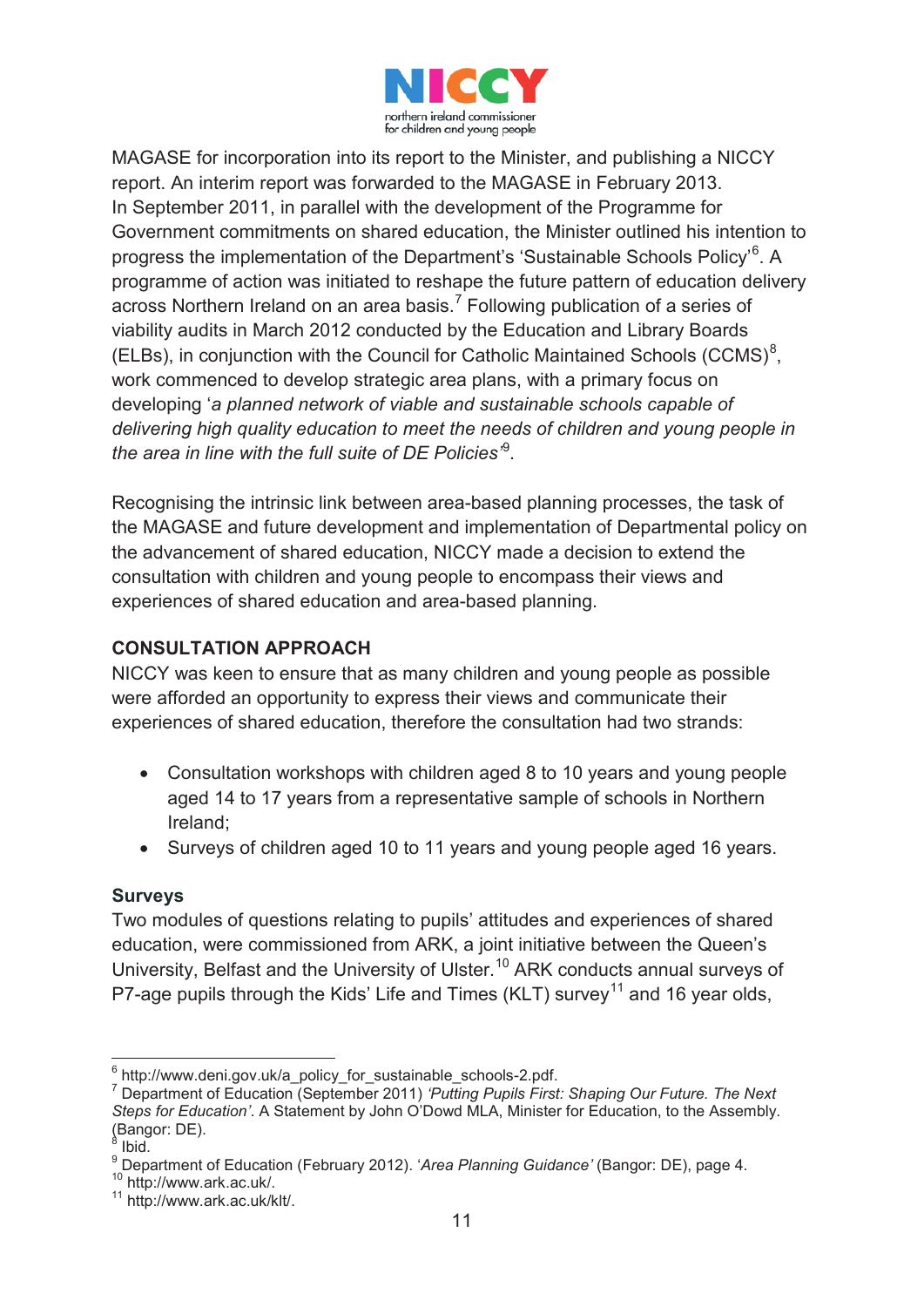

through the Young Life and Times (YLT) survey<sup>12</sup>. Children and young people are invited to share their experiences of school and to feedback their views on a range of matters which may affect them. Surveys over the past number of years have addressed various themes including bullying, children's rights and the transfer tests, (KLT) and identity, politics and sexual health (YLT). The KLT survey is available online and children access and complete this in school. In 2012, 4,104 pupils completed the survey. The YLT survey may be completed using one of three methods: an online questionnaire, a paper questionnaire or telephone. In 2012, 1,208 completed surveys were returned.

The questions included in the KLT and YLT surveys on shared education and areabased planning were devised by NICCY in partnership with members of the ARK team. The module of questions was very similar in both surveys in order to facilitate comparisons between the different age groups of respondents. Questions in both surveys with piloted with children and young people beforehand. The questions are attached in Appendices 3 and 4. Findings from both surveys are referenced throughout the Report.

#### **Consultation Workshops in Schools**

The consultation workshops were conducted with 752 primary and post-primary-age pupils in schools spread across Northern Ireland between October 2012 and February 2013.

#### **Selection and Recruitment of School Sample**

NICCY was keen to ensure that a representative sample of schools in Northern Ireland was recruited to the consultation. The objective was not to recruit large numbers of schools, but rather to ensure that pupils from as many school types as possible, were able to participate. With this in mind, the sample included primary and post-primary schools which were: controlled, maintained, grant-maintained integrated, controlled integrated and Irish-medium. Grammar, non-selective and single sex post-primary schools were also included as were a special school and the preparatory department of a grammar school.

In addition, efforts were made to achieve an appropriately balanced mix of schools in urban and rural locations and across interface, border, socially deprived, affluent and mixed community areas. Consideration was also given to ensuring that a significant proportion of the schools selected were involved in shared education initiatives, whether this was through their membership of area learning communities, participation in the Sharing Education Programme (The Queen's University, Belfast)  $13$ , Shared Education Programme (Fermanagh Trust)<sup>14</sup> or their engagement in other

-

<sup>12</sup> http://www.ark.ac.uk/ylt/.

<sup>13</sup> http://www.schoolsworkingtogether.co.uk/about.html. 14 http://www.fermanaghtrust.org/cms/publish/sharededucation/index.shtml.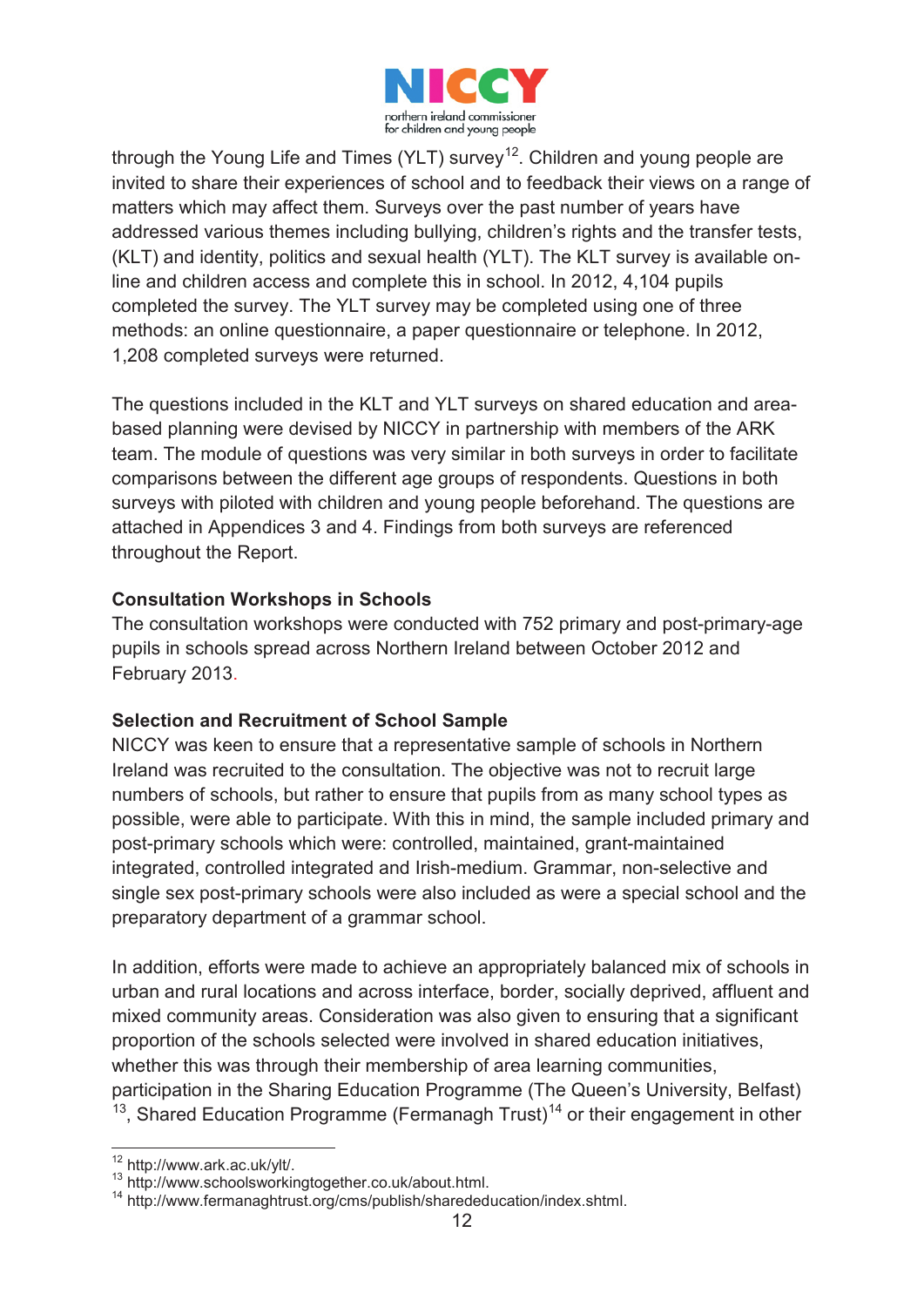

funded or non-funded shared partnerships. NICCY was aware that the Integrated Education Fund (IEF), in collaboration with the Spirit of Enniskillen Trust, the Rural Community Network and Youth Action<sup>15</sup>, was consulting young people about shared education, through the youth sector. A decision was made not to duplicate this consultation with the youth sector.

Following identification of the school sample, contact was made with each school inviting them to take part in the consultation. Almost all of the schools contacted, expressed a willingness to take part. Where a school was unable or unwilling to participate, an alternative school with similar characteristics was substituted. Once a school agreed to participate, additional information about the workshops was forwarded to nominated staff members. This included details of what was required from the school, information leaflets for pupils and parents or guardians, and permission letters for parents and guardians or schools, as appropriate.

#### **Approach to Workshops and Interviews**

-

Twenty-one schools participated in the consultation through the involvement of 752 pupils in 38 workshops. Principals and members of staff were also consulted, however it is important to emphasise that pupils' views and experiences constituted the key focus. The workshops involved P5 and P6 pupils (aged 8-10 years) in primary schools, 16 Year 11 and Year 13 pupils (aged 14-17 years) in post-primary schools and three small groups of pupils aged 13-17 years in a special school. Two different year groups were selected in each participating school, in order to access a potentially broader range of views and experiences. Two non-selective post-primary schools in the sample did not offer post-16 provision, therefore workshops were conducted only with Year 11 students in these schools. In addition, two primary schools had composite P5 and P6 classes, so only one workshop was conducted in each school.

A facilitator and note-taker were present during each workshop. The facilitator introduced the session, explaining the purpose of the visit, describing NICCY's role and work and outlining the proposed format of the workshop. Confidentiality, anonymity and relevant safeguarding issues were explained to pupils and they were reassured that their participation was optional. If they were happy to take part, pupils were encouraged to share their views and experiences as fully as possible and to respect the participation and contributions of others. Each workshop lasted between 45 and 80 minutes. The difference in time was due to the variable length of school periods and the degree to which pupils engaged with the issues. Some workshops

<sup>&</sup>lt;sup>15</sup> Youth Action, the Rural Community Network, Spirit of Enniskillen and the Integrated Education Fund (2013) 'Have your Say on Education: Young People's Engagement in Education Event'. <sup>16</sup> NICCY is aware that shared education initiatives in primary schools frequently involve P7 pupils. However, given the timescales for fieldwork and reporting, the majority of workshops in primary schools were scheduled for the period just prior to both transfer tests, and it was therefore not possible to consult with P7 pupils.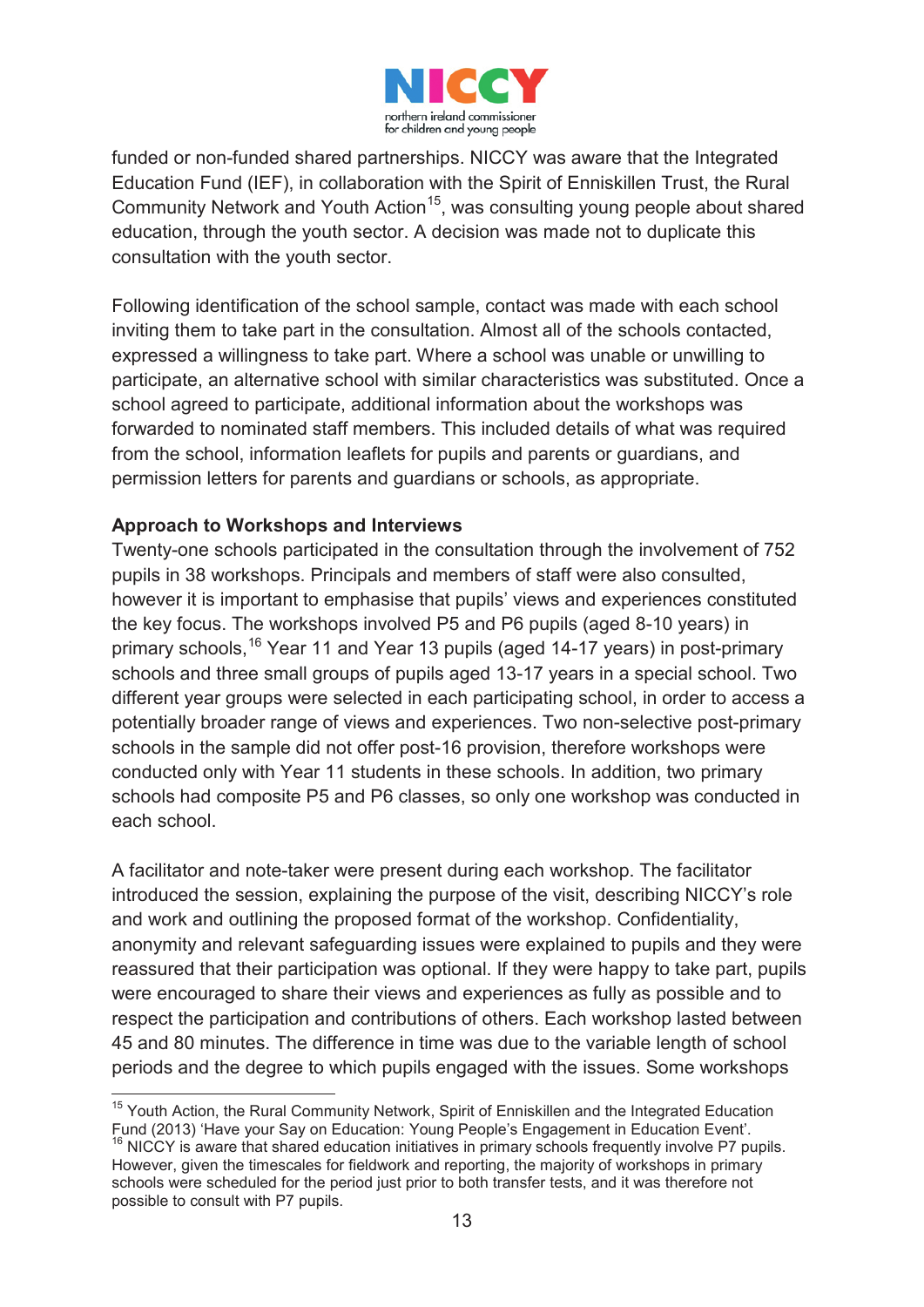

were completed in a shorter period of time, particularly those involving smaller numbers of pupils. At the end of most workshops, pupils were given the option to record any concerns or comments which they did not wish to contribute during the workshop individually, in writing. Due to time constraints or following advice from school staff, pupils in a small number of workshops were not invited to submit written views.

The note-taker transcribed pupils' feedback during each workshop in detail and the transcription was then reviewed by the facilitator and note-taker immediately following the workshop. These, along with pupils' written feedback and transcriptions of the interviews with principals and members of staff in schools were then inputted to an analysis framework, devised to reflect each of the consultation questions.

#### **Issues Explored During the Workshops**

An initial draft of questions was prepared, taking account of the terms of reference for the MAGASE and the issues identified by the Ministerial Advisory Group in its call for written submissions in October 2012. Key themes which were developed into questions for inclusion in the KLT and YLT surveys were also reviewed and adapted for the workshops. In order to ensure that the questions were clear and accessible, a small working group of young people provided advice to NICCY in advance of the workshops. It met in September 2012 and offered suggestions and comments regarding the consultation approach, workshop questions and research sample. The schedule of questions for the workshops is attached in Appendix 1.

#### **Interviews with Principals and School Staff**

The consultation workshops with pupils were supplemented by interviews with 20 principals or other members of staff. These helped to contextualise pupils' responses and, where appropriate, to clarify factual information collected during the workshops. They also enhanced the research team's understanding of the school, community context and specific issues affecting individual schools. Interviews were conducted immediately before or after the workshops, depending on the principal or teacher's availability. Where a member of staff was not available before a workshop, the facilitator sought to speak briefly to the class teacher to clarify details of the class or group's involvement in shared activities. In a very small number of cases, it was not possible to interview a member of staff during the school visit. Where possible, additional information was sought following the visit. A schedule of the issues discussed during interviews is attached in Appendix 2.

#### **Presentation of Findings**

When securing schools' agreement to participate in the consultation, NICCY gave assurances that it would seek to protect their anonymity. Given the potential for the identification of individual schools, the Report has therefore not included a detailed profile of each participating school. However, Table 1 describes the school sample.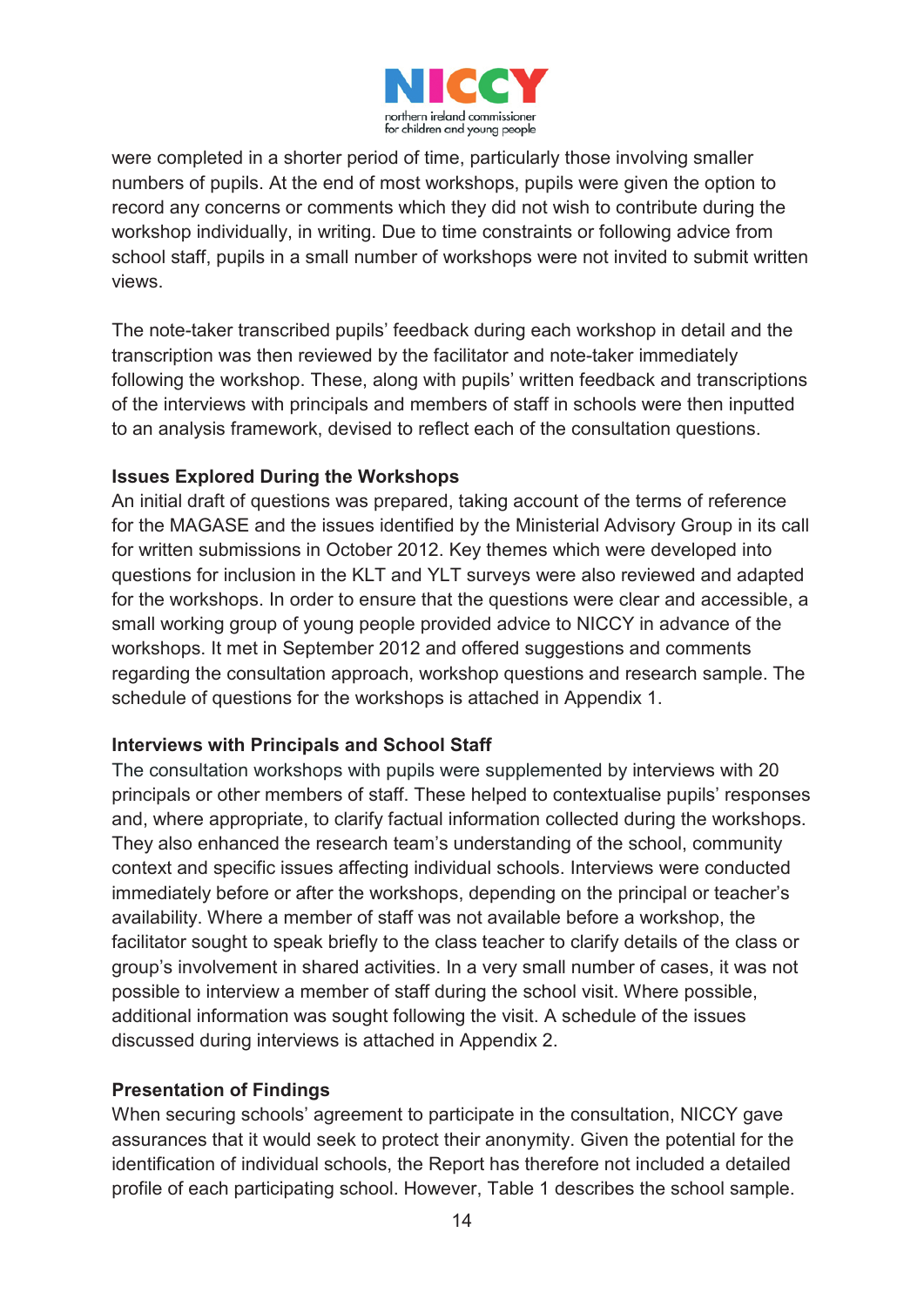

#### **Table 1** *School Sample*

| <b>SCHOOL</b>       | <b>TYPE AND LOCATION</b>               | <b>NUMBER</b>  |
|---------------------|----------------------------------------|----------------|
| <b>Primary</b>      | Controlled, rural                      | 2              |
|                     | Controlled, urban                      | $\overline{2}$ |
|                     | Preparatory, urban                     | 1              |
|                     | Maintained, rural                      | $\overline{2}$ |
|                     | Maintained, urban                      | 1              |
|                     | Grant-maintained integrated, urban     | 1              |
|                     | Irish-medium                           | 1              |
| <b>Post-primary</b> | Controlled, non-selective, rural       | 1              |
|                     | Maintained, non-selective, rural       | 1              |
|                     | Maintained, non-selective, urban       | 1              |
|                     | Voluntary grammar, Catholic, urban     | $\overline{2}$ |
|                     | Voluntary grammar, non-denominational, | 1              |
|                     | urban                                  |                |
|                     | Controlled grammar, urban              | 1              |
|                     | Controlled integrated, urban           | 1              |
|                     | Grant-maintained integrated, rural     | 1              |
|                     | Irish-medium                           | 1              |
| <b>Special</b>      | Urban                                  | 1              |
| TOTAL               |                                        | 21             |

Quotes from pupils, principals and members of staff are followed by codes, indicating the type and location of their school. A list of school codes used throughout the Report is provided overleaf.

It is important to emphasise that the consultation did not seek to quantify pupils' views in detail, but rather, to gain an insight into the breadth and depth of their views and understanding of shared education. Wherever possible, however, efforts are made to broadly define the weight of pupil opinion. It is worth noting that on some occasions, comments were attributable to comparatively small numbers of pupils, however, NICCY believed it was important to represent all views, including minority perspectives. Pupils' attitudes and experiences were clearly quite diverse and this was apparent both within workshops and between schools. Furthermore, there were a number of overlapping issues and recurrent themes, so pupils and members of staff revisited some issues on more than one occasion during workshops and interviews.

Primary and post-primary pupils' views and experiences are presented either separately or together in the Report, depending on the degree of similarity or variation in their responses and the distinctiveness of the issues they raised. The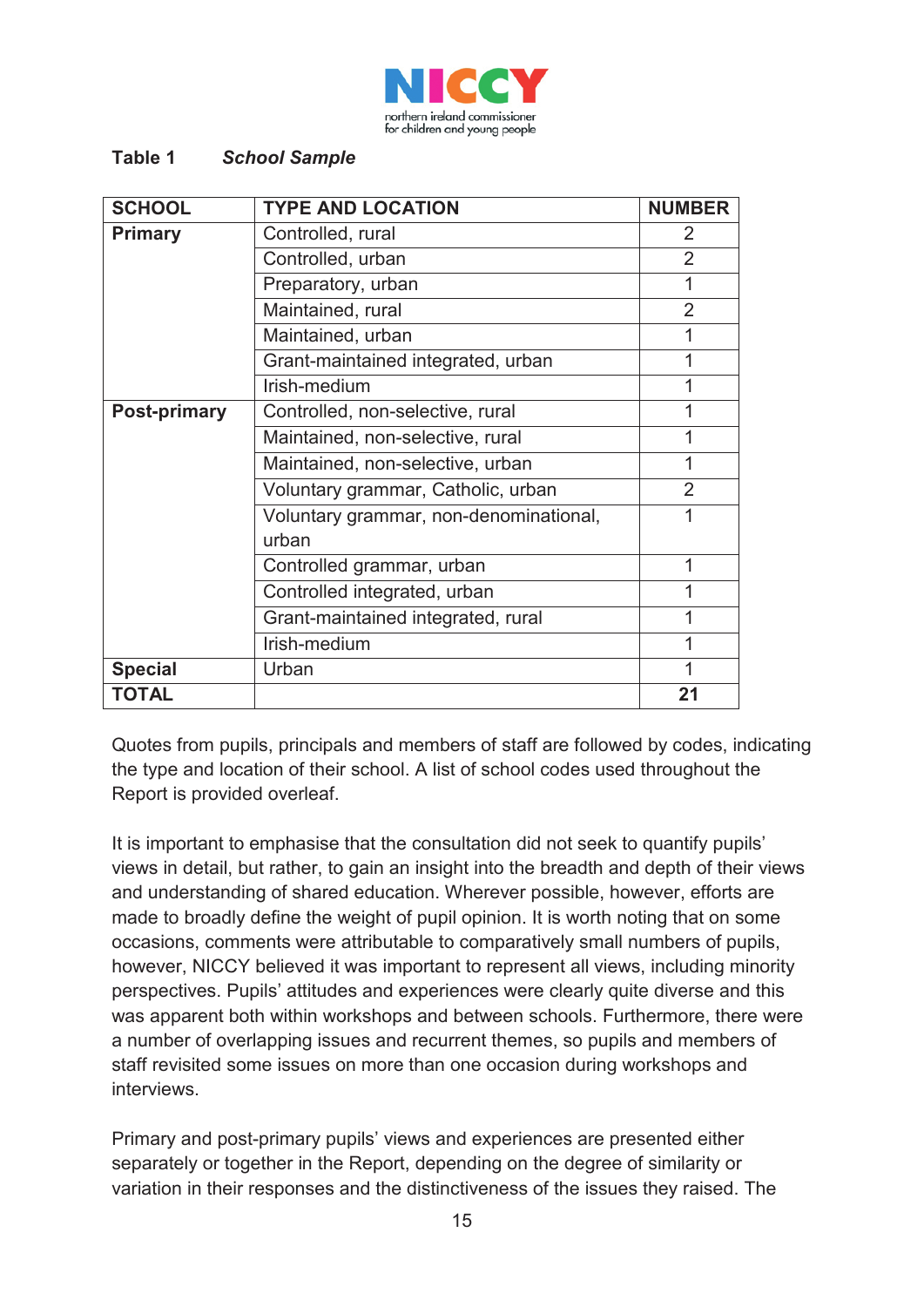

views of pupils at a special school are included with the post-primary school findings as the pupils who took part were post-primary students.

Chapter 2 presents pupils' views and experiences of shared education and Chapter 3 examines pupils' understanding and opinions of area-based planning. Chapter 4 identifies a series of key issues emerging from the consultation.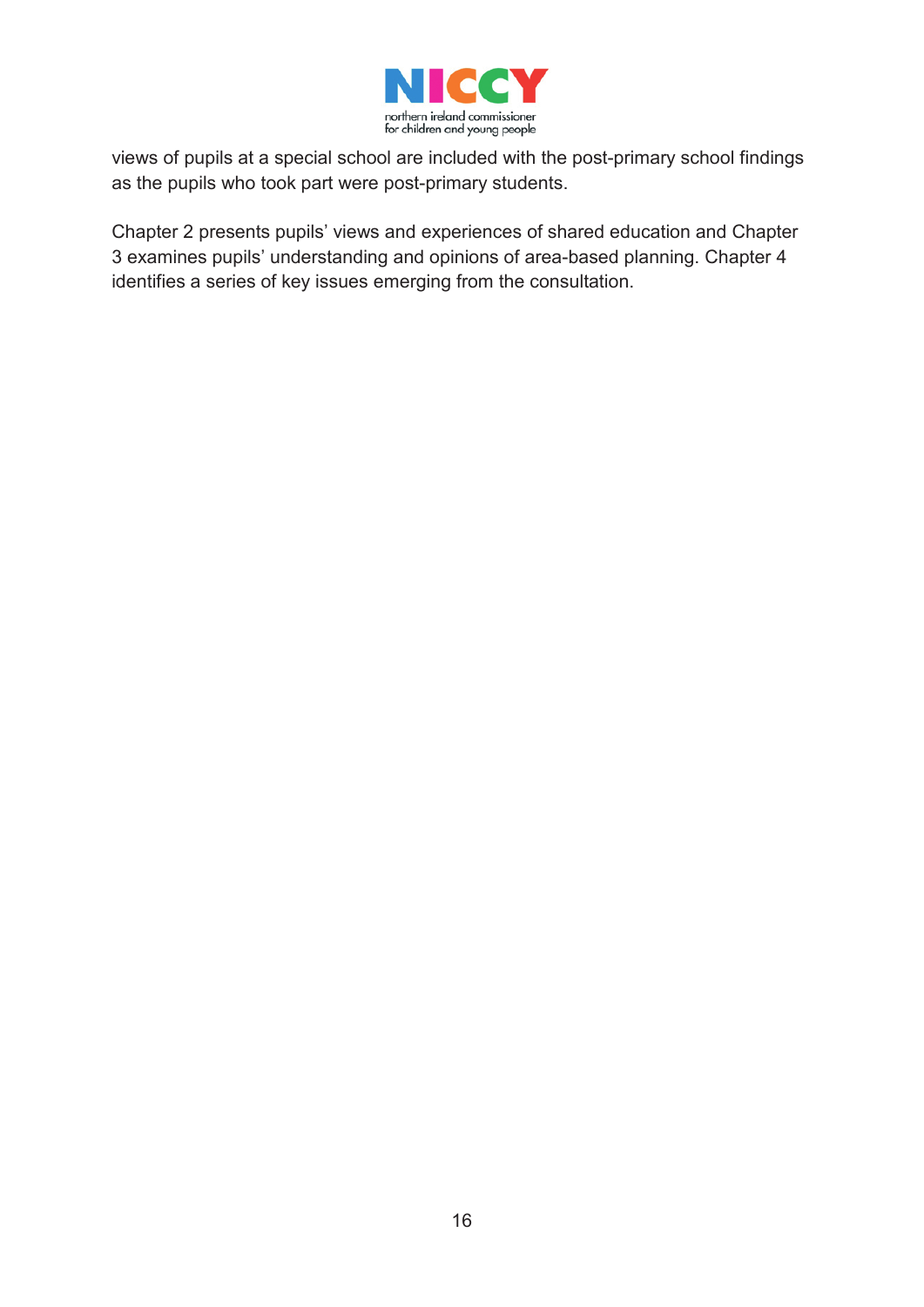

### **KEY TO SCHOOL CODES**

| <b>CODE</b> | <b>SCHOOL TYPE</b>             |
|-------------|--------------------------------|
| Ca          | Catholic                       |
| С           | Controlled                     |
| CG          | <b>Controlled Grammar</b>      |
| <b>CI</b>   | <b>Controlled Integrated</b>   |
| <b>GMI</b>  | Grant-Maintained<br>Integrated |
| <b>IM</b>   | Irish-medium                   |
| M           | Maintained                     |
| <b>ND</b>   | Non-Denominational             |
| <b>NS</b>   | <b>Non-Selective</b>           |
| PP          | Preparatory                    |
| P           | Primary*                       |
| R           | <b>Rural</b>                   |
| SS          | <b>Special School</b>          |
| U           | Urban                          |
| VG          | <b>Voluntary Grammar</b>       |

\*In order to differentiate between comments made by primary and post-primary school pupils, each primary school code begins with 'P'. For example, "PM.r" indicates a maintained rural primary school, while "VGND.u" is a non-denominational voluntary grammar located in an urban area.

In order to protect the anonymity of all participating schools, single sex schools are not generally identified in the Report. However, where it is relevant to the findings, quotes from pupils attending these schools are appropriately attributed.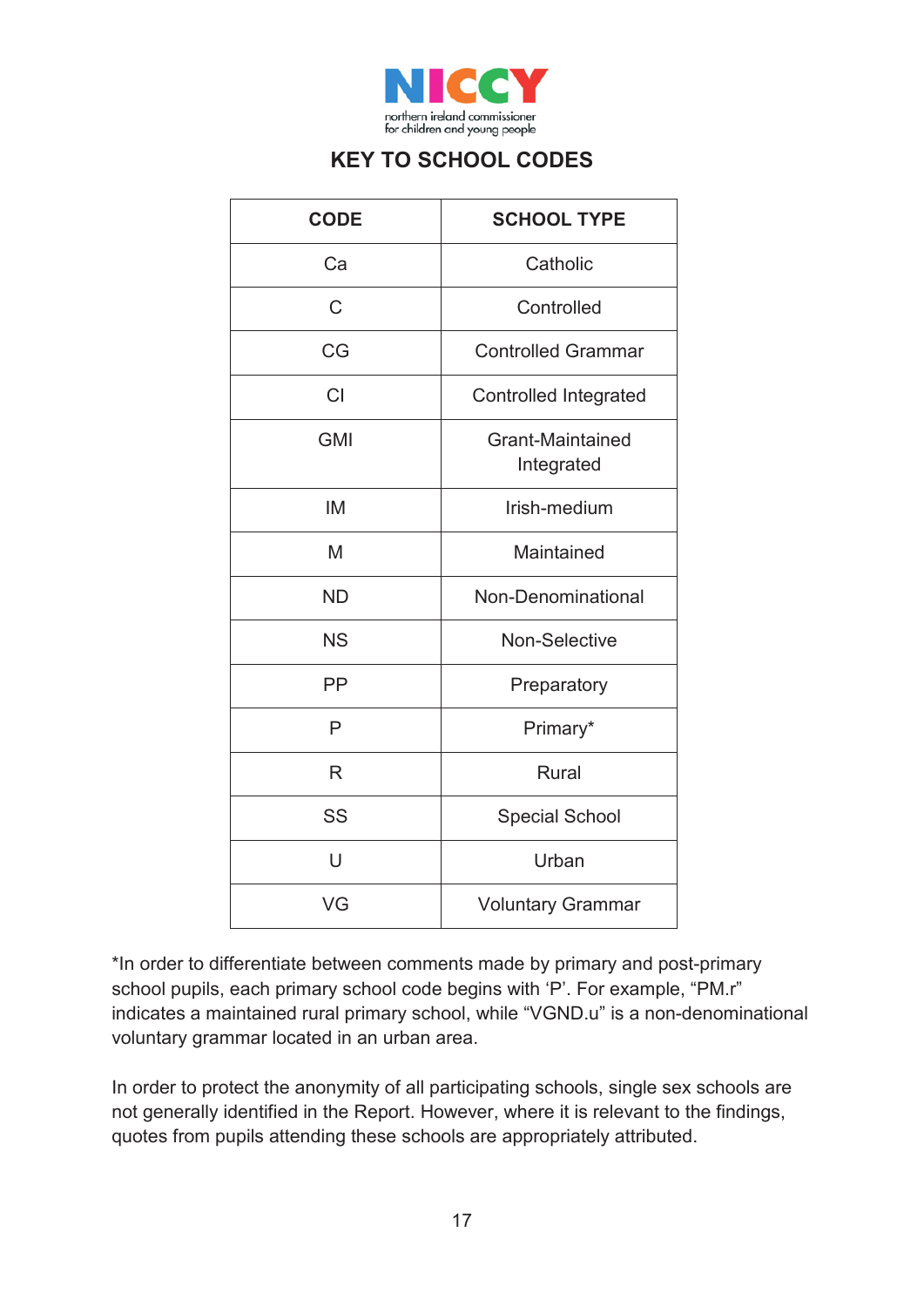

## **2. SHARED EDUCATION**

This chapter details pupils' views and experiences of shared education. It begins by exploring pupils' awareness and understanding of the term 'shared education' and then examines their experiences of shared education and opinions of the activities in which they were involved. This is followed by a review of pupils' opinions of how shared education should be taken forward, including their proposals for activities which they believed were beneficial or appropriate and perceptions of possible barriers to pupils' participation. Pupils' reflections on the importance of students from different schools and backgrounds learning together are then considered. The final section on shared education details issues which pupils believed Government needs to consider in taking shared education forward. Findings from the KLT and YLT surveys are referenced, where appropriate, throughout the chapter.

#### **FAMILIARITY WITH THE TERM 'SHARED EDUCATION'**

The Department of Education's definition of shared education was employed throughout the consultation to inform the questions and to analyse the responses. At the beginning of each workshop, pupils were asked if they had heard of the term, 'shared education'. Where they had heard of it, pupils were encouraged to recall where and when they had first encountered the term. After providing their initial responses, the facilitator presented the definition of shared education provided by the Department of Education (explaining this, in terms appropriate to the age of the pupils participating in the workshop). Pupils were then asked if they had participated in any activities which they believed constituted shared education.

#### **Post-Primary Pupils**

Pupils' familiarity with shared education varied significantly between workshops. Across the post-primary school sample, just under 50% of participants indicated that they were aware of the term and a slightly higher proportion of non-grammar school pupils recognised it. Pupils, who stated they recognised the term, were aware of it through their involvement in 'shared activities' in school or through a youth club. Several pupils reported that they had read about shared education in the media. Those who recognised the term were then asked if they could define it. In most cases, pupils referred to their participation in shared activities when they provided definitions.

Students attending schools which facilitated shared classes with other schools at 'A' level or GCSE, explained that their school was a member of a local learning community which meant that, if they selected certain subjects, the classes were shared with pupils from one or more other schools. Pupils suggested that it involved sharing facilities and teachers as well. One pupil explained, '*It's education that's shared with another school'* (MNS.u), while a number of pupils in another workshop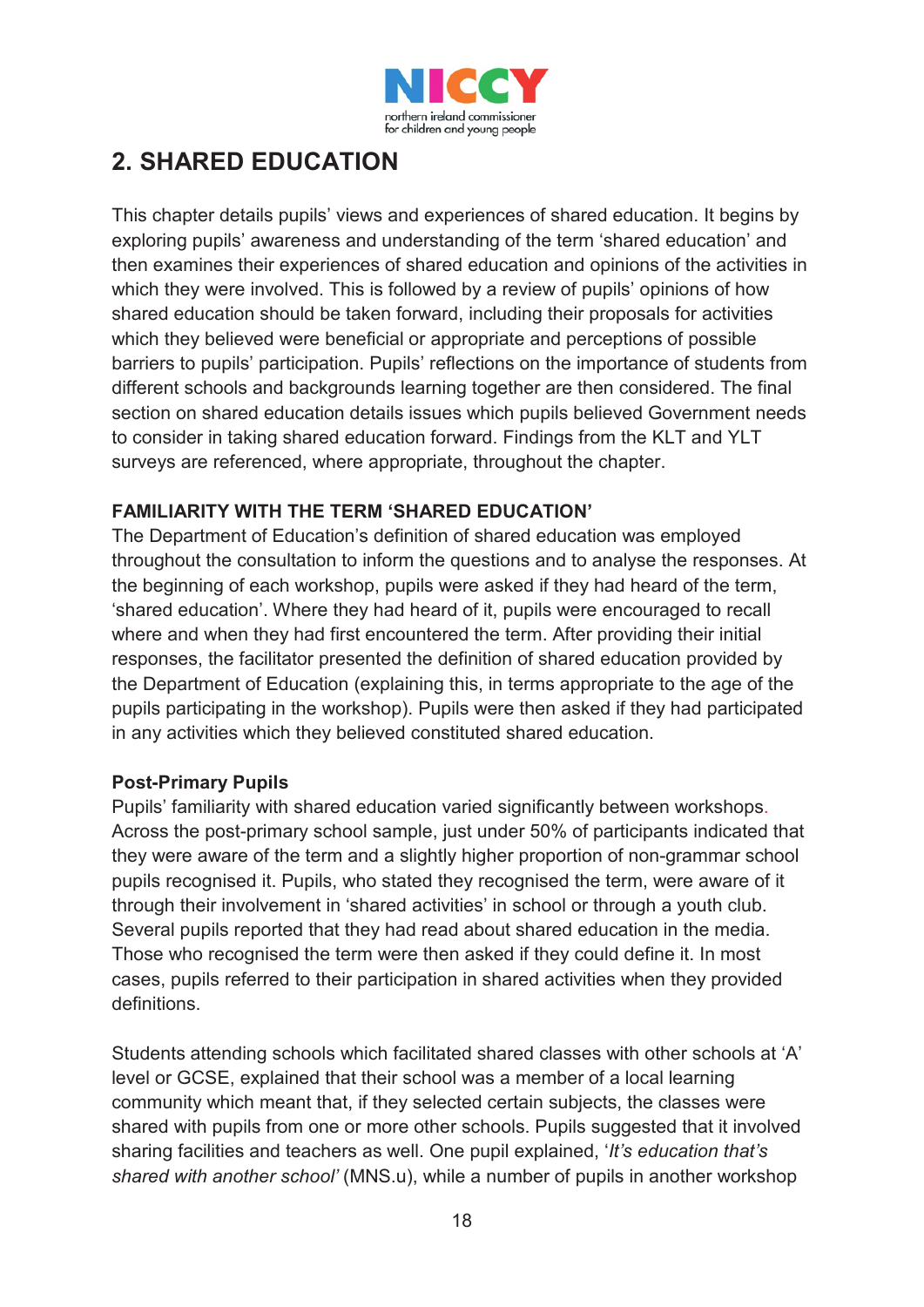

referred to a shared school campus, suggesting that it involved, *'People from different backgrounds all going to the one school'* or having *'…different types of people in one school; different abilities and different religions'.* A few pupils at the same school, also proposed that shared education was based on the principle of equality, so it meant, *'Everyone getting the same education regardless of who you are'* (GMI.r). Pupils at two schools strongly associated shared education with the opportunity for pupils from different community backgrounds to learn together. One stated, *'It's different religions in one school'* and another suggested, *'It's crosscommunity isn't it?*' (MNS.r).

#### **Primary Pupils**

-

Most primary pupils were not familiar with 'shared education', although this was not unexpected, given the age range of the pupils, and the fact that the Entitlement Framework<sup>17</sup> is less relevant in primary schools. P6 pupils in two workshops were exceptions as P7 pupils in their schools had participated in funded sharing initiatives (PC.r1 and PM.u). Only very few primary pupils were able to articulate examples of 'shared education' and this knowledge appeared to have been gleaned from the NICCY information leaflet which had been sent to the school or from an explanation given by a teacher or parent prior to the workshop. Primary pupils, in some cases, defined 'sharing' in its broadest sense. A significant number of children in one school (PGMI.u), for example, talked at length about sharing within their school; sharing of stationery, games, opinions and sharing through activities provided by their school council.

After explaining the definition of 'shared education', pupils were asked whether they understood the concept. P5 and P6 pupils from three schools, involved in funded activities, demonstrated some degree of understanding, commenting that pupils in their school had discussed it; that P7 pupils from another school came to learn with the P7 pupils in their school, and they also talked about learning in a '*shared space'*  (PC.r1; PC.r2 and PM.u).

Pupils from other primary schools, who were less familiar with the concept, asked; *'Is it like when you're able to do stuff in a different school...?'* (PM.r2) and some commented that it sounded *'fun*', and *'exciting'* (PC.u2). Pupils from an integrated school recognised shared education, contrasting it with their own school experiences. They suggested it involved pupils from '*different backgrounds'*, defining these in terms of religion, nationality, race, gender and ability. On hearing more about shared education, one pupil at an Irish-medium school reacted quite positively, *'I'd like to get together with other schools'.* However, another pupil was rather more

 $17$  The Entitlement Framework is a Department of Education policy, designed to encourage schools to enable pupils at KS4 and post-16 to access a broader range of courses.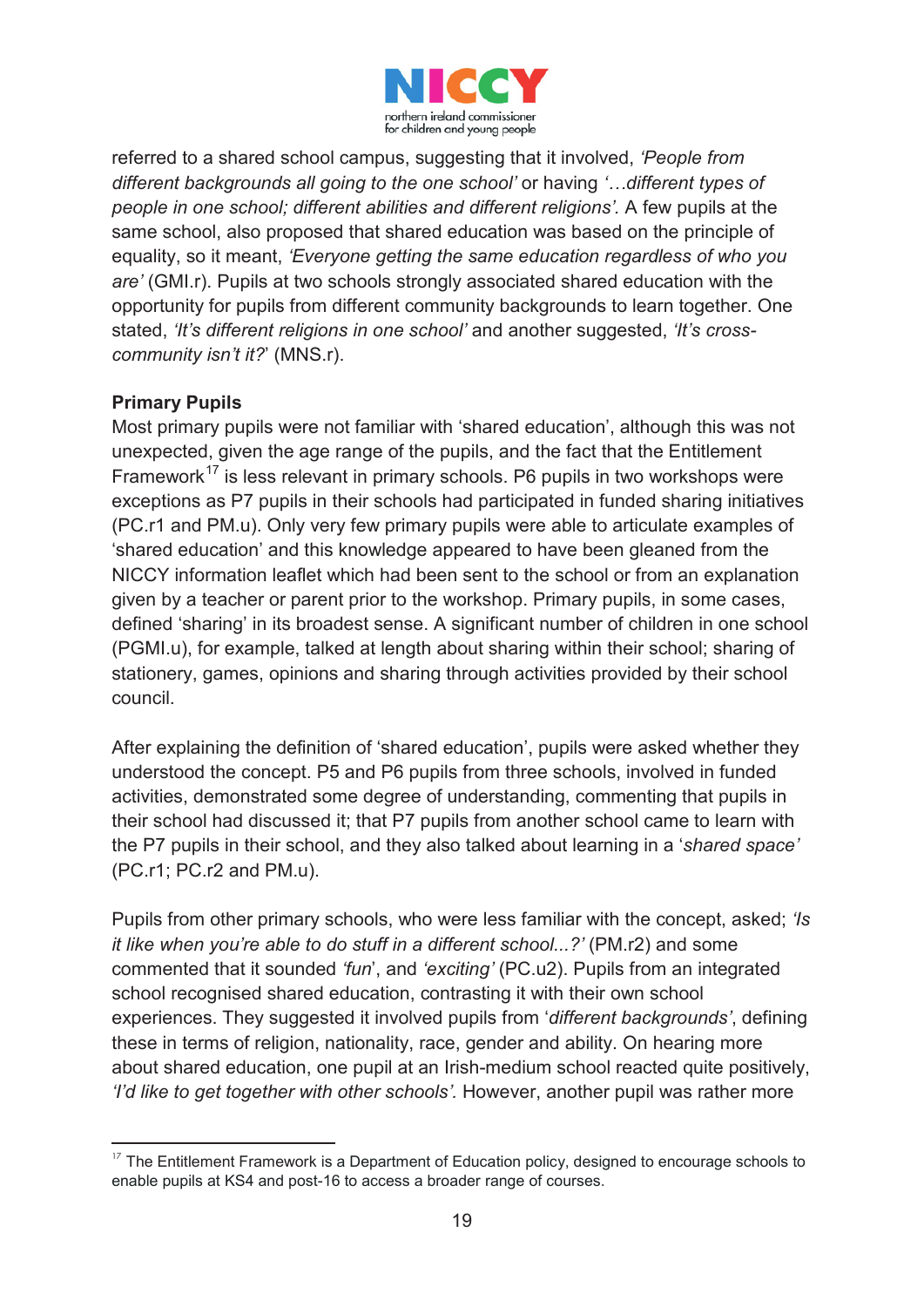

ambivalent, '[Sounds] *quite good and quite bad as there could be children from different estates and there could be a big row'* (PGMI.u).

#### **PUPILS' EXPERIENCES OF 'SHARED EDUCATION'**

After exploring their awareness and understanding of 'shared education', pupils were asked if they had taken part in any activities which they thought could be described as 'shared education'.

#### **Post-Primary Pupils**

At the time of the consultation, eight of the ten post-primary schools and a special school, provided shared learning opportunities for pupils through joint classes with other schools. In seven schools, opportunities to participate in shared classes were provided through the school's membership of an area learning community, consisting of a number of post-primary schools, and often, primary schools, special schools, and further education colleges. Four schools had experience of participating in partnerships with other schools through the Sharing Education Programme (The Queen's University, Belfast) or the Shared Education Programme (The Fermanagh Trust) and these also involved the provision of shared classes. The provision of shared classes can facilitate pupils' access to an enhanced curriculum, and support schools to provide the Entitlement Framework.

The breadth of provision varied quite considerably between schools. Some offered 'A' level, or GCSE subjects while others provided both. A few schools provided opportunities to study for other qualifications, such as BTEC. Across the schools providing shared classes, the number of subjects offered in each, ranged from two GCSE subjects (in a non-selective school) to 23 subjects at GCSE and 'A' level (in a grammar school). A significant proportion of subjects offered through shared classes were applied subjects, although general subjects were also available. Special school pupils studied a number of subjects through shared classes, including Art, Religious Education, Physical Education, Music and Money Management.

When asked to identify the subjects offered by their school through shared classes, pupils' knowledge differed quite considerably. As anticipated, those not participating in classes tended to be less familiar with the subjects available. Similarly, Year 11 pupils in schools where shared classes were offered only at 'A' level tended not to be aware of the details of this provision. Pupils commented, *'I think we can do Drama, not sure'* (CG.u). Students, who attended classes in another school or educational institution, generally demonstrated a greater sense of what 'shared education' was about. Those taking 'shared' classes in their own school with pupils attending from other schools, sometimes appeared to be less aware of the 'shared' nature of the class, *'I only got to know that one wee boy from* [school X] *was there…because he always turns up late for class'* (MNS.u).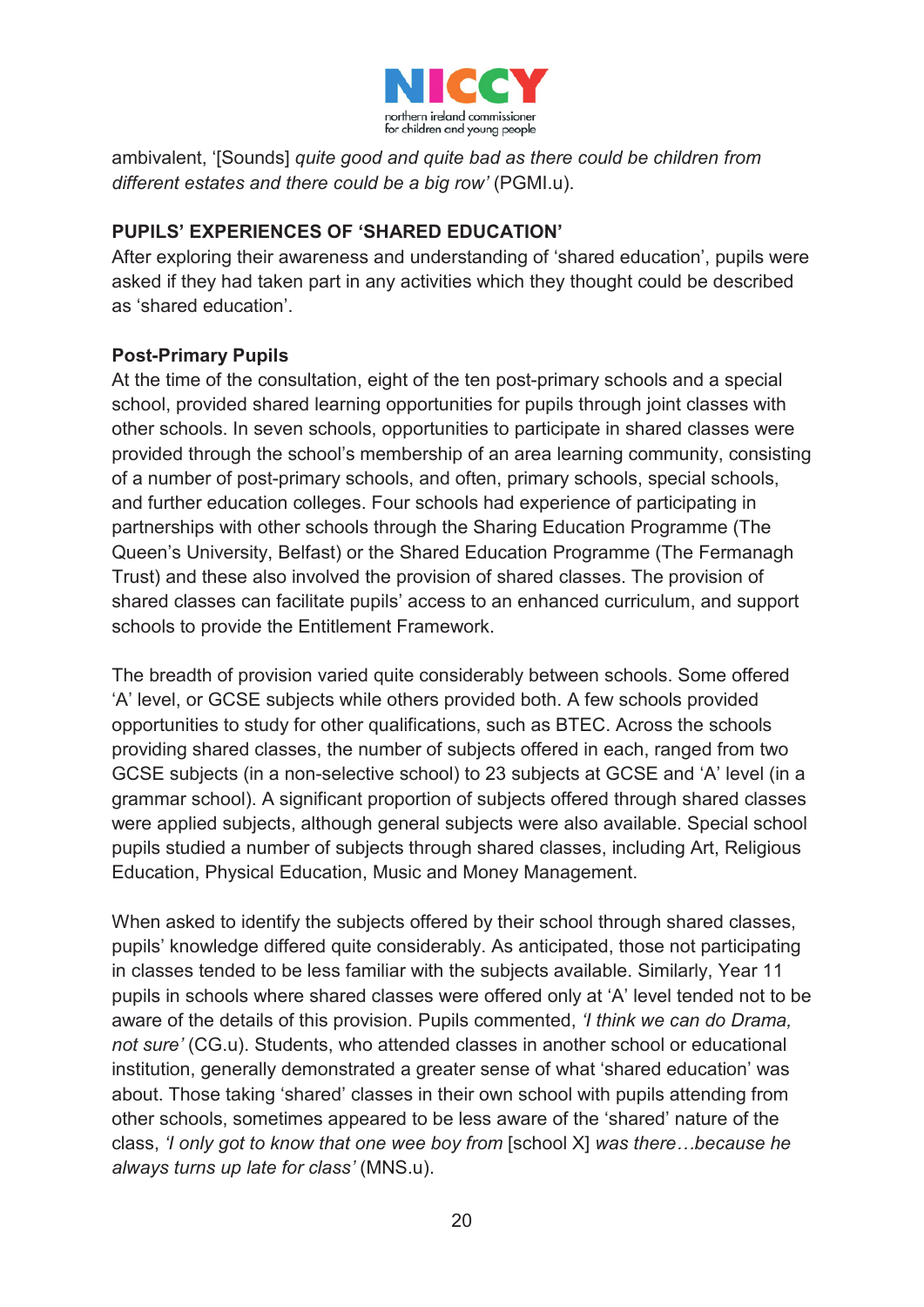

Year 11 pupils in four post-primary schools indicated that they were involved in GCSE, BTEC or other exam classes and Year 13 pupils in six schools reported that they participated in GCSE or 'A' level classes<sup>18</sup>. In some workshops, the percentage of pupils who indicated their involvement in shared classes was extremely small and in seven of the 18 post-primary workshops, none of the pupils were involved in shared classes<sup>19</sup>. Overall, fewer Year 11 pupils were enrolled in shared classes. Pupils explained that subjects were taught through shared classes because 'inschool' enrolment had not been sufficient to enable the school to offer these or because the school did not specialise in a subject. One teacher from a school which provided shared classes to pupils in Year 11-14, commented, *'It tends to be the very big subjects or very small subjects that combine and that can be simply because of facilities or expertise. Every subject could be open to collaboration – it's that open, that fluid'* (MNS.u). Grammar school pupils reported that the majority of subjects offered to them through shared classes were provided in their school, while pupils in two workshops in non-grammar schools, indicated that classes were provided equally between their school and the other schools involved.

While shared classes tended to dominate post-primary pupils' experience of shared education, they also referred to a range of other activities which they proposed were 'shared education'. Recreational pursuits were mentioned by many pupils, including residential or day visits to outdoor activity centres, ski trips and joint musical or theatrical productions. Pupils in many post-primary schools and a special school, also referred to project work, educational visits, and sporting events. Additional activities included aerobics and dance, and attendance at conferences and courses. Pupils in four workshops indicated that they shared their sports facilities with other schools and the local community and pupils from another two schools indicated that students from a neighbouring school shared their buses.

It was evident that post-primary pupils' experiences of shared activities varied quite significantly between and within year groups. The opportunity for pupils to participate was influenced by the subjects they had selected, the year group they were part of, and by their involvement in sports, clubs and recreational activities. Under the definition of shared education provided by the Department of Education, it is questionable whether all of the activities identified by pupils, may be defined as such, as some were undertaken between schools within the same sector and the social benefits in some cases, appeared to have outweighed the educational benefits.

Young people who completed the Young Life and Times (YLT) survey were asked about their involvement in shared education and specifically, if they had undertaken 'projects with pupils from other schools', 'used or shared sports facilities or

<sup>&</sup>lt;sup>18</sup> Two post-primary schools participating in the consultation did not offer post-16 provision.

<sup>&</sup>lt;sup>19</sup> In some schools, other pupils in the year group, who did not take part in the Consultation, may have been involved in shared classes.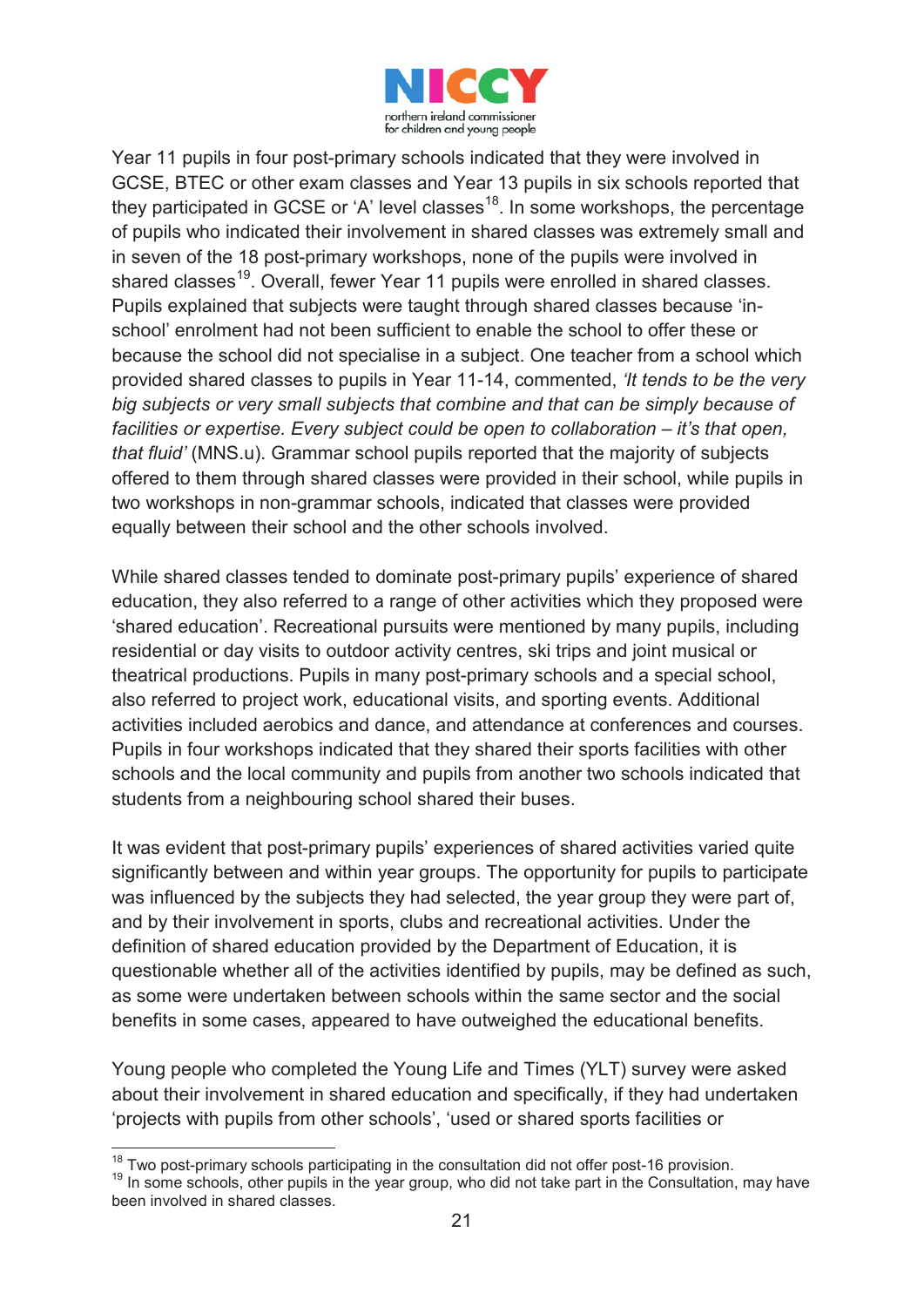![](_page_22_Picture_0.jpeg)

equipment, such as computers' or 'had classes with other schools'. Fifty-five percent of respondents indicated that they had undertaken projects, 45% stated that they had taken part in shared classes and 26% said they had shared sports facilities or equipment. Eighteen percent of respondents stated that they had 'not done anything like this' and 9% were 'Not sure'. The findings from the YLT survey indicated slightly higher levels of participation in shared learning activities and classes compared with post-primary pupils who took part in the consultation, although few pupils taking part in the consultation made reference to having completed projects. The broader age range of pupils in the consultation (14-17 years compared with 16 year olds completing the YLT survey), may partially explain this. As indicated above, Year 11 pupils reported having fewer opportunities to access shared classes, compared with their peers in Year 13.

#### **Primary Pupils**

Feedback from primary pupils about their involvement in shared education revealed that they had significantly less experience than their post-primary counterparts. Across the school sample, pupils in five primary schools indicated that they had only a little or no experience of participating in shared activities, although pupils in three schools, indicated that P7 pupils, were involved in activities with other schools, which they believed were 'shared'.

At the time of the consultation, five of the ten primary schools taking part, indicated that they had recently been involved in 'cross community' initiatives with another school or a number of schools. P5 and P6 pupils in one controlled primary school which had secured  $CRED^{20}$  funding from DE and undertaken a range of initiatives with local maintained primary schools, described their experiences, *'We did a project with* [school X] *there'* and, *'We put two different religions together to see if we could work together'* (PC.r2). P5 and P6 pupils from three other schools participating in similar initiatives were not directly involved (PM.u; PC.r1 and PC.u2) although P6s in one school (PM.u) were aware that their P7 colleagues met up with pupils from a local controlled primary school, and were accustomed to their presence in the school. The P5 pupils were also able to explain that the school shared a teacher with another school in the area (PM.u).

P5 and P6 pupils at one controlled primary school (PC.u1), described having some contact with other local primary schools including a maintained primary school. This had occurred through various initiatives, including an event organised by the Education and Library Board, and a collaborative initiative with a neighbouring school, where the pupils had attended their school for a few days. Pupils explained that it was, *'To get to know other people'* (PC.u1). Pupils in another controlled primary school had taken part in short-term collaborative projects with other

<sup>-</sup><sup>20</sup> Community Relations, Equality and Diversity in Education.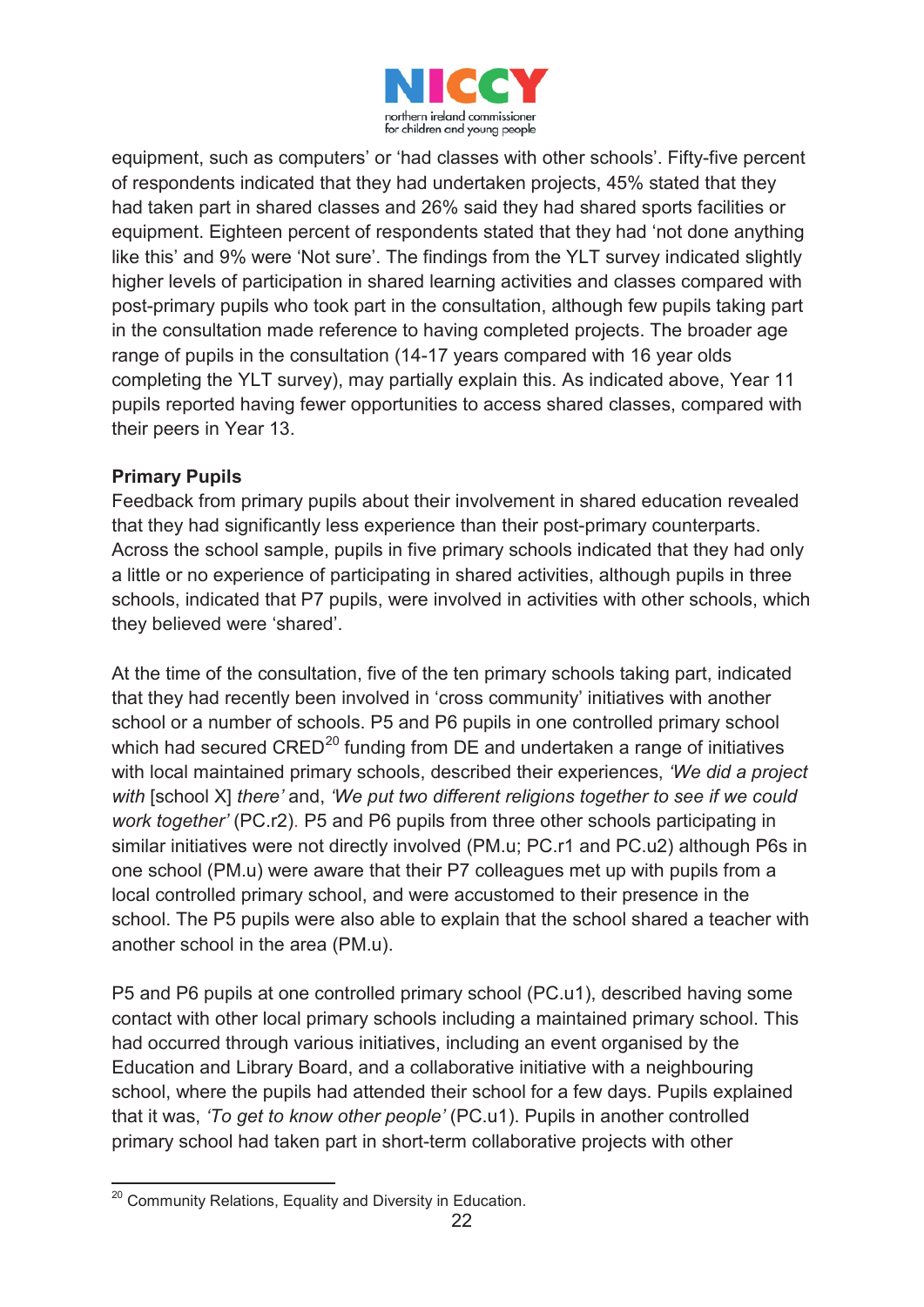![](_page_23_Picture_0.jpeg)

controlled primary and post-primary schools and a university. They were also aware that P7 pupils in their school had been on *'trips'* with other schools (PC.u2). Pupils attending a third controlled primary school described a small number of short-term projects they had been involved in, with pupils from several local, mainly controlled schools.

Pupils from two small rural maintained primary schools reported having little contact with other schools and where this had occurred, it appeared to be with schools of a similar management type (PM.r1 and PM.r2). P5 and P6 pupils at an integrated school described having contact with other primary schools through sports activities and a university project, as well as with a local integrated post-primary school. Pupils also referred to an evening club for children from other schools, *'There's an X club here – in the evenings… it's for children', 'Other schools can come up to the school to see your school and to use it'* (PGMI.u).

Pupils from an Irish-medium primary school reported having limited contact with other primary schools. Existing links, for example, through sports *'blitzes'*, were organised with maintained schools or other Irish-medium schools. Pupils in a preparatory department also indicated that they did not engage frequently with other schools, however they did mention sharing facilities and resources with the grammar school to which the preparatory department was attached.

In the Kids' Life and Times survey (KLT), pupils were asked if they had got together with another school to use the school's facilities or to do classes or projects. Fiftyeight percent of pupils (total sample 4,104), indicated that they had taken part in these types of activities. Survey respondents were therefore more likely to have participated in shared activities compared with the pupils involved in the consultation workshops. However, the KLT survey was completed by P7 pupils who, by their final year at primary school were more likely to have participated in shared activities than P5 and P6 pupils. And, indeed P7 pupils' involvement in shared learning activities was highlighted by P5 and P6 pupils during some workshops.

A follow-on question in the KLT survey, asked pupils who said they had taken part in shared education activities, to identity what activities they had been involved in. This question was almost identical to the question in the YLT survey which asked pupils if they 'had done projects', 'used or shared sports facilities or equipment' or had classes with children from other schools'. In their responses, 88% of pupils indicated they had completed projects with children from other schools, 79% said that they had used or shared sports facilities or equipment and 78% indicated that they had had classes with children from other schools. Evidently these kinds of shared activities, particularly 'projects', were extremely popular. Asked about the arrangements for undertaking activities, 21% of P7 pupils reported they had completed these in another school and 12% said that pupils from the other school had come to their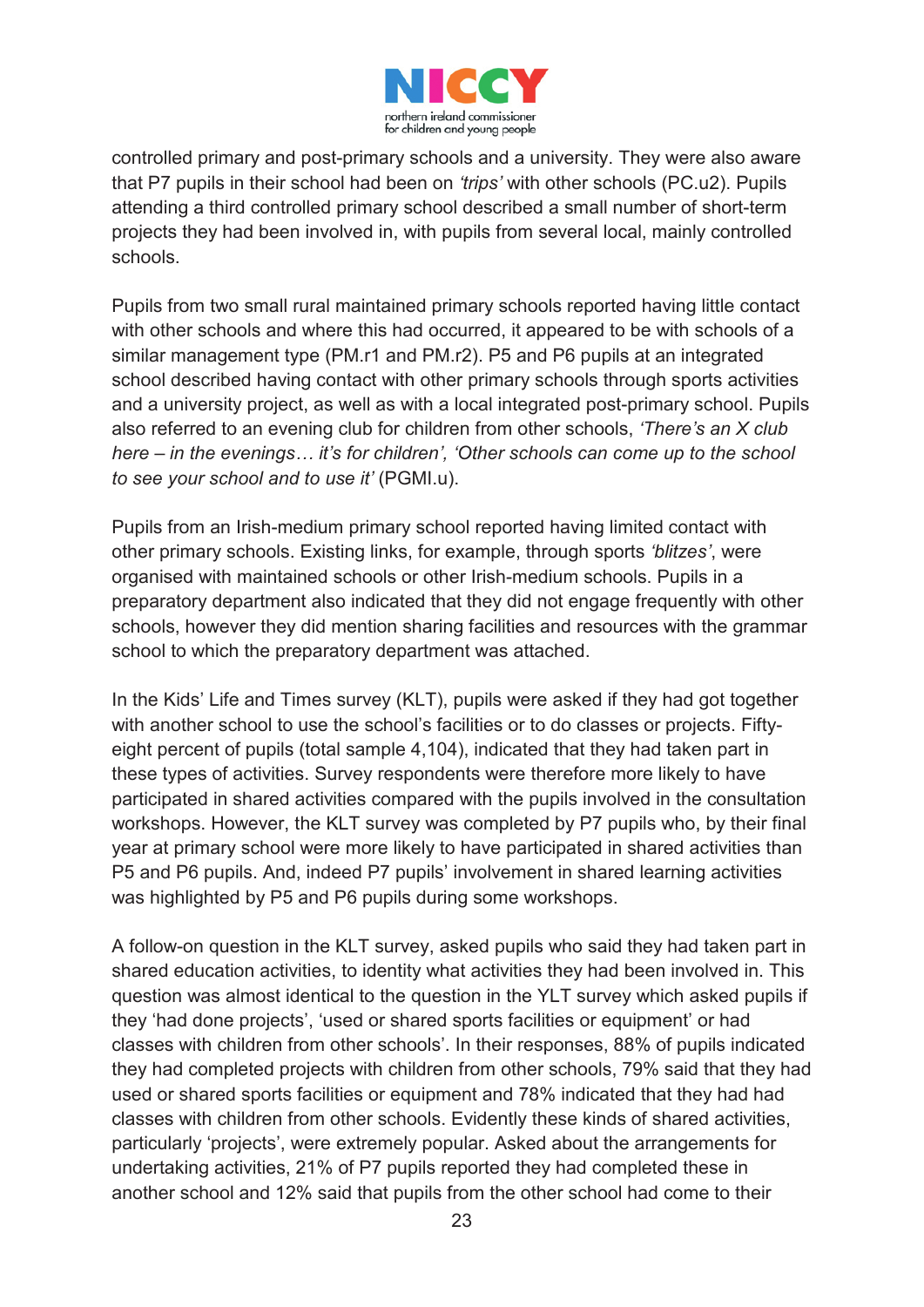![](_page_24_Picture_0.jpeg)

school. Fifty-two percent of pupils indicated they had 'done both'. This indicated that in many cases, collaborative arrangements between schools involve exchange visits, possibly over a period of time although it is not possible to discern more about the nature of this exchange from the data. Furthermore, 61% of pupils who had taken part in shared classes or activities, stated that some of the children from other schools with whom they had undertaken shared activities or classes, were a different religion to them. This suggests that a significant proportion of collaborative activities were undertaken between schools of different management types and that many pupils were aware of the cross-community dimension of the collaboration. Twentynine percent of pupils indicated that they did not know if pupils were a different religion to them so it is possible that an even greater percentage of shared classes and activities may have involved a cross-community dimension.

#### **PUPILS' VIEWS OF 'SHARED EDUCATION'**

During the workshops, pupils were invited to reflect on their experiences of 'shared' activities and to identify what they had enjoyed or not enjoyed, what they thought was beneficial or not beneficial and what had worked well or could have been improved. It is important to emphasise, at the outset, that some pupils' involvement in shared education was relatively limited. Primary pupils' views are explored through their involvement in shared activities. These are presented in the section 'Shared Activities'.

#### **Post-Primary Pupils**

Respondents to the YLT survey provided generally positive feedback regarding their participation in projects and shared classes. Forty-seven percent of young people who indicated that they had done projects with pupils from other schools said they had 'mostly enjoyed' these while 36% said they enjoyed them 'sometimes'. Of those who had taken part in shared classes, 42% indicated they had mostly enjoyed these and 30% said they had enjoyed them 'sometimes'. Only 8% of respondents noted that they had 'not really', or 'not at all' enjoyed doing projects and 11% offered similar responses in relation to shared classes. Eighteen percent of young people did not have experience of shared classes, and 9% had no experience of projects. Young people responding to the survey, were therefore more likely to have taken part in shared projects than shared classes. Respondents indicated that they mainly enjoyed these opportunities, although the spread of responses suggests that there may be some aspects with which some pupils were less content.

Pupils participating in post-primary workshops during the consultation, offered mixed views of their experiences and their opinions differed both within and between workshops. The majority were fairly positive, although they did identify elements which they felt could be improved or changed. Pupils at three of the ten post-primary schools were particularly positive, reporting that they had '*enjoyed'* their experiences, that shared education was a '*good idea', 'great opportunity',* and '*made sense'*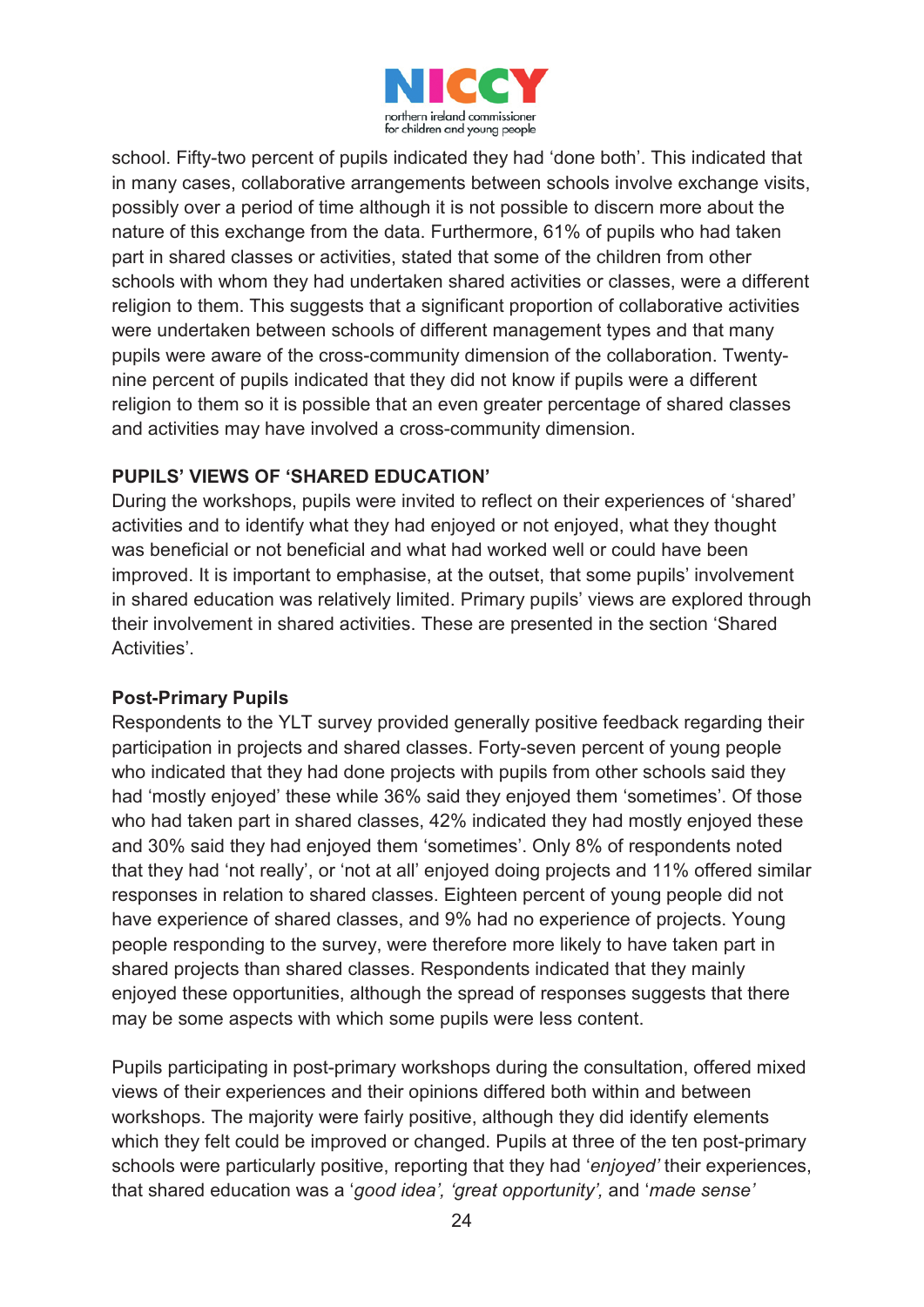![](_page_25_Picture_0.jpeg)

(CG.u, MNS.r and GMI.r). Pupils at a special school also provided very positive feedback, describing their experiences as *'fun', 'brilliant'* and '*…exciting'* (SS.u). An overview of the positive responses from post-primary pupils is given below.

#### **Shared Classes: Enjoyable and Effective Aspects**

Pupils participating in shared classes described what was enjoyable and what had worked well

#### **Opportunity to Meet New People and Develop Friendships**

The opportunity to meet people and make friends, was highlighted by pupils in around 60% of workshops conducted in schools providing shared classes. Pupils in each school said they welcomed the chance to study and interact with people from other schools and backgrounds. One pupil commented, *'I love meeting new people, going to schools'* (CG.u) and another remarked, *'It's good to have a new set of faces and everyone enforces* [sic] *it'* (MNS.r).

Other students alluded to the potential provided through shared classes, to create new friendships, *'I think it's a good way to mix with pupils from other schools, make new friends with people who have a different background or religion to us'* (VGCa.u). Pupils in a special school particularly valued this and talked at length about how they enjoyed meeting new people and making friends. Reflecting on this issue further, a number of pupils commented that relationships developed more easily in some classes than others, *'I like shared education because I made good friends who I keep in touch with…but in my X class nobody talks to each other and we sit at opposite sides of the classroom'* (MNS.u). Another pupil at the same school added, '*When I was in* [school X] *I did make friends with the girls, but it took quite a while to bond'* (MNS.u). Students in two schools revealed that they had met friends from primary school or friends they knew outside school through shared classes, *'I knew some people from primary school – was good to catch up with them'* (CI.u) and, '*My friend does the... Learning Community and I see her at [school X]' (CG.u).* 

#### **Provides an Insight into Other Schools**

Pupils in approximately one third of the post-primary workshops referred to the opportunities provided through shared classes, to discover what it might be like to attend a different school and to mix with pupils from other backgrounds, *'It's interesting to see other schools'* (SS.u) and *'We found out about integrated schools…we didn't really know their backgrounds'* (CG.u). Several pupils also remarked that taking classes in another school helped to dispel myths or challenged their preconceptions about the school or pupils, '*You find out what it's like at other schools – you hear for real…'* (CI. u) and, *'It gives you a less biased view of what they are like'* (CI.u).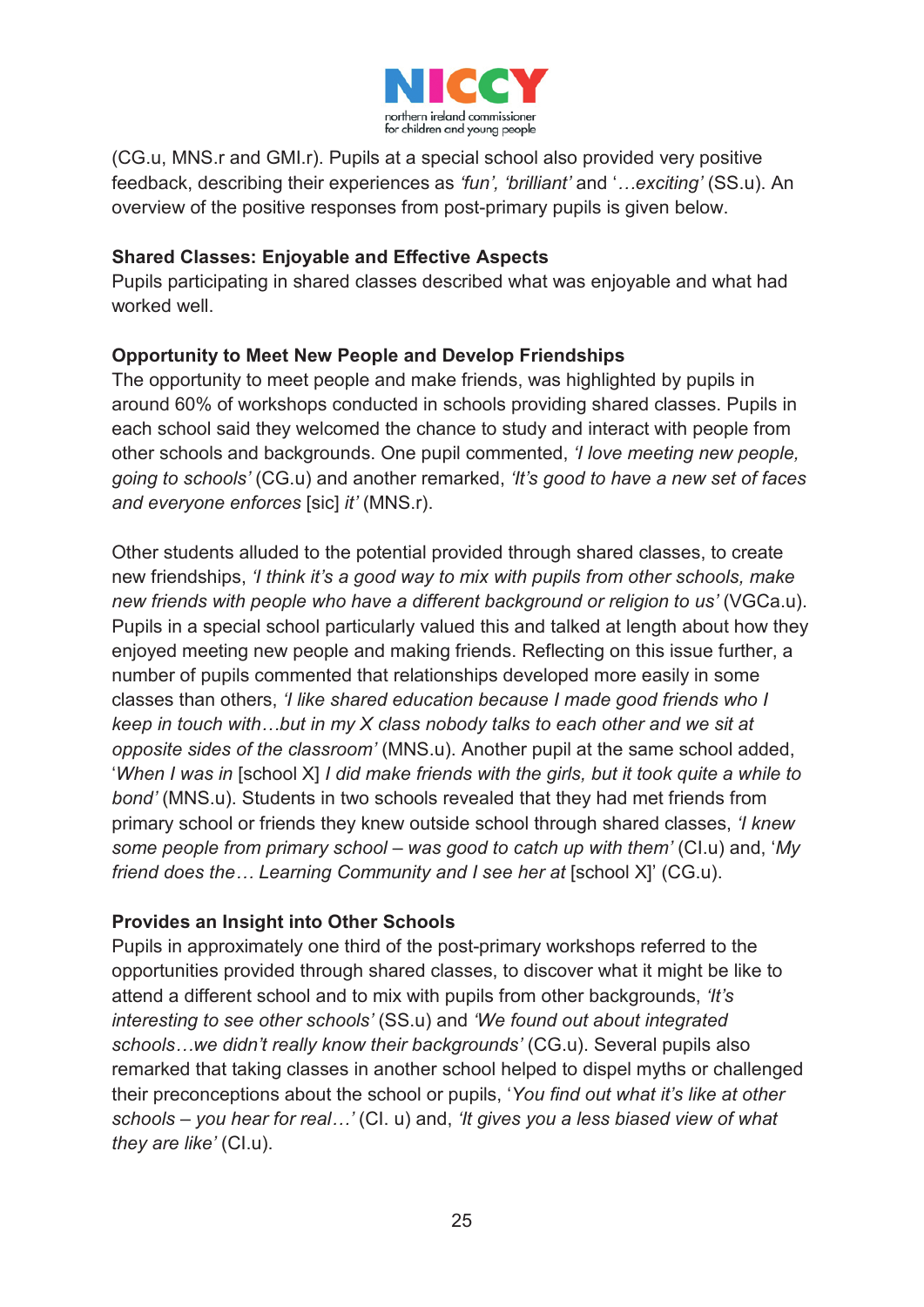![](_page_26_Picture_0.jpeg)

#### **Enhances the Learning Experience**

Pupils in three schools believed that attending classes in other schools or educational institutions improved their learning experiences. One pupil explained, *'I go to the Tech. It's good to have a change of scenery'* (VGCa.u). Others commented that access to superior equipment or facilities in other schools or further education colleges was also advantageous, *'It's a good idea because some schools have better equipment for certain subjects so it makes sense to share them' (CG.u). A* number of pupils also believed that sharing classes either in their own school or elsewhere, made their learning experience, more varied and interesting, '*School is too boring and shared learning makes school more lively'* (VGCa.u)*.* A few pupils also commented on the opportunity presented through shared classes to experience different teaching styles or approaches employed by teachers in other schools, *'You get to see different learning styles of teachers'* (CG.u) and, *'Other schools might have better coaches so it's good to use them* (VGCa.u2).

#### **Provides an Expanded Choice of Subjects**

Pupils participating in shared classes recognised that collaborative working arrangements between schools expanded the choice of subjects available to them, *'Gives people more subject options – unique opportunity'* (CI.u), *'You can do the subject and it saves you moving school'* (CG.u). One pupil acknowledged this provision, although they also qualified their response, *'Without* [school X], *I wouldn't be able to do my… course…but I would rather do it in a school of the same religion'*  (MNS.u).

#### **Shared Classes: Less Enjoyable or Effective Aspects**

Pupils participating in shared classes also described elements which they felt were less enjoyable and which they believed had worked less effectively.

#### **Limited Interaction with Pupils in Other Schools**

Students in four workshops reported that they had only limited contact with pupils from other schools, during shared classes. Some admitted that they did not know the names of other pupils, or had not spoken to them, *'I couldn't name you one person from* [school X]' (MNS.u) and, *'When* [school X] *came, people didn't talk to them. It was really awkward'* (VGND.u). Others commented that pupils sat quite separately in their own groups during class, *'Joint classes are a bit awkward. We all sit at one table – don't really mix with the pupils from school X'* (MNS.u), and outside class, *'It was really awkward at lunchtimes as we just sat there and they all stared at us'*  (VGND.u). Some pupils acknowledged that their only interaction with students from their partner school, was when this was required by the teacher, *'People only talk during activities because they have to'* (MNS.u). Reflecting on shared PE classes, pupils in one workshop were disappointed that the students from another school played different games, *'Like they don't do camogie so they can't join in. They're*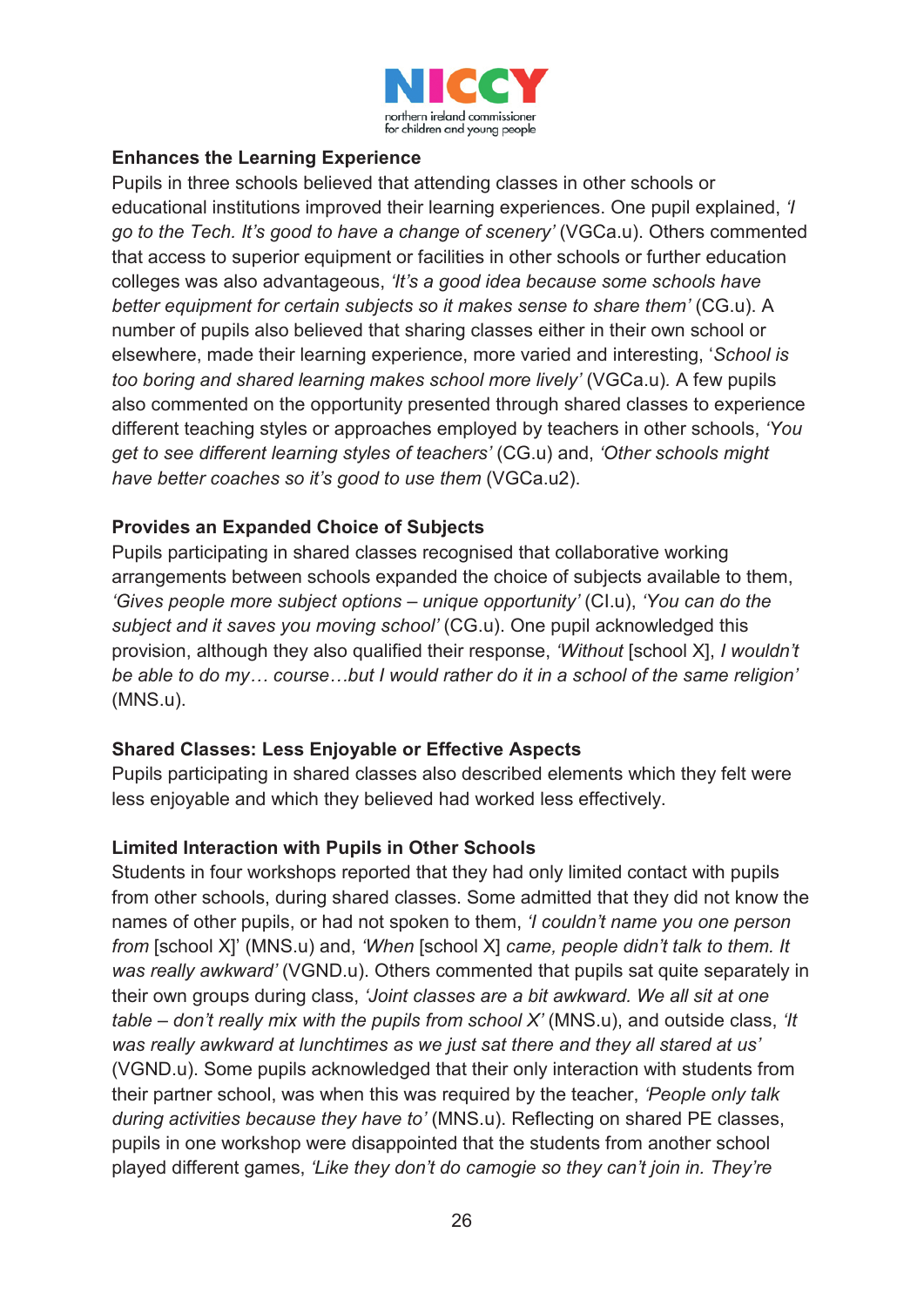![](_page_27_Picture_0.jpeg)

*more into hockey…What's the point in going there if you're going to do different things?* (MNS.u).

A very small minority of pupils reported that they had not enjoyed shared classes because negative comments had been made by other pupils. A significant proportion of pupils in one workshop remarked, *'According to the grammar school, we're all chavs…not as smart'* (CI.u)*.* Pupils in another school recounted specific incidents where sectarian comments had been made to them. One pupil admitted that '*Sharing classes made us uncomfortable due to the religious comments they made'*  and another, who had been the recipient of a sectarian insult, commented, *'I felt really c\*\*\* and just sat there…I didn't talk to anyone in the class for two years'* (MNS.u).

#### **Being in a Minority**

While some pupils had no objections to shared classes, they did express a preference to attend classes in their own school, *'I didn't like the classes in the other school, gave up playing the fiddle because I had to go to other schools'* (VGCa.u). Others described feeling uncomfortable because they were in a minority in another school or because they believed their uniforms singled them out, *'You feel like outcasts if you're going to class and walking through and they look at you in a*  different uniform. People coming here would feel the same' (CG.u). In a number of workshops, pupils commented on the unequal balance between the numbers of pupils from different schools attending shared classes, also highlighting the potential discomfort of the minority in this situation, *'There's only three of them. They'd probably be considered outsiders'. It's difficult coming to a school where the majority of pupils are Catholic'* (MNS.r). One pupil also questioned the effectiveness of shared learning where there was a considerable disparity in the proportion of pupils from different schools, *'Wonder if only six come from one school and 45 from another, does shared education really work?'* (CI.u).

#### **Logistical Issues**

A substantial number of pupils across the workshops drew attention to practical difficulties associated with shared classes. These related to timetabling, travel and the distance between schools, *'It's awkward because of the timetables. You have to get taxis to* [school X] *so we have to cut short classes here as they are a different length to classes there…'* (VGCa.u), and *'I think we should do a bit more with other schools. It's hard because we're so far out'* (GMI.r). Logistical challenges were a recurrent theme throughout the workshops and interviews with principals and staff and are revisited in other sections of this chapter.

#### **No Discernible Benefits**

Having reflected on their experiences of shared classes, a minority of pupils concluded that they had not been particularly beneficial or significantly different from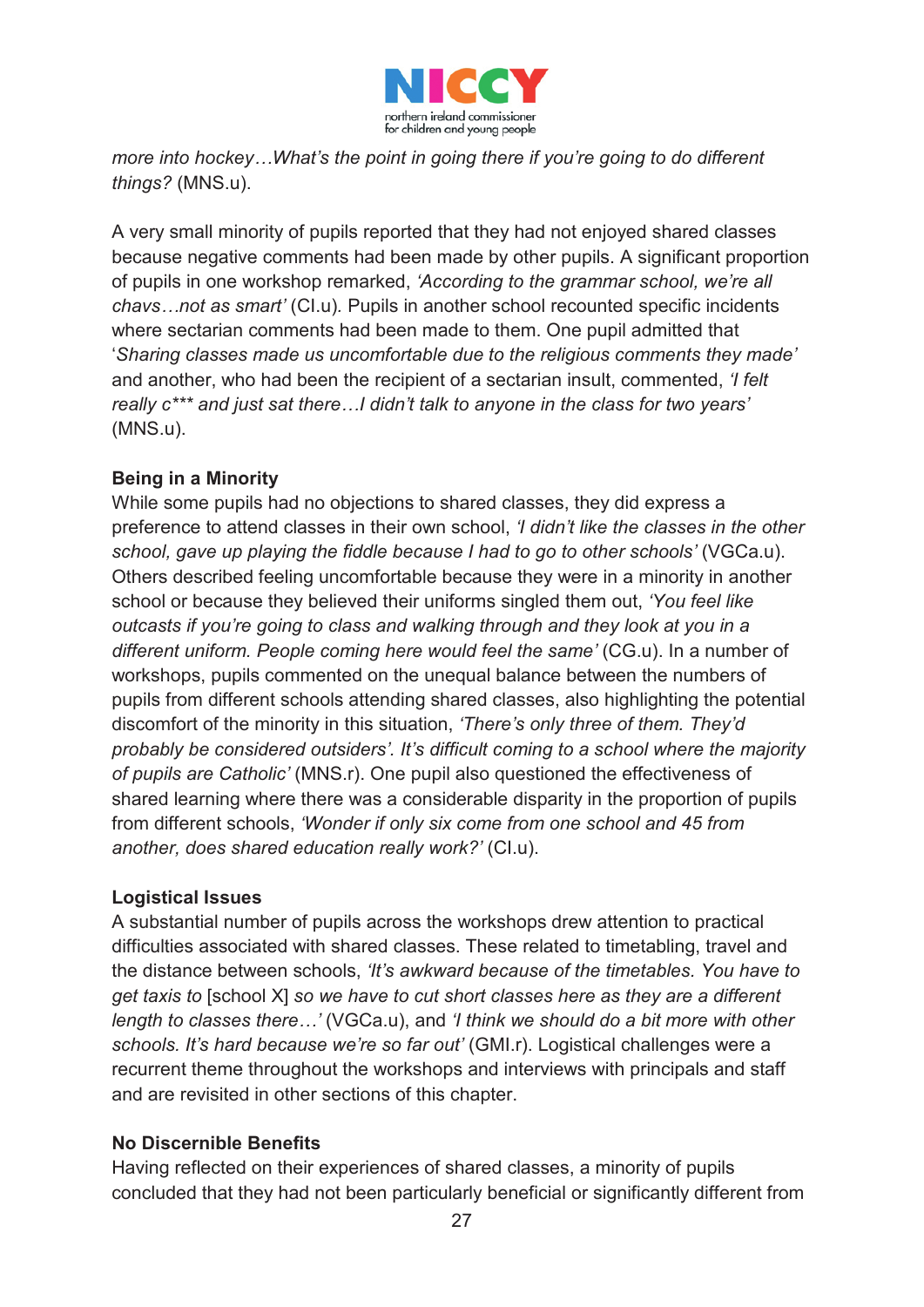![](_page_28_Picture_0.jpeg)

other classes. One student described the class as, *'…boring – it's just ICT. It's not anything in particular. There's only one person from the other school in the class. Nineteen of us and one of him. Didn't talk much…'* (MNS.u). Other students at the same school admitted, *'We wouldn't miss them if* [joint classes] *stopped… don't need shared education'* (MNS.u).

#### **Shared Activities**

Pupils briefly reviewed their involvement in shared activities, and again, their views are quite diverse.

#### **Post-Primary Pupils**

Many of the enjoyable and beneficial aspects of shared classes identified by pupils, were replicated in their assessment of shared activities, particularly the chance to meet and engage with new people and to access a variety of learning experiences in different environments. Pupils from a single sex school who met pupils from another school on a recreational trip commented, *'It was class, we got to meet girls',* while students at a special school particularly enjoyed opportunities to, *'…go new places'* and *'…learn together'* with pupils from other schools. A few pupils provided less favourable feedback, highlighting incidents of name-calling; '*We got called "Fenians" at a cross community event'* (VGCa.u2). A few other pupils did not feel that shared learning had any significant bearing on their educational experience, *'Shared education makes little or no impact on our lives'* (VGCa.u1).

#### **Primary Pupils**

Feedback from P5 and P6 pupils who had taken part in shared activities, was generally positive. P6 pupils at one school (PC.r2), who had completed projects with pupils from several controlled and maintained primary schools, were almost all positive, with only a very small minority reporting that the experience had not been enjoyable. Two thirds of P6 pupils in another controlled primary school, reported that their favourite piece of work during the year, had been completed through a joint initiative with a maintained primary school, although pupils appeared unaware that the pupils attending this school were from a different community background (PC.r1). Pupils at a third controlled primary school, commented that they enjoyed mixing with others and seeing different schools, *'I like it when others come to our school'*  (PC.u2).

P6 pupils at a primary school who indicated having had no experiences of shared activities, reported that P7 pupils in their school had enjoyed the activities. They agreed that they would also probably find it enjoyable, if they had an opportunity to participate in a similar project. One P6 pupil commented that it sounded *'Mental'*, that is, "Good" (PM.u). Pupils in two rural maintained primary schools were involved in collaborative activities, mainly with other maintained schools, and their feedback was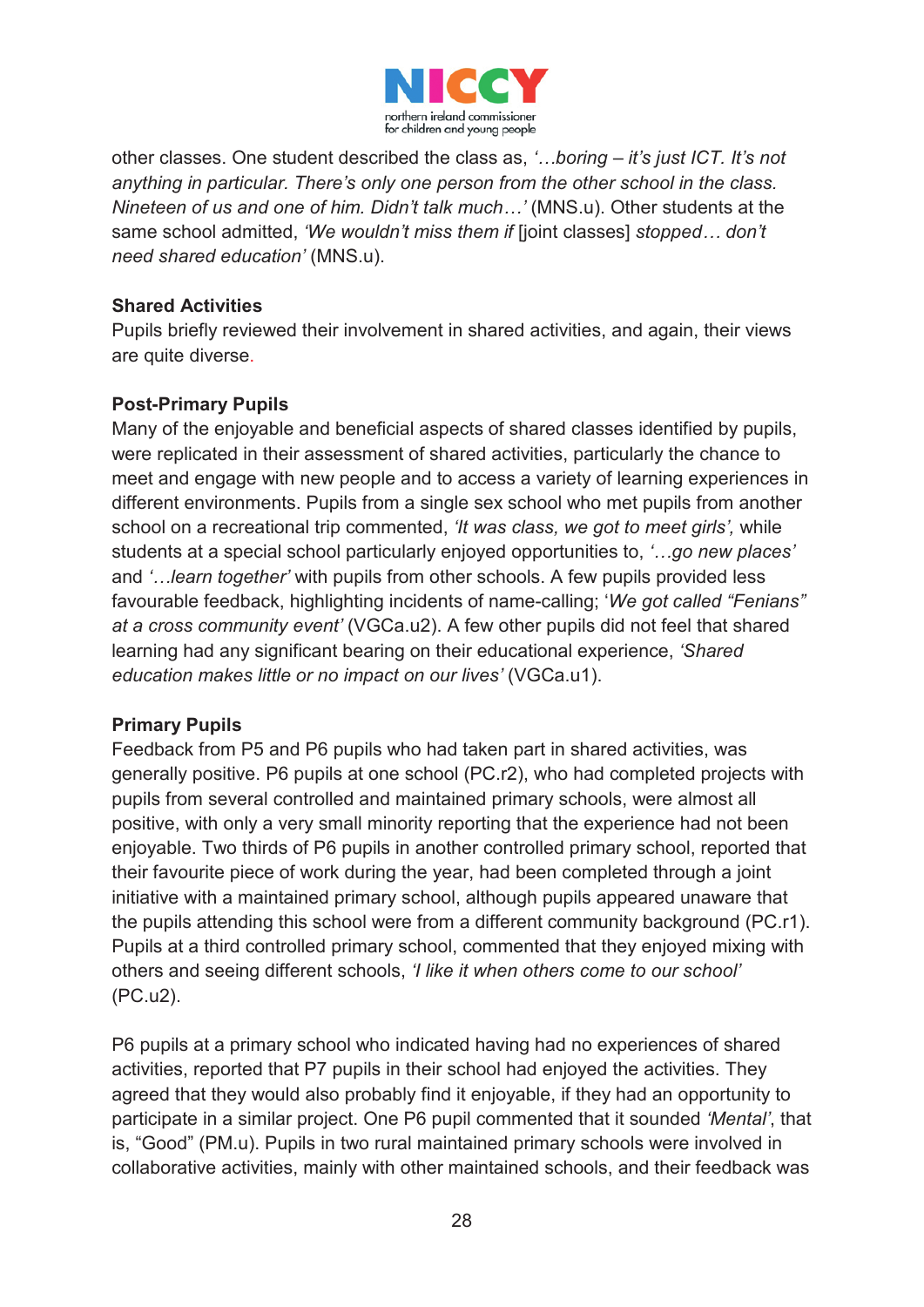![](_page_29_Picture_0.jpeg)

generally positive (PM.r1 and PM.r2). One pupil commented, '*They're good because you got to meet new people and stuff'*.

Some pupils were concerned that there was a risk that pupils from other schools could be *'nasty'* or bully pupils. A few pupils in this school suggested they experienced this type of behaviour due to the small size and rural location of the school, *'Our school gets bullied because it's wee'* and another pupil asserted, *'People think we don't learn anything because it's in the country'* (PM.r1). In another school, a significant number of pupils in one class raised concerns about the behaviour of pupils from another school, *'The other school came over and broke something... and blamed* [it] *on the pupils here'* and *'Children from* [school X] *mustn't like us... they swear and put their fingers up'.* Other P6 pupils at the school were however, more upbeat, asserting that '…*not all the pupils are mean'*, and, '*I like speaking to pupils from the other school. Sometimes they are nice'* (PC.r1).

Preparatory school pupils briefly discussed a joint project which they had been involved in, with a controlled primary school. Some P6s thought the initiative was *'more fun and you got to talk to different people'*, while others indicated that they had interacted mainly with pupils in their class, *'We just pretty much talked to our class, and they talked to their own too. Like I would have said "Hi"* [and went back to my friends]' (PP.u). P5 and P6 pupils at an integrated school indicated that they enjoyed engaging with other pupils through sports. Asked if there was anything about these they did not like, some P5 pupils remarked that when taking part in sports activities with other schools, pupils might *'tease'* or *'boo'* them, because they were in competition. Other pupils argued however, that this could happen in their own school, '[It's] *not about* [the] *other school – can happen any time'* (PGMI.u).

In the KLT survey, P7 pupils were asked if they had enjoyed taking part in projects or classes with other schools. Fifty percent of pupils reported that they had 'mostly' enjoyed doing projects, and 47% indicated that they had 'mostly' enjoyed having classes with pupils from other schools. Some pupils were more ambivalent; 38% indicated that they enjoyed doing projects, 'sometimes', and 39% of pupils enjoyed doing classes 'sometimes'. Nine percent of respondents recorded that did not really enjoy doing projects, while 11% did not enjoy classes. The distribution of responses broadly reflects the spread of pupils' views from the consultation, although as has already been noted, pupils' experiences, in some cases, were quite limited.

#### **PRINCIPALS' AND STAFF PERSPECTIVES OF SHARED EDUCATION**

Principals and members of staff were asked to share their perspectives of shared education and to comment on their school's experiences of shared learning activities. In parallel with pupils' responses, their views were varied and they highlighted both benefits and challenges.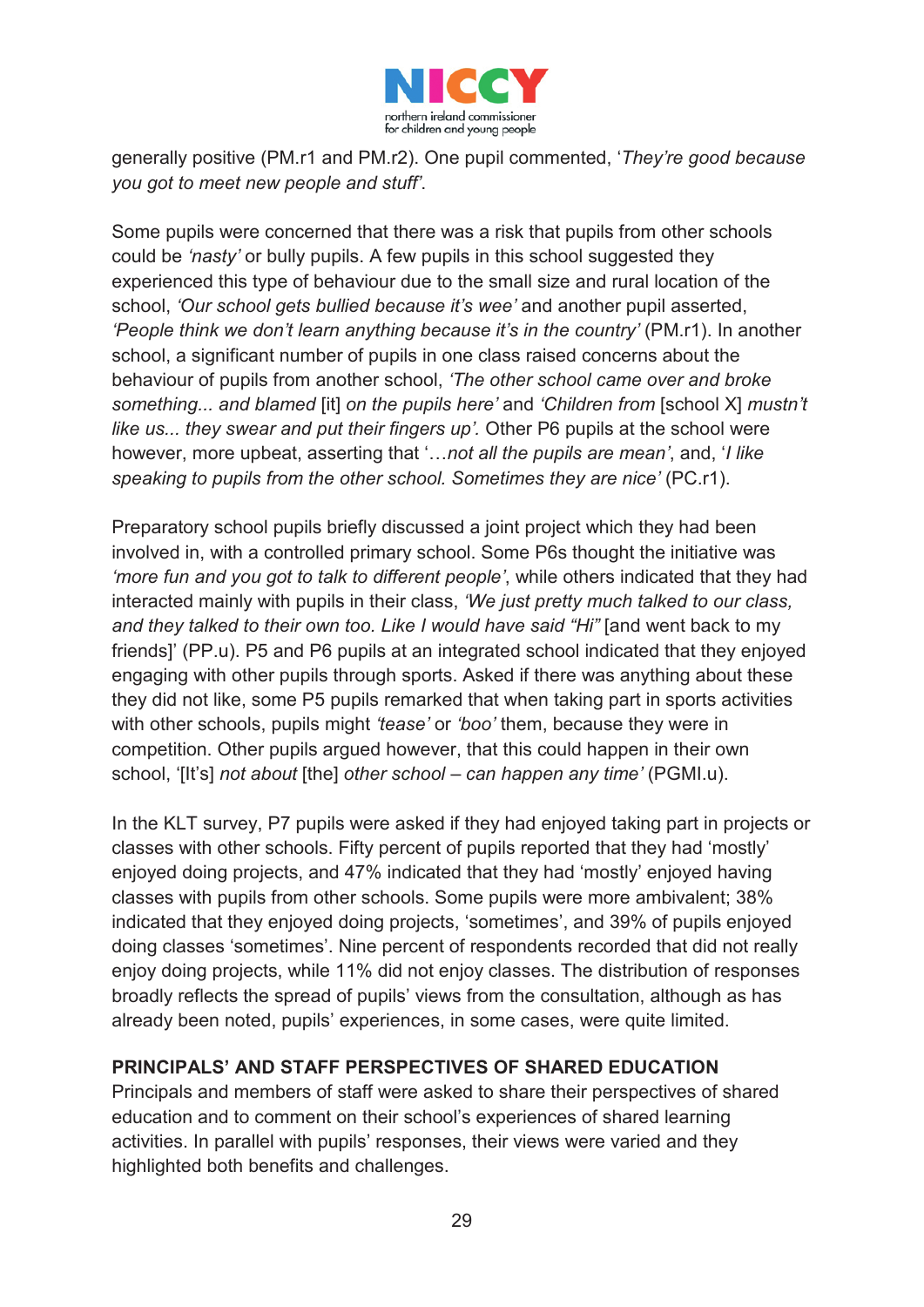![](_page_30_Picture_0.jpeg)

#### **Opportunity to Meet New People and Build Relationships**

Echoing primary and post-primary pupils, principals and teachers commented on the potential for pupils and schools to establish new relationships. They referred to, '*Barriers being broken down'* and *'New friendships springing up'* and described the experience for pupils and staff as '*Very beneficial'*. One post-primary teacher noted, *'It's about sharing good practice between schools'* (MNS.u), while a teacher in a special school remarked, '*It's good to learn about each other's differences and exchange ideas'*. Another member of staff commenting on how relationships had improved, said, *'Great work is being done… particularly as there was resistance from parents and the community in sending children to a Catholic school'* (MNS.r).

The principal of one controlled primary school (PC.r1) which had engaged in initiatives with a maintained school, also commented on the improved relationships between staff in the two schools. However, there was an acknowledgement that a continuing challenge was to negotiate parents' agreement for their children to engage with pupils in the other school. Another principal of a school located in an area of high economic deprivation commented on developing links between the neighbouring primary schools, *'We don't cluster yet, would like to and working on this'* (PC.u1). A maintained primary school principal whose school had participated in a series of initiatives with a local controlled school, commented that schools in the area benefitted from good relationships, and principals recognised the importance of working together. This respondent added optimistically, *'We have never had a school closed to us'* (PM.u).

#### **Extended Curriculum Provision**

In relation to the curriculum, principals and staff were generally very positive about the benefits of shared classes and particularly the opportunity provided to pupils to access a broader range of subjects. One member of staff commented, *'It opens up possibilities of new subjects for pupils. We can't afford all the subjects alone'* (CI.r) and another explained, *'The range of subjects is the best…really expanded the options'* (MNS.u). Reflecting on the views of parents, one teacher commented, *'I think the general view is it's fine. It will give them more options'* (CG.u). Another principal, concluded however that, *'Sharing proposals basically equate to meeting the Entitlement Framework'* (GMI.r)*.* 

A member of staff in a special school welcomed the educational opportunities available to pupils, through the school's membership of an area learning community. This had helped facilitate their participation in a diverse range of shared learning activities, including shared classes and had enhanced working relationships with other schools. This teacher explained, '*Under the umbrella of the area learning community, the links are much more meaningful'.* However, this respondent added, that whilst the area learning community co-ordinators were very proactive, with *'plenty of ideas',* challenges could arise when they returned to their schools to put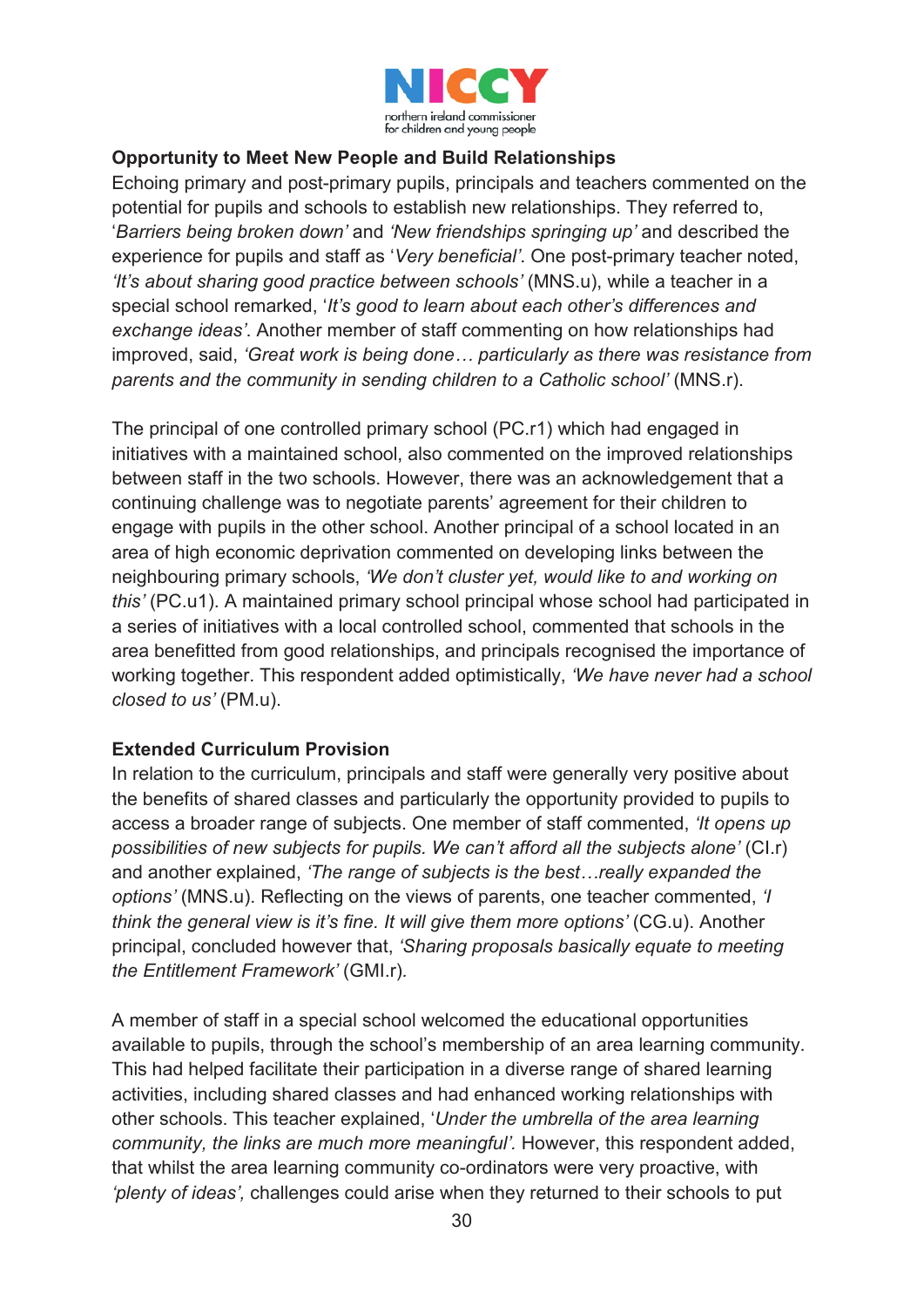![](_page_31_Picture_0.jpeg)

these ideas into practice. The teacher explained, they can *'…encounter a lot of resistance'* as well as a host of logistical challenges.

#### **Logistical Issues**

Logistical challenges around the organisation and delivery of shared education including the provision of appropriate travel and transport, were referenced by quite a number of principals and teachers. One principal commented, *'Distance is an issue so it's limited what we can do'* (VGCa.u). Other difficulties regarding transport arrangements were identified, '*Transport is a big issue. Bus takes pupils from both schools. Driver could forget or be new and not know'* (CI.u) and '[Pupils from school X] *have to leave five minutes earlier for the taxi…they don't have the opportunity to talk to me or pupils as they're rushing for the taxi'* (CG.u). Another principal noted that, *'The weakness in taking part is the rural setting'* (MNS.u).Transporting special school pupils also presented specific challenges in ensuring that appropriate transport was available which could accommodate the required number of pupils. A principal from a grammar school explained that the school had considered whether teachers, rather than pupils, could travel between schools, *'One solution has been to think about teacher mobility, but we have to take into account the rights and working conditions of teachers when doing this'* (VGCa.u). Only one primary school principal referred to transport issues, indicating that due to the school's rural location, it had proven costly to transport pupils to another school, despite the schools' relative proximity to each other (PC.r1).

Teachers in the majority of post-primary schools providing shared classes, drew attention to other practical challenges. One teacher explained, *'Main problems are timetabling, issues with bells, pupils arriving late for lessons,* [and] *different school rules – use of mobiles creates an issue for teachers'* (MNS.u). Other teachers agreed, *'There are key practicalities to think about…we have a service agreement with other schools…'* (MNS.r). Another teacher highlighted the challenge of managing different school timetables, *'Timetables are an issue – our school is a fiveday one and theirs is two weeks so there are restrictions. Different holidays of schools…cost is a big issue'* (CI.u). Arranging shared learning activities with mainstream schools was perceived as a significant challenge for special schools. A member of staff referred to the different culture in mainstream schools, remarking that '*Timetables, exams and the rigidity of the curriculum'* could hinder efforts to arrange shared learning activities. Difficulties encountered by teachers in arranging suitable times to meet and prepare in advance were also highlighted. A primary school principal suggested that issues such as timetabling, use of halls and provision of meals had been *'…small technicalities'* (PM.u). In terms of delivering shared learning opportunities, there was a recognition that primary schools could be more flexible than post-primary schools.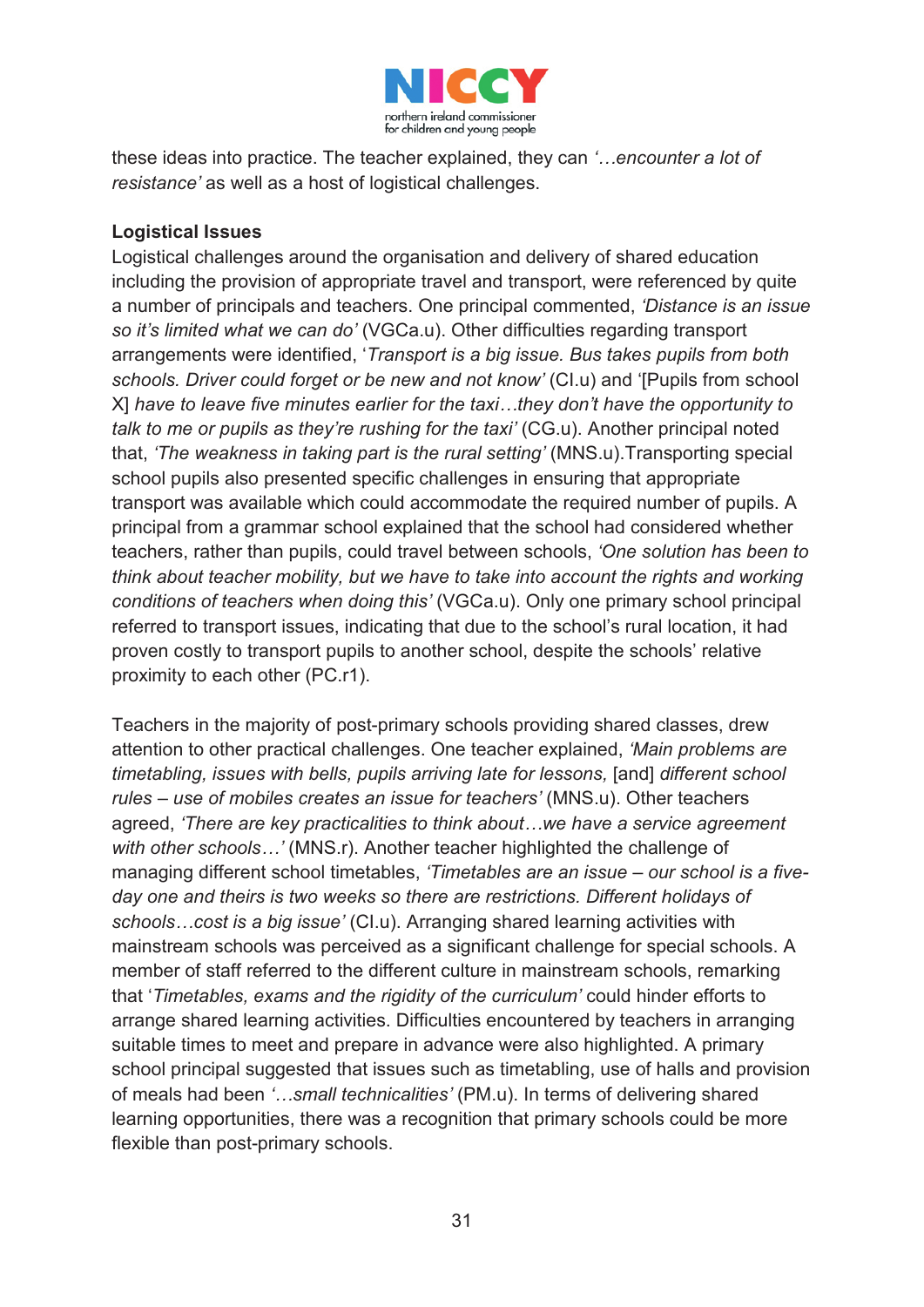![](_page_32_Picture_0.jpeg)

#### **Funding and Costs**

Principals and staff in primary and post-primary schools indicated that cost was an important factor in the delivery and sustainability of shared learning initiatives. Principals asserted that funding was a considerable concern, and without this, projects were limited in terms of sustainability and impact. Reflecting on their experiences, a number of primary principals indicated that they had applied for or availed of funding to support the development of shared learning initiatives. As indicated earlier, three of the ten primary schools participating in the consultation had secured CRED funding<sup>21</sup>. One principal of a controlled primary school noted that this had enabled the school to engage in various activities with several maintained primary schools, and to secure substitute teacher cover (PC.r1). Another principal indicated that their school was constantly seeking funding from a range of sources. Despite the difficulties in securing funds, the principal confirmed, *'We will continue it because we value it'* (PM.U).

Responding to the issue of funding, one primary school principal highlighted the pressure they believed primary school principals faced, in seeking to meet the Department of Education's expectations to both drive up performance and results, and to promote greater inclusion. He remarked that this resembled a comparison of *'…apples and oranges'*; *'If they want schools to* [facilitate] *more inclusion and* [be] *wider in remit they would need to be funded* [for that]*' – 'I can drive up results – but at the cost of something else'* (PC.u2).

Principals or teachers in five post-primary schools and a special school referred to costs and the need for adequate funding to be made available to support the delivery of shared learning initiatives. One respondent mentioned funding amongst a list of other essential factors, *'Money, principals, vision and flexibility are key to success*' (MNS.r).

#### **Sharing and Cross-Community Contexts**

-

Whilst acknowledging the value of cross-community education initiatives, five out of nine primary principals<sup>22</sup> and teachers admitted that there were challenges in taking these forward. A member of staff at a maintained rural primary school acknowledged that the school was unable to participate in cross-community activities, due to the impact of the Northern Ireland conflict on the local community. They explained that parents would be very reluctant for their children to be involved in shared education projects, involving children from different community backgrounds (PM.r2). Two

<sup>&</sup>lt;sup>21</sup> In addition to CRED and formal and informal links between schools, other sources of formal support cited by primary schools included universities, the Comenius Partnership (British Council), the Integrated Education Fund's PACT (Promoting A Culture of Trust) Programme and the Social Inclusion Fund.

 $22$  It was not possible to convene an interview with a member of staff in one primary school, therefore the total number of primary school principals or members of staff interviewed was nine.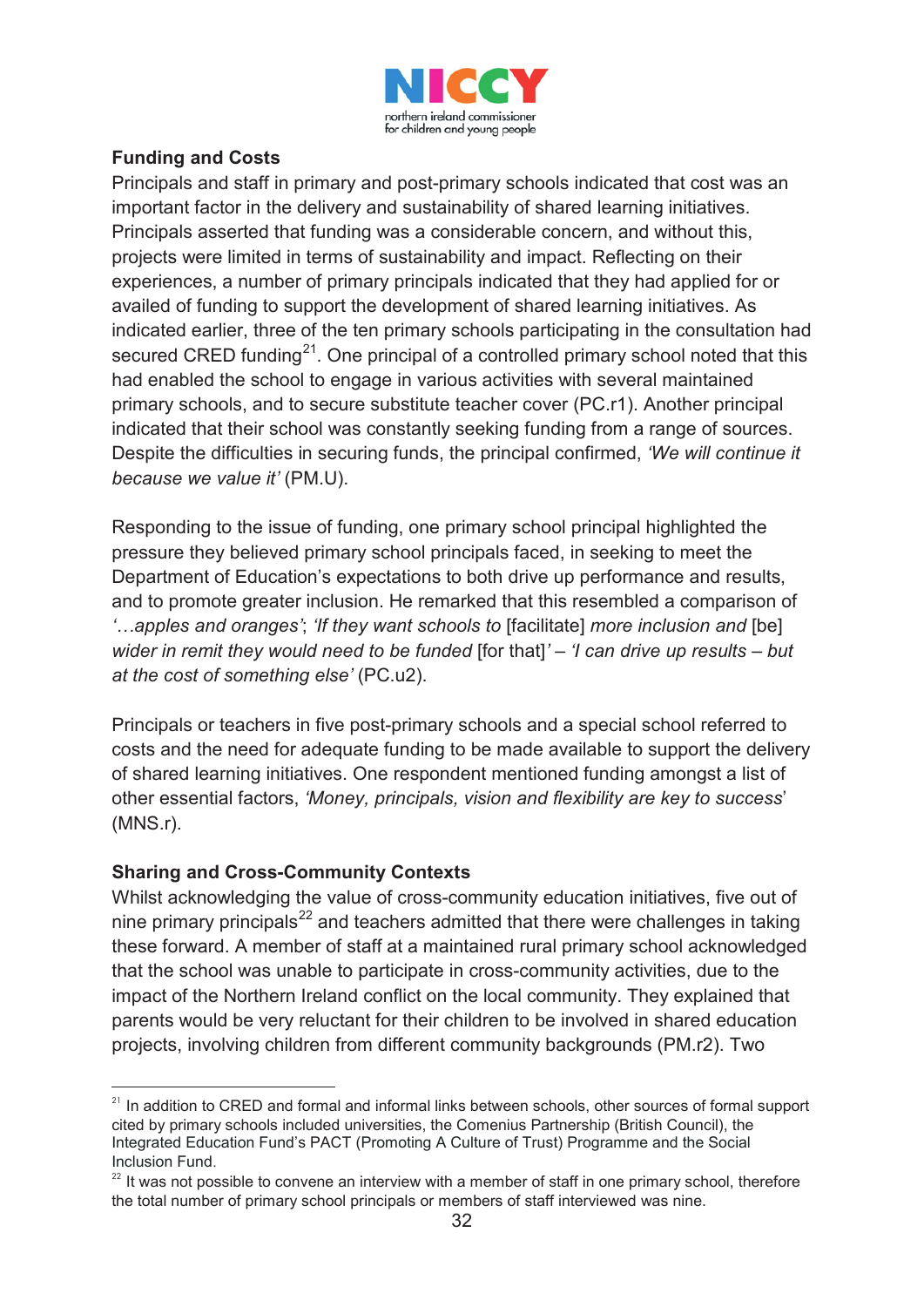![](_page_33_Picture_0.jpeg)

controlled rural primary schools involved in cross-community initiatives also highlighted the challenge of developing links with local maintained primary schools, without losing parental support. Principals emphasised that parents had been generally supportive of these activities, however this was, '…*as long as* [parents] *feel*  [their] *own identity* [is] *not under threat'* (PC.r2)*.* This principal also commented*, 'It's about protecting their own sense of feeling and worth'* (PC.r2), and another admitted, '[We] *do a lot of mutual understanding but don't address religion'* (PC.r1). In contrast, a principal of another controlled primary school, reported that parents had been *'…surprisingly ok*' about cross-community initiatives, although the school always had to seek parental consent in advance, given the sensitivity of the issues (PC.u1).

Parents of pupils attending an Irish-medium school were also reported, to have expressed concerns about the type of activities in which their children might be involved, through shared education and specifically if these had the potential to conflict with their political or cultural identity. Staff indicated however, that the school was taking steps to introduce activities not traditionally associated with the dominant culture of the local community. The principal also emphasised that Irish-medium education was non-denominational, *'Nothing would preclude interaction between the school and non-Catholics'* (PIM).

Principals or teachers in three out of ten post-primary schools referred to parental concerns about their children engaging with pupils from different community backgrounds. One principal acknowledged:

*'There are difficulties recruiting children and young people to projects due to the parents' attitude… "He doesn't mix with them"…"Over my dead body is my child doing Irish"…I think the kids couldn't care less about religion…think they would love the experience'* (CNS.r).

Another teacher highlighted the potential influence of parent's views on pupils: *'I feel that sectarianism is still an issue in pupil's home lives and this is where they are coming from…We made it very clear that if a pupil chooses a particular subject they will be studying that at* [school X]. *Four sets of parents were reluctant…three came round and one withdrew the child after a month'*  (MNS.u).

And, again, reflecting the influence of parental opinion, a third principal commented, *'We have parents with very strong political views.* [They] *haven't complained about sharing initiatives but the school hasn't tested that...'* (VGCa.u2).

A few teachers and principals were also concerned about pupils participating in cross-community shared learning activities, particularly if they were in a minority, *'I'd have concerns about how pupils might be received in non-Catholic schools…hasn't*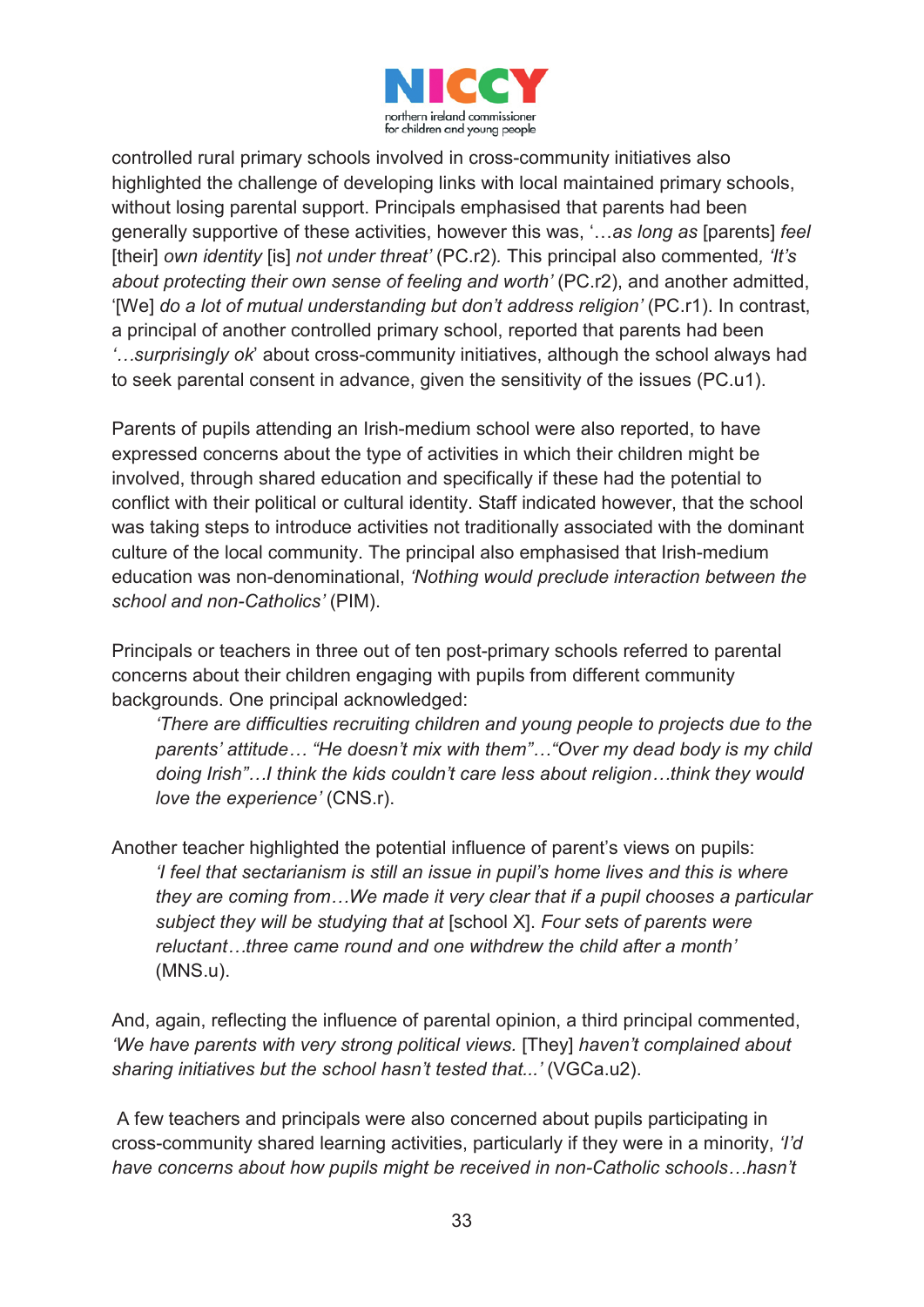![](_page_34_Picture_0.jpeg)

*been an issue so far, as pupils from Protestant schools have come here – it's a legitimate concern'* (VGCa.u1)*.* 

#### **Parental Perspectives**

Principals and members of staff from post-primary schools and a special school reported that the vast majority of parents, were supportive of shared learning initiatives and that only a minority had voiced dissent. Respondents also indicated that parents' anxieties generally related to cross-community issues, described above. Members of staff from five post-primary schools did, however, highlight two other concerns expressed by parents. These related to the perceived quality of teaching in other schools providing shared classes and transport arrangements for pupils travelling between schools. In a majority of cases, transport issues had been or were in the process of being resolved, although staff in some rural schools indicated that it required on-going monitoring. In relation to the issue of teaching quality, two principals explained:

*'If pupils are going to a secondary school there is a concern from parents...their child is at the same school for five years. How will they get used to another school? Generally it's fine after a few weeks when they realise the quality is the same…but you can't guarantee it…I tell parents to get pupils to do four 'A' levels and the shared subject is generally the fourth one and they drop it anyway'* (VGCa.u1) and;

*'Our parents wouldn't be very happy if we were to collaborate with [a nonselective school] simply because they come to this school because it is seen as academic…. The big issue… is the grammar/non-grammar divide…It wouldn't be an option for* [pupils] *to go there...we'd be aware of that'* (VGCa.u2).

This principal added that parents would be more supportive of the school's collaboration with a local non-denominational grammar, than with a local maintained non-selective school,

'*There is a perception that sectarianism would come through the non-grammar rather than the grammar...there is a middle class family influence factor'.*

#### **Staff Reservations**

A number of post-primary principals and teachers indicated that colleagues had concerns about some aspects of shared education, particularly shared classes. Again, most emphasised that staff were generally very supportive of shared learning opportunities and that many of the problems identified in the early stages of establishing initiatives had been resolved. However a number of concerns remained. The standard of teaching provided in other schools, was an issue for some teachers. A principal commented, '*I can't guarantee the quality of teaching in other schools…our experience is that their results are always a grade lower or equal to the*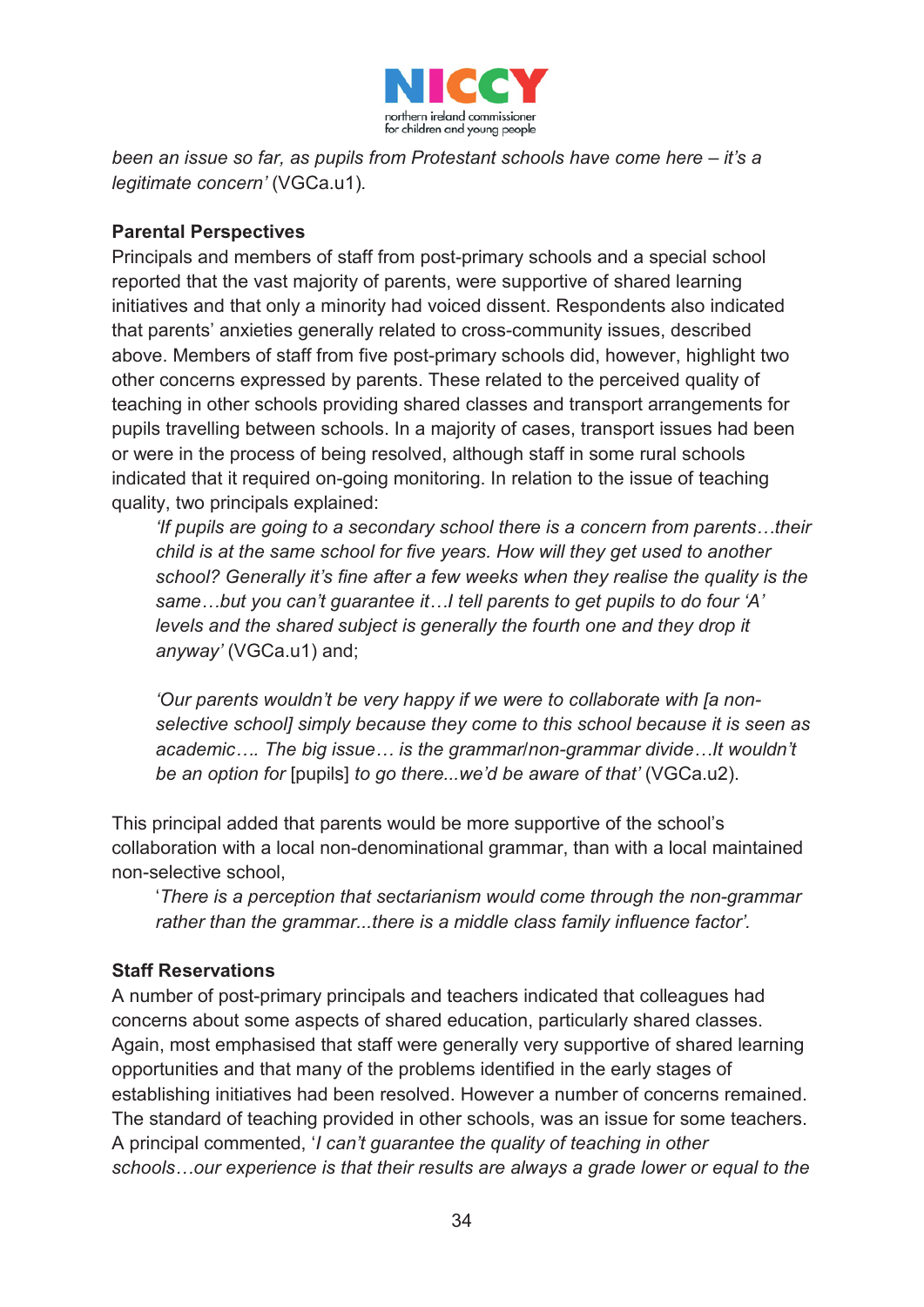![](_page_35_Picture_0.jpeg)

*lowest grade here…don't know why that's happening…'* (VGCa.u1). Management of shared classes could also be challenging as another teacher acknowledged:

*'Some teachers get frustrated in terms of the communication problems – issues have to go through the year heads at each school'*. This respondent added, *'Not everyone is a million percent on board. But we know we need the collaboration…in order to* [remain viable]*'* (MNS.u).

Although all of the integrated schools who participated in the consultation had links or established partnership arrangements with other schools in their area, staff did suggest that the ethos of integrated education meant that they were already fulfilling the objectives of shared education. Several respondents explained that 'shared education' was essentially at the core of their work and reflected in the diversity of their intake (in terms of religion, culture and ability) to their schools. One principal illustrated this point:

*'It's an integrated school – if someone calls you a "Fenian B", you explore it. If a teacher objects to a union jack being used, you address it in a staff meeting. Things work because you're around each other long enough… In saying that, you could say that shared is better than what we have now'* (PGMI.u).

Reflecting on the value of cross-community initiatives, this principal commented, *'Historically, integrated schools haven't really invested in CRED and EMU, because it's fairly meaningless to us'* (PGMI.u). A primary school principal also questioned the value of CRED, *'We've moved beyond that – It's out of date – too stark now'* (PC.r1).

A member of staff in a special school drew attention to concerns, occasionally expressed by principals of mainstream schools about how their pupils might react to children with disabilities. In response, this teacher remarked that, *'Perceptions of special schools may be different to what they actually are in practice',* indicating that staff encouraged other schools to visit and experience the school, for themselves. This teacher also explained that special schools had to be quite proactive in establishing links with mainstream schools as staff there were generally less likely to *'make the approach'.* The benefits of shared learning opportunities for all pupils at this special school were strongly emphasised, including the insight it gave pupils into mainstream schools. The teacher also described how collaborative learning opportunities could, '*raise expectations of what our pupils might achieve…We sometimes find pupils can match or outperform their counterparts* [in other schools]'.

#### **TAKING SHARED EDUCATION FORWARD: WHAT WOULD WORK WELL**

The workshops and surveys were designed, not only to ascertain pupils' views and opinions of shared education where they had experience of this, but also to identify the types of activities and approaches which they believed would work well. Children and young people who completed the KLT and YLT surveys were asked, through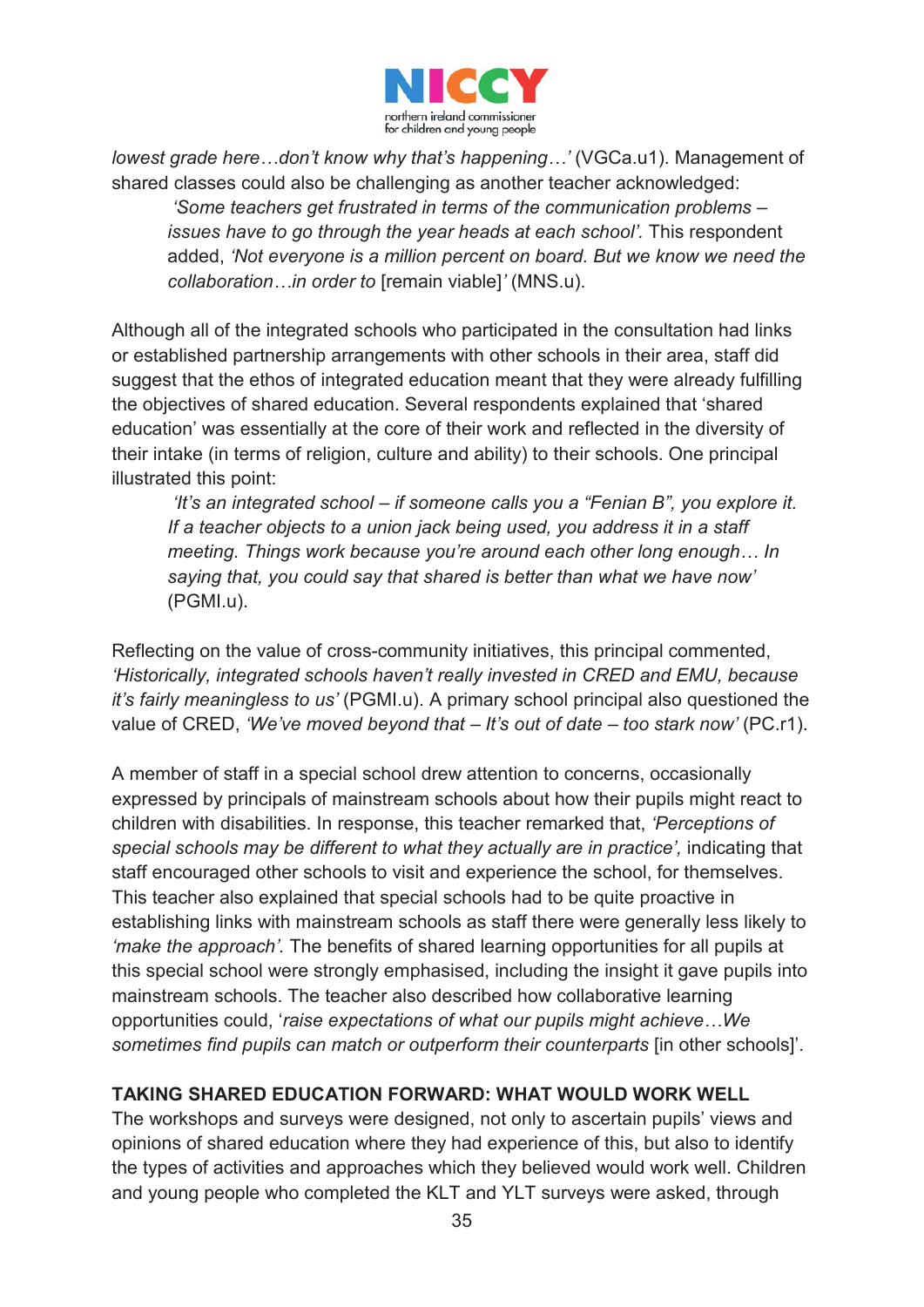

several questions, to broadly consider whether specific activities would work well and to consider possible positive and negative outcomes of children or young people from different schools getting together.

Every respondent in the KLT and YLT surveys was asked briefly evaluate the merits of sharing classes, activities and facilities with other schools. Respondents were asked in each survey, if they thought these were a 'Good idea' or 'Bad idea'. Table 2 details their views.

| <b>ACTIVITY</b>             | KLT% | YLT % |
|-----------------------------|------|-------|
| <b>Projects</b>             |      |       |
| Good idea                   | 73   | 86    |
| <b>Bad idea</b>             | 11   | 4     |
| Don't know                  | 16   | 10    |
| <b>Classes</b>              |      |       |
| Good idea                   | 59   | 72    |
| <b>Bad idea</b>             | 21   | 14    |
| Don't know                  | 20   | 14    |
| <b>Facilities/Equipment</b> |      |       |
| Good idea                   | 59   | 81    |
| <b>Bad idea</b>             | 20   | 9     |
| Don't know                  | 21   | 10    |

### **Table 2** *Views of Shared Projects, Classes and Facilities/Equipment*

These responses indicate that the majority of children and young people thought that sharing classes, projects and facilities or equipment was a good idea. Young people responding to the YLT were particularly positive about all three activities. It is possible that primary pupils had less experience of shared classes or that their schools did not share facilities or equipment so this may have contributed to the higher percentage of negative and 'Don't Know' responses. Examining the YLT responses, shared projects were identified as a good idea by more respondents than shared classes (86% compared with 72%). Again, young people may have had more experience of projects or where they had experience of both, young people may have concluded that projects were a more appropriate activity.

Another question presented respondents with a list of 'things that might be good if children or young people from different schools got together' and asked them to 'pick two favourite things that you think would be good'. Table 3 illustrates their responses.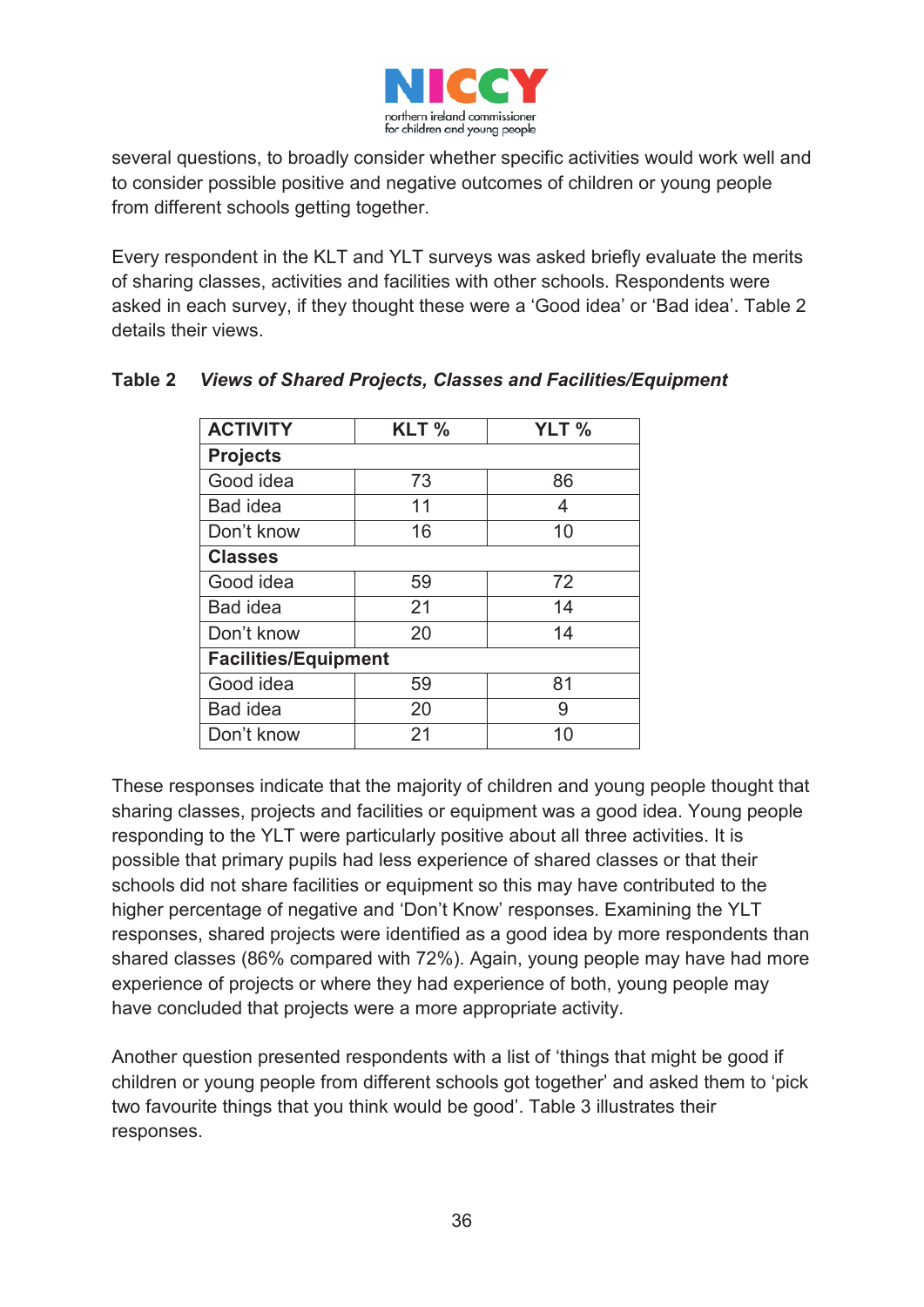

#### **Table 3** *Things that Might be Good if Children/Young People from different Schools Get Together*

| Things that might be good                                           |               | $KLT\%^{23}$ |
|---------------------------------------------------------------------|---------------|--------------|
| Using their sports facilities and computers or equipment            |               | 27           |
| Getting the opportunity to be taught by different/fun <sup>24</sup> |               | 18           |
| teachers                                                            |               |              |
| Doing classes we don't normally get to do at our                    |               | 27           |
| school, like learning a new language                                |               |              |
| Making new friends                                                  | 65            | 50           |
| Doing interesting/fun <sup>25</sup> projects                        |               | 40           |
| I don't have any favourites                                         | 3             | 3            |
| I don't know                                                        | $\mathcal{P}$ | 3            |

For most respondents, 'making new friends' was regarded as the most attractive outcome of getting together with other schools with 65% of YLT survey respondents and 50% of KLT survey respondents selecting this. As highlighted earlier in this chapter, pupils who had experience of shared education, also welcomed the opportunity to meet people and to make new friends. Evidently, pupils regard the social opportunities presented through shared learning initiatives as very important. Almost half of the P7 pupils who completed the KLT survey also welcomed opportunities to experience classes not normally provided in their own schools while 40% of post-primary pupils indicated that interesting projects would be an activity they would enjoy. The opportunity to be taught by different or fun teachers was not identified as a particularly positive aspect with just less than 20% of pupils in each cohort selecting this option.

Every pupil taking part in the consultation could respond to this question, irrespective of the extent of their previous experience, although those who had been involved in shared initiatives were naturally able to reflect on their experiences when providing ideas and suggestions. Generally speaking, feedback from Year 11 and Year 13 pupils did not differ significantly, although, as indicated previously, a greater proportion of Year 13 pupils had experienced shared classes.

#### **More Collaborative Approaches to Learning**

Pupils in three of the eight post-primary schools and pupils at a special school who were actively involved in shared classes, advocated more opportunities for pupils to work collaboratively, *'Some kind of joint activities that you do, work on things together so you're not just sitting there'* (GMI.r), and opportunities to *'Talk with the* 

<sup>&</sup>lt;sup>23</sup> In both surveys, respondents were asked to select two things therefore responses will total more than 100%.<br><sup>24</sup> In the KLT survey, the phrase 'fun teachers' was used and in the YLT survey 'different teachers'.

 $25$  In the KLT survey the phrase 'fun projects' was used and in the YLT survey, 'interesting projects'.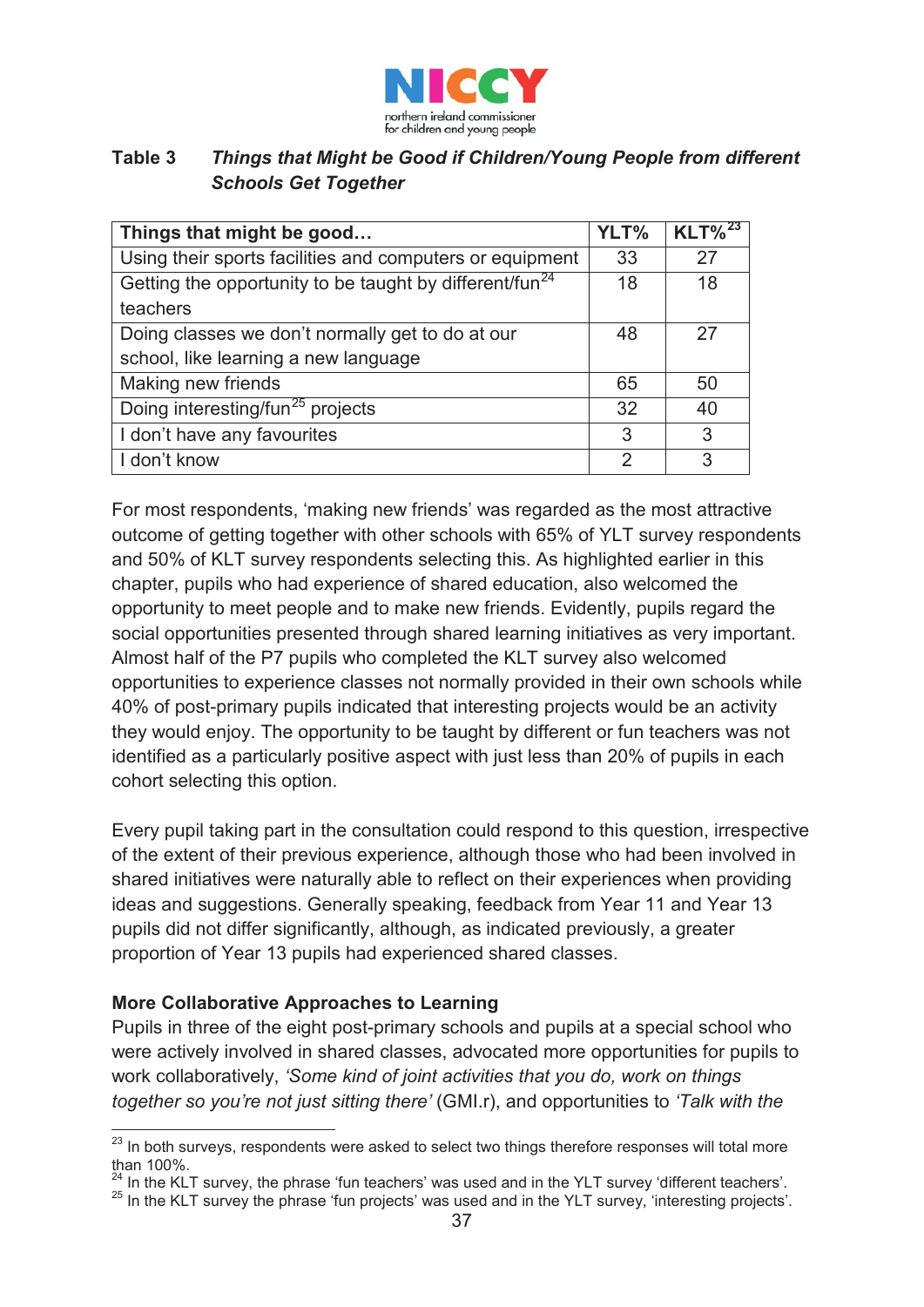

*pupils in other schools more…'* (MNS.u), and more '*Group work and more mixing activities – that would make it more enjoyable'* (CG.u). Pupils in this school also suggested that seating arrangements in classes should be organised in such a way as to facilitate greater contact between pupils from different schools, *'Not just one school on one side and the other school on the other'* and another pupil in this workshop added, '[Have a] *seating plan to get pupils to mix'* (CG.u).

Pupils in four out of ten primary schools also believed it was important to ensure that activities or teaching approaches provided effective opportunities for pupils to engage with each other. Two pupils suggested that shared classes should, *'…do group work – because if there was people from different schools then you could get to know them properly if you are working together'* (PM.r1)*,* or *'Art, cooking, getting to know each other activities'* (PM.u). Pupils in many primary schools were happy to participate in activities that enabled them to become better acquainted with other pupils and they were keen to, *'Find out about them', 'Find out about their thoughts'*  and to *'…get to know them'* (PP.u).

#### **Preparation for Sharing**

Year 11 and Year 13 students in two post-primary schools who had participated in shared classes, underlined the importance of meeting and bonding with pupils from other schools before they met in shared classes. One pupil argued that, *'Team bonding should be essential beforehand'* (MNS.u). Interestingly however, other pupils in this workshop commented that the preparative sessions in which they had participated, were not particularly enjoyable or effective, since pupils from each school had remained in their own friendship groups and had not mixed. A member of staff emphasised that the school, *'…puts in a lot of preparation for the pupils. Preparation is important as pupils are always a bit nervous'*. This individual explained that teachers taking shared classes introduced themselves to pupils in advance of classes beginning and that interactive workshops were arranged for all pupils involved. Evidently, the school was eager to ensure that pupils felt prepared, however pupils believed that the interactive workshops required review.

Primary school pupils in one school emphasised that once pupils met, '[They] *would need time to talk to people from other schools'* (PM.r1). In terms of preparation, one pupil suggested that every teacher involved in a shared initiative should be aware of any children who had experienced bullying, to ensure that this did not happen again (PGMI.u). Several pupils in a special school also referred to the importance of preparation before engaging in shared activities, '*It's good to know in advance what the topic is…when it's announced you can just panic…so it's good to talk about it'* (SS.u).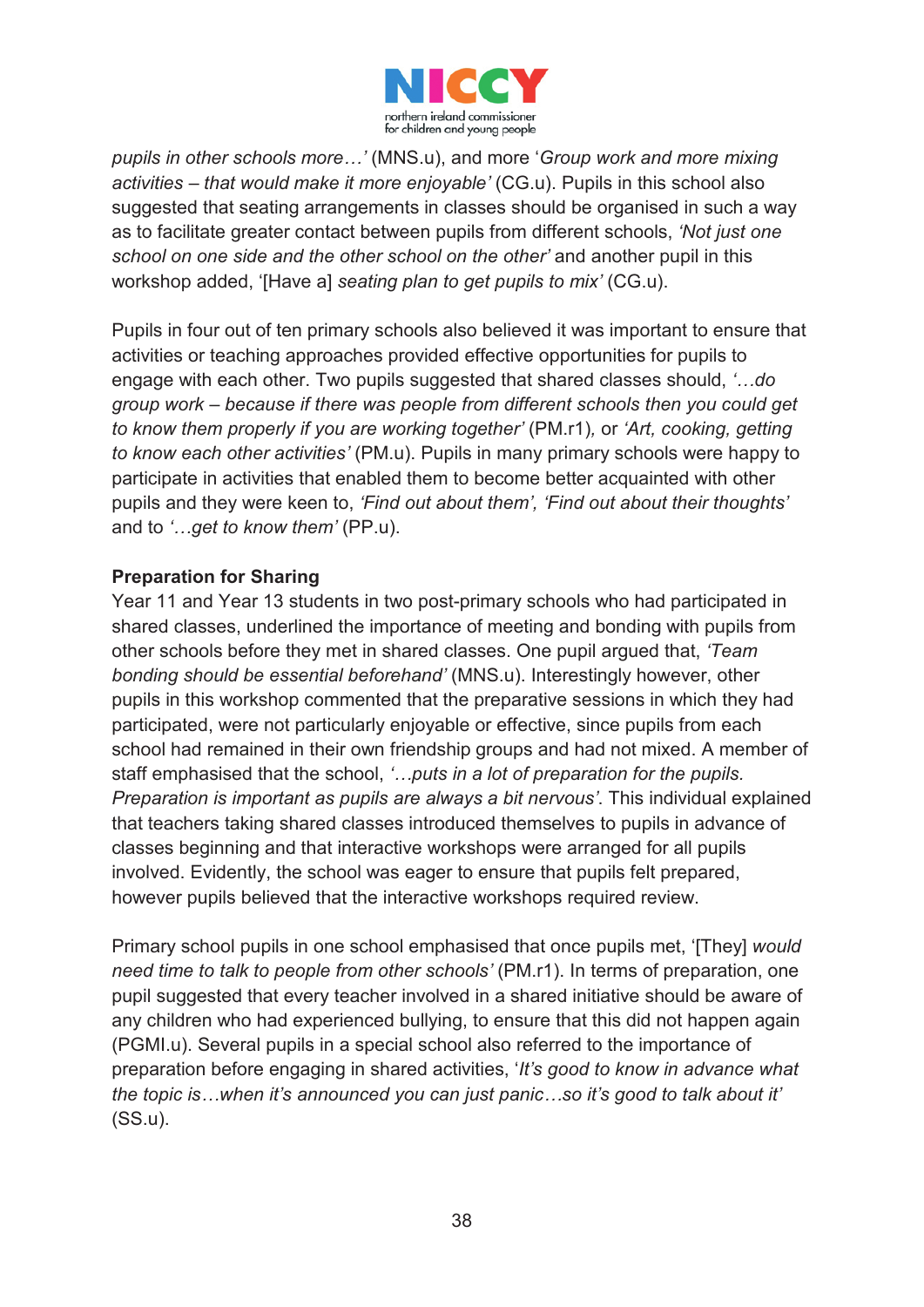

#### **Subjects and Activities Appropriate for 'Sharing'**

Pupils in a few primary schools, one post-primary school and a special school, proposed that subjects and activities which involved *'doing things'* and *'working together'* would be more effective in promoting shared learning. One pupil identified a number of subjects which they felt would be appropriate for sharing, *'Technology, Art, PE, Science, Music; You could do them with other people better'* (VGCa.u1) and, another pupil suggested, *'Art – because you can see people's opinions by their art'*  (PM.r1). Primary and special school pupils suggested subjects they especially liked, *'Fun things…because it's what we like doing'* (PIM). Students in an Irish-medium post-primary school suggested that they could, '…*link up with pupils studying 'A' level Irish*' in English-medium schools or that if other subjects or activities could be delivered, *'…through… the medium of Irish and English,* [other pupils would] *have an insight into what we do'* (IM). Pupils at an Irish-medium primary school suggested they could do *'…half* [the class] *in English then half in Irish'* (PIM).

Primary school pupils eagerly proposed a range of extra-curricular activities which they thought were particularly appropriate for sharing and developing good relationships between pupils. Children in one school felt that it was important for all pupils to enjoy and be interested in an activity, *'It's good to do things you are interested in'* (PIM). Sports and games were extremely popular with primary and special school pupils, and pupils at nine primary schools suggested specific sports. Pupils from four primary schools suggested theatrical productions and drama could be shared while children from three schools proposed joint school trips including camping. Children from two schools advocated pupils' involvement in uniformed organisations and clubs (PM.r2 and PGMI.u). A plethora of other recreational and activities was also identified. Pupils at four post-primary schools suggested that sports, educational and recreational trips, and musical or theatrical productions were also appropriate 'shared' activities.

The majority of pupils in four workshops conducted in two grammar schools and in one workshop convened in an integrated school, stated a preference to engage in shared education through extra-curricular activities, rather than shared classes. One pupil explained, *'I think if it was lessons you could get distracted by the new people, so better to do extra-curricular activities'* (VGCa.u2) and another was concerned that pupils might feel excluded, '*Better to do extra-curricular stuff as some people may feel they don't fit in to joint classes'* (VGND.u). Others suggested that recreational activities would be more effective, *'Plays work really well… you get to meet different people'* and '[*It's a] good idea for non-school activities such as youth clubs, sports clubs'* (GMI.r).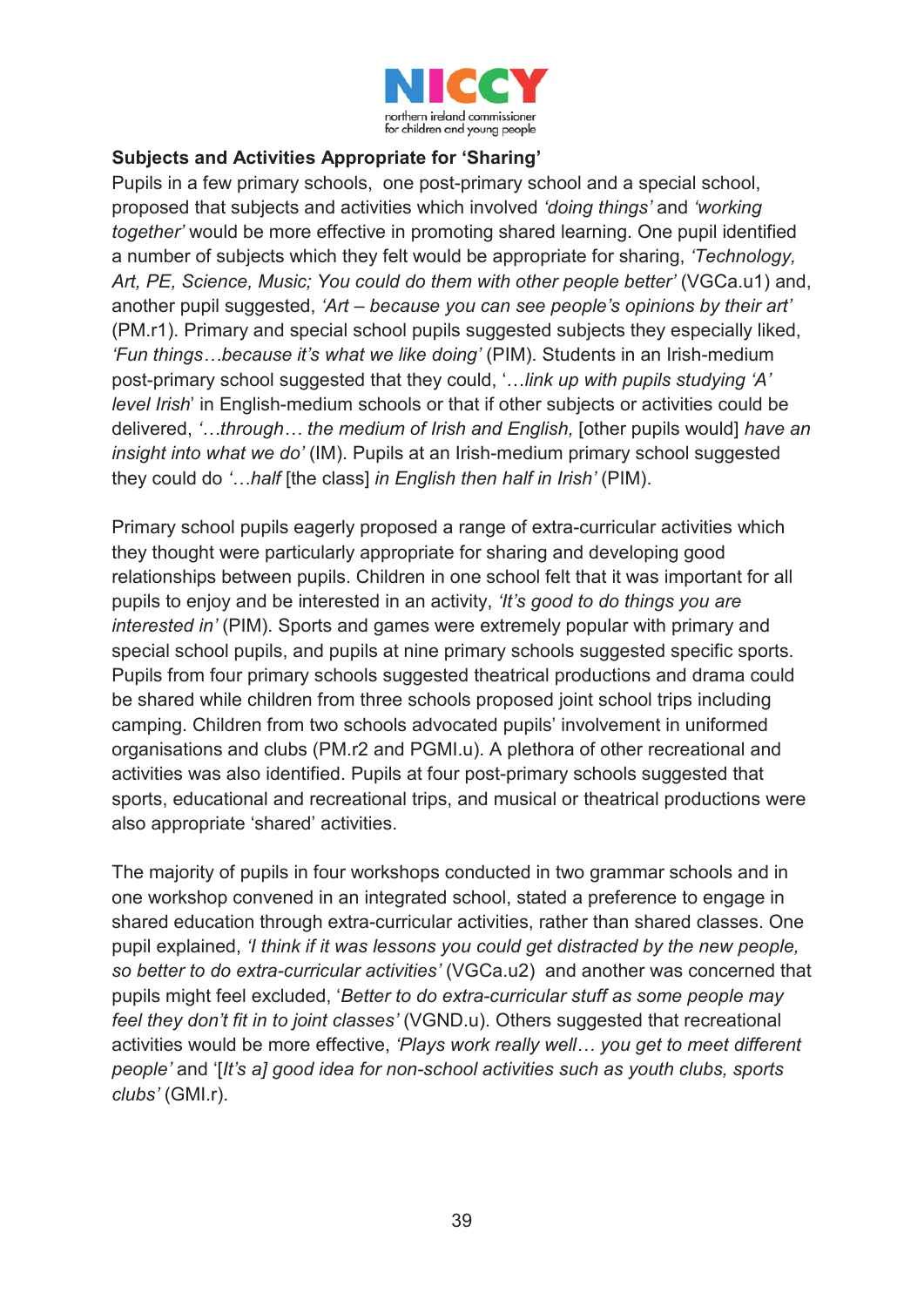

#### **Effective Practical Arrangements to Facilitate Sharing between Schools**

In a number of post-primary workshops, pupils commented that it would be helpful if schools were located close to one another, so that shared activities might be organised more easily. Year 13 pupils in three schools suggested that shared activities should be provided in a 'neutral location', through joint sixth form facilities or via shared campuses:

'*We should go to a community centre where no-one belongs… so no-one feels intimidated'* (CG.u);

*'A sixth form connecting all the schools in the area with one uniform…Allow a range of subject choices and meet new people from different backgrounds'*  (VGCa.u1); and,

*'The shared campus is a really good idea…because people from different backgrounds and different religions can interact with each other'* (GMI.r).

Pupils also advocated that schools should share their facilities more widely. Pupils at a preparatory school, observing that other schools might not have access to the facilities they shared with a grammar school, said, *'I think we should share, like, the computer labs',* (PP.u). Pupils in one primary school said they would be, *'…over the moon'* if they were able to use another school's swimming pool (PC.u2).

#### **Introduce Shared Education Early**

Post-primary pupils across a range of schools believed that shared education would be most effective if it were introduced at an early stage in a child's school career and if it were made available to all pupils, *'Mixing at primary school would be better than at secondary as by that stage people have framed opinions and been influenced by parents'* (VGND.u) and, *'Good to start it early on and then you don't rely on other people's views. It's your own experiences and you're not intimidated by what you hear'* (CI.u).

#### **Promote Shared Learning between Similar School Types**

Reflecting on how shared education might operate most effectively, pupils in three post-primary school workshops advocated that similar types of schools should form shared partnerships. It is important to clarify that the vast majority of pupils in these workshops indicated that they had little or no experience of shared classes. Almost every Year 11 pupil in one workshop conducted in a grammar school concluded that it would be more appropriate for pupils in their school to share with another grammar school and, for pupils from grammar and non-selective schools to study separately, *'Only mix with similar background schools; grammar schools with grammar schools…maybe one-off extra-curricular with other schools but no long term things…'* (VGND.u). A minority of pupils from another grammar school agreed with a Year 13 pupil who said:

*'It would result in the holding back of others, e.g. mixing a high achieving grammar school with a low secondary school would reduce the chances of*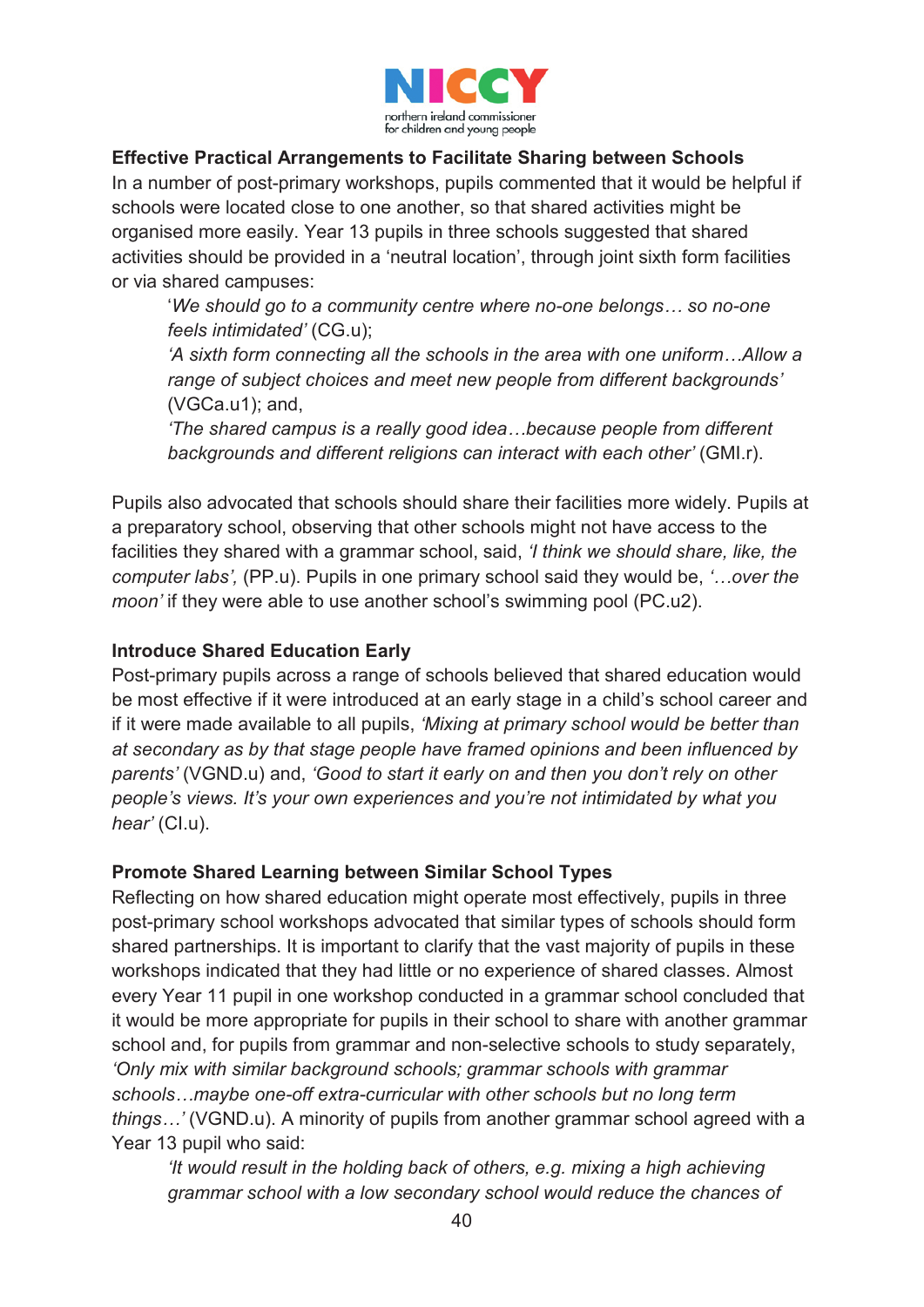

*success for those at the grammar as the…quality of education would decrease'* (VGCa.u1).

The majority of pupils in one workshop who were involved in shared education, believed that it would be more enjoyable and effective, if the pupils with whom they shared, were from a similar community background to themselves, *'I would rather do it with another school that is the same religion…I don't like sharing education with*  [school X] *because they don't do the same sports'* (MNS.u). Pupils from one controlled primary school held a similar perspective, expressing a preference to work with other controlled primary schools rather than a maintained primary school, with which their school had an established link. A P6 pupil noted, *'It's a good idea to see what other religions have done, but not too much, for* [fear of] *fighting. They might say bad things about religion and put you off'* (PC.r1). A pupil from an Irish-medium post-primary school agreed, *'Irish schools* [should mix] *with Irish schools and do wee activities which will make* [a] *stronger bond'* (IM).

#### **Promote Shared Activities with all Types of Schools and Backgrounds**

Students in two post-primary workshops highlighted the potential benefits of linking up with pupils from every type of school in Northern Ireland and one pupil suggested that as they attended an integrated school, pupils might be able to demonstrate how effective sharing worked, *'We're already integrated, but if we met with other schools we could set an example'* (GMI.r). Pupils at a special school were keen to link up with pupils from all kinds of schools, including those which siblings attended, *'We should do more stuff with other schools…I would like to do things with my sister's school'* (SS.u). Pupils in a number of maintained, controlled and integrated schools, indicated that they welcomed opportunities to engage in shared learning with pupils with learning disabilities, different nationalities and pupils from a less affluent background, *'We should have days out with special schools to learn about them'*  (GMI.r) and, *'Should join with people not as fortunate as us, and people who have special needs'* (PM.u).

#### **Provide a** *'Buddy'* **or Peer Mentoring System**

Pupils in two primary schools agreed that a 'buddy' system would be a useful feature of shared education initiatives, *'You could have a buddy for the day'* (PGMI.u). During a workshop in a preparatory school, one pupil suggested that a *'buddy'* would be particularly useful if a pupil, *'got together with [a school] and someone wasn't being nice to them'*. The pupil could report any problems to their *'buddy',* if they were reluctant to approach a teacher directly (PP.u). Children in another primary school thought it was very important to minimise the potential for bullying to occur through shared activities, and one pupil suggested that children could learn from each other not to bully (PIM).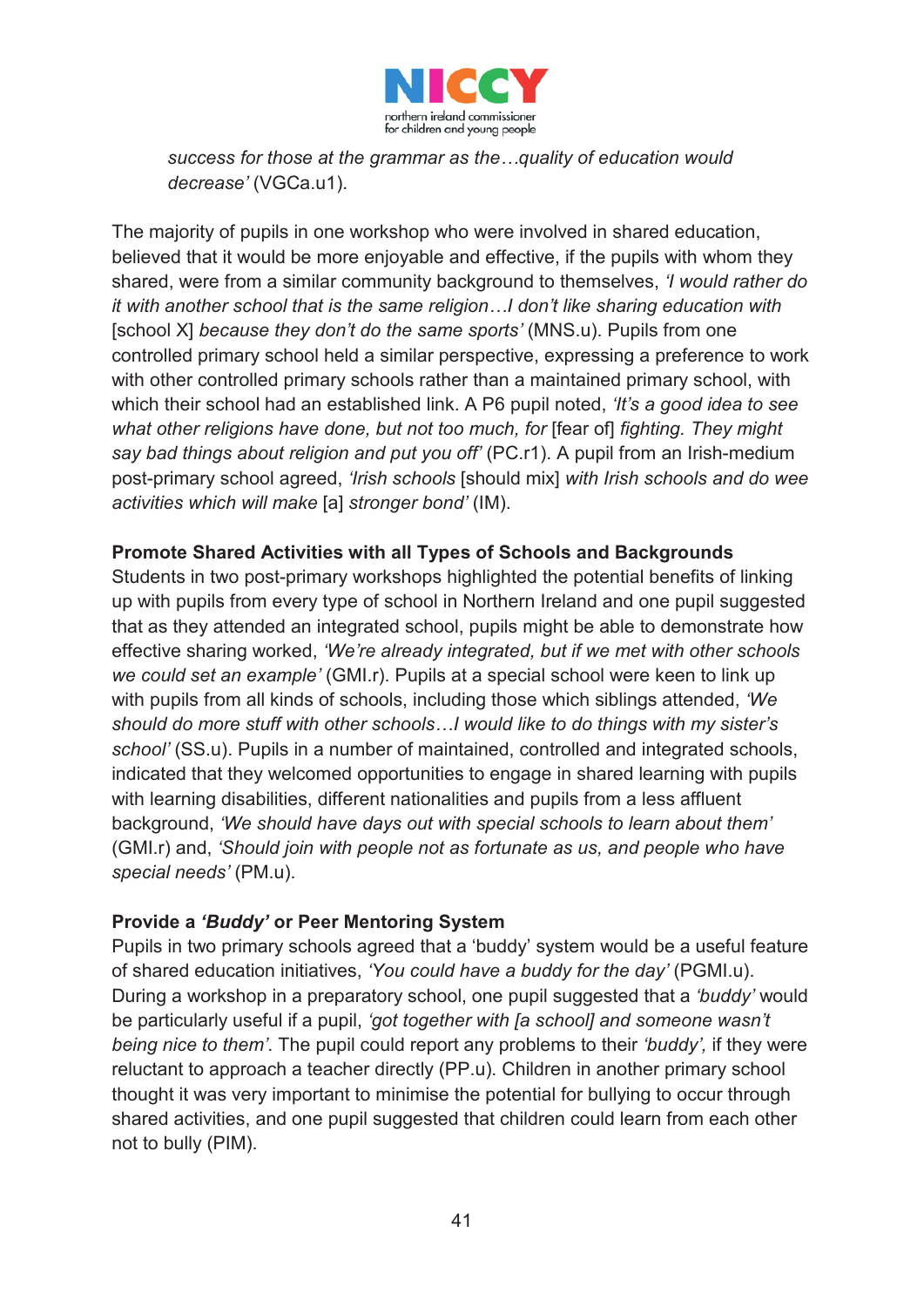

#### **Consult with Pupils**

Pupils in many workshops were keen to be consulted when schools were planning shared activities and they also wanted to be able to discuss any concerns they had before getting involved. Students who had experience of shared education commented, *'[You] should talk through pupils' fears before starting an initiative'* (MNS.u), and, '*You need to talk it through before you go'* (SS.u), and, '*Find out whether pupils want to do it or not'* (PM.r2).

# **TAKING SHARED EDUCATION FORWARD: BARRIERS AND CHALLENGES**

Children and young people who completed the KLT and YLT surveys and those who took part in the consultation were asked to consider or identify potential barriers or challenges to taking shared education forward.

In the KLT and YLT surveys, respondents were presented with a list of 'some of the things that might be bad if children/young people from different schools get together'. In both surveys, they were asked to select what they regarded as the two worst things. Table 4 details their responses.

## **Table 4** *Things that Might be Bad if Children/Young People from Different Schools Get Together*

| Things that might be bad                                   |   | YLT% |
|------------------------------------------------------------|---|------|
| Having to be with children/young people I think are        |   | 75   |
| rough or nasty/rough, disruptive or annoying <sup>26</sup> |   |      |
| Having to mix with children/young people who are           |   | 18   |
| very different from me                                     |   |      |
| Having to travel to get to the other school                |   | 49   |
| Having to be with children/young people of a different     |   | 5    |
| religion                                                   |   |      |
| Having to share our sports facilities or computers         |   | 5    |
| I don't mind any of these                                  |   | 20   |
| I don't know                                               | 5 | 10   |

The possibility of having to be with children or young people who they believed were rough, nasty, disruptive or annoying was clearly the worst 'thing' for respondents to both surveys; 75% of YLT survey respondents selected this option as did 68% of respondents to the KLT survey. Interestingly, the previous question in both surveys, asked children and young people to select the two things which they thought would be good if children from different schools came together, and as discussed earlier, in

<sup>&</sup>lt;u>.</u>  $26$  In the KLT survey, the phrase 'Having to be with children who are rough or nasty' was used and in the YLT survey, the phrase 'Having to be with children who are rough, disruptive or annoying' was used.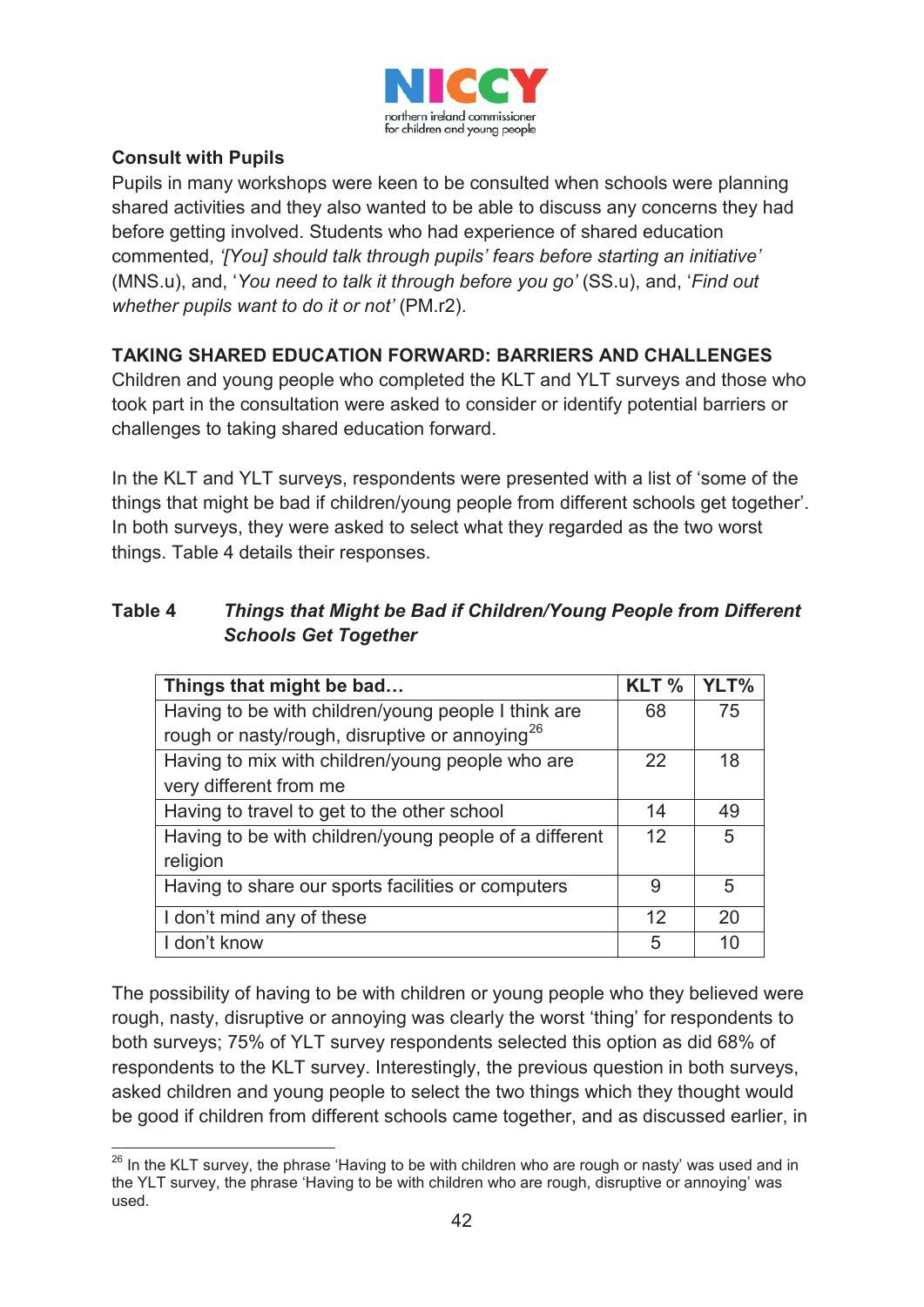

both surveys, a significant proportion of respondents (50% in the KLT survey and 65% in the YLT survey), selected 'making new friends'. Their responses to both of these questions underline the importance to children and young people of being able to engage positively with others. This message was also communicated during the consultation. In each survey, approximately just one fifth of respondents indicated that they would mind mixing with children or young people, who were very different from them. From the YLT survey responses, almost 50% of young people regarded travel between schools as a negative outcome and again this point was reiterated, particularly by post-primary pupils in the consultation workshops.

During the workshops, pupils were asked if there was anything that might 'put young people off' taking part in shared activities. Pupils in every school went on to identify possible barriers or challenges that could impact young peoples' views of shared education and consequently their desire to take part. An analysis of the data revealed that there were a number of specific concerns which dominated some pupils' thinking. For some, their perceptions of barriers or challenges were based on previous or current experiences of shared activities or classes, while others who had little or no experience, highlighted what they perceived to be potential hurdles or difficulties.

#### **Bullying**

Bullying was a concern raised by pupils in response to a number of questions included in the consultation and a significant source of anxiety for many primary school pupils. In one primary school, pupils were also worried that they could 'lose' friends to pupils in other schools. Pupils in eight primary schools strongly agreed that the possibility of bullying would 'put them off' shared education, '*You might worry they would bully you'* (PC.r), and *'I don't like the fact that if another school joins with us I will not have a best friend and we will have bullies... the bullies will spread when we do shared education'* (PM.u). In another primary school, pupils discussed their general fear that children from the other school(s) might *'attack'* them or that *'someone bad'* could upset them (PC.u2). Only pupils at an integrated primary school, did not mention bullying as a barrier to shared education, although they did identify it as an issue for schools to consider when planning activities (PGMI.u).

Pupils in four of ten post-primary schools referred to the possibility of bullying or conflict occurring if different schools came into contact. Two pupils commented, *'Good idea, but there could be a lot of fighting or bullying'* (VGCa.u1), and *'Could be abuse from other schools'* (CI.u)*.* A number of pupils in one post-primary school felt that any on-going conflict between young people outside school would dissuade them from engaging with these young people through shared classes or activities, *'If conflict is happening between young people outside school, might not want to get together in school'* (CNS.r).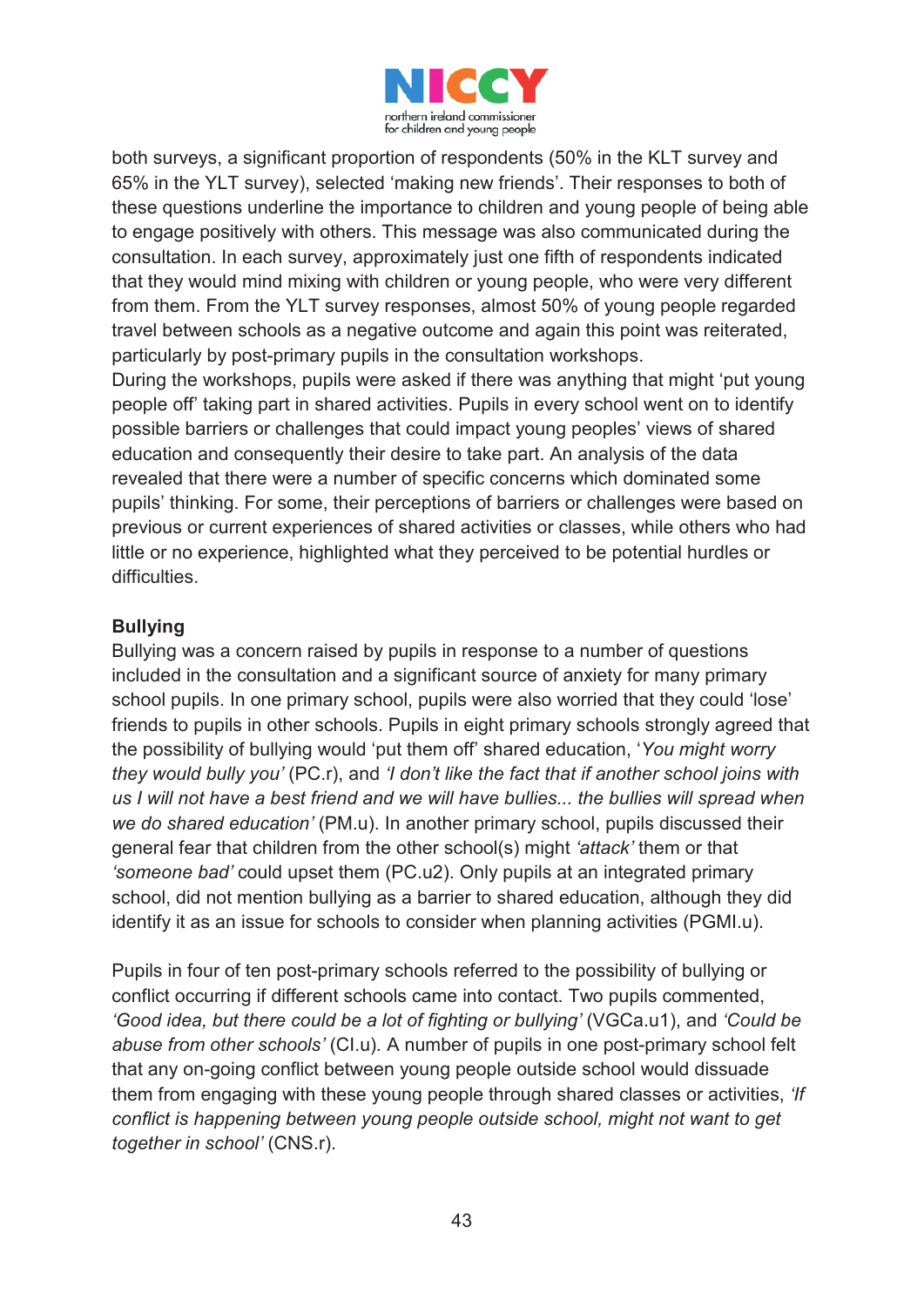

#### **Perceptions of Other Schools and Pupils**

Post-primary pupils in seven workshops acknowledged that they had certain preconceptions about individual schools, declaring that many other pupils in their schools held similar views and that these would influence their desire to participate in shared learning, *'People's preconceived ideas and prejudices would put them off'*  (GMI.r) and, *'Because of the stigmas around certain schools, some people may be reluctant'* (CG.u). A number of pupils in one school felt that students attending local non-selective schools had formed a particular impression of them, '*They think that the Grammar is stuck up…'* (CG.u). However, another pupil admitted that they, *'…wouldn't want to mix with* [local non-selective schools] ...*because they're bullies… chavs...'* (CG.u). Pupils at another grammar school admitted they were also reluctant to collaborate with pupils attending a local controlled, non-selective school. They attributed this reticence to the pupils' behaviour, *'Nothing to do with religion – just the way they behave'* (VGCa.u). Primary pupils' preconceptions about particular schools tended to centre around bullying and misbehaviour and they anticipated that collaborative activities with pupils in these schools would be problematic. Several pupils talked about children in other schools *'…wrecking our equipment'* (PM.r1) and others claimed that *'Our school would have less bullying'* (PIM).

Students in three out of four grammar schools discussed possible drawbacks of shared classes, voicing their concerns about the teaching and academic standards provided in other schools where they could take classes. They highlighted the potentially detrimental impact this could have on the quality and progress of their own learning, particularly if pupils from other schools were *'less academic'* or not focused on learning, *'I don't want to sound stuck-up but they don't push you there. We get better grades'* (CG.u), and *'The behaviour of new classes you could be going to in different schools could be worrying and impede your learning'* (VGCa.u1). Pupils at all of the grammar schools included in the consultation also explained that while they were familiar with teachers and happy with the standard of teaching in their own school, they would be taking a risk if they chose a 'shared' subject which was taught in another school. They also referred to the quality of teaching provided in other schools at different stages in the workshops, *'You need to think about how other schools teach'* (VGCa.u1), '*It's easier to be in a school where you know the teachers and can talk to them…'* (VGND.u), and *'I want to be sure I pick subjects where the teaching is good…too risky to move'* [VGCa.u1].

#### **Bringing Pupils from Different 'Community Backgrounds' Together**

Pupils in six post-primary schools talked about the potential difficulties of bringing pupils from different community backgrounds together. Several pupils in one school identified *'sectarianism'* as a *'big issue'* and a major barrier to pupils' involvement in shared education activities (VGCa.u2). One pupil in an integrated school, commented, *'I think because of religions, it* [shared education] *wouldn't work'* (GMI.r) and another advised*, 'Shared education would probably not work due to many*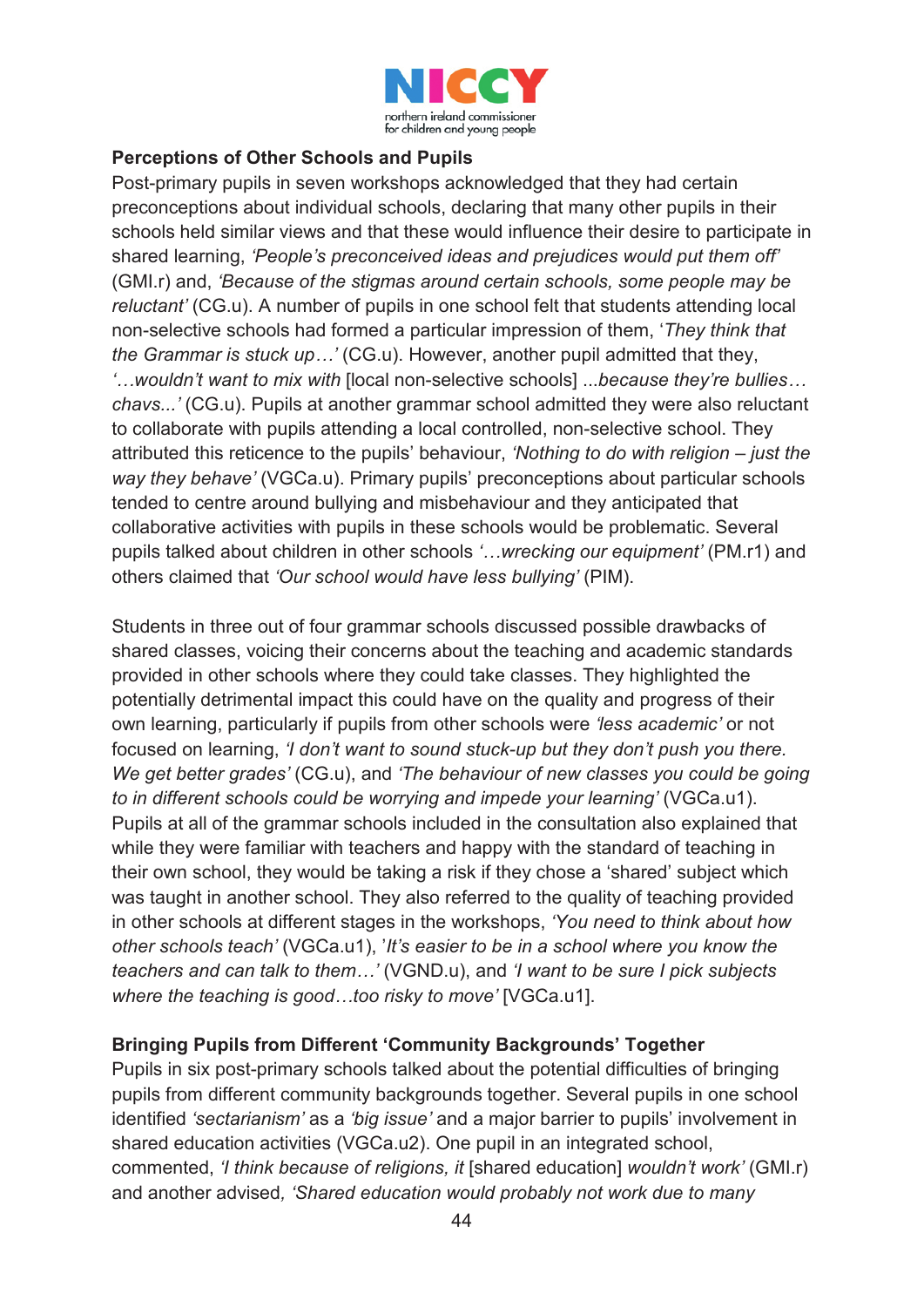

*people being sectarian and many social classes…not mix*[ing]*'* (VGND.u). Reflecting on why this might be the case, pupils suggested it could be due to the influence of pupils' families, *'Could be family negativity about religion...about Protestants'*  (MNS.r) or that pupils might hold strong views, *'...There is an issue when two segregated schools mix as their opinions would be very strong'* (VGND.u). A primary school pupil advised caution, *'It's a good idea to see what other religions have done but not too much, because of fighting. They might say bad things about your religion and put you off'* (PC.r1).

There was a perception that not every school would be able to facilitate pupils from different backgrounds coming together, *'Think about the complexities among Protestants and Catholics...it's ok at certain schools, but not all' (GMI.r). Another* pupil concurred, *'I think it's a good idea, but just be careful who you put the school with...Think about religion, like some aren't fussy,but others don't like certain religions'* (CI.u).

At least some of the students who communicated fairly partial views about other pupils and schools appeared to have had little or no contact with the schools or pupils to which they were referring. As such, their concerns were based on perception, rather than actual experiences. In response, perhaps the insights of several other pupils are quite appropriate '*Sometimes you hear bad rumours about other schools… then you meet them and they're not like that'* (CI.u).

Some of these issues are revisited below in pupils' responses to the question about the importance of pupils from different backgrounds learning together.

#### **Pupils' Non-Participation in Activities**

Pupils from six post-primary schools and three primary schools, suggested that they would be discouraged from taking part in shared learning initiatives, if students from other schools were reluctant or unwilling to participate in activities. One primary pupil suggested that, *'Some people mightn't like other schools and just want to be friends with ones in their school'* (PC.u1), while a post-primary pupil commented, '*Some people might not want to mix'* (CNS.r)*.* For some, this concern was based on their previous or on-going experiences of shared classes. A post-primary student remarked, *'Everyone has their guard up'* (MNS.r) and another said, referring to pupils from another school who shared the class, *'You need to tell them they need to talk'*  (MNS.u). One P6 pupil, reflecting on their experiences of learning together with pupils from another school, commented, *'It would make us happy if they went to other classes and not ours'* while a classmate noted, *'You think to yourself about the times they haven't been nice to us'* (PC.r1).

A number of post-primary pupils anticipated that some students might not wish to participate in the kind of activities promoted through some shared learning initiatives,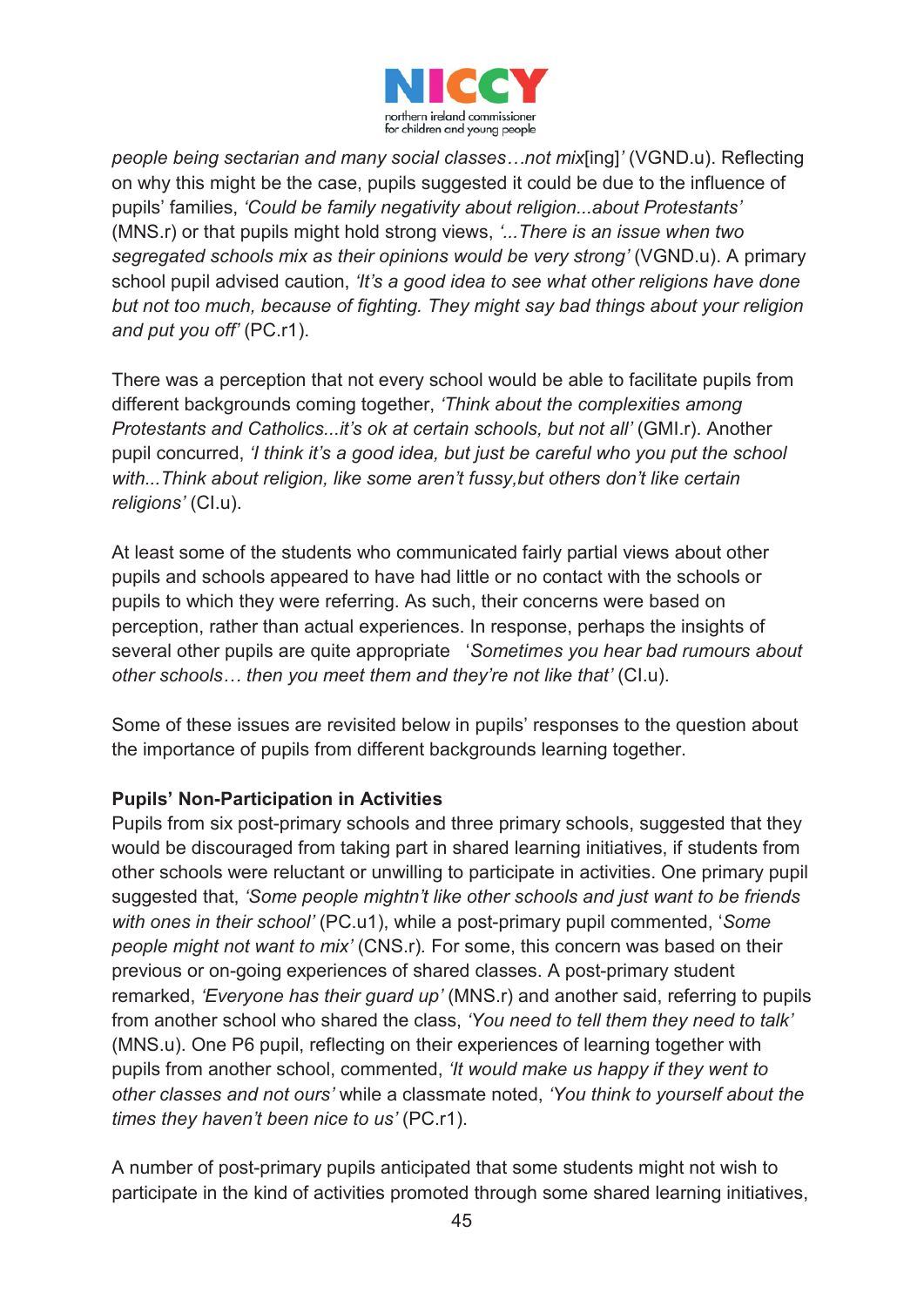

*'They might not like what they're going to do'* (VGCa.u2) and, *'People would be put off if they were forced to play Gaelic – might not want to' (MNS.r). Following on from* this, it was, therefore important, according to the pupil, to provide attractive learning opportunities, *'Has to be a good trip...for you to be interested'* (VGCa.u2). Primary pupils did not refer to this issue, however one pupil in a small rural primary school admitted they would be worried about pupils from other schools, *'…making fun of our equipment because they have better stuff'* (PM.r1)*.* 

#### **Being in a Minority at Another School**

The prospect of being in a minority in shared classes at another school was a concern raised by pupils at four post-primary schools, and has already been referenced. Some pupils' responses were informed by their experience of shared classes whilst others' were based on supposition. Pupils attending a single sex school commented that if they were in a significant minority, they would not be happy to attend classes in another single sex school where pupils were of different gender, '*I wouldn't be happy going to another school if it were just me. If you were one boy and you went to a girls' school...you just wouldn't do it'.*

Another student suggested that other factors would influence their decision, *'If just one pupil* [was going]...*depends if you're really keen and it affected your career'* (CG.u). Others highlighted potential challenges confronting pupils in a minority at another school, including increased visibility, *'You don't want to be in the minority going round another school – you'd be targeted'* (VGCa.u), becoming invisible, *'If bigger classes...maybe pupils would get lost in class and not get the help they need'* (GMI.r) and having to contribute in class, *'You could be too intimidated to share your ideas'* (VGND.u). One pupil was concerned they '*Might just feel out of place'* (IM).

#### **Logistical Issues**

Pupils at seven out of ten post-primary schools and a special school identified a range of logistical challenges linked to the provision of shared education. Again, many of these issues were referenced in pupils' responses to other questions and they also echo comments made by principals and teachers in post-primary schools and a special school. Arranging travel between schools was perceived as a significant challenge in rural locations, *'Travel's not handy in the country, no buses'*  (CNS.r) and pupils also referred to the inconvenience of having to travel, '*Bother of having to go to another school'* (MNS.u), or the time involved getting there, *'Could be weird wasting time getting a taxi out of school,* (VGCa.u) and, *'It would just take forever to get there'* (VGCa.u). Pupils in two rural primary schools also described travel issues having a considerable impact on their collaborations with other schools (PC.r1 and PC.r2), and one pupil was concerned about travel sickness [PC.r1]. Pupils at a special school also discussed transport issues, commenting*, 'We'd have to sort out the buses – it's ok, but it's…hard to schedule them'* (SS.u). Several pupils in one post-primary school referred to the costs associated with transport for shared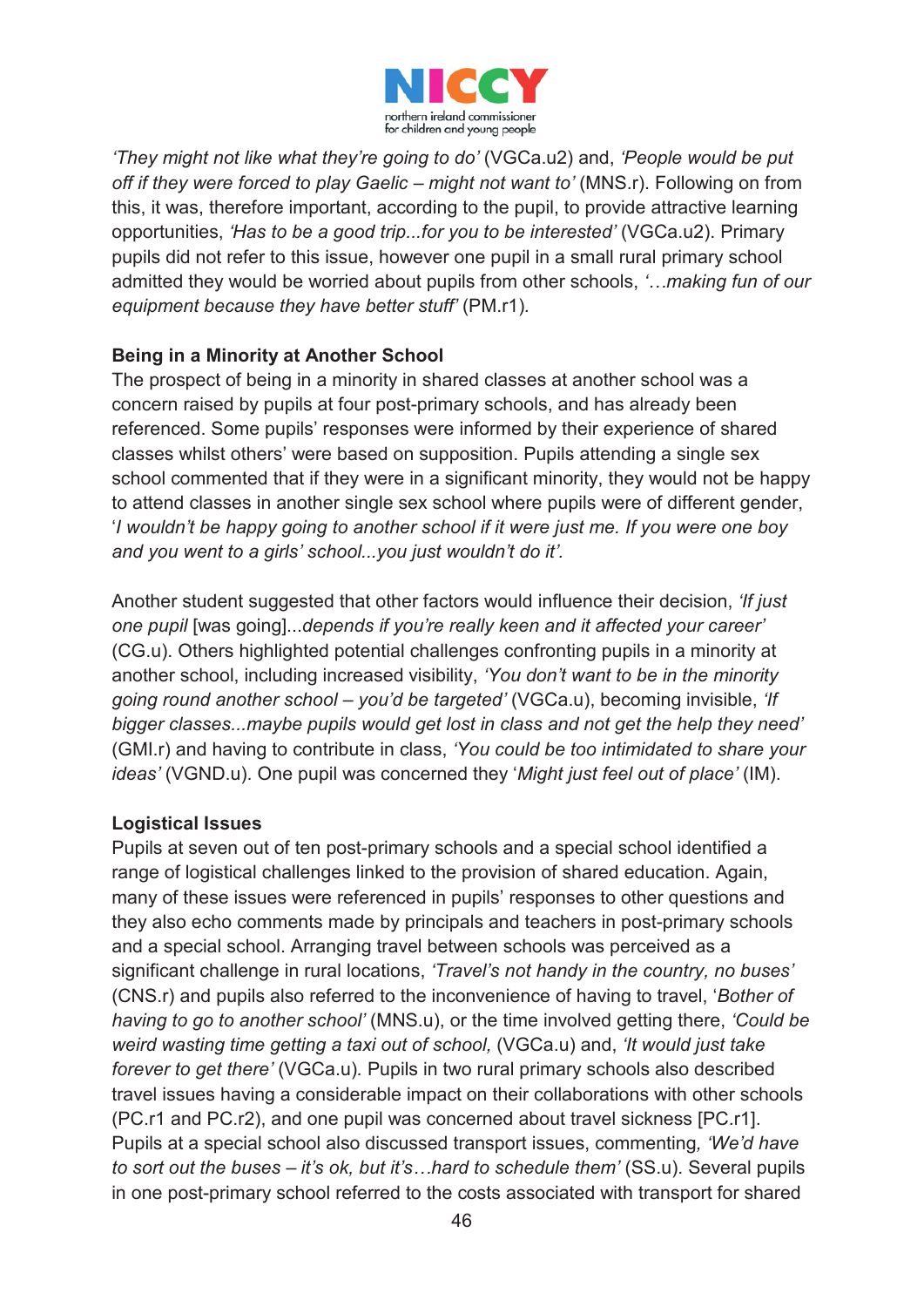

classes and the possibility that this would eventually be passed on to pupils, '*Getting half a class to here costs. We'd have to pay more*…' (CG.u).

Post-primary pupils drew attention to a number of other practical challenges, including differences in school timetables, *'Have to get the timetable right…the ones from* [school X] *get here* [20 minutes after class begins]' (MNS.r) and, *'They have nine periods a day, we just have five'* (CG.u), insurance cover, *'Like, are the ones from* [school X] *insured if they come over here and get hurt?'* (MNS.u) and uniforms, *'The uniforms are different. Everyone stared at me. I never got used to it'* (MNS.u). Reflecting on the logistical challenges associated with shared classes, almost every pupil in one post-primary workshop agreed with one respondent who said, *'I don't mind sharing a subject here but not so good at another school'* (CG.u), while a pupil in another workshop concluded, *'I would prefer to avoid shared education because of the hassle'* (VGCa.u1).

Pupils in three post-primary schools also suggested a common set of rules and agreed standards of behaviour were required for all pupils participating in shared classes. Pupils in many primary schools also argued that appropriate rules and codes of conduct should be established in order to deal with bullying or conflict that occurred through shared initiatives, *'You would have to set consequences for anyone from a different school if they did anything bad'* (PM.r1). Other suggestions included the *'Need to make sure they respect the property'* (PP.u). Pupils in one primary school called for more stringent measures to be put in place in order to ensure their safety, *'Security cameras', 'Guards', 'Police', 'ID cards'* and *'Separate changing rooms for different schools in case someone takes your stuff'* (PM.r1).

#### **Costs and Resources**

A number of pupils in four post-primary schools, two primary schools and a special school highlighted the costs associated with shared education provision and the need to identify sources of funding. One pupil inquired about costs, *'What will the financial costs be to the school…to pupils?'* (VGCa.u2) while another suggested, '*It could be expensive'* (VGND.u). A primary pupil warned, *'If you were sharing, it would cost more money to get a bigger bus'* (PP.u) and other primary pupils advised that there would be a requirement for, *'A big room to fit everyone in'* (PIM).

#### **Parental Views**

A small number of pupils in two grammar schools believed that parental opinions could influence a school's decision to become involved in shared education initiatives. Pupils argued that schools had to respect parental choice and *'think about parents' views'* (VGCa.u2). They advised that some parents might not be supportive of a school's decision to partner another school, in order to provide opportunities for shared learning because, '[..they] *mightn't be happy as they've chosen a school for a reason, for example because it's single sex…'* or *'They might have strong views.*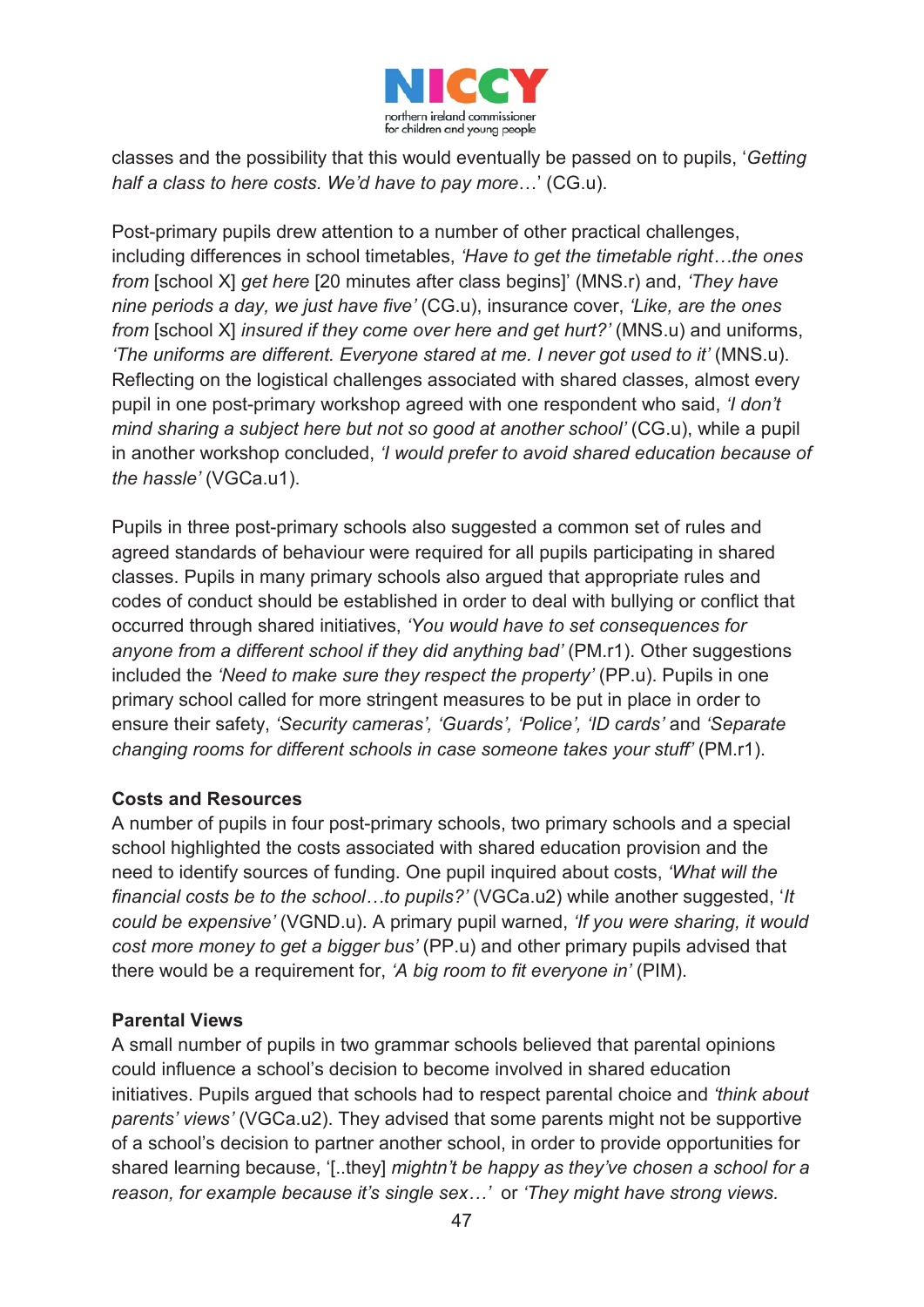

*Particularly if they have a strict religion as their generation was around in a really hard time'* (VGND.u). A number of pupils at a special school also emphasised the importance of *'…checking that parents are happy'*.

#### **IMPORTANCE OF HAVING THE OPPORTUNITY TO LEARN TOGETHER WITH PUPILS FROM DIFFERENT BACKGROUNDS AND SCHOOLS**

In each workshop, participants were asked to consider whether they thought it was important for pupils from different types of schools (i.e. primary, post-primary, special, Irish-medium, and integrated etc.), and from diverse backgrounds to have the opportunity to learn together. Pupils were also encouraged to identify any specific groups of children or young people with whom they thought it would be important to share their learning. Responses throughout the workshops were mixed and appeared to be influenced by various factors, including the year group which pupils were in, the type and location of school they attended, and pupils' previous experiences of participating in shared education.

#### **General Perspectives**

In a number of workshops, pupils contended that the objectives of shared education should not be limited to bringing pupils from the two dominant religious traditions in Northern Ireland together, but rather, that it should focus on bringing pupils of all ages and from all social, cultural and religious backgrounds together, *'I think one of the most vital issues in Northern Ireland is multiculturalism…the education system needs to have multiple views expressed rather than a one way system'* (VGCa.u1).

In a majority of primary workshops, pupils thought it was important for all children to have opportunities to learn together and they were extremely positive about the potential to engage with pupils from other schools. In one school, pupils suggested it would give them the opportunity to '*see things you haven't seen before', 'teach each other things'* and *'get to know lots of different people'* (PM.r1). Pupils in another primary school identified similar benefits adding '[Pupils] *can make friends and when they grow up they will know more'* (PC.u1). The opportunity to learn about new things and complete activities together was also highlighted, '*You could share, learn about other religions, do arts and crafts and learn about different skin colours'* (PGMI.u). Some primary pupils were a little anxious that their peers in other schools might be *'Smarter'* or '*Better'* (PC.u1), and one pupil acknowledged there were some schools where he would not be happy to mix with the pupils, '*Definitely not* [school X]. *A boy there tries to beat* [my friend] *and me up'* (PC.u2).

In relation to this question, pupils at an integrated primary school explained, *'I think integrated schools are good because… you could come together with other children with disabilities'* and *'We have lots of different people here'* (PGMI.u). Although pupils in the workshops at this school thought it was important for them to collaborate with other schools, almost every pupil proposed that sharing would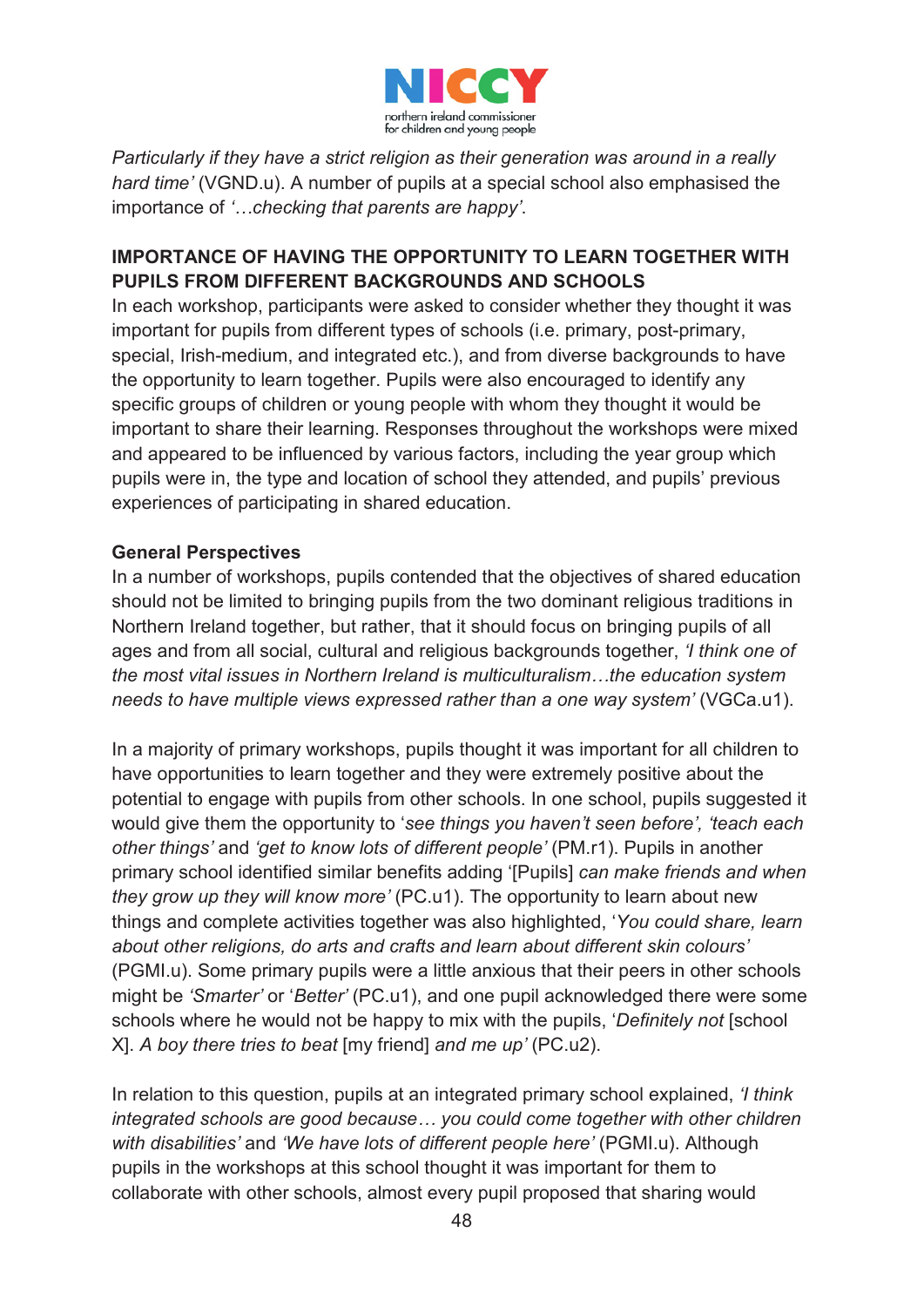

ultimately be more effective, if children from different backgrounds were educated together in one school. Pupils explained further, *'It's not good to be separated', 'You can be friends with someone from a different religion'* and *'You can learn more about them'.* They had some concerns that they *'…might not get along with other schools'* or that '[Pupils] *might have fights if you just meet up* [from time to time]'.

A review of general comments from post-primary and special school pupils' indicated that the majority generally confirmed the importance of pupils from different schools and backgrounds learning together. One student believed, *'It would be good as…people from all different communities can come together to learn and it may break down barriers…'* (CG.u)*.* Another pupil concurred, *'We need to meet more people from other schools so that we know how different it is to be here in our school with our views'* (MNS.r). Whilst responding positively to the question, pupils emphasised that for collaboration between schools and pupils to be successful, a number of extenuating factors should be taken into account. This view was expressed both by pupils participating in shared education initiatives and those who were not. Furthermore, although some pupils agreed with the premise, in principle, they remained sceptical about the benefits to pupils. One pupil warned, *'It could cause trouble and make it worse…*' (VGND.u). Year 11 and 13 pupils in three schools (two grammars and an integrated), were unconvinced, *'Don't really see the point. I wouldn't be bothered doing it'* (VGCa.u2) and, *'I don't think putting schools together works, because you're putting us out of our comfort zone'* (CI.u). Some pupils felt it would be more appropriate to mix with young people from other backgrounds outside school, *'I don't really see the need to do this in school time. Outside school is better'* (VGND.u).

In each workshop, the facilitator asked pupils to think about specific school types and to consider the importance of learning with pupils from these schools.

#### **Post-Primary Schools**

Pupils in approximately half of the post-primary workshops discussed the importance of primary and post-primary pupils learning together. Almost all of the responses from post-primary pupils suggested however, that this was either not essential or feasible. Indeed, when the facilitator asked if collaboration with primary pupils was important during a workshop in a grammar school, students laughed, and two thirds of the class claiming it was not possible.

Asked specifically about the potential for effective collaboration with Key Stage 2 pupils (8-11 year olds), post-primary pupils remained unconvinced, suggesting that primary pupils' behaviour and levels of maturity could be problematic, '*Don't think mixing with primary schools would work. They are vicious…too immature'* (CI.u), and *'Would be bad if young children were running about'* (GMI.r). A number of pupils concluded that the learning needs and curriculum requirements for primary schools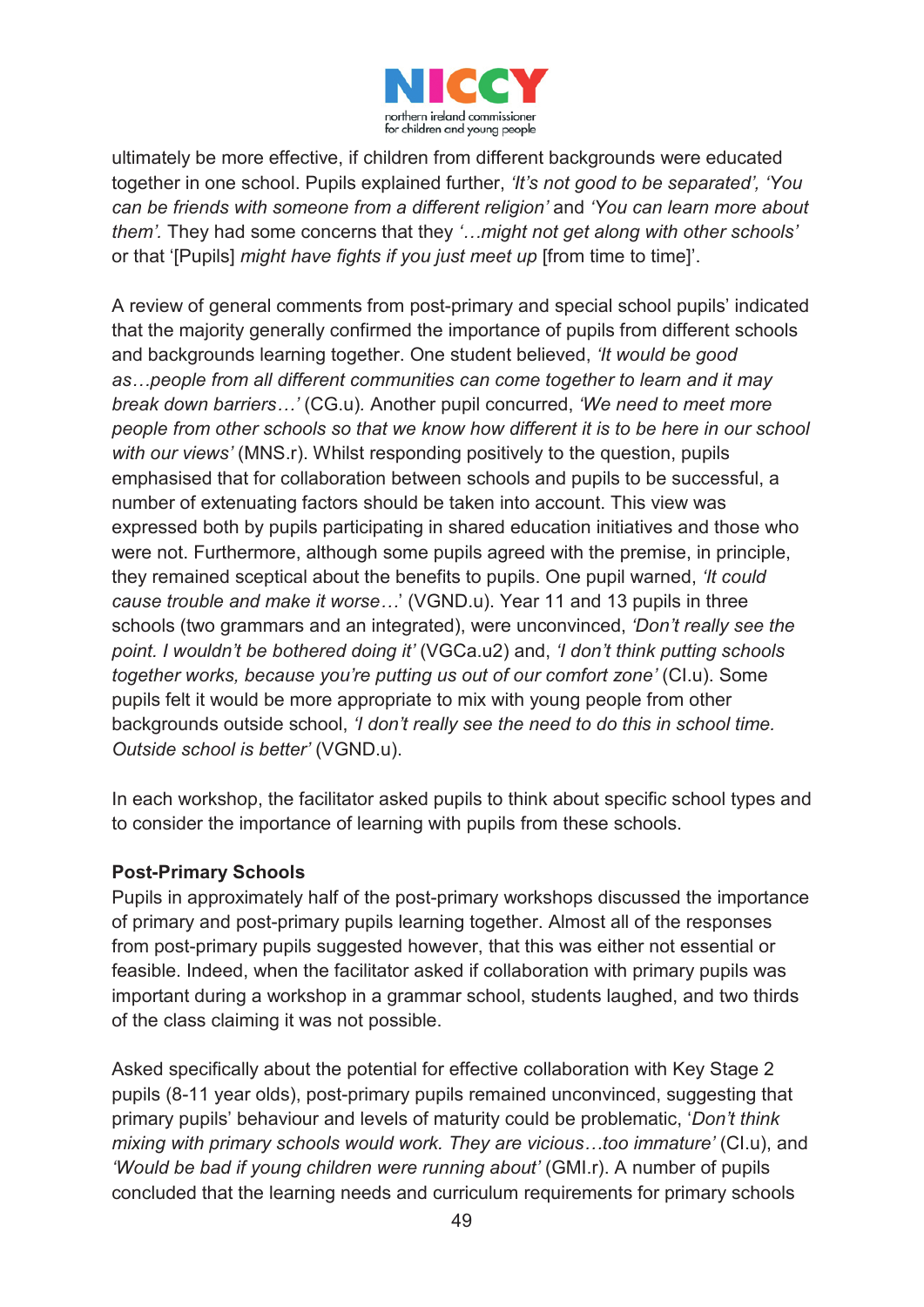

were too different for shared learning to be possible, '*Would they not learn different things?'* (IM). Some pupils were concerned about primary pupils' safety in a postprimary school, '*Primary and secondary schools are such different environments, it wouldn't be a good idea*' (GMI.r) and another pupil added, '*If a secondary school pupil is being pushy, primary school pupils might get hurt'* (MNS.r). Post-primary students at a special school thought it might be possible to work with P7 pupils however, they did not see any benefit from mixing with younger pupils, also noting that '*Teachers would need to spend too much time with them'* (SS.u).

#### **Primary Schools**

Only a minority of primary pupils considered the importance of shared learning opportunities with post-primary schools in some depth. Most primary pupils were interested in the prospect while others were quite ambivalent. Some children were quite positive*, 'It would be quite nice to see what older children can do', and 'Good for grammar school pupils to give advice'* (PM.u), while a few pupils admitted they would be a little apprehensive, *'I would be a bit shy as grammar schools are bigger and all'* and, *'I would be a bit nervous'* (PC.r2). In the KLT survey, P7 pupils were asked if they would mind undertaking a project with pupils from a 'secondary school for older pupils'. In response, 18% said they would mind 'a lot', 42% said they would mind 'a little' and 35% indicated they would 'not mind at all'. This range of responses broadly reflects pupils' responses from the consultation, albeit only a small proportion of the sample responded. Many primary pupils were therefore open to the possibility of engaging in shared activities with older pupils, although more than half of the respondents admitted they had some reservations.

#### **Non-Selective Schools**

Grammar school pupils' views regarding engagement with non-selective school pupils are explored in other sections of the Report. As with previous questions, their responses were quite diverse. A number of pupils in almost every workshop conducted in a grammar school, expressed reservations about collaborating with pupils in non-selective schools. The strength of these views and proportion of pupils communicating them, varied quite considerably between workshops. One pupil admitted, '[I'm] *happy to mix with secondary schools but* [it would be] *better with grammars'* (VGCa.u1). Another pupil suggested that it might be a '*good idea for some classes, but may not be suitable for some people as the divide of secondary and grammar is useful'* (CG.u). Other pupils referred to perceived differences in ability between pupils and one said, *'I don't want to sound cocky…, but like, they might not be as smart as us – they might be left behind'* (VGCa.u2). A student at the same school communicated quite a definitive view, *'I don't want any people from non-grammars in my school and I don't think it would be a good idea to mix religions'*  (VGCa.u2). Several pupils in an integrated school considered this kind of partnership and one student concluded*, 'Socially it would be good, but not sure about it academically'* (GMI.r).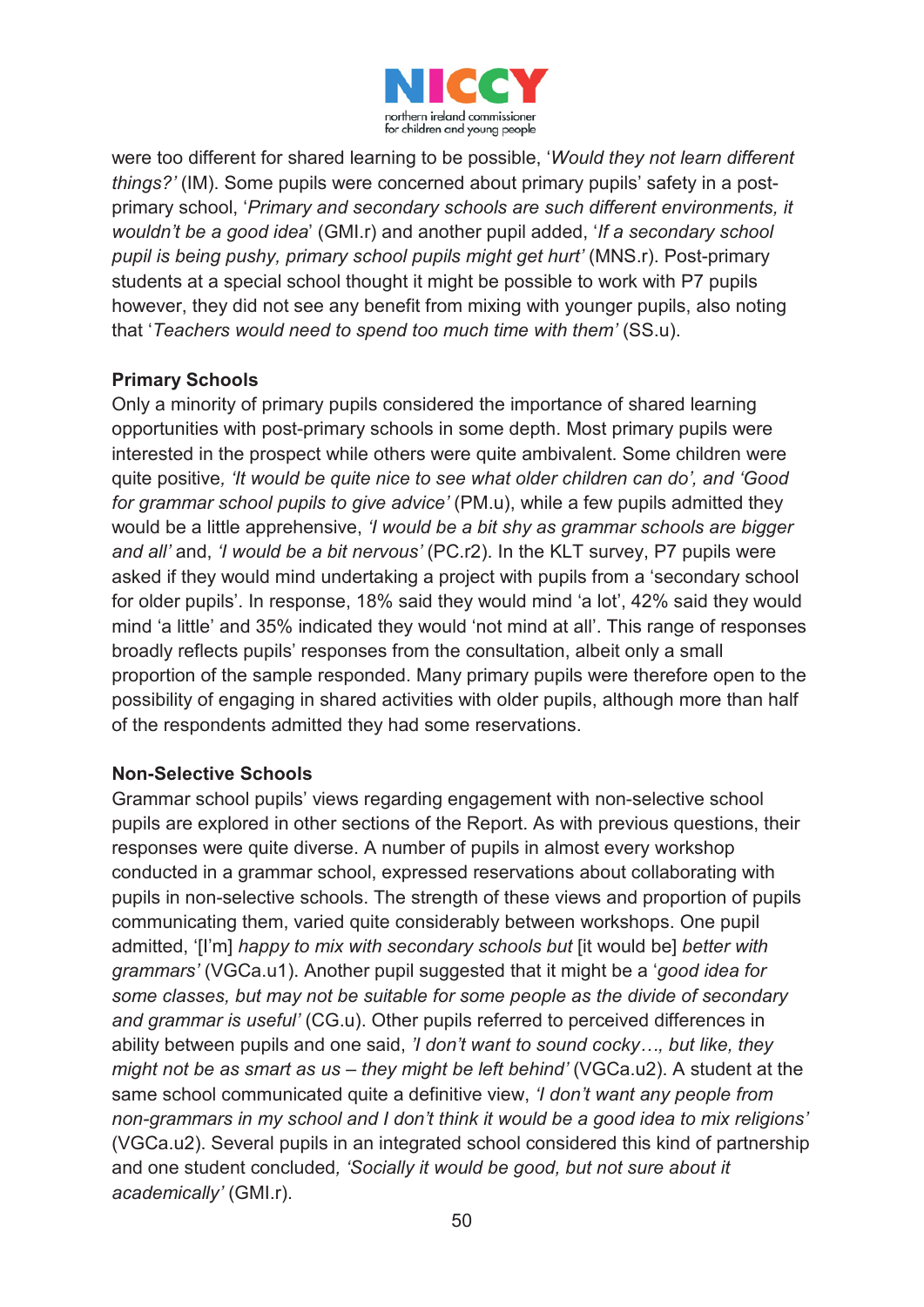

In the YLT survey, young people were asked if they would mind undertaking a project with pupils from different kinds of schools, including a 'non-grammar school'. In response, 90% indicated that they would 'not mind at all' and 9% said they would 'mind a little'. Further examination of the data, revealed that young people who had indicated they attended a grammar school, were more likely to 'mind' than those attending a non-grammar school. Fourteen percent of those attending a grammar school said they would 'mind a lot' or 'mind a little' about 'undertaking a project with a non-grammar school compared with 2.6% of those who attended an integrated school and 3.8% of young people attending a secondary school. Clearly, the vast majority of respondents to the YLT survey were quite happy to complete a project with pupils from non-selective schools, however, as a similar question was not asked in relation to shared classes, it is difficult to directly compare the survey and consultation responses.

#### **Grammar Schools**

In a similar vein, some pupils attending non-grammar schools acknowledged that they did not think it was particularly important for grammar and non-grammar pupils to learn together. Students suggested that pupils in grammar schools would be more academic and regard them as having less ability. Pupils in one workshop who were involved in a collaborative learning partnership which included pupils from a grammar school commented, '*It's how they view us. Because we're not grammar, we're not as smart',* and, *'They look down on us – have a negative view of us'* (PI.u). A pupil from an Irish-medium school commented, *'I think people from grammar schools think all others are stupid'* (IM). Pupils at the same school indicated a willingness to work with pupils from grammar schools, although they expressed a preference to collaborate with grammar schools where the majority of pupils came from a Catholic background, *'You'd* [be] *more comfortable in* [a voluntary grammar under Catholic management] *than* [a voluntary grammar under non-denominational management]*'* (IM)*.* 

In the YLT survey, young people were asked if they 'would mind' undertaking a project with young people from a non-grammar school. Overall, 12% of respondents indicated that they would 'mind a little' or 'a lot', however, taking the type of school which respondents attended into account, 23% of young people who went to a secondary school and 19% of those who attended an integrated school indicated that they would 'mind a little' or 'a lot'. This suggests that over a fifth of pupils at nongrammar schools would not be entirely comfortable working on projects with peers at grammar schools. Again the question did not specifically address shared classes, so it is not possible to establish their views regarding this type of collaboration.

#### **Integrated Schools**

Pupils in non-integrated schools were generally positive about the possibility of learning with pupils from integrated schools and no particular concerns were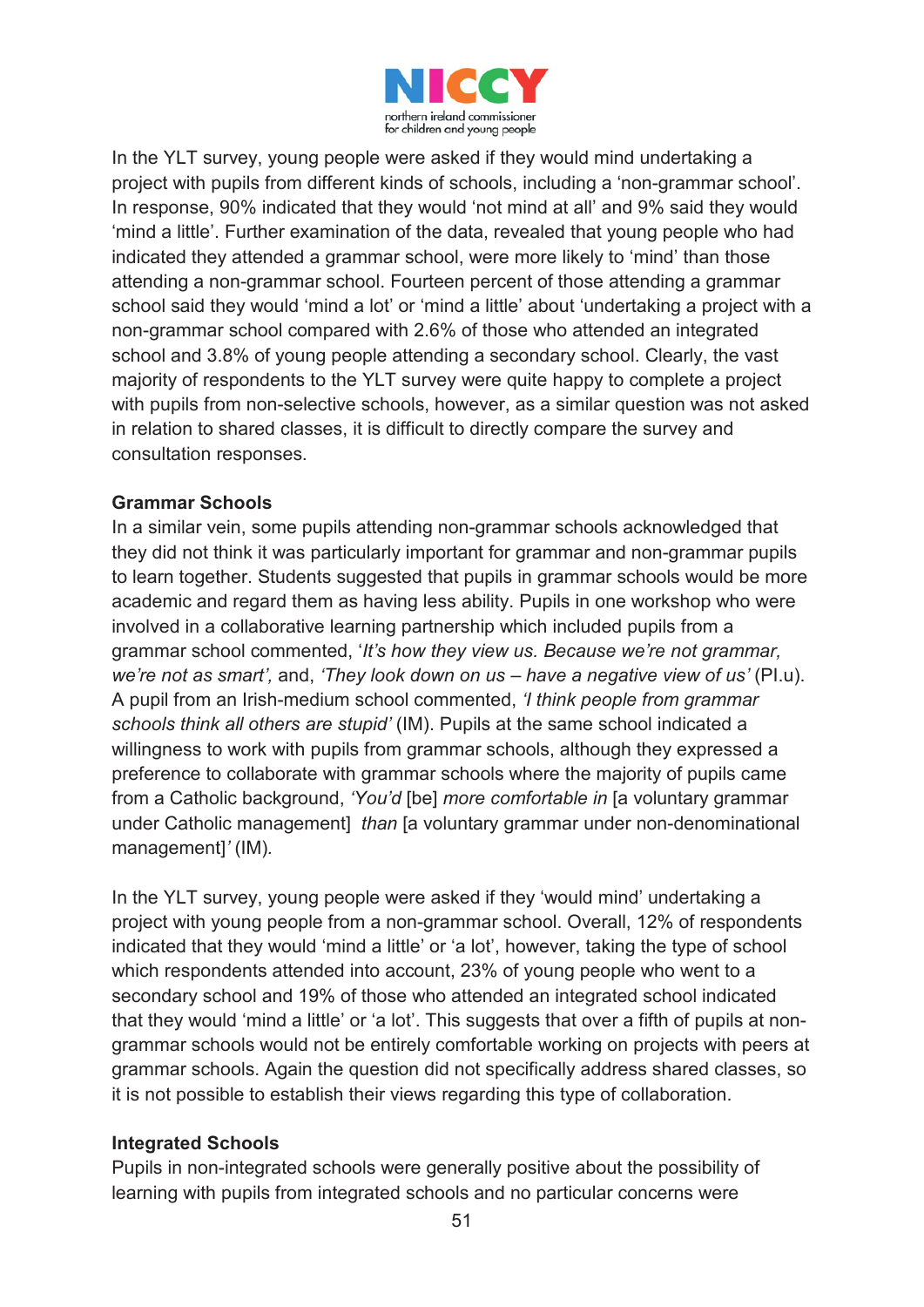

specified during the workshops. However, students in both workshops in an integrated school talked about how they felt they were perceived by other schools, *'I think when we get out of school and see other schools which cater for a certain religion, they don't fully understand',* and, '*People from one religion schools don't like the idea of integrated education because they don't like being with another religion as they find it awkward or odd'* (GMI.r). They also felt that their school dealt with religious issues in a very positive manner, '*Today I learnt how important shared education is and how great our school treats other religions. I think this workshop really helped me understand integration better'* (GMI.r).

#### **Irish-Medium Schools**

Pupils from English-medium schools who commented on the importance of learning together with pupils from Irish-medium schools offered mostly positive feedback. However, Irish-medium pupils considered the challenges they encountered when considering the possibility of collaborative learning with English-medium schools. A P6 class in a primary school thought about how they could learn together with pupils from English-medium schools. Half of the class said they would be comfortable just speaking English, *'We've been talking in English for a longer time'*, while the other half of the class said that they would mind not speaking Irish, *'We've learnt it all the way to P6'* and *'Maybe we're in a higher group in Irish than we would be in English'.* Some pupils in a P5 class also said they would mind if their classes were not conducted in Irish, *'It's better to speak in Irish so we can practise because we already speak English'* (PIM).

Pupils at an Irish-medium post-primary school explained that as they wished to be taught only in Irish, opportunities to engage and learn with pupils from Englishmedium schools were limited. One pupil explained, '*It's different because we do everything in Irish so we can't really go to another school because they teach in English'.* Another added, *'It'd be pointless to learn a subject in English if you are doing all the rest of your education in Irish'* (IM)*.* 

#### **Special Schools**

When asked about the importance of learning together with pupils from special schools, some respondents initially questioned this was feasible while others admitted that they '...hadn't thought about it' (MNS.u).<sup>27</sup> Students across a range of post-primary schools, however, welcomed the opportunity, *'I'd be happy to share'*  (IM), and *'I think it would be good learning'* (CG.u)*.* Several pupils suggested possible activities that could be undertaken with pupils from special schools*, 'We* 

 $\overline{a}$ <sup>27</sup> When referring to special schools during the workshops, facilitators did not offer any additional information regarding these schools. From pupils' responses, it is apparent there were different perceptions of disability and the level of support and type of facilities which special school pupils might require.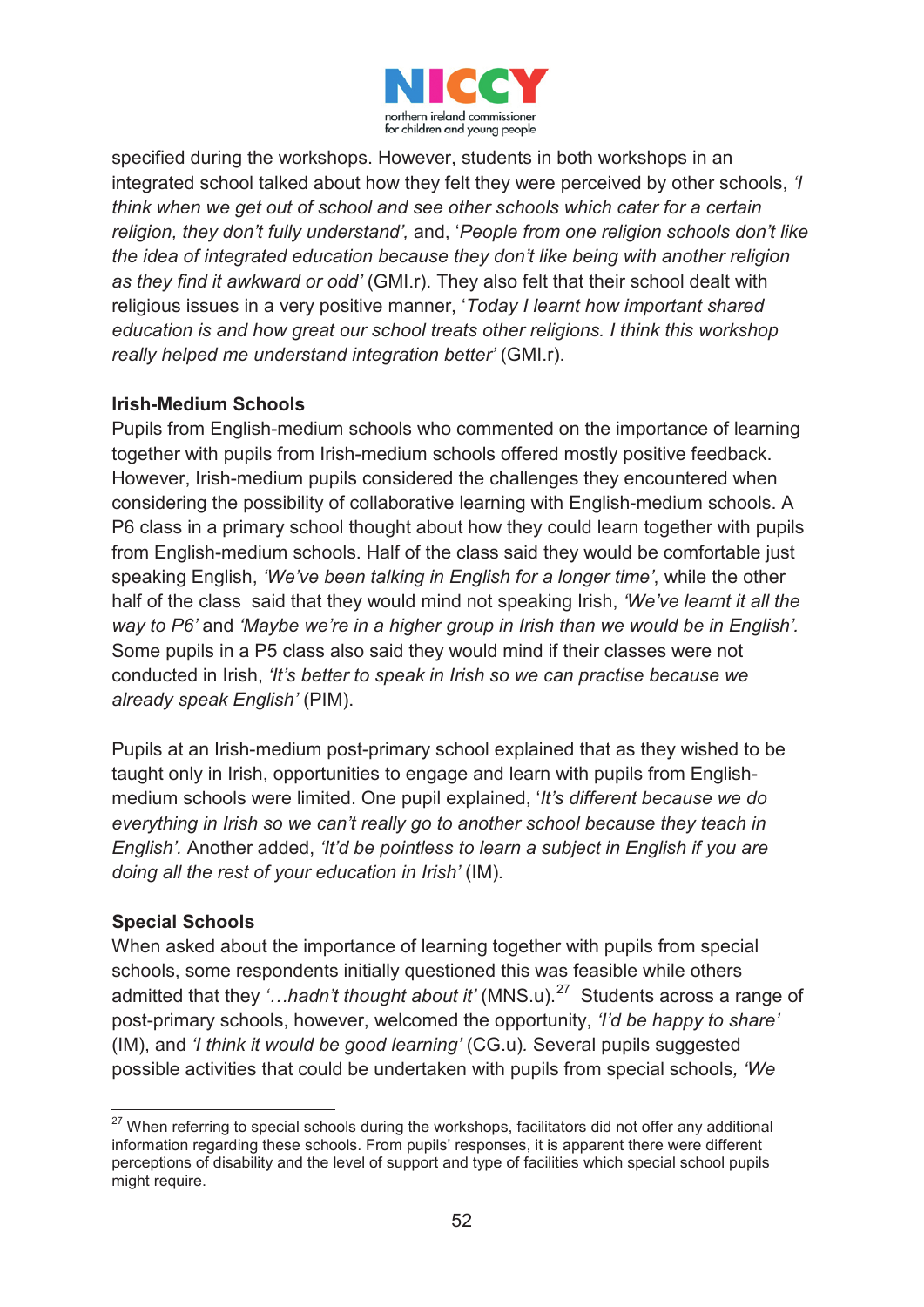

*could teach them the basics'* (CG.u), and, '*We could do sports together'* (VGND.u). Another emphasised the importance of engaging sensitively with pupils, *'Sharing between able bodied and special school pupils is completely achievable so long as it's practical learning and not something that may show a difference in abilities'*  (CG.u). One student felt it was particularly beneficial for pupils to have an opportunity to collaborate with pupils from special schools, '*…as we're going to mix with special needs people later in life… we should know how to interact with them'* (VGND.u). The vast majority of primary school pupils also welcomed the opportunity to engage with pupils in special schools, concluding, *'It's a good idea to work together'* (PM.u), *'…because they are just the same as us, they just have some problems'* (PC.u2). Pupils talked about the opportunity of *'…seeing how they do their own things'*, and *'…learning what it might be like for them'* (PC.u2). Other pupils referred to the opportunity to develop friendships, *'Just because someone has a disability doesn't mean they can't have friends'* (PC.u1). Pupils from three schools were concerned that pupils might be bullied or teased if they came to their school, *'It would be hard. I know someone with a disability who went to a regular school and they got picked on'* (CI.u)*.* Pupils in two schools identified logistical challenges facing special school pupils if they visited their schools. One pupil remarked that there would be difficulties *'just getting them to school'* (CG.u)*.* Several others advised that mainstream schools might find it difficult to accommodate the needs of special school pupils, '[Pupils] *need better facilities than a mainstream school can provide'* (VGCa.u2). One primary pupil was concerned that, *'Pupils might hit them by accident and make them worse'*  (PC.r1).

Students from two grammar schools were concerned that shared learning with pupils from special schools could be challenging for teachers or detrimental to their own learning, *'It would be hard for a teacher to adhere to their needs other than learning'*  and, *'It would be good for them but we wouldn't gain anything'* (VGCa.u2). One solution suggested was *'…to stick to extra-curricular activities so they don't hold you back'* (VGND.u) and another pupil concluded it was, *'Better to do it at a younger age – not something you do when you're older'* (VGCa.u1).

All of the pupils from a special school who participated in the consultation were keen to engage with pupils from other types of school. One pupil commented, *'I'm happy to meet pupils from other schools – anywhere, any age…'* (SS.u). While students were happy to visit other schools to participate in activities and share their facilities, some admitted they preferred to engage with other pupils in their own school, '*You do get a little nervous going somewhere new…but that's fine. I know that…sometimes prefer to stay here with* [other] *pupils visiting'* (SS.u).

When asked if they would mind doing a project with pupils from 'a school for young people with special needs or disabilities', a majority of children and young people who completed the KLT and YLT surveys indicated that they would 'not mind at all'.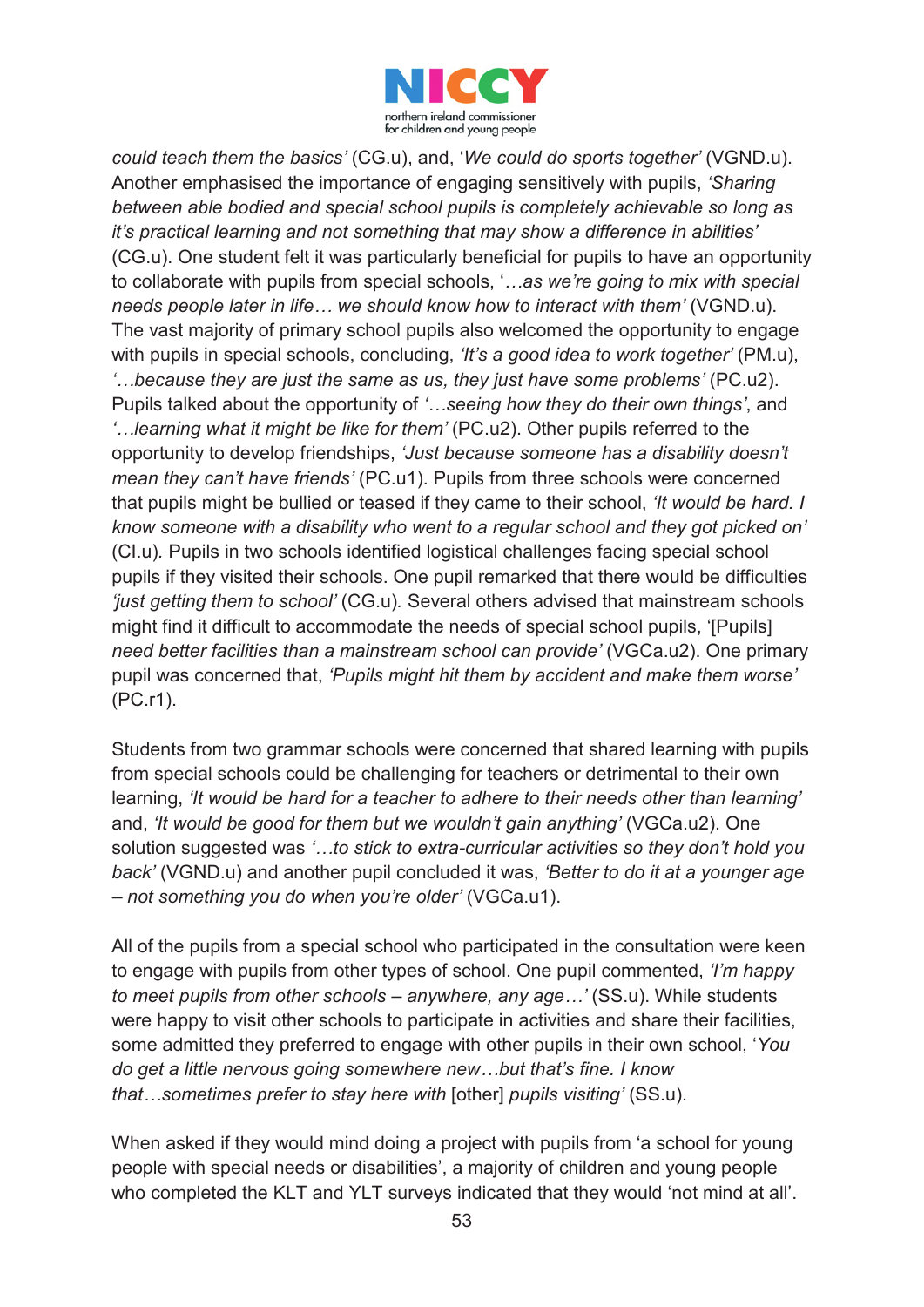

Sixty-one percent of P7 pupils and 79% of young people gave this response, while 21% of KLT respondents stated that they would 'mind a little' compared with 15% of YLT respondents.

### **Different Community Backgrounds**

When considering the importance of pupils from different community backgrounds learning together, pupils tended to either strongly agree with the proposal, agree but identify issues which they believed required resolution or believe it was ill advised and potentially difficult. Pupils asserted, *'It's a good idea to mix the schools and religions because you get to meet people from different backgrounds'* (MNS.r), and '[It's] *good, as it means that people from all the different communities can come together to learn and may break some barriers'* (CG.u). Reflecting on their experiences of engaging with pupils from a controlled school, pupils in a maintained non-selective school admitted that they had once '…*held negative views of Protestants'* but after engaging in a collaborative learning initiative, this had changed, *'…we met them and realised it was grand'* (MNS.r).

Almost every pupil from an integrated school agreed that bringing pupils from different community backgrounds together was important, suggesting that pupils *'could mix and become friends'* and *'Because a Mum might be Protestant and Dad Catholic'* (PGMI.u). Another pupil in this school explained, '*My best friend is a different religion and it doesn't make any difference'.* Pupils in another primary workshop indicated that they, *'Would like to do shared education with different religions – could teach them stuff like Gaelic'* (PM.r1).

Pupils from three other primary schools were less convinced, with some suggesting that *'Schools of a different religion shouldn't join together'* (PM.u). Several pupils in one workshop surmised that *'…it might be difficult because pupils might be learning different things'* (PC.r1) while pupils in another workshop were concerned that '*Some might argue their religion is better than the other'* (PM.r1). A majority of pupils in one P6 class explained that combined assemblies were not appropriate, as their parents would be displeased, *'I think it's a bad idea to have an assembly of Catholics and Protestants as they believe different things….and if being told Catholic things, my parents would be cross'* (PC.r1).

A number of pupils in a controlled integrated school explained that their school had sought to create links with a maintained non-selective school, however, according to pupils this had been unsuccessful, *'We've tried to get together but they didn't want to'* (CI.u), and, '*There are no links with* [school X]*. They seem to hate us'.* Referring to possible obstacles associated with cross-community engagement, pupils at an integrated school observed, *'It won't work because of religion. Schools that are Catholic or Protestant might not want to share…could start fights'* (GMI.r). Students from another school concurred, *'Protestants and Catholics don't really mix'*… *It could*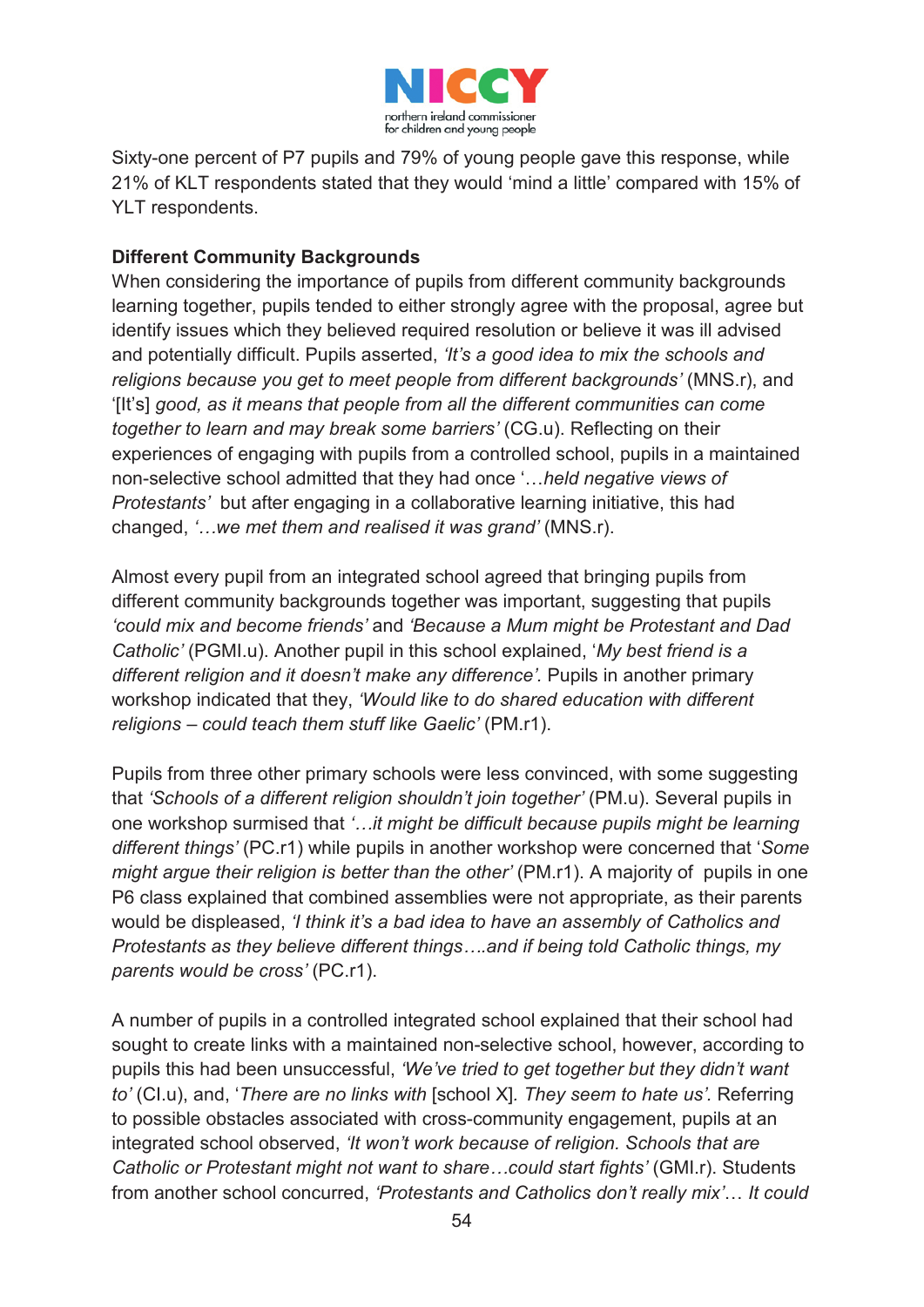

*end badly'* (VGCa.u). Proposing an interim step, one pupil said, *'Don't send…a big Catholic school with a big Protestant school – you'd be better mixing first with an integrated school'* (GMI.r). Other pupils were mindful of the potential to cause offence, *'Mixing religions is good however I think…some would feel they would have to watch what they say so they don't offend anyone'* (MNS.r). Another pupil was concerned that bullying could be a problem, '*Would be a great idea to learn about different cultures, however, there would be issues such as acceptance, bullying…'*  (MNS.r).

In the KLT survey, 26% of P7 pupils indicated that they would 'mind a little' and 11% said that they would 'mind a lot', if they were going to undertake a project with pupils from a school where most of the children were a different religion to them. Further analysis of the findings revealed that pupils attending controlled primary schools were marginally more concerned than those at maintained primary schools. In response to the same question, 14% of YLT survey respondents indicated that they 'minded a little' and 2.5% said they would 'mind a lot'. According to the survey data therefore, children were more concerned about this scenario than young people. When taking the schools young people attended into account, a slightly higher percentage of those attending schools defined as 'all or mainly Protestant' had concerns compared with those who attended schools which were identified as 'all or mainly Catholic'. Nineteen percent who came from schools described as 'all or mainly Protestant' said they would 'mind a little' and 3% said they would 'mind a lot', while 13% of those attending 'all or mainly Catholic schools' said they would 'mind a little' and 2% said they would 'mind a lot'. Overall, 82% of YLT survey respondents and 53% of KLT survey respondents indicated that they 'would not mind' doing projects with pupils who were from a school where most of the pupils were a different religion. Responses from P7 pupils in the KLT survey, broadly reflect the mixed views shared by primary pupils who participated in the consultation. YLT survey respondents were however, generally more positive than the post-primary pupils participating in the consultation, who communicated a greater diversity of views.

#### **Other Schools and Backgrounds**

Across the workshops, a few pupils identified other schools and groups with whom they felt it was important to engage. Pupils in single sex schools believed they should have more opportunities to engage with their peers in co-educational schools and primary pupils in a small number of workshops suggested they should learn together with nursery pupils, *''newcomer' children'*, '*Children who aren't as fortunate* [as us]' and '*Schools you've never even heard of'* (PC.u).

#### **Reviewing Pupils' Responses**

In many post-primary workshops this question generated some debate amongst pupils and as can be seen from their responses, demonstrated the breadth and strength of pupil opinion. Reflecting on the broad concept of learning with pupils who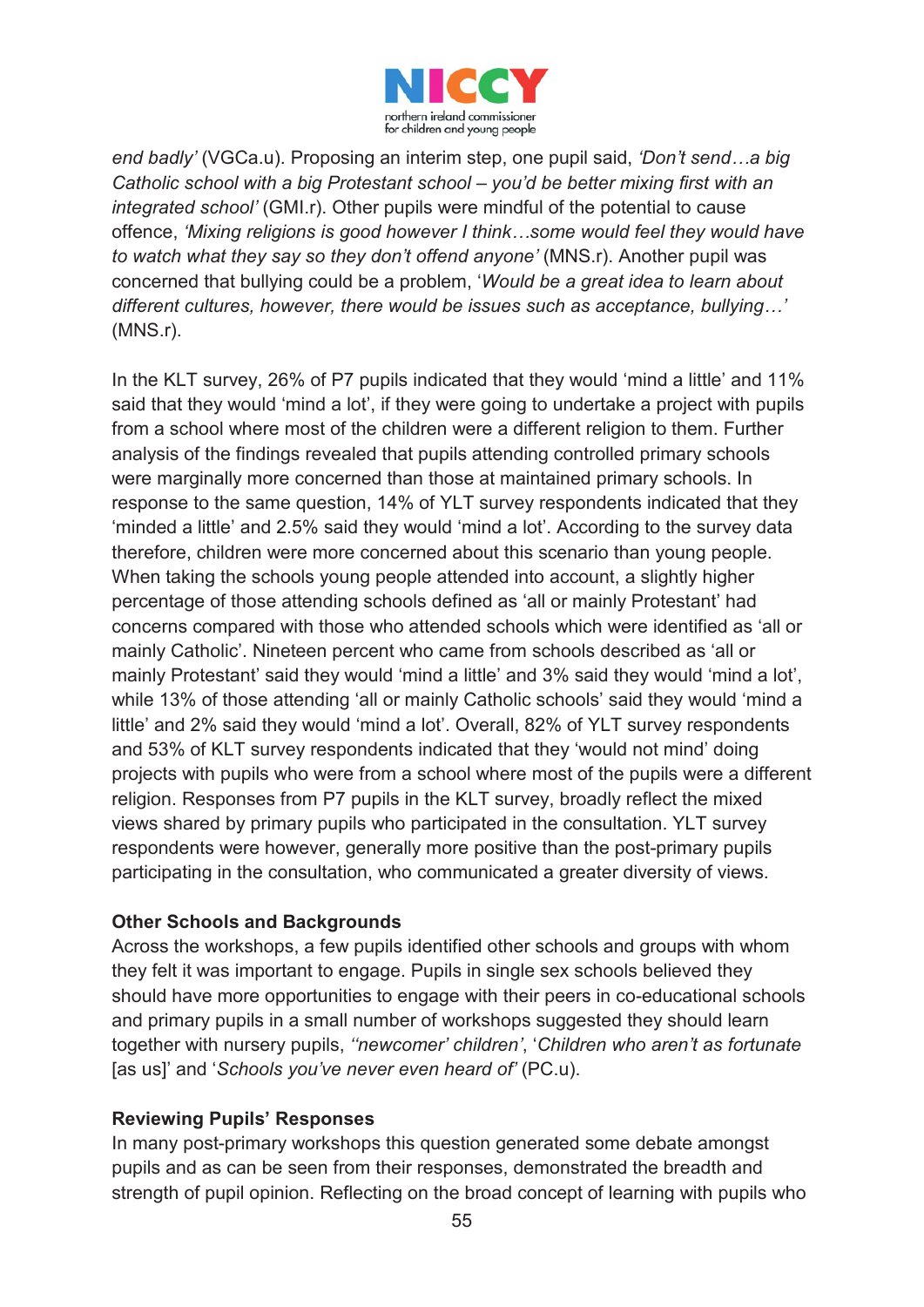

were 'different', pupils generally acknowledged this was important, *'Good to say you've had this experience – it's good for you'* (MNS.u), and, *'It encourages tolerance and authority'* (IM). Some pupils felt it would equip them more effectively to deal with difference in the future, *'There are not going to be people of just one academic, social class, religious background in the real world so it's good to start doing this when you go to school'* (VGND.u).

Other pupils remained quite sceptical about the possible success of such ventures, '*Sharing with some schools will never happen*' [VGCa.u1], and '[It's] *not workable everywhere due to ingrained views'* (GMI.r). Finally, in response to this question, a few students provided some advice regarding shared education provision, *'If you're going to take people out of their comfort zone, it needs to be a valuable learning experience'* (CG.u).

#### **SHARED EDUCATION: ISSUES FOR GOVERNMENT TO CONSIDER**

To conclude the discussions on shared education, pupils were asked to identify any issues which they believed Government should take into account when considering how shared education might be taken forward. The purpose of this question was to allow pupils to revisit the plethora of issues already discussed during the workshop and to prioritise those they believed were most important. The intention was also to provide an opportunity for students to identify any additional matters which had not been addressed previously. In the event, many of the issues raised, had already been referred to during the workshops. Primary pupils may have found this question more challenging or believed that they had already communicated their views as only a minority provided responses.

#### **Advancing Shared Education**

In response to the question, some pupils summarised their perspectives on shared education. One student concluded, *'Shared education is important…to broaden people's views and to understand how people think…more importantly it gives you the best opportunity for the best education'* (GMI.u). A few primary pupils agreed that, '[Shared learning] *was really fun and* [it is] *good to get involved'* and that *'new friends'* had been made (PC.r2). While intimating that there could be challenges in taking shared education forward, one post-primary pupil believed schools should, at the very least, attempt sharing, *'You can't tiptoe around as then no-one would mix and nothing would change, so you have to try'* (VGND.u). On a less positive note, another pupil in this workshop said, '*I feel…the education system we have at present works well for us and I don't see how* [shared education] *is in any way essential'* (VGND.u). Others remained cautious in their assessment, *'Shared education could have both positive and negative effects…'* (CG.u) and *'Socially it is vital, educationally, I'm not so sure'* (GMI.u).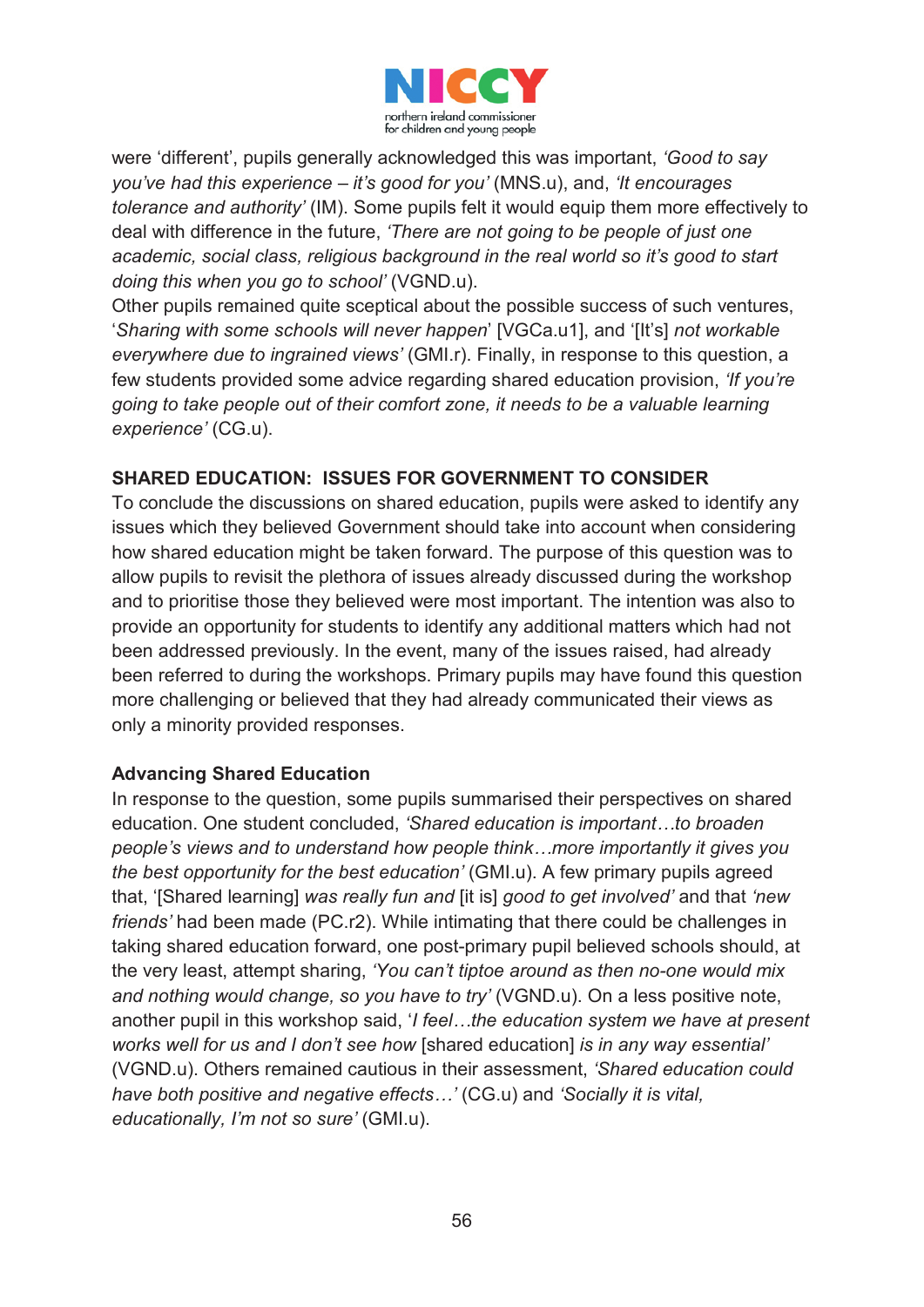

#### **Shared Education: Specific Issues**

Some pupils revisited the logistical challenges associated with the provision of shared education, including, '*Travel, expenses and methods'* (MNS.r), calling on the Government to resolve these. Pupils at two grammar schools reiterated their concerns about the potentially detrimental impact which shared education could have on learning and attainment, particularly if they had to share classes with nonselective schools. Across a range of schools, pupils again highlighted what they perceived as the opportunities and challenges in bringing students from different religious and cultural backgrounds together. One pupil concluded that, *'Having people with alternative backgrounds* [together] *can only benefit the learning experience'* (MNS.r).

Students in various post-primary workshops recommended how shared education should be advanced. They suggested that the Government should, *'Trial it first'* or '*Start it smaller'* (CG.u) and that opportunities to bring pupils together *'should start…early,* [as] *starting mid-way through a child's education will just make them feel uncomfortable and alienated'* (VGND.u). Although advocating an expansion of shared education provision other pupils believed that pupils should always be consulted, *'You need to make sure that pupils are happy…ask them what they think about it'* (SS.u).

#### **Teachers' Perspectives**

Responding to the same question, some teachers provided advice concerning how shared education should be approached, developed and implemented. One primary school principal suggested there was a *'need to engage with primary pupils where they are at, their current frames of reference…*[as it's] *important not to impose adult experiences or interpretations of the past or the legacy of the Northern Ireland conflict'* (PC.r2). Another advised, *'You have to build up trust. You allow them to integrate at primary school and work up. It takes time. We couldn't have had these joint classes five to six years ago'* (MNS.r). A third principal commented, *'There is still a lot of change required'* and, '[It is] *important to make people comfortable and get them in the position to embrace challenges'* (PGMI.u).

Other teachers highlighted specific concerns which they believed Government should take into account. An Irish-medium school principal drew attention to particular obstacles to Irish-medium schools' participation in shared education, acknowledging that the sector had yet to identify a longer term, systematic method of sharing with other schools. They also commented that the Department of Education had not considered how shared education might operate, to include Irish-medium schools, proposing that there was an opportunity within the structures of the Education and Skills Authority (ESA) to provide support.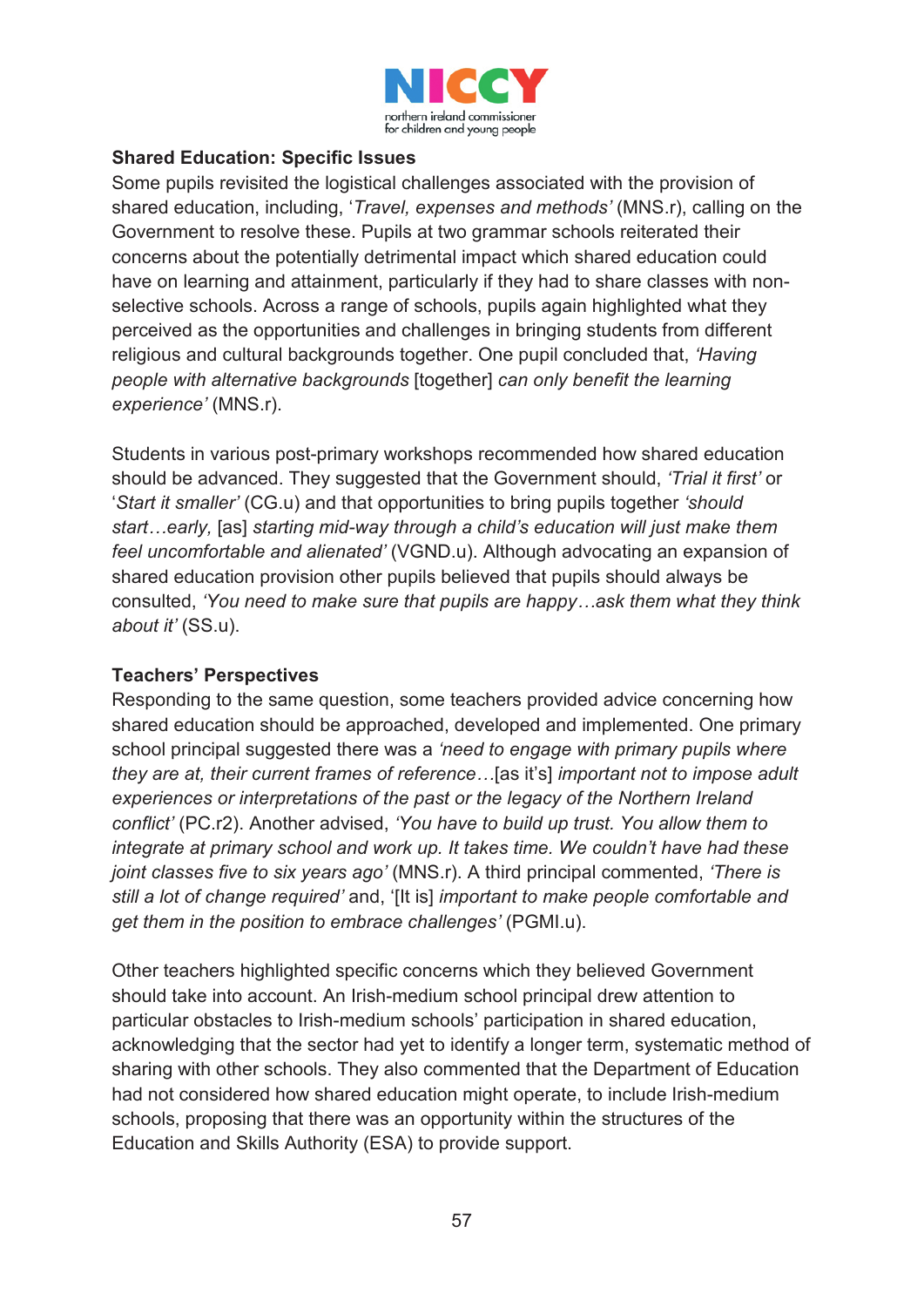

Whilst applauding the principles underpinning shared education, one post-primary principal, was, nonetheless, concerned that the motivation behind some schools' involvement was the enhanced provision of subjects or activities, rather than to provide opportunities for genuine shared learning. They commented, *'It's about children and young people from different communities in the same room together. However some schools see it purely as an opportunity to benefit because they can't afford to do things themselves'* (CNS.r). Several teachers questioned the number of subjects specified for inclusion in the Entitlement Framework and one principal queried the benefits to pupils in their school:

'*I'm not sure about the number of subjects identified in the Framework... A third of subjects are supposed to be applied…however, our pupils don't choose applied… they opt for traditional subjects. Non-traditional subjects are not accepted at university. So we're not doing them any favours'* (VGCa.u2).

Finally, the principal of an integrated school suggested that shared education could provide a sound basis for a greater transformation of the education system, *'Shared education is fine as a starting point, but it needs further work... This is a golden moment in Northern Ireland's educational history and we are missing it'* (GMI.r).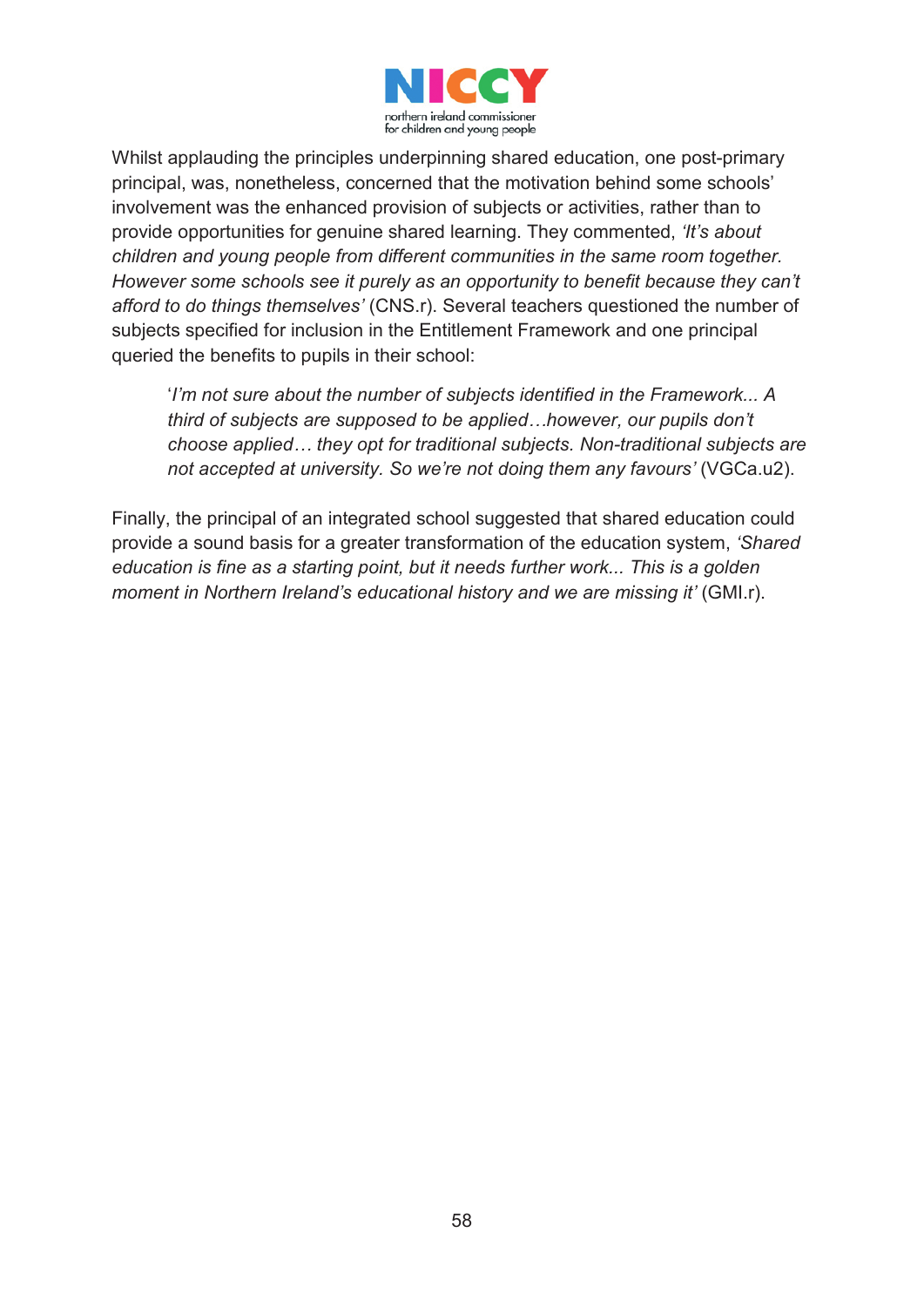

# **3. AREA-BASED PLANNING**

The Department of Education describes the focus of area-based planning as; *'Developing a planned network of viable and sustainable schools capable of delivering effectively the revised curriculum and the Entitlement Framework and of providing adequate access to a range of educational provision appropriate to the needs of the children and young people in an area' 28.* 

The process of area-based planning for education provision in Northern Ireland is progressing in parallel with the work on shared education. NICCY recognised the integral links between shared education and area-based planning and the potentially significant impact of area-based plans on schools and pupils. A decision was made therefore, to consult with pupils to gauge their awareness of area-based planning and to ascertain their views of the general concepts informing the policy. School principals and members of staff also responded to questions on this issue during interviews.

#### **Awareness and Understanding of Area-Based Planning**

The majority of pupils, at both primary and post-primary schools, were not familiar with the term. One primary pupil responded, *'It sounds like something in the army!'* (PM.r) and pupils in a primary workshop believed it had something to do with planning permission. Following an explanation of the term, pupils in two schools said that they knew something about it, explaining that they had '*read about it in the papers'* (PM.u), had siblings attending schools which were facing closure or amalgamation, or that they had heard rumours about the proposed closure of a local school, *'My Mum said a school was closing because there's not enough people and they're not learning well'* (PGMI.u). A few pupils explained that area- based planning was happening because, *'There aren't enough people going to some schools',* some '*have failed inspections'* and others have *'money problems'* (PM.u).

Pupils in just over half of the post-primary workshops were familiar with the term 'area-based planning' although in most cases, this was only a minority of pupils. Students indicated that they had heard about it, again, from the media or through reports that a local school or *'…country schools'* were going to close or merge with other schools. One pupil said they were aware that there were '…*committee meetings to keep schools open'* (VGND.u). Almost 50% of Year 13 pupils in one workshop in an integrated school were aware of area-based planning, because they had discussed the issue in their politics class and completed an online survey about the issue. One pupil explained, *'It's improving the school system, trying to remove surplus places and get the best education for people'* (GMI.r). Once the term was

 $\overline{a}$ <sup>28</sup> http://www.deni.gov.uk/index/schools-and-infrastructure-2/area-planning/area-planning-terms-ofreference.htm.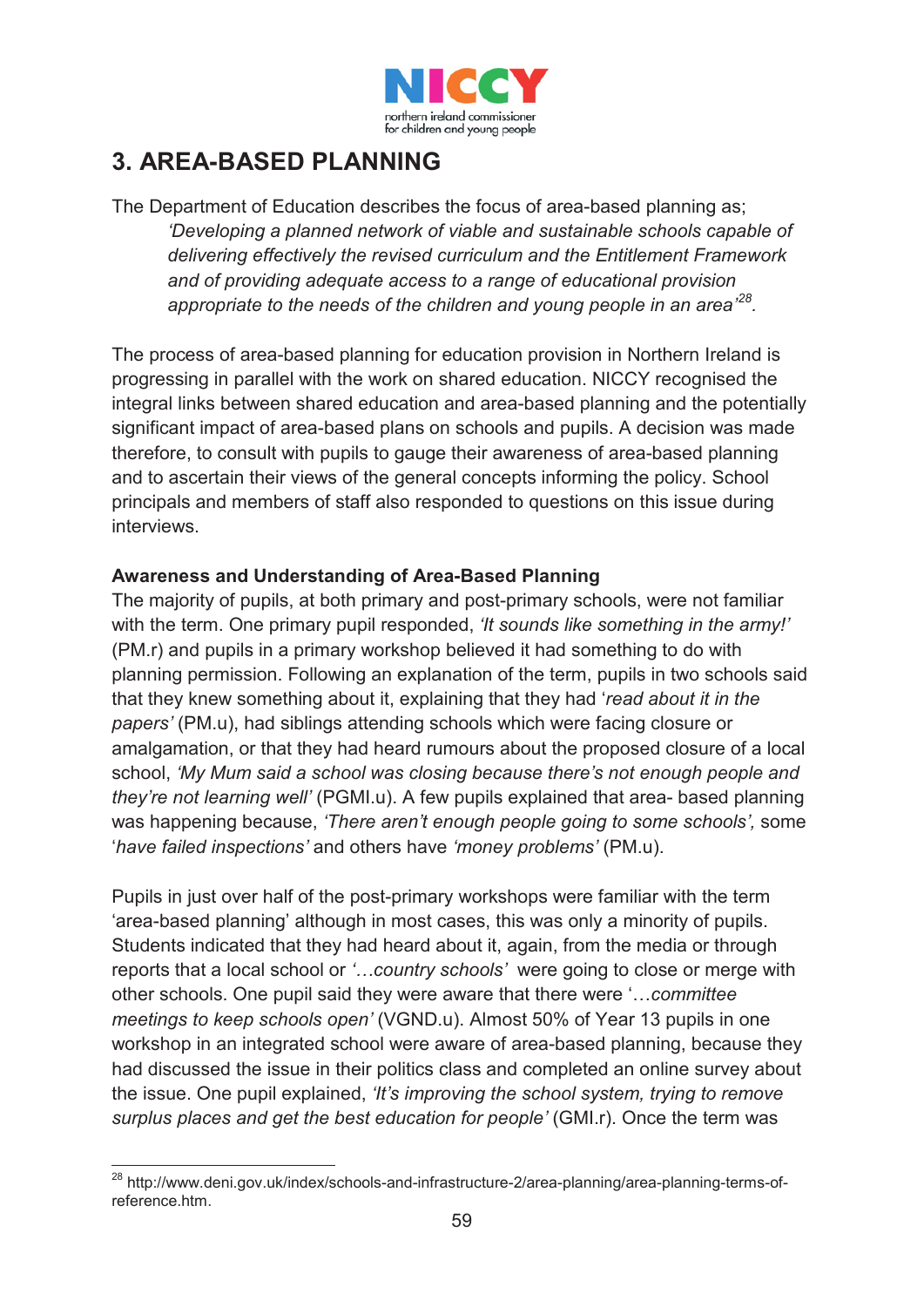

explained, pupils in two other post-primary schools referred to several local schools which they believed were due to merge with other schools or close.

#### **Quality of Current Provision**

Facilitators asked pupils if they believed they had access to a good choice of schools in their area. The vast majority of primary school pupils, who responded to the question, confirmed that they did, although a few felt that they had a limited choice of post-primary schools, reporting that the school they wished to attend was closing down. Pupils in one workshop explained that they had only two post-primary schools to choose from and one of these was not considered an attractive option (PC.r2). Respondents proposed that pupils in other areas or circumstances might also have limited options, *'Some children don't get to the secondary school they want'* (PM.r1), '*Homeless children might not be able to choose a school'* (PC.u1) and, *'Some schools are more expensive and you can't get in'* (PC.u1). Pupils at an Irish- medium school also felt their choice of schools was restricted.

Pupils in six of the ten post-primary schools were generally content with the choice of schools available to them, although several reported that some students had to travel a considerable distance to access their preferred school. Others acknowledged that they had a greater choice of schools because they had passed the transfer tests. Other pupils felt their choice of post-primary school had been limited because they lived in a rural area and had limited accessibility to schools. Again, pupils attending integrated and Irish-medium schools felt that their choices were limited as there was generally only one school of this type located conveniently to where they lived and in some cases, pupils still had to travel some distance.

#### **Perspectives of Area-Based Planning**

#### **Primary Pupils**

In the KLT survey, two questions related to area-based planning. The first asked children to suppose that a school nearby was closing and that pupils would be coming to their school instead and, if they would mind if this happened. Their responses are presented below.

### **Table 5** *Pupils Coming from a Nearby School to Your School*

| <b>KLT</b>                      | $\frac{0}{2}$   |
|---------------------------------|-----------------|
| I would mind a lot              | 16              |
| I would mind a little           | $\overline{31}$ |
| I I would not mind at all       | 32              |
| It depends who the children are | 21              |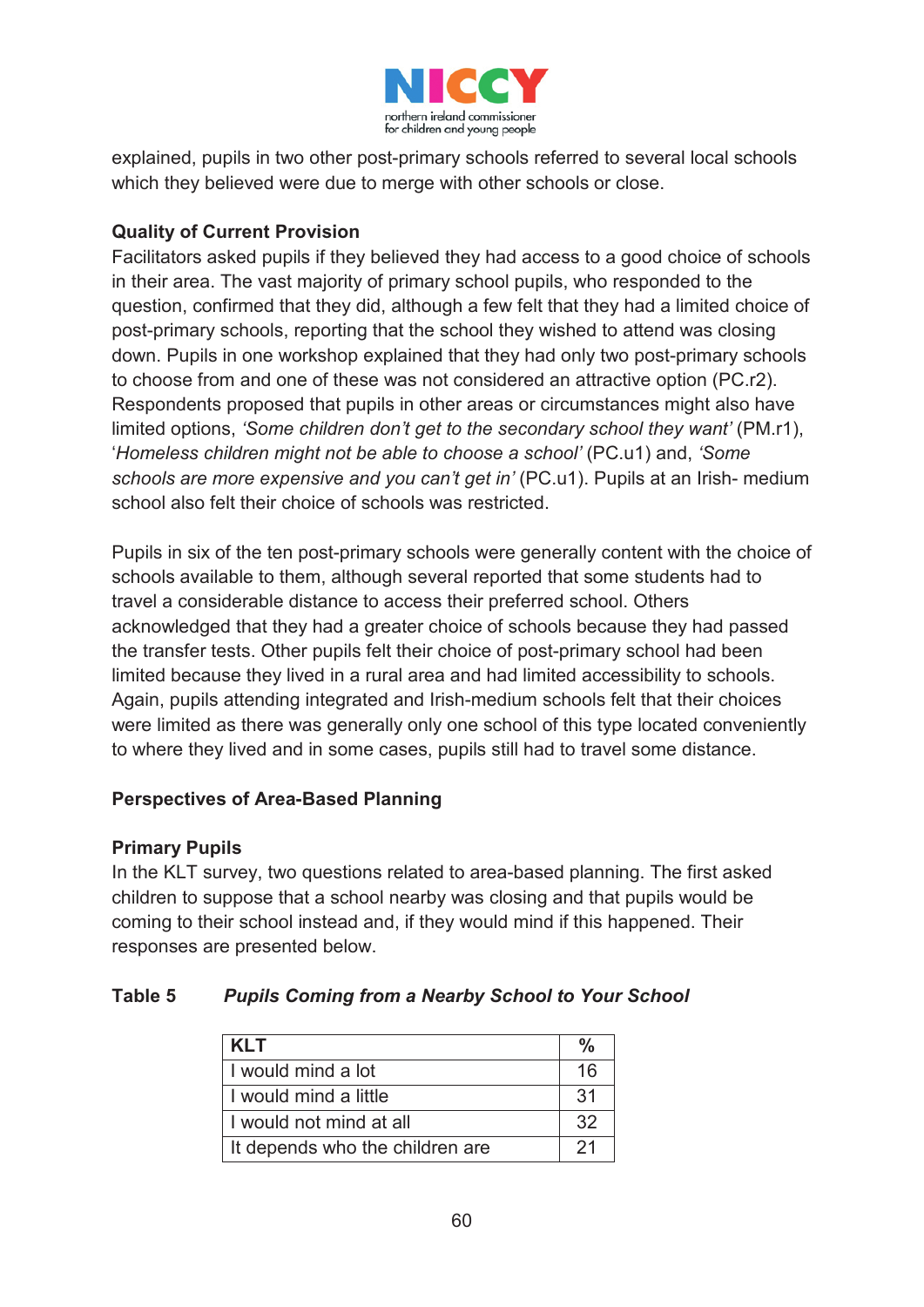

Their responses indicate that almost 50% of pupils minded 'a little' or 'a lot' about the prospect of sharing their school with pupils from another, and 21% indicated that they would require additional information about the children before they could decide. It is important to note that this scenario involved pupils transferring from another school to the respondent's school so the question focused on how pupils would feel about an influx of pupils to their own school, rather than how they would feel about moving to another.

Pupils who responded that they would 'mind a little or 'a lot', or that it 'depends who the children are', were asked to explain what they would mind about it. Thirty-nine percent of the sample responded to this question. The most common things mentioned, were that children from another school would be 'cheeky', 'rough' or 'nasty', or that they would be unpleasant in some other way. Other issues mentioned most frequently were the potential for bullying, fears of how this would impact on friendships, and concerns that the school would be able to accommodate all pupils. Pupils participating in the consultation also referred to some of these issues in their responses.

In the consultation workshops, pupils at five primary schools provided substantive responses to this question and these related to several key issues. An overriding concern was the possible effect which school closures or mergers could have on friendships. A significant proportion of children were worried that they would lose friends, '*If your school closes and you have to be separated, you might be sad'* (PP.u) and also, '*I'd absolutely hate it – too many from each school – probably not see your friends'* (PC.r1). Others were worried they might not make new friends, *'I'd be sad in case you don't fit in'* (PC.r2) or that they *'…might be left out*…' (PC.r2). A minority of pupils felt there might be opportunities to make new friends or renew friendships, *'You'd get to know more people'* (PC.r2) and '*Might meet up with my old friend who's at* [school X]' (PC.r1).

Pupils in three schools reflected on what it would be like to attend a larger school if one were created through the amalgamation of several small schools. One pupil suggested that, *'If schools close, more popular schools will get bigger'* and therefore there was a *'need to think about how big schools could be'* (PGMI.u). Other pupils were happier attending small schools, '*We have small classes and it's easier to make friends* (PC.r1). A few pupils expressed contrasting views regarding the possible merger of controlled and maintained schools. Two pupils commented, *'Schools of a different religion shouldn't join together'* (PM.u) and, '*If it's a Catholic school and I don't know why, but I wouldn't like it'* (PC.r1) while another asserted that, '*I wouldn't have schools for different religions – just one type'* (PM.u).

A small number of pupils referred to funding issues, *'Might be quite hard for the Government to build a big new school as it's got lots of debt and stuff'* (PGMI.u),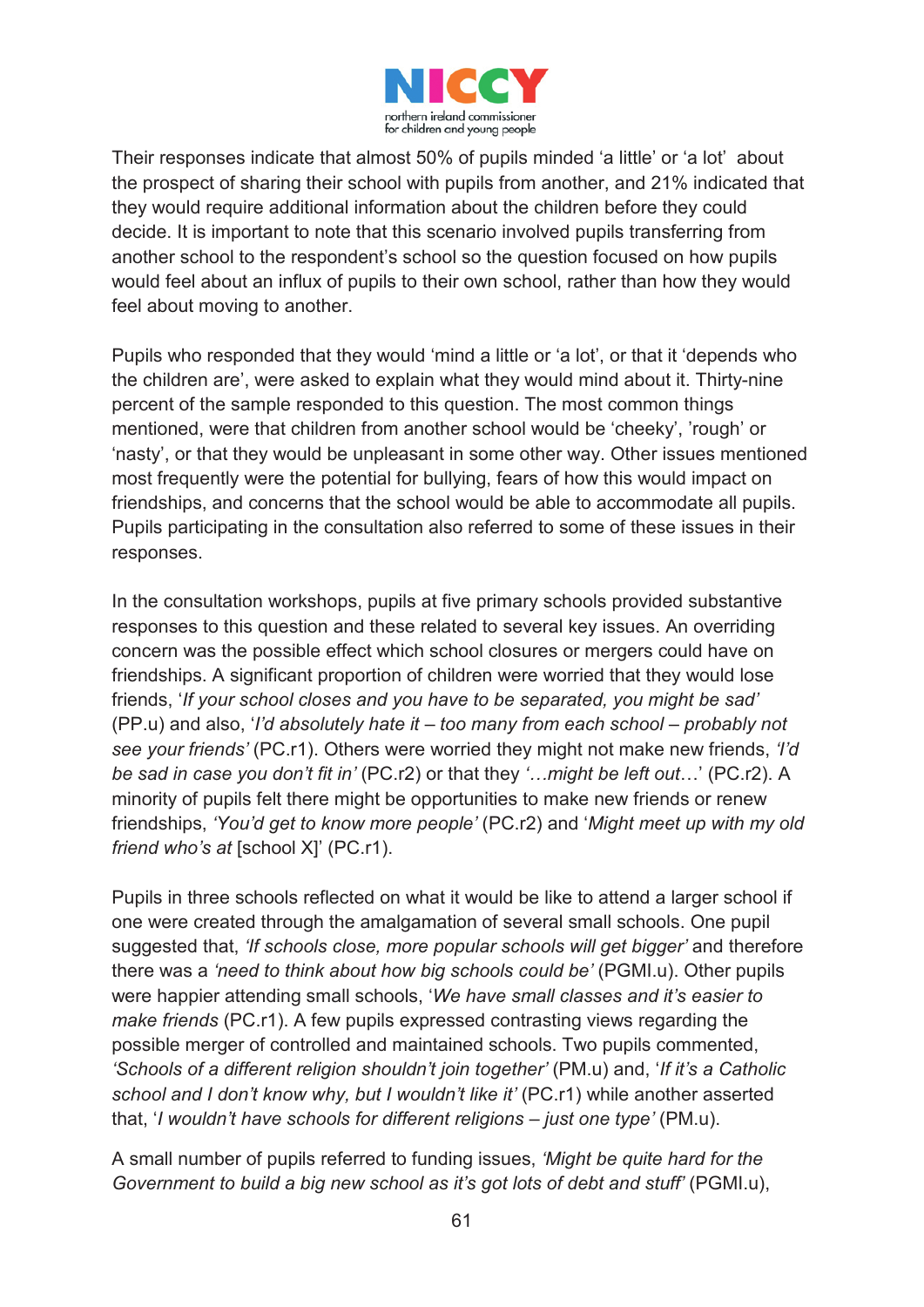

teaching and learning challenges, '*Might get teached* [sic] *something we've already learnt…might think you're not clever*' (PC.r1), uniforms, '*Pupils might not be happy because they might have to change their uniform…you could combine the uniforms'*  (PGMI.u) and objections from parents or teachers, '*Teachers might not agree with schools joining together'* (PGMI.u).

#### **Post-Primary Pupils**

Young people completing the YLT survey were also asked if they would mind if pupils from another school, which was closing, came to their school instead. Their responses are detailed below**.**

| <b>YLT</b>                    | $\frac{9}{6}$ |
|-------------------------------|---------------|
| I would mind a lot            | 16            |
| I would mind a little         |               |
| I would not mind at all       |               |
| It depends who the pupils are | 14            |

### **Table 6** *Pupils Coming from a Nearby School to Your School*

The pattern of responses is similar to the KLT survey however there is a variation in the proportion of young people who indicated that 'it depends who the pupils are'; 14% compared with 21% of respondents in the KLT survey. This suggests that, compared with P7 pupils, young people's views were less likely to be influenced by the identity of other pupils. As in the KLT survey, young people were then asked, if they had indicated they minded or that it depended who the pupils were, what they would mind about it. Approximately 65% of the survey sample answered this question and the majority of respondents focused on four issues. The most frequently cited concern was that an influx of pupils from another school would make the school 'too big' or 'lead to overcrowding'. Other concerns mentioned were the disruption this would cause, the negative impact it would have on the quality of teaching and learning and the risk that young people might not like pupils from the other school on account of their attitudes or behaviour. A number of these responses are similar to those given in the KLT survey and, as indicated below, also correspond with the views of some post-primary pupils who participated in the consultation. It is worth reiterating that respondents to the surveys were asked to respond to a hypothetical scenario involving other pupils transferring to their school whereas, in the consultation, pupils were asked to share their views on the potential impact of school closures and mergers for all pupils involved.

While post-primary pupils' views of area-based planning varied across the workshops, most recognised that school closure or amalgamation would be a challenging experience for pupils, teachers and parents. Pupils in several workshops referred to specific proposed school closures or mergers of which they were aware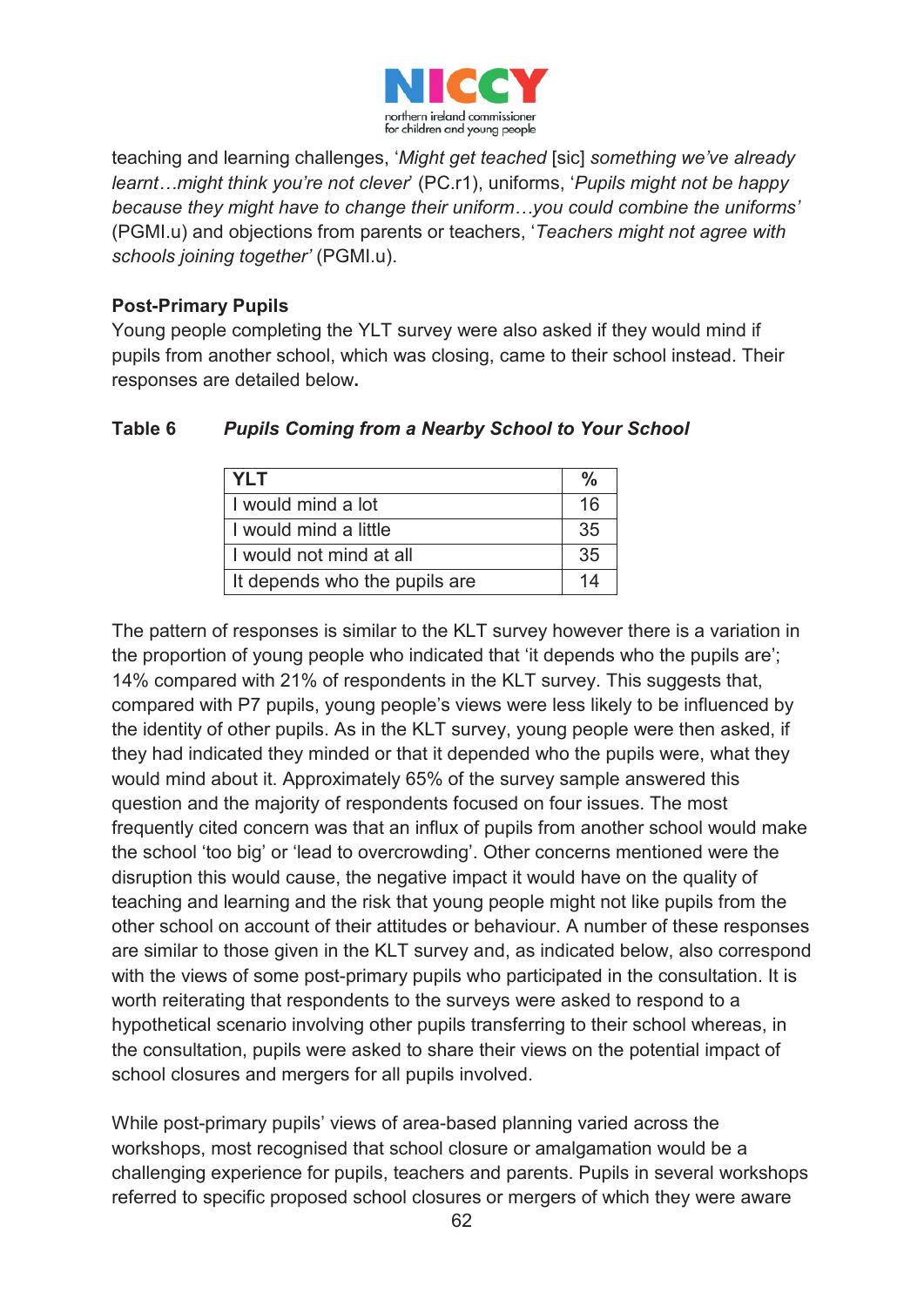

and their views were informed by their knowledge of these. Pupils across a number of schools suggested that area-based planning was '*a good idea*…' but acknowledged, that '*it will just take a while to get used to…*' (CG.u). Another pupil in this workshop expanded this point, *'I think after the first generation passes through the school it would be fine. However, it would be hard at the start. It would make numbers huge and the school intimidating'* (CG.u). Many pupils understood the rationale for area-based planning and issues it is seeking to address. They made the following comments, *'I understand there are too many schools, costs are too high and need to create jobs'* (VGCa.u2), *'No point in protecting a school especially if it's a secondary school and there's a limited number of people in it'* (MNS.r), and a third student proposed that, *'it* [could] *be positive – has to be done to move things forward'* (GMI.r). Potential benefits were highlighted by a small number of pupils; *'It might save money'* and '[You could] *meet new people, have more facilities, see people from primary school'* (CI.u).

Pupils in four workshops considered the issue in greater depth, and suggested its success was contingent upon various factors, '*It depends if pupils are getting a benefit out of it'* (MNS.r), '*Depends on how you set it up and…if teachers get laid off. Need to keep all classes and people you know'* (CI.u), and another pupil observed, '*If closing country schools, it puts pressure on town schools. Good because it will expand schools so more jobs but also will lose staff* [through] *closures'* (VGCa.u2). One respondent summarised other pupils' general concerns about area-based planning, *'Bad idea – change, schools closing down, no money, bullying* (VG.u1). A number of pupils were concerned that their school might close or merge with another, *'Really don't want schools to join up – like our school the way it is'…a small, loving school'* (CNS.r), and '[I'm] *scared our school will close and* [I'd have] *to move to another'* (MNS.r), and *'Amalgamating with* [certain schools] *would be dreadful'* (CI.u).

Students also identified a range of problems and concerns with regard to the potential merger of schools. These included bullying, *'Like having small classes at school…worry about bullying in a larger school'* (CNS.r), mixing with other pupils, *'Don't like the idea of different backgrounds mixing…like the way our school is at the moment'* (MNS.r) and, '*Couldn't get together with schools in… "No go" areas...'* (IM), and the negative impact this could have on learning*, 'Not a good idea for primary schools to close because smaller schools could give better education and 1-2-1 support'* (GMI.r). A few pupils objected quite vociferously. One pupil warned that, *'Not everyone will tolerate each other'* (GMI.r), another suggested that merging schools was a '*Waste of money…two buildings destroyed,* [having to] *build a new place'* (CG.u) and a third student concluded that it was a *'Step back to start closing schools. …* [and that] *people's choice should be respected'* (IM).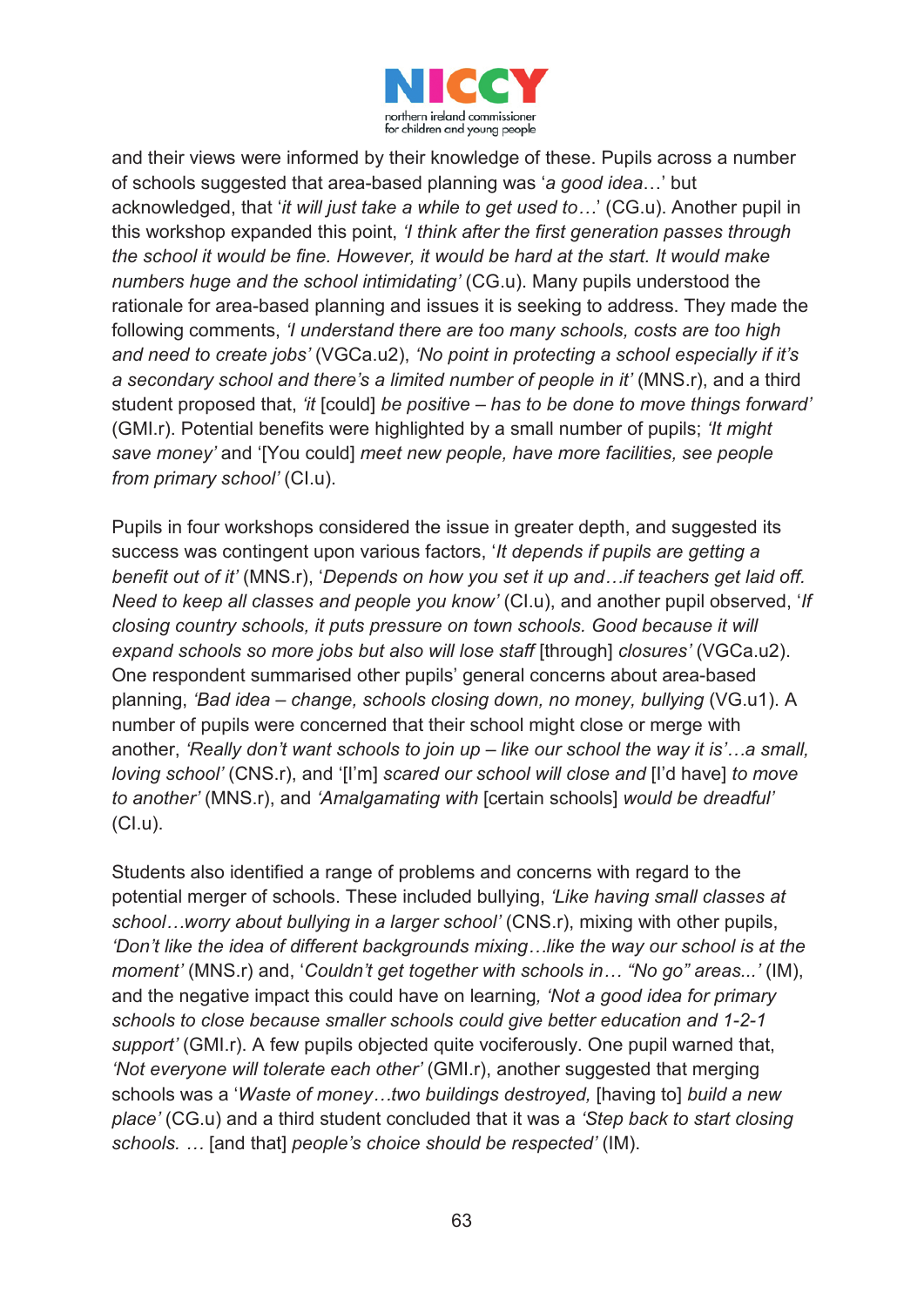

#### **Issues for Government**

Finally, pupils were asked to identify what they believed were the key issues which Government should take into account in relation to area-based planning. Primary pupils in five schools listed a series of suggestions, including a requirement to consider the challenges facing pupils who might have to transfer from small schools to larger schools, the need to take account of some pupils' preference to attend a smaller school, and the additional distance pupils might be required to travel, if they moved to a different school. Pupils in integrated and Irish-medium schools underlined the importance of ensuring there was sufficient provision of their school type and pupils also emphasised the need to consult with them and their parents, '[The Government] *need*[s] *to think about how pupils feel*' (PM.u) and about how '*changes would affect people'* (PC.r2).

Post-primary pupils also identified various obstacles which they believed the Government needed to address. One pupil summarised these, *'It needs to look at the barriers between schools; uniform, religion and wealth'* (CG.u). Pupils at four other schools also referred to school uniforms and inquired as to how changes would be made to these, if two schools merged. Referring to religion, pupils at two schools provided several comments. One student advised that it would be important to, '*Ensure when devising plans that parishes and communities are not split in terms of educational choice*…' and that it would '*help to have compulsory activities that integrate different communities'* (MNS.r). A comment from a pupil in another school was more direct, '*Don't put Catholics and Protestants together…there would be too many fights'* (MNS.u).

The potential merger of grammar and non-grammar schools was addressed by pupils in two of four grammar schools. The general feeling was that this was not appropriate, '*Don't think grammar and secondary schools together is a good idea…not fair on teachers teaching different levels'* and another pupil at the same school added*, There's a social split with* [school X] *and our school...wouldn't get along. Without sounding snobby…we're a different level of education'* (CG.u). A pupil in another grammar school concurred*, 'Could end up with more mixed classes…mixing with pupils not ready for it'* (VG.u2).

Post-primary pupils' call for the Government to consult with them and to take their views and feelings into account, echoed those of primary pupils. Two students commented, *'Need to think about how new school will impact on new pupils'* (MNS.u) and, *'Think about pupils' views'* (CG.u). Pupils in an integrated school offered some additional suggestions, proposing that any changes to schools should be undertaken *'in a way that causes least harm'*, and another pupil concluded, *'I don't think it matters about the building... just pupils' education (GMI.r).*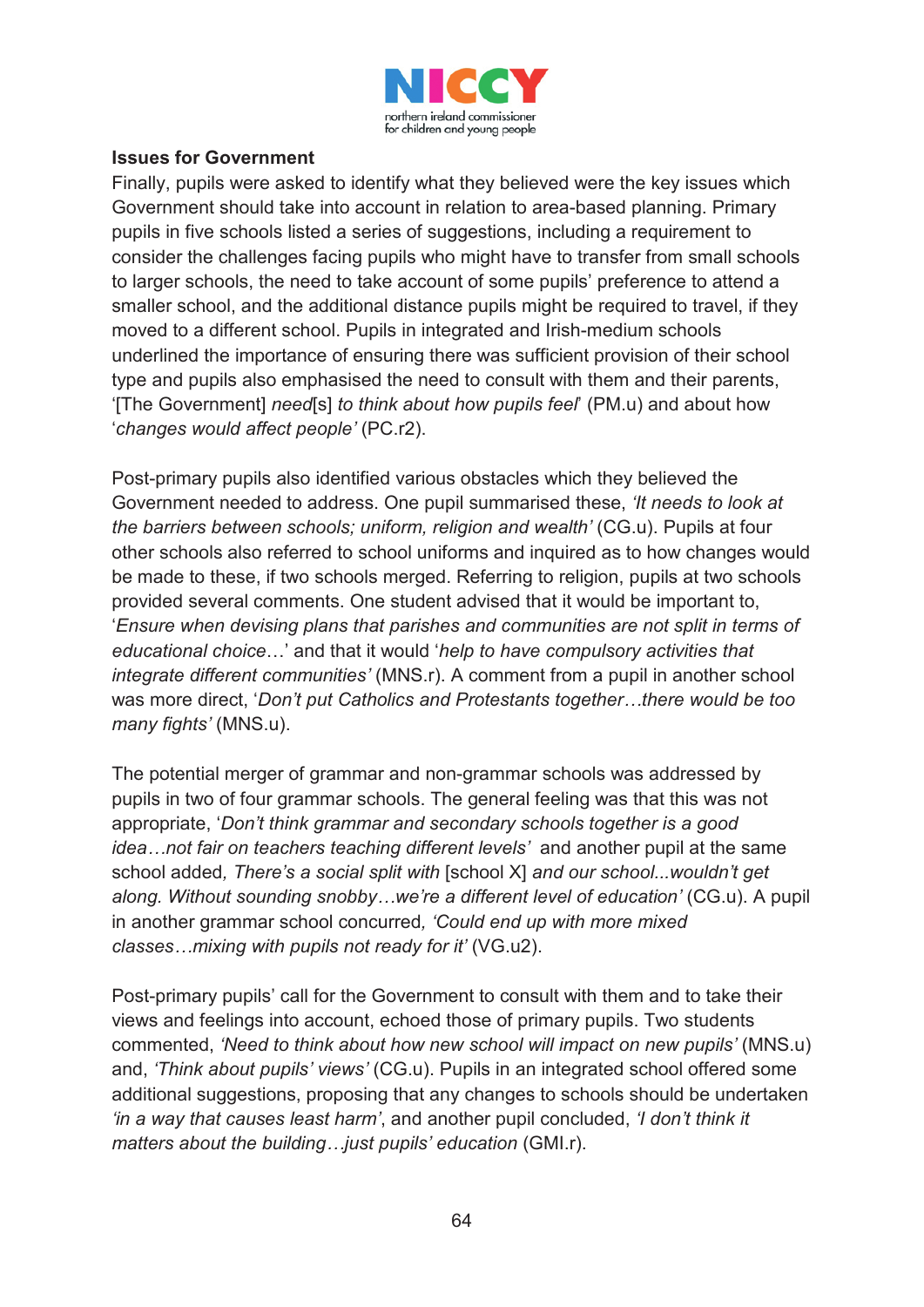

#### **Perspectives of Principals and Staff**

Principals or members of staff in just over 60% of schools offered substantive comments, relating to the anticipated impact of area-based planning on their own schools, the rationale and objectives underpinning the policy and the impact of the policy on shared education. Four respondents acknowledged they did not have any particular concerns about the proposals, with regard to how they might affect their own schools:

*'Not an issue – we're a growing school and schools around us are growing too…not competing for the same pupils…don't make a big thing of it'* (PC.r1); *'Grammar schools feel safe because pupils choose to have this type of education'* (VGND.u);

'*Easier for us because we know we're ok. It's the right thing to do…'* (CI.u); and,

*'Our own school is ok…good academic achievements…no particular issues about area-based planning'* (VGCa.u1).

However, several respondents did disclose concerns regarding the long-term future of their schools. One respondent explained, '[The] *fear is that the collaborative arrangements …won't be enough…the schools have a strong desire to maintain their own identity, their own Boards of Governors…If they build one school, there will be redundancies'* (MNS.u). One principal admitted that they had initially welcomed the proposals, believing these were providing genuine opportunities to realise change in the education system, however, as the process advanced, they had become disheartened, *'At the beginning I was optimistic… however, too many principals worried about their own school...it's not built out of badness. It's a belief in their own schools'.* This principal added, *'I would like to see the research on which the areabased planning process was built…There's no transparency about how the plans were developed and where they came from'* (CNS.u).

Others questioned the extent to which the policy focused on pupils and the quality of educational provision, *'The rationale is not for the benefit of children – it's to save money…'* (VGCa.u2), '*Area-based planning is driven by a lack of money but it should be based on a vision for creating positive change for children in Northern Ireland'* (GMI.r), and *'Small schools are not the issue – need to think about quality of education provided'* (VGCa.u2)*.*

Grammar school principals also suggested that political and parental perspectives could significantly influence the planning process:

'*When you move from shared education to area-based planning, and possibly closing a school, then individuals get defensive. It can become an issue of economics versus community representation and choice. As long as that particular prejudice is allowed to influence policy, you won't have that shift'*  (VGCa.u1); and,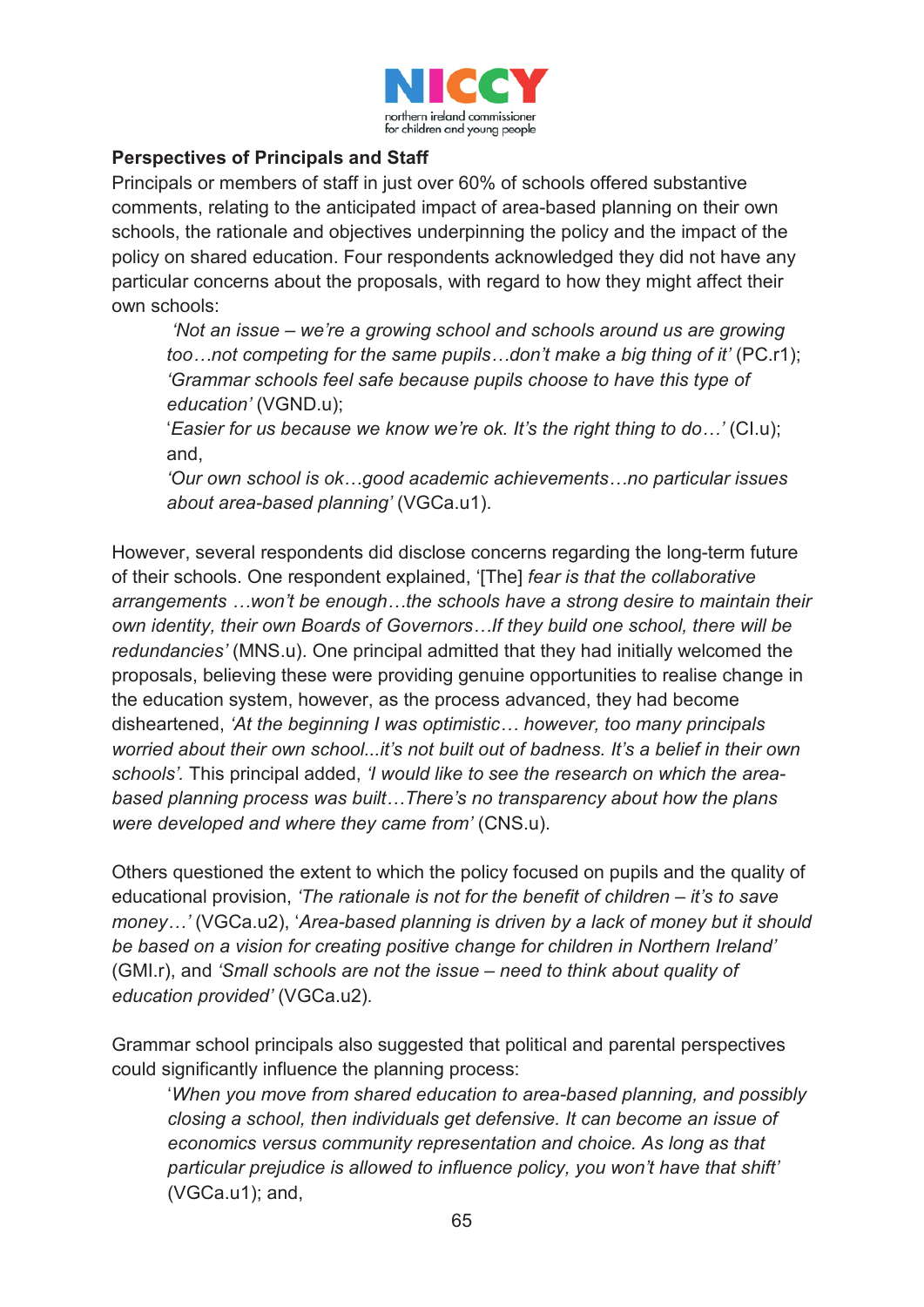

'[There are] *political reasons for keeping some smaller secondary schools open, even if they're not viable...It's based on a non-selective model, so would have to wonder about parental choice'* (VGCa.u2).

The impact of area-based planning on shared education was specifically addressed by several respondents. A member of staff in a special school advised that areabased planning was affecting the forward work plans of the local area learning community because of the uncertain future facing some schools. A principal suggested that,

*'Shared education and area-based planning overlap in terms of providing subjects in an economically viable way. You have to think about what happens to a teacher… not required to teach a subject because shared education collaboration renders them unnecessary'* (VGCa.u1).

Principals and teachers in several integrated and Irish-medium schools expressed particular concerns regarding area-based planning. One integrated school principal proposed that the Government is '*…blatantly breaking the Good Friday agreement by not proposing and pushing integrated education'.* They continued, *'We have to infect the whole system with what we are trying to do, not just protect our islands of integration'.* This principal was also frustrated that, due to surplus places being available in other schools in the area, the school was unable to expand. An Irishmedium principal identified specific issues, *'I have concerns about the number of pupils perceived to make a school viable… Irish-medium schools require a different funding formula to meet the needs of the child…*' And more broadly, they suggested there was a need for '*a clear DE policy to support the development of Irish-medium education'* (IM).

Several respondents were clearly dissatisfied with the Department of Education's consultation process concerning area-based planning, arguing that they had not been kept abreast of on-going developments or been afforded the opportunity to participate effectively. They commented as follows,

*'Not a proper consultation…tick-box exercise….Schools in the area are angry because they're not aware of what's happening*…' (PC.u1);

*'Departmental process is woeful – have had no real voice in the process'* (GMI.r); and,

'*Rationale is correct. DE process is not correct. Maintained schools already far down a route before Minister's announcement'* (PM.u).

The final chapter of the Report reflects on the findings and presents a series of emerging issues relevant to the further advancement of shared education and the implementation of area-based planning proposals.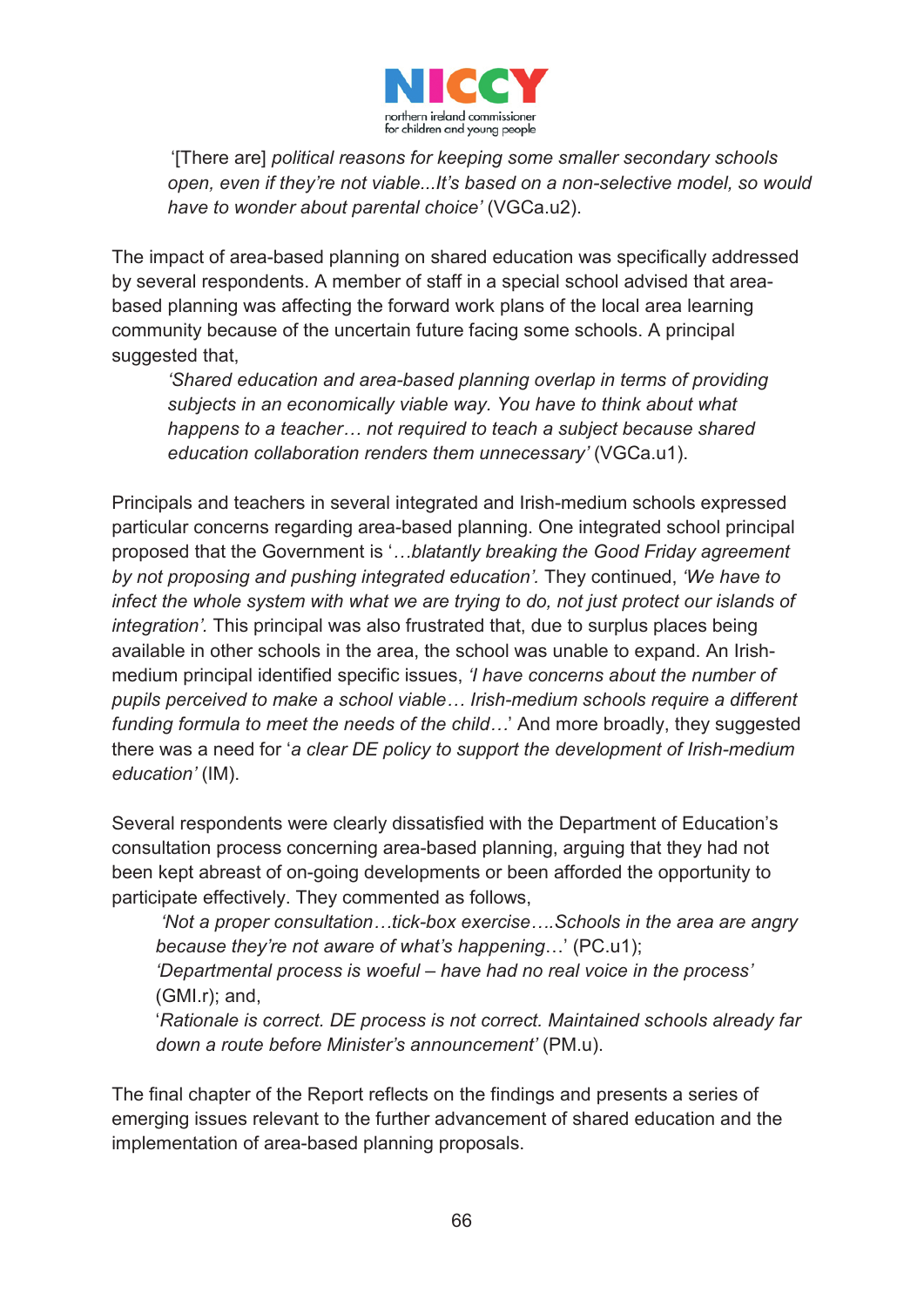

# **4. EMERGING ISSUES**

Throughout the consultation workshops, pupils provided valuable insights into their experiences of shared education and offered thoughtful and constructive suggestions about how shared education and area-based planning should be taken forward. Following an analysis of pupils' responses, a number of emerging issues have been identified.

# **i. Pupils' Engagement with Shared Education and Area-Based Planning**

The consultation provided many pupils with their first opportunity to reflect on shared education. Many demonstrated a genuine interest in the concept and its implementation, and as evidenced throughout the Report, pupils shared an eclectic range of views and experiences. While pupils were mainly positive about shared education, recognising its potential to provide enhanced educational and social benefits, they also highlighted a range of issues which they believed should be addressed by schools and Government. Few respondents were familiar with areabased planning, however after it was explained, they provided many reflective and helpful comments.

# **ii. Awareness and Understanding of 'Shared Education'**

Post-primary and special school pupils demonstrated a greater awareness and understanding of shared education than primary pupils. This was owing to their knowledge of or participation in shared classes, provided through collaborative partnerships between different schools. For many post-primary pupils therefore, shared education was synonymous with enhanced curriculum provision, although some also referred to various activities undertaken with pupils from other schools. Primary pupils generally associated shared education with projects or activities undertaken jointly with other schools. According to P5 and P6 pupils, P7 pupils had more experience of shared activities and indeed, findings from the Kids' Life and Times (KLT) survey supported this assertion. Although the Department of Education's definition of shared education was explained to pupils, they tended to regard almost any contact with pupils from other schools as shared education. In taking shared education forward, it may be useful to revisit this definition to ensure that pupils and importantly, schools have an agreed understanding of the aims and objectives.

# **iii. Pupils' Experiences of Sharing**

Opportunities for pupils to experience 'shared education' were contingent on various factors, including the year group or class which pupils were in, the type of school they attended, and for post-primary pupils, the subjects they had selected for GCSE or 'A' level. Pupils evidently welcomed opportunities to cultivate relationships with pupils in other schools, to access additional subjects, gain insights into other learning environments and to engage in alternative learning experiences. The potential to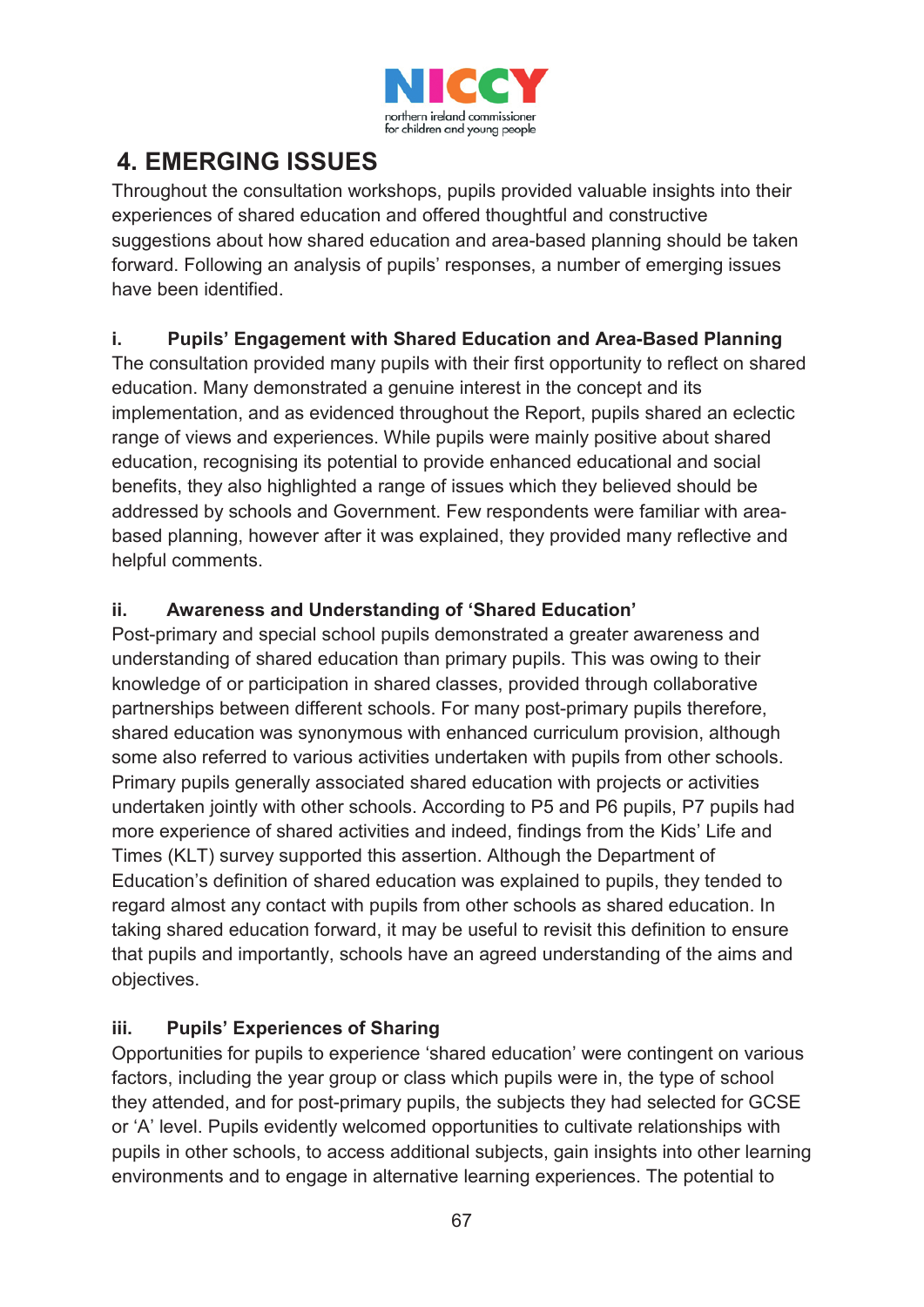

develop friendships and build relationships was regarded by pupils as an important feature of successful shared learning initiatives. Less positive aspects included unsatisfactory or negative contact with pupils from other schools, a sense of being in a minority in other schools and the logistical challenges associated with the delivery of shared provision.

While many pupils clearly recognised the value of shared education and expressed support for the objectives underpinning it, it was evident that for, at least some pupils, the practice of shared education was more challenging. Reports from some pupils indicated that their participation in collaborative activities and joint classes, had been a 'shared' but 'separate' experience, since pupils from different schools had remained within their own school or friendship groups and interaction between pupils had been limited. These situations did not contribute to an enjoyable or positive learning experience. It is therefore important to clarify what is intended through 'shared' learning and to ensure that pupils are encouraged and supported to be genuine and equal collaborators. As shared education is taken forward, it will be important to ensure that all pupils have access to quality learning experiences and that where pupils have concerns, appropriate mechanisms are put in place to enable them to raise concerns and to have these fully addressed. Steps should also be taken to consult regularly with pupils and to take their feedback into account when planning future provision.

Principals and teachers' responses echoed some of the views expressed by pupils, particularly in terms of opportunities to build relationships and logistical challenges associated with the provision of shared learning initiatives. Teachers highlighted the inherent difficulties in arranging shared learning activities between schools located in different sectors. Timetabling constraints and requirements regarding curriculum delivery often impacted on the potential for some schools to work flexibly, and the availability of funding continues to impact on schools' ability to generate new shared education links and to sustain existing ones. Additional challenges included the promotion of shared education through cross-community links, which for some schools remains a significant difficulty and, in a minority of cases, managing parents' or staff concerns.

### **iv. Taking Shared Education Forward: Opportunities**

Primary pupils proposed that shared education should involve enjoyable and practical activities which create opportunities for greater social interaction. Postprimary pupils also identified alternative environments, arrangements and activities, which they believed would be particularly effective. Older pupils emphasised the need for shared education to be introduced at an early stage in pupils' education, for appropriate preparation to be undertaken beforehand and for shared learning to be promoted across all school types.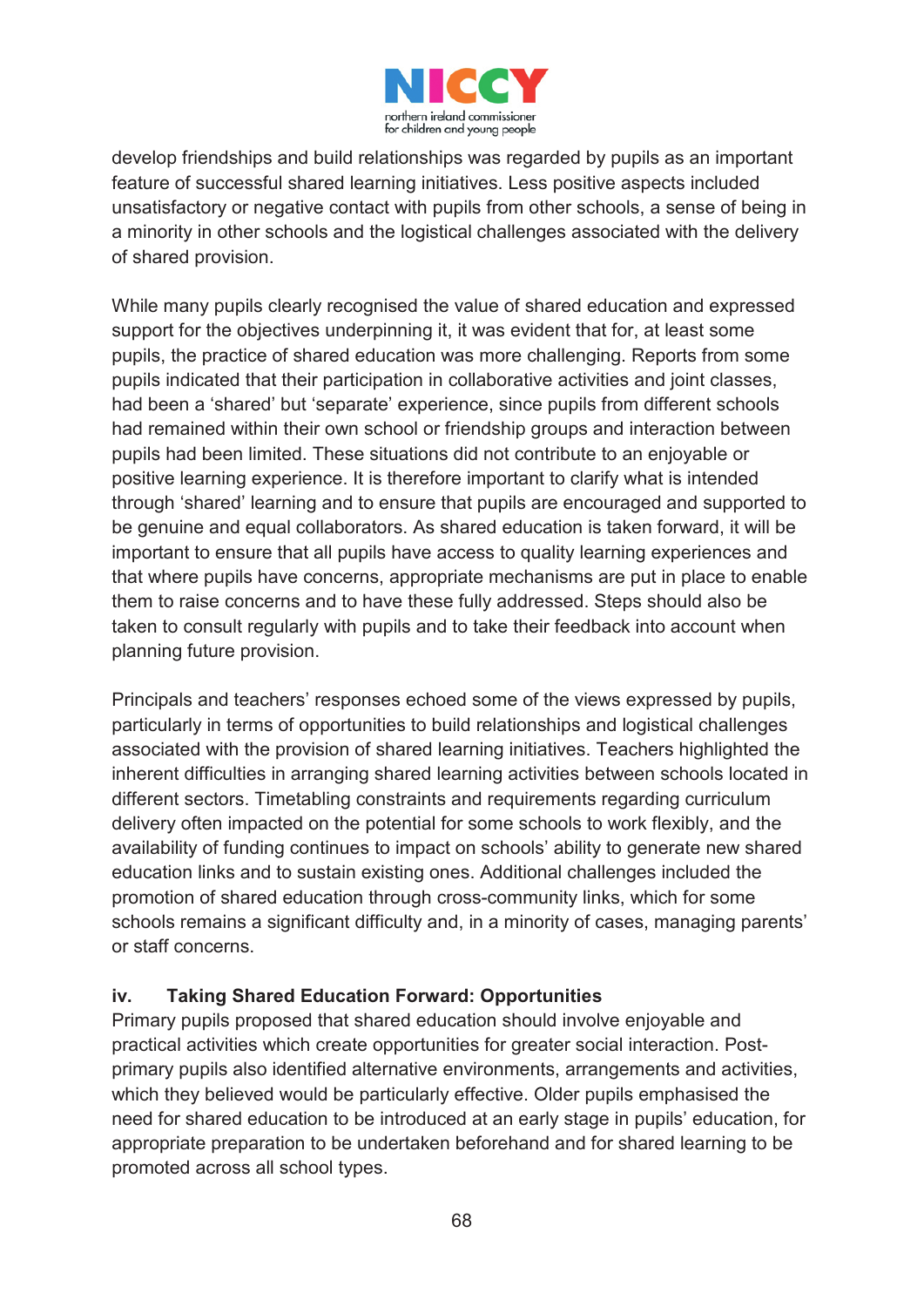

The findings suggest however, that shared education, as defined by the Department of Education, was more prevalent in post-primary schools. Further consideration should be given to how it may be promoted and supported at primary level. In addition, a key question arising out of the findings is whether shared education is seeking to go beyond enhanced curriculum provision, to promote and support mutual understanding and an appreciation of diversity (ability, religion, culture, ethnicity, social backgrounds) amongst pupils. There is evidence that some shared practice is aiming to do this, however, this objective within the Department of Education's definition of shared education should be clarified and, where appropriate, guidance and support provided to schools to ensure that it can be achieved in a positive and meaningful way which ultimately benefits pupils.

# **v. Taking Shared Education Forward: Challenges**

Logistics were identified as a challenge for almost every participating school and while many were eventually resolved as initiatives were embedded, others remained, sometimes affecting pupils' views of provisions. It was evident that post-primary pupils' attitudes to shared education, particularly those who had had limited experiences, were strongly influenced by their perceptions of other schools and pupils. Perceived differences in pupils' ability and religion were significant issues for some young people, affecting their views of and desire to engage in shared initiatives. A major concern for primary school pupils, evidenced in the findings from the KLT survey and the consultation, was bullying and the potential for pupils from other schools to be nasty or unfriendly. If shared education is to be regarded as a positive learning opportunity, such preconceptions should be addressed and stereotypes should be challenged prior to and during shared learning activities. Evidently, one of the most effective ways to do this is to involve pupils in positive shared learning initiatives, where they can engage meaningfully with pupils from different schools and possibly different backgrounds. It may also be helpful for teachers to facilitate discussions with pupils or for pupils to participate in interactive workshops with students from other schools, prior to their engagement in shared learning initiatives.

### **vi. Issues for Specific Schools**

The consultation clarified issues pertaining to specific school types in Northern Ireland. Irish-medium school pupils were keen to engage in shared initiatives however the challenge of providing dual medium activities or classes has proved, thus far, a barrier to their inclusion. Principals of Irish-medium schools called on the Department of Education to consider how their schools could be included in shared education as this moves forward. The inclusion of special schools in shared learning initiatives was evidently regarded as more challenging by some pupils and teachers. Therefore, consideration should be given to how mainstream schools can collaborate most effectively with special schools and manage any logistical and practical issues arising.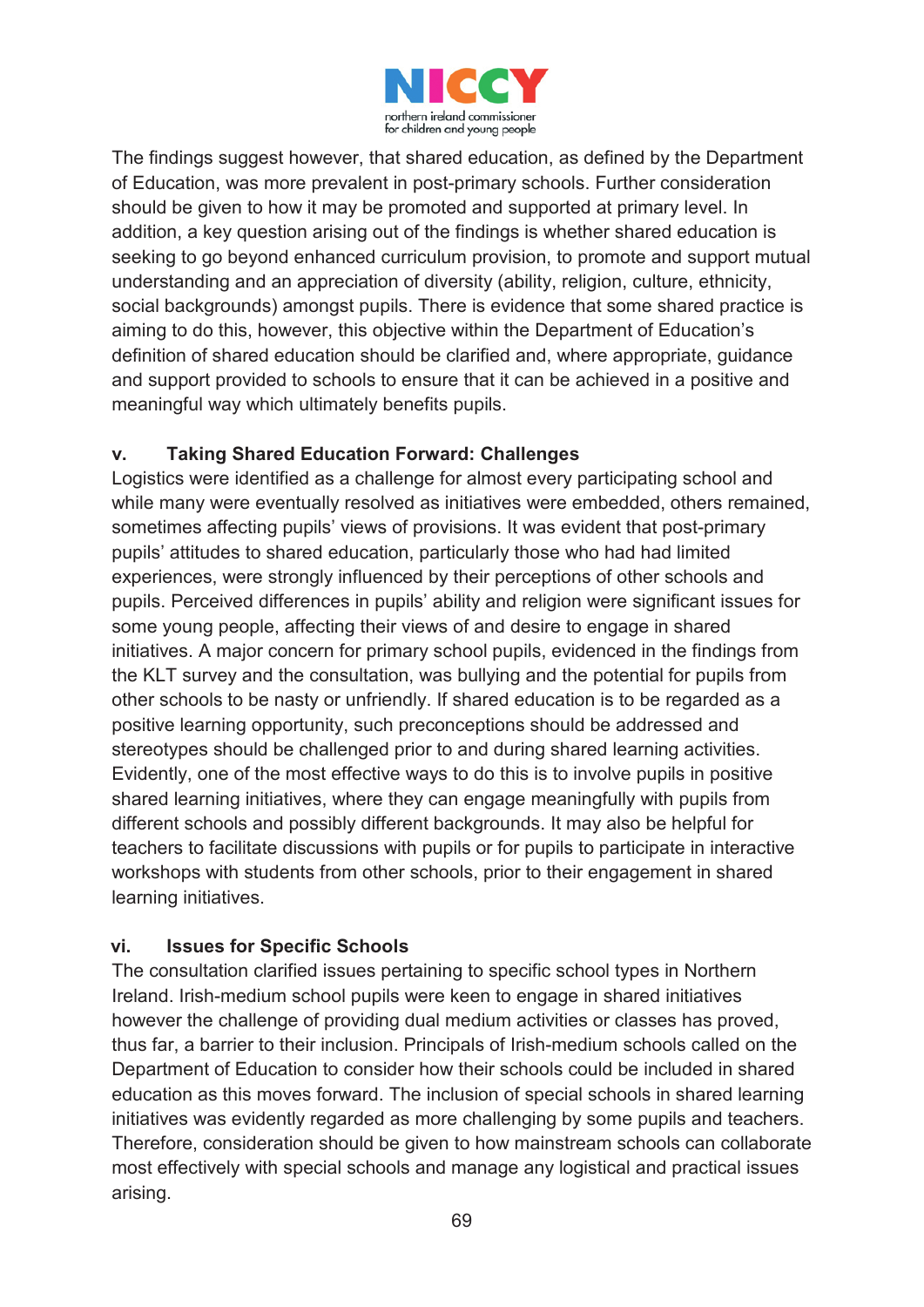

The perspectives of pupils and staff in integrated schools were quite distinctive. While many welcomed opportunities to engage in collaborative learning with other schools, they also argued that pupils and staff in integrated schools were already part of an effective shared learning environment and some questioned whether shared education as it is currently defined, went '*far enough'*. Pupils felt that their experiences and *modus operandi* in integrated schools could helpfully support other schools engaging in shared education. As shared education is advanced, it will be important for the Department of Education to consider how integrated education 'fits' alongside it and how knowledge and expertise developed within this sector could be usefully disseminated to support the development of shared learning initiatives.

#### **vii. Area-Based Planning**

Many pupils and teachers were concerned about the potential implications of areabased planning proposals. Contemplating the impact of a school closure or merger generated strong responses from pupils, demonstrating the sense of belonging which many shared in relation to their own schools. Findings from the consultation demonstrated clear connections between shared education and area-based planning. There was evidence that area-based planning proposals are likely to impact on shared education provision, as schools facing an uncertain future, may be unable to plan or commit to collaborative initiatives. In a financially challenging environment, where a priority is to deliver the curriculum as economically as possible, this may have implications for staff in some schools if more 'shared' subjects are taught by teachers in other schools. Furthermore, where schools are unable to provide pupils with access to the Entitlement Framework within their own resources, or through collaborative learning initiatives, their long-term viability may not be guaranteed, and particularly if they are dealing with additional pressures. A number of teachers regarded some post-primary schools' participation in shared education initiatives as an essential step towards ensuring their continued existence.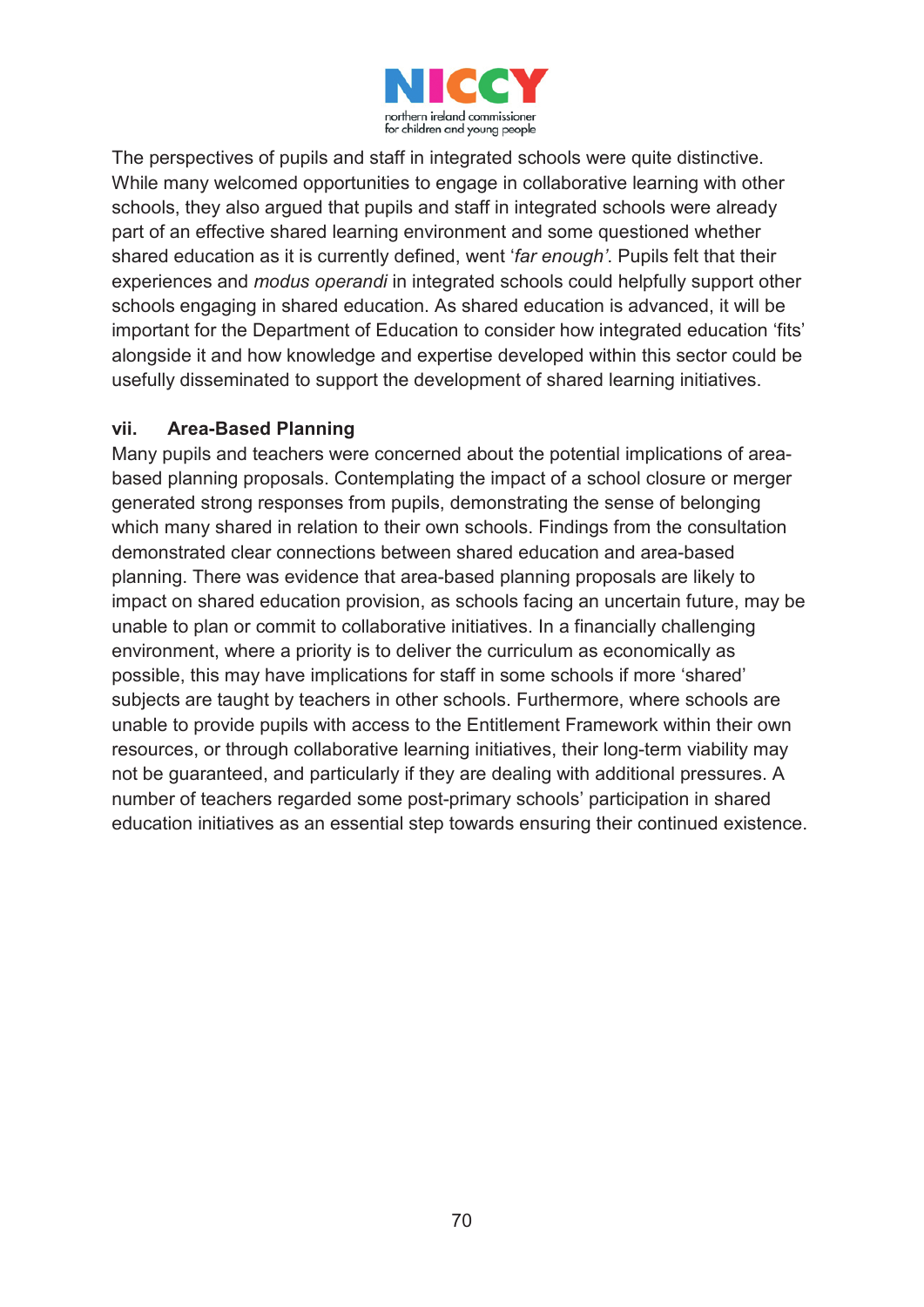

# **APPENDIX 1**

# **WORKSHOPS WITH PUPILS:**

# **SCHEDULE OF QUESTIONS**

#### **Definition of Shared Education**

- 1. Have you heard of 'shared education? Do you know what it means?
- 2. If YES, where and when did you hear about it?

#### **Pupils' Experiences**

- 3. Have you done anything like this at this school?
- 4. What kinds of things have you done?
- 5. What did you think about these?
- 6. Which activity was best? Why?
- 7. Which didn't work that well? Why?

### **Taking Shared Education Forward – Opportunities/Barriers**

- 8. What type of activities do you think would work well?
- 9. What kinds of things do you think schools need to think about when they're planning to involve pupils with anything related to shared education?
- 10.Are there things that you think might put young people off taking part in these kinds of shared activities?
- 11.Do you think it is important that pupils from different schools and different backgrounds can have opportunities to learn together?
- 12.Are there any other issues concerning shared education that the Government should think about?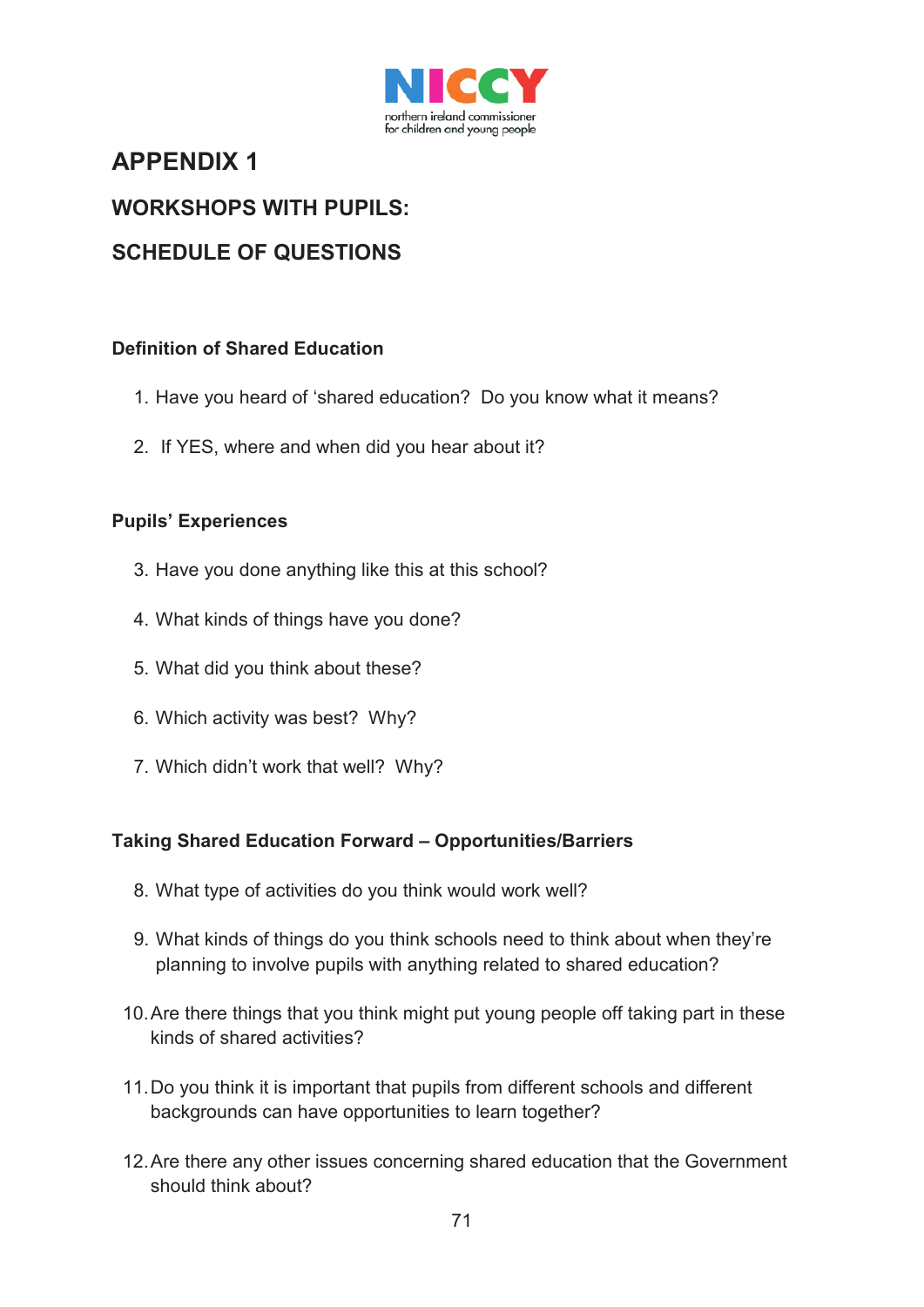

### **Area-Based Planning**

- 13.Have you heard of the phrase "area-based planning"? If yes, what do you know about "area-based planning"?
- 14.Do you understand what this means?
- 15.Thinking about where you live, do you think children/young people have good access and choice for schools and other places for learning?
- 16.The Government has said that area-based planning might mean there will be changes to some schools. What do think about this?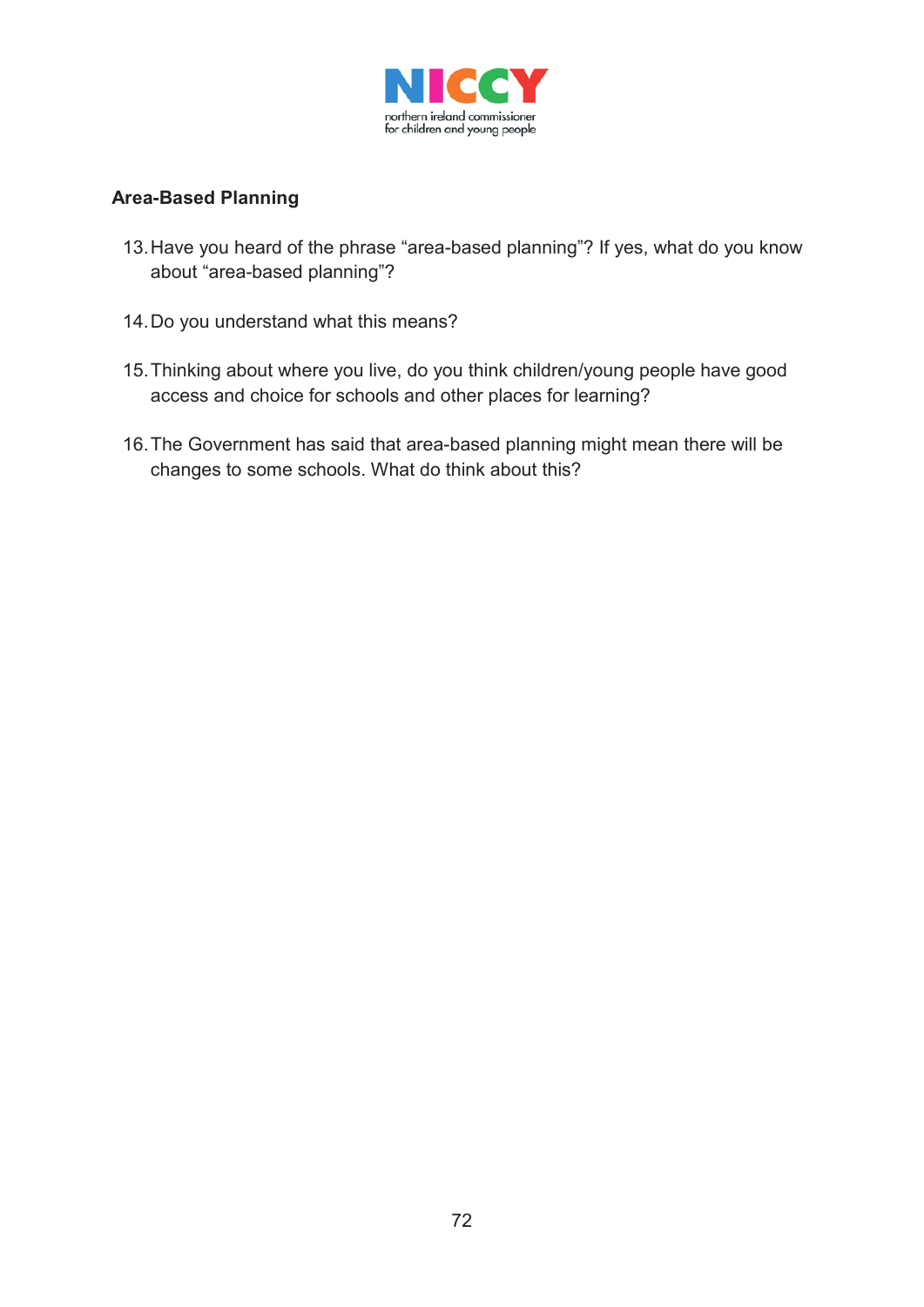

# **APPENDIX 2**

# **INTERVIEWS WITH PRINCIPALS OR TEACHERS:**

# **SCHEDULE OF ISSUES FOR DISCUSSION**

## **1. Background Information about School**

## **2. Shared Education**

- School's Involvement in Shared Education
- Positive Experiences of Shared Education
- Barriers to Shared Education
- Parents' Perspectives
- Staff Perspectives

### **3. Policy Context**

- Opinion of the Department of Education's work on advancing Shared **Education**
- Key Issues for Government to consider in relation to Shared Education

### **4. Area-Based Planning**

- Opinion of Rationale Informing Area-based Planning
- Views of the Policy and Proposals
- Specific issues for the school
- Pupils' Awareness of the Issue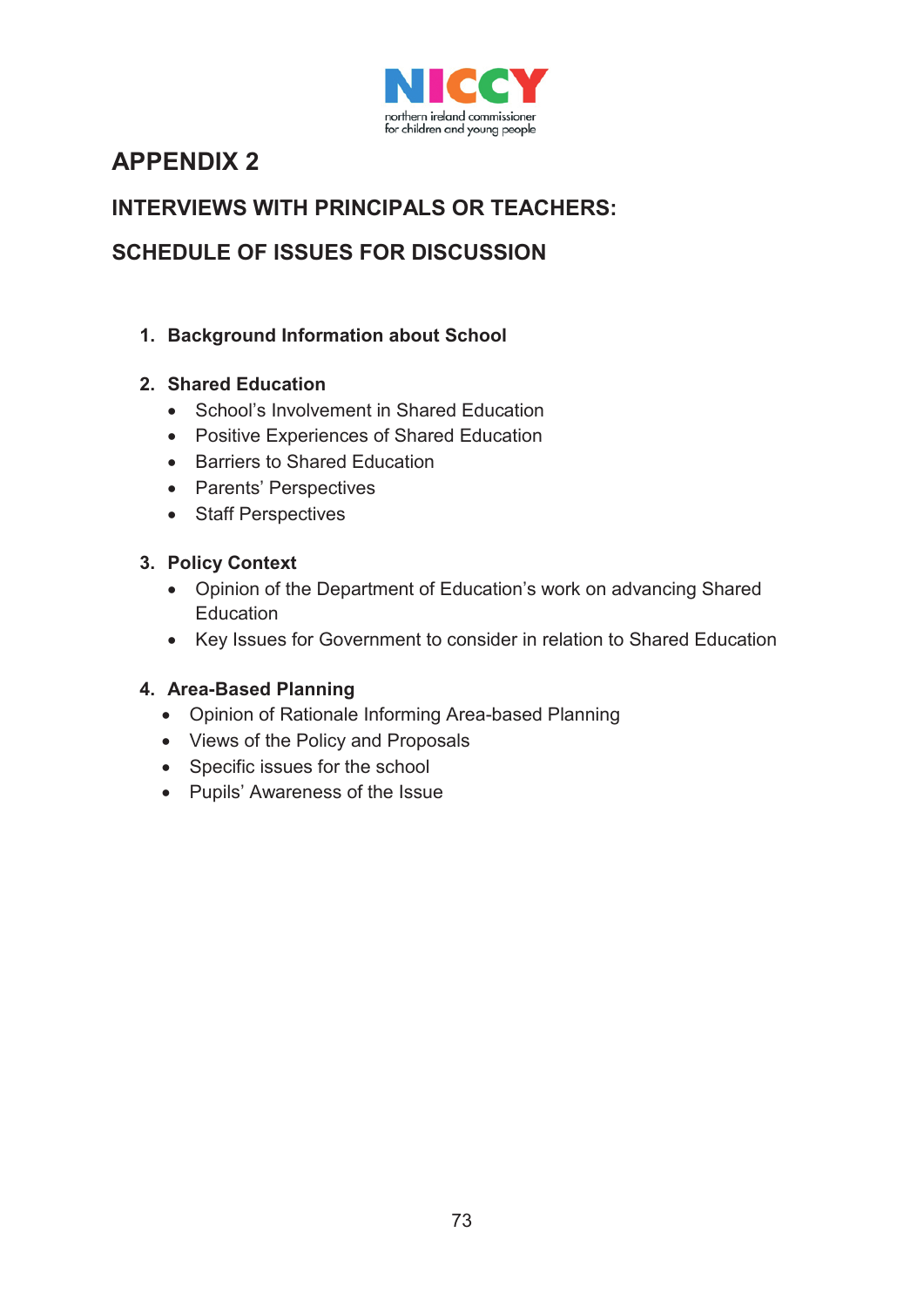

# **APPENDIX 3**

## **KIDS' LIFE AND TIMES SURVEY**

## **Questions on Shared Education and Area-Based Planning**

Q21. Sometimes primary schools get together with other schools. Children from one school might go to another school to do things together, or use their facilities. Children might go to another school just to use the computers or swimming pool, or sometimes they do classes or projects with the children from the other school.

Have you done anything like this?

|  | г<br>., |
|--|---------|
|  |         |

es Don't know 「

**If you have not done anything like this, go to Q26.**

#### Q21a. If yes, please tick all the things you have done

| We have done projects with children from other schools                |  |
|-----------------------------------------------------------------------|--|
| We have used or shared sports facilities or equipment, like computers |  |
| We have had classes with children from other schools                  |  |

#### **If you have not ticked any of the boxes, go to Q26**

Q22. Did you go to another school or did the other children come to your school?

| We went to the other school              |  |
|------------------------------------------|--|
| The other children came to our school    |  |
| We have done both                        |  |
| We were not in school but somewhere else |  |
| Not sure                                 |  |

Q23. Did you enjoy doing projects with the other children?

| Yes, mostly    |  |
|----------------|--|
| Yes, sometimes |  |
| No, not really |  |
| No, not at all |  |

Q24. Did you enjoy having classes with the other children?

| Yes, mostly    |  |
|----------------|--|
| Yes, sometimes |  |
| No, not really |  |
| No, not at all |  |
|                |  |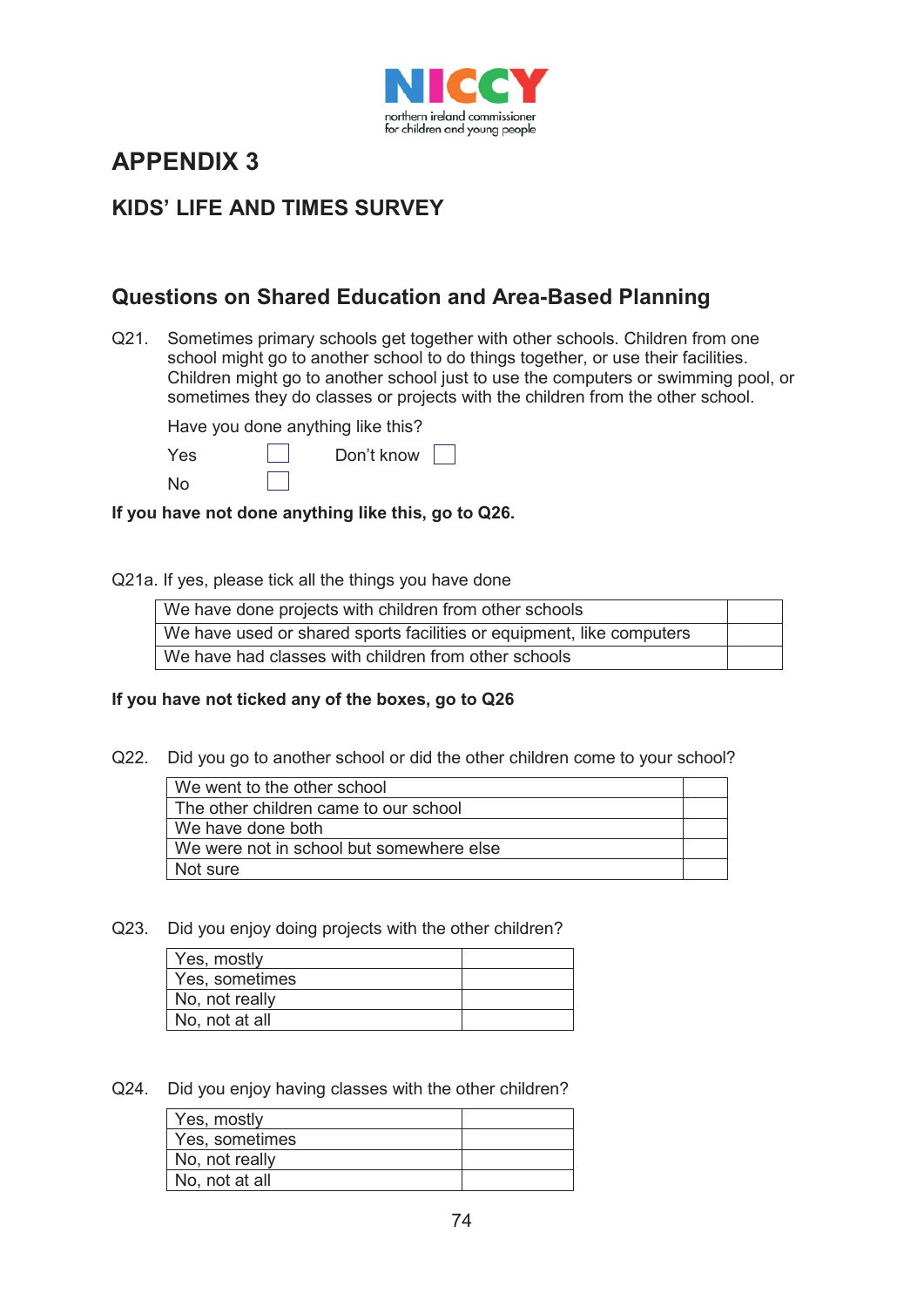

Q25. Were some of the children from other schools a different religion to you?

| Yes          |  |
|--------------|--|
| No           |  |
| I don't know |  |

Q26. Do you think that doing projects with children from other schools is a good idea or a bad idea?

| Good idea  |  |
|------------|--|
| Bad idea   |  |
| Don't know |  |

Q27. Do you think that schools allowing children from other schools to use their sports facilities or equipment like computers is a good idea or a bad idea?

| Good idea  |  |
|------------|--|
| Bad idea   |  |
| Don't know |  |

Q28. And do you think that you having classes with children from other schools is a good idea or a bad idea?

| Good idea  |  |
|------------|--|
| Bad idea   |  |
| Don't know |  |

Q29. Here are some of the things that might be good if children from different schools get together. Pick two favourite things that you think would be good.

| Using their sports facilities and computers or equipment |  |
|----------------------------------------------------------|--|
| Getting fun teachers                                     |  |
| Doing classes we don't normally get to do at our school, |  |
| like learning a new language                             |  |
| Making new friends                                       |  |
| Doing fun projects                                       |  |
| I don't have any favourites                              |  |
| I don't know                                             |  |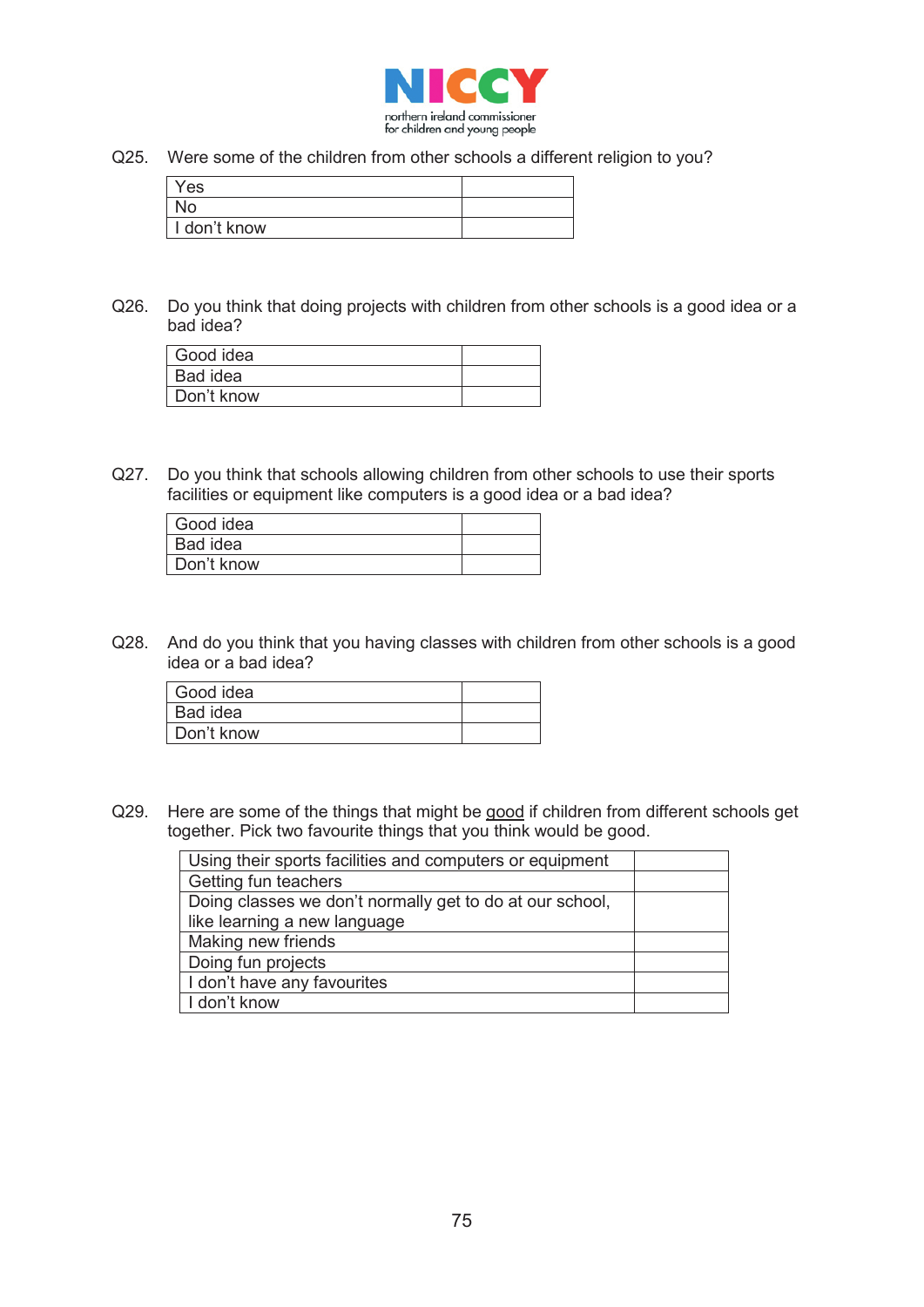

Q30. Here are some of the things that might be bad if children from different schools get together. Pick the two worst things that you think would be bad.

| Having to be with children I think are rough or nasty      |  |
|------------------------------------------------------------|--|
| Having to share our sports facilities or computers         |  |
| Having to be with children of a different religion         |  |
| Having to travel to get to the other school                |  |
| Having to mix with children who are very different from me |  |
| I don't mind any of these                                  |  |
| I don't know                                               |  |

Q31. Suppose a group of children from another school were coming to do a project with your class. Would you mind if they were from these kinds of schools?

|                               | I would    | l would       | I would not | Don't |
|-------------------------------|------------|---------------|-------------|-------|
|                               | mind a lot | mind a little | mind at all | know  |
| An all-boys primary school.   |            |               |             |       |
| An all-girls primary school.  |            |               |             |       |
| A primary school near this    |            |               |             |       |
| school                        |            |               |             |       |
| A school for children with    |            |               |             |       |
| special needs or disabilities |            |               |             |       |
| A secondary school for older  |            |               |             |       |
| children                      |            |               |             |       |
| A school where most of the    |            |               |             |       |
| children are a different      |            |               |             |       |
| religion to you.              |            |               |             |       |

Q32. Suppose a school near your school was told that it had to close and all the children will now come to your school instead. Would you mind if this happened?

| I would mind a lot              |  |
|---------------------------------|--|
| I would mind a little           |  |
| I would not mind at all         |  |
| It depends who the children are |  |

#### **If you would 'mind a lot' or 'mind a little' go to Q33 and Q34.**

- Q33. What would you mind about it?
- Q34. What would you mind about some children?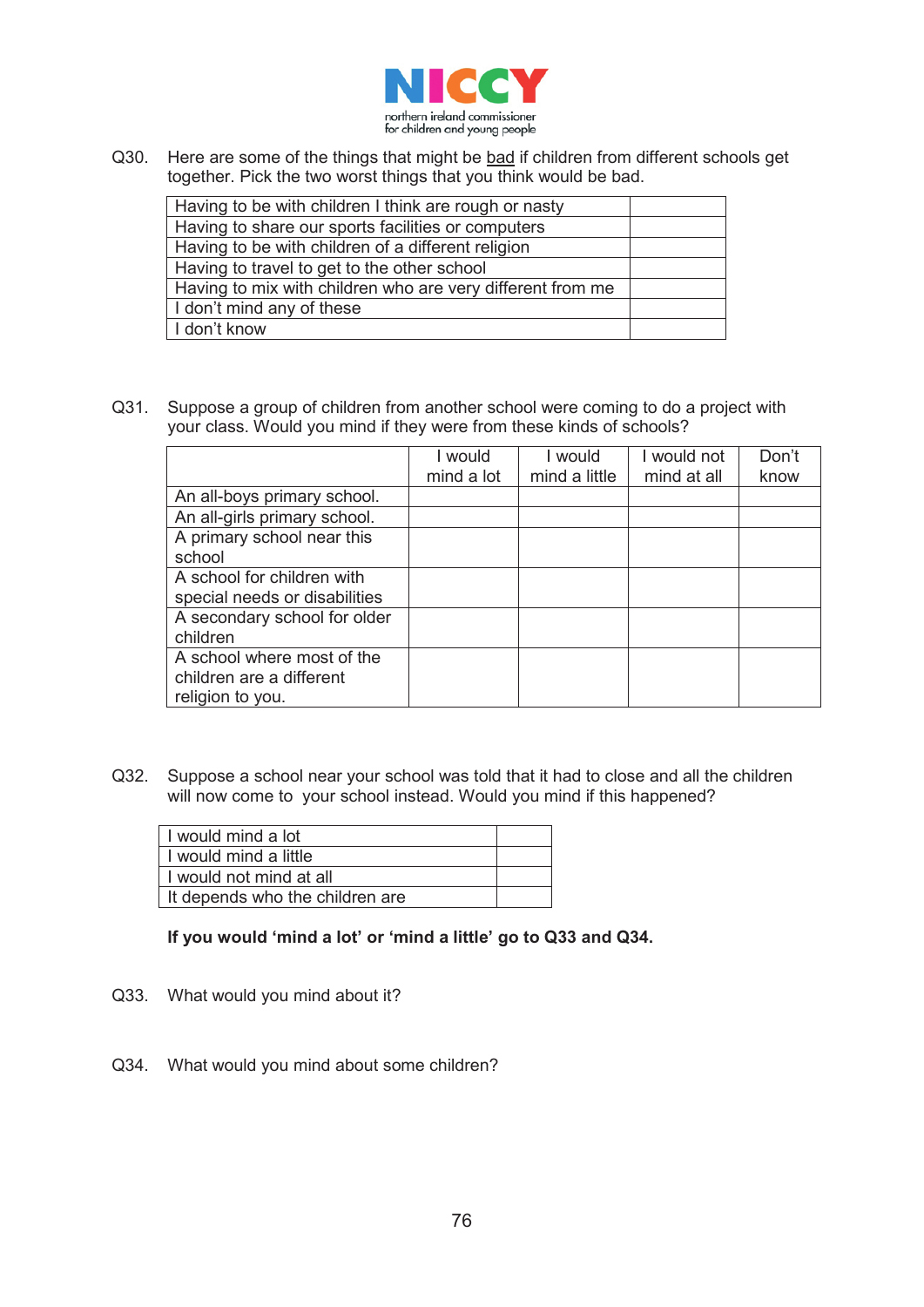

# **APPENDIX 4**

# **YOUNG LIFE AND TIMES SURVEY**

## **Questions on Shared Education and Area-Based Planning**

17. The Government is currently working on plans to change schooling in Northern Ireland. This means that some schools might be closed and some might join together to become one school. All schools will be expected to think about sharing classes, teachers or facilities with other schools. How favourable or unfavourable do you feel about these changes?

18. When the Government is working on its plans for schools, what do you think are the things it should think about?

| (Please tick ALL that apply) $\checkmark$<br>Saving money                                                                                                     |  |
|---------------------------------------------------------------------------------------------------------------------------------------------------------------|--|
| Making sure pupils can study any subjects they want to, no matter what school<br>they go to<br>Not having separate schools for Catholic and Protestant pupils |  |
| Keep separate schools, but giving more opportunities for Catholic and Protestant<br>pupils to get to know each other and do things together in school         |  |
| Making all post-primary schools 'all-ability' schools, so there are no grammar<br>schools and no transfer tests                                               |  |
| Keeping the transfer tests and grammar schools                                                                                                                |  |
| Making sure pupils don't have to travel too far to get to school                                                                                              |  |
| Other (Please write in)                                                                                                                                       |  |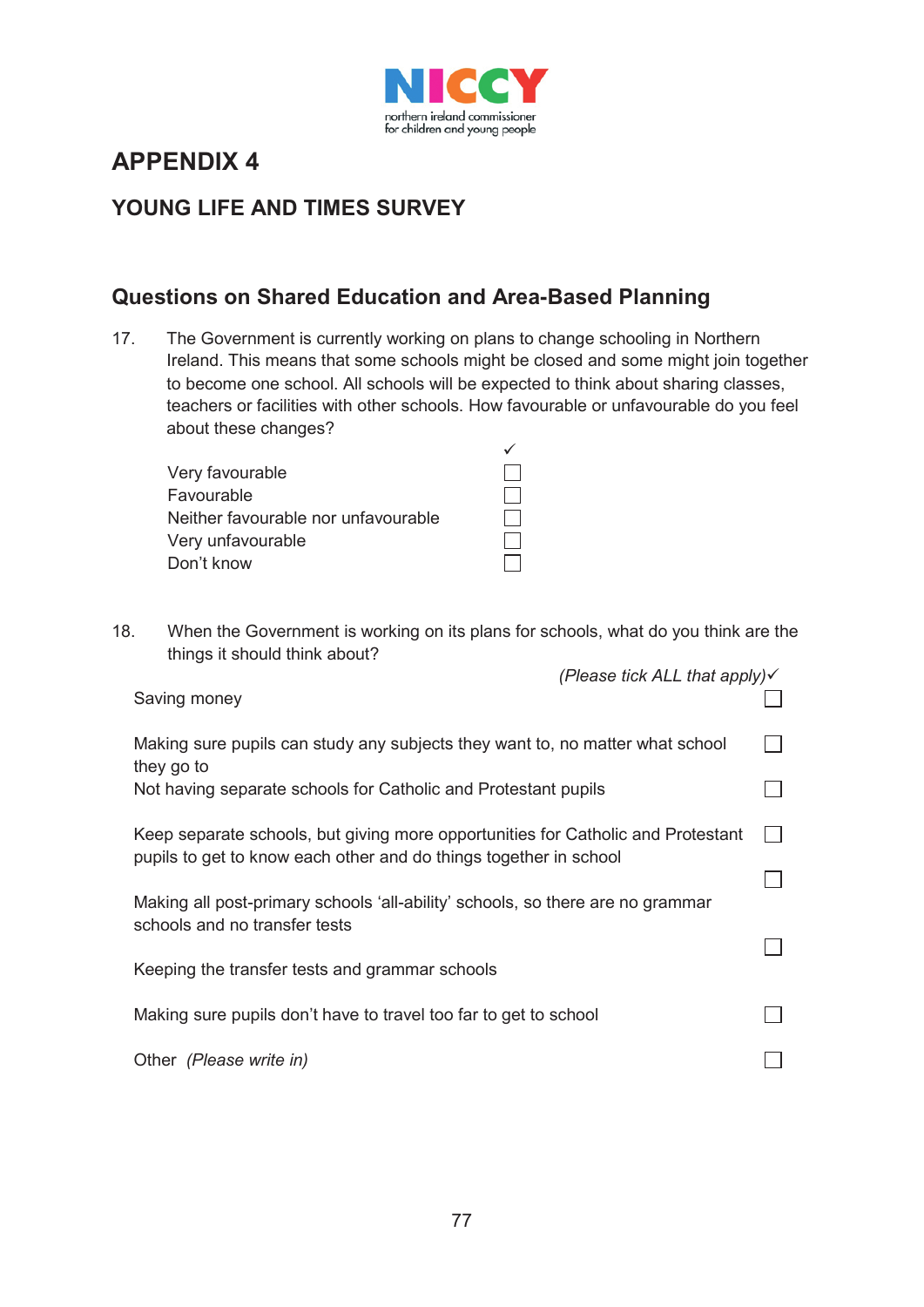

**Some schools already get together with other schools. Pupils from one school might go to another school to do things together, or use their facilities. Pupils might go to another school just to use the computers or swimming pool, or sometimes they do classes or projects with the children from the other school.** 

| 19. | Have you ever done any of the following?                              |                     | Please tick ALL that apply $\checkmark$ |  |
|-----|-----------------------------------------------------------------------|---------------------|-----------------------------------------|--|
|     | We have done projects with pupils from other schools                  |                     |                                         |  |
|     | We have used or shared sports facilities or equipment, like computers |                     |                                         |  |
|     | We have had classes with pupils from other schools                    |                     |                                         |  |
|     | We have not done anything like this (Go to Question 23)               |                     |                                         |  |
|     | Not sure                                                              | (Go to Question 23) |                                         |  |

20. Thinking back over the times you have got together with pupils from other schools, did you go to another school or did the other pupils come to your school?

| We went to the other school              |  |
|------------------------------------------|--|
| The other pupils came to our school      |  |
| We have done both                        |  |
| We were not in school but somewhere else |  |
| Not sure                                 |  |

21. And did you enjoy the projects and classes with other young people?

|                                        | Yes.<br>Mostlv | Yes.<br>Sometimes Not really Not at all not do this | No.                          | No.                     | did             |
|----------------------------------------|----------------|-----------------------------------------------------|------------------------------|-------------------------|-----------------|
| Projects with the other young people   |                | $\sim$ 1 $\sim$ 1 $\sim$                            | and the property of the con- | and the property of the | and the first   |
| Having classes with other young people |                |                                                     |                              | $\sim$ 1 $\sim$ 1       | <b>Contract</b> |

22. Were some of the pupils from other schools a different religion to you?

| Yes          |  |
|--------------|--|
| No.          |  |
| I don't know |  |

23. Do you think that doing projects with pupils from other schools is a good idea or a bad idea?

| Good idea  |  |
|------------|--|
| Bad idea   |  |
| Don't know |  |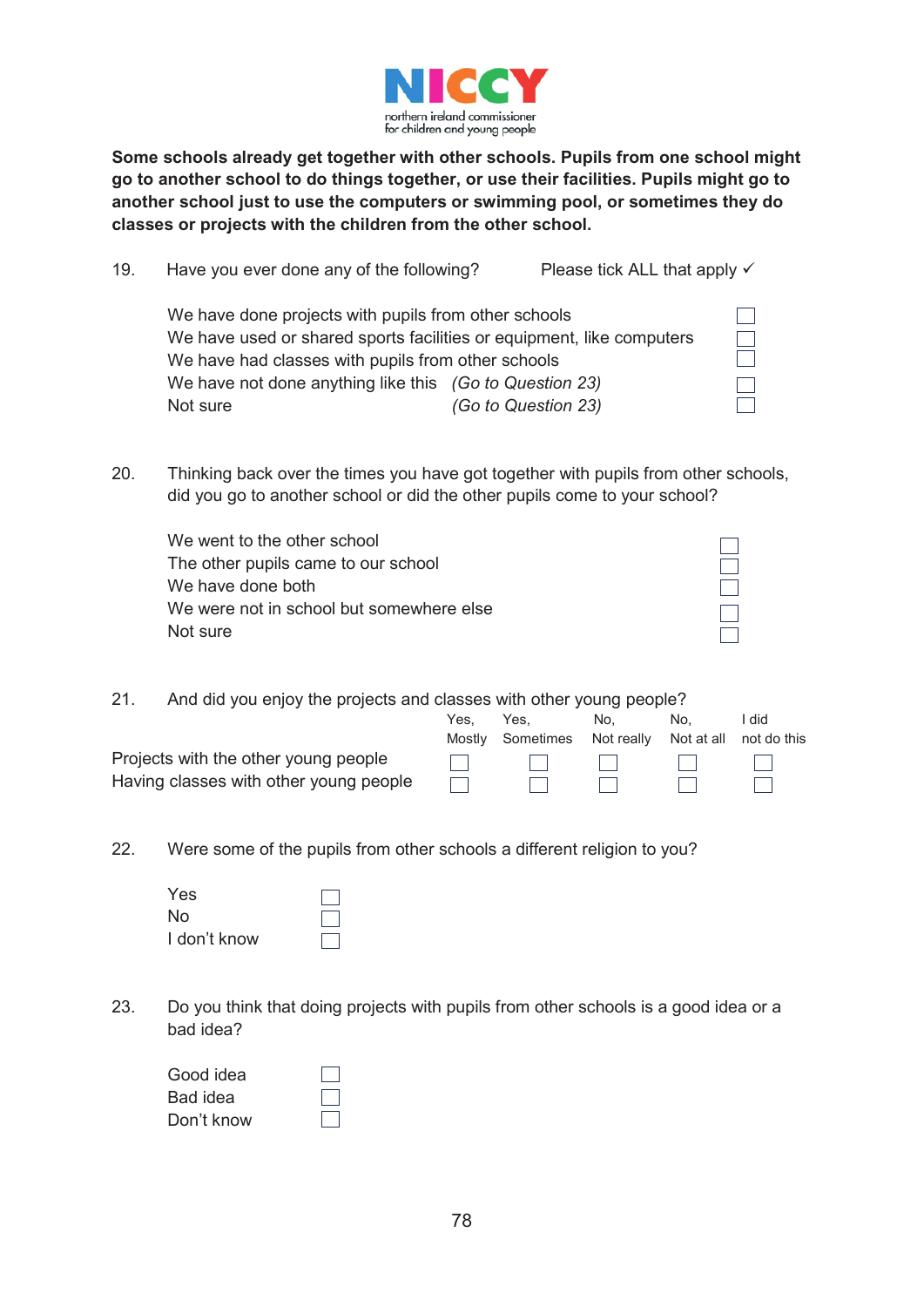

24. Do you think that schools allowing pupils from other schools to use their sports facilities or equipment like computers is a good idea or a bad idea?

| Good idea  |  |
|------------|--|
| Bad idea   |  |
| Don't know |  |

25. And do you think that you having classes with pupils from other schools is a good idea or a bad idea?

| Good idea  |  |
|------------|--|
| Bad idea   |  |
| Don't know |  |

26. Here are some of the things that might be good if young people from different schools get together. Pick **TWO** favourite things that you think would be good.

| Using their sports facilities and computers or equipment   |
|------------------------------------------------------------|
| Getting the opportunity to be taught by different teachers |
| Doing classes we don't normally get to do at our school,   |
| like learning a new language                               |
| Making new friends                                         |
| Doing interesting projects                                 |
| I don't have any favourites                                |
| Don't know                                                 |
|                                                            |

27. Here are some of the things that might be bad if young people from different schools get together. Pick the **TWO** worst things that you think would be bad.